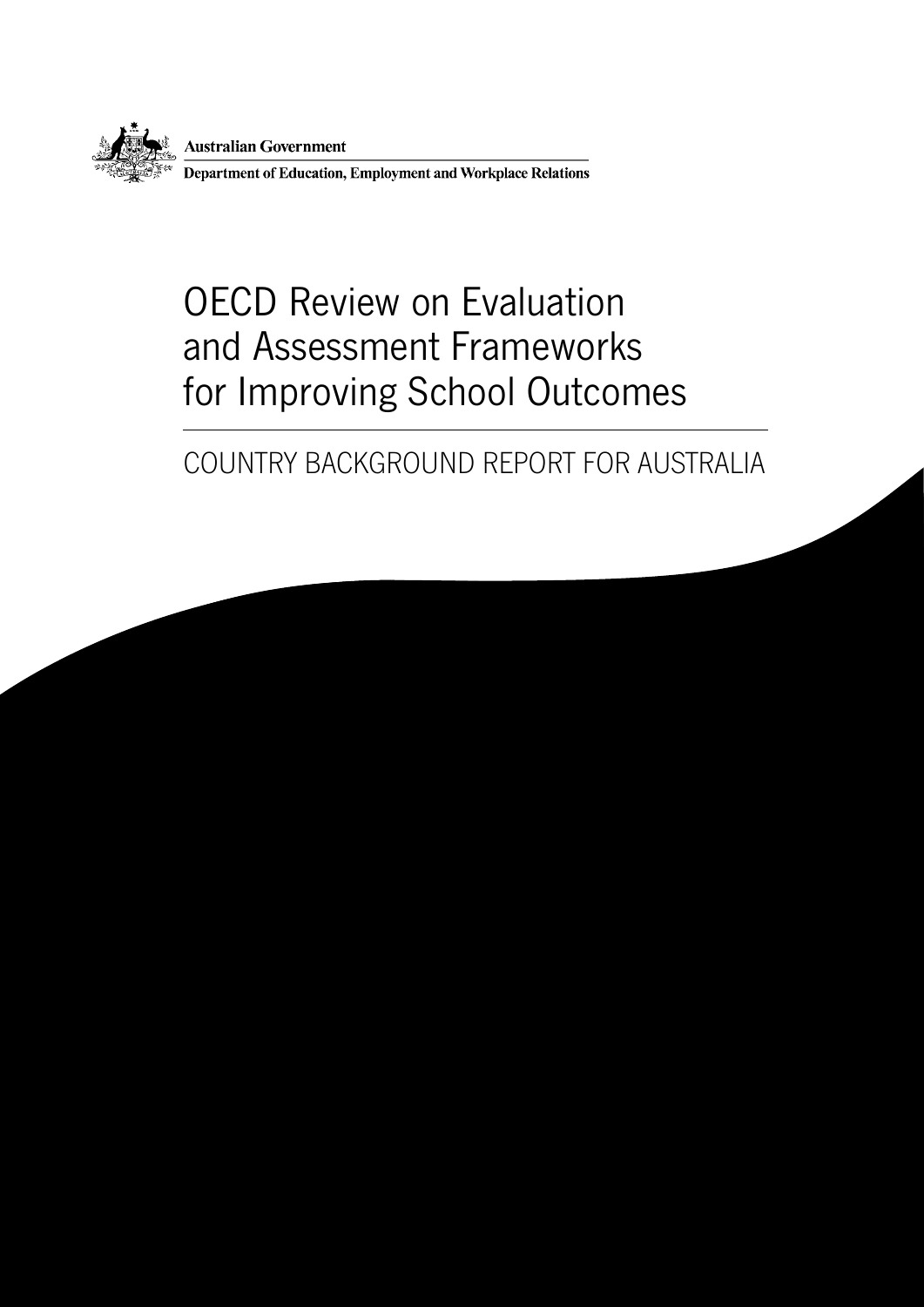

**Australian Government** 

Department of Education, Employment and Workplace Relations

### OECD Review on Evaluation and Assessment Frameworks for Improving School Outcomes

### COUNTRY BACKGROUND REPORT FOR AUSTRALIA

2010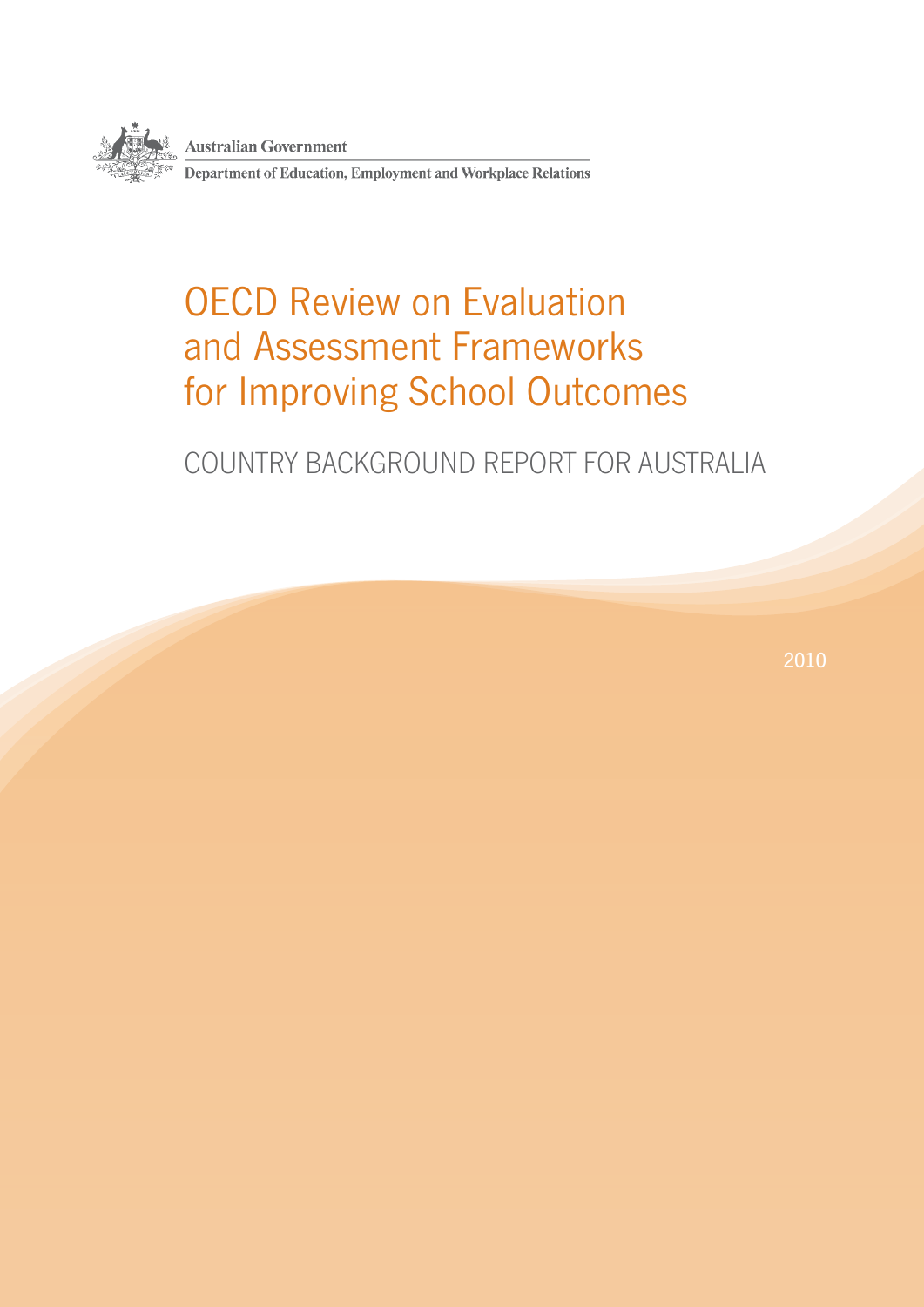Prepared by the Australian Government Department of Education, Employment and Workplace Relations with the assistance of States and Territories, the National Catholic Education Commission and the Independent Schools Council of Australia

This report was prepared as an input to the OECD Review on Evaluation and Assessment Frameworks for Improving School Outcomes. The document was prepared in response to guidelines the OECD provided to all countries. The opinions expressed are not necessarily those of the OECD or its Member countries. Further information about the OECD Review is available at www.oecd.org/edu/evaluationpolicy.



With the exception of the Commonwealth Coat of Arms and where otherwise noted all material presented in this document is provided under a Creative Commons Attribution 3.0 Australia (http://creativecommons.org/licenses/by/3.0/ au/) licence.

The details of the relevant licence conditions are available on the Creative Commons website (accessible using the links provided) as is the full legal code for the CC BY 3.0 AU licence (http://creativecommons.org/licenses/by/3.0/au/ legalcode).

The document must be attributed as the Country Background Report for Australia: OECD Review on Evaluation and Assessment Frameworks for Improving School Outcomes.

ISBN: 978-0-642-78056-0 (PDF) 978-0-642-78057-7 (RTF) 978-0-642-78058-4 (PRINT)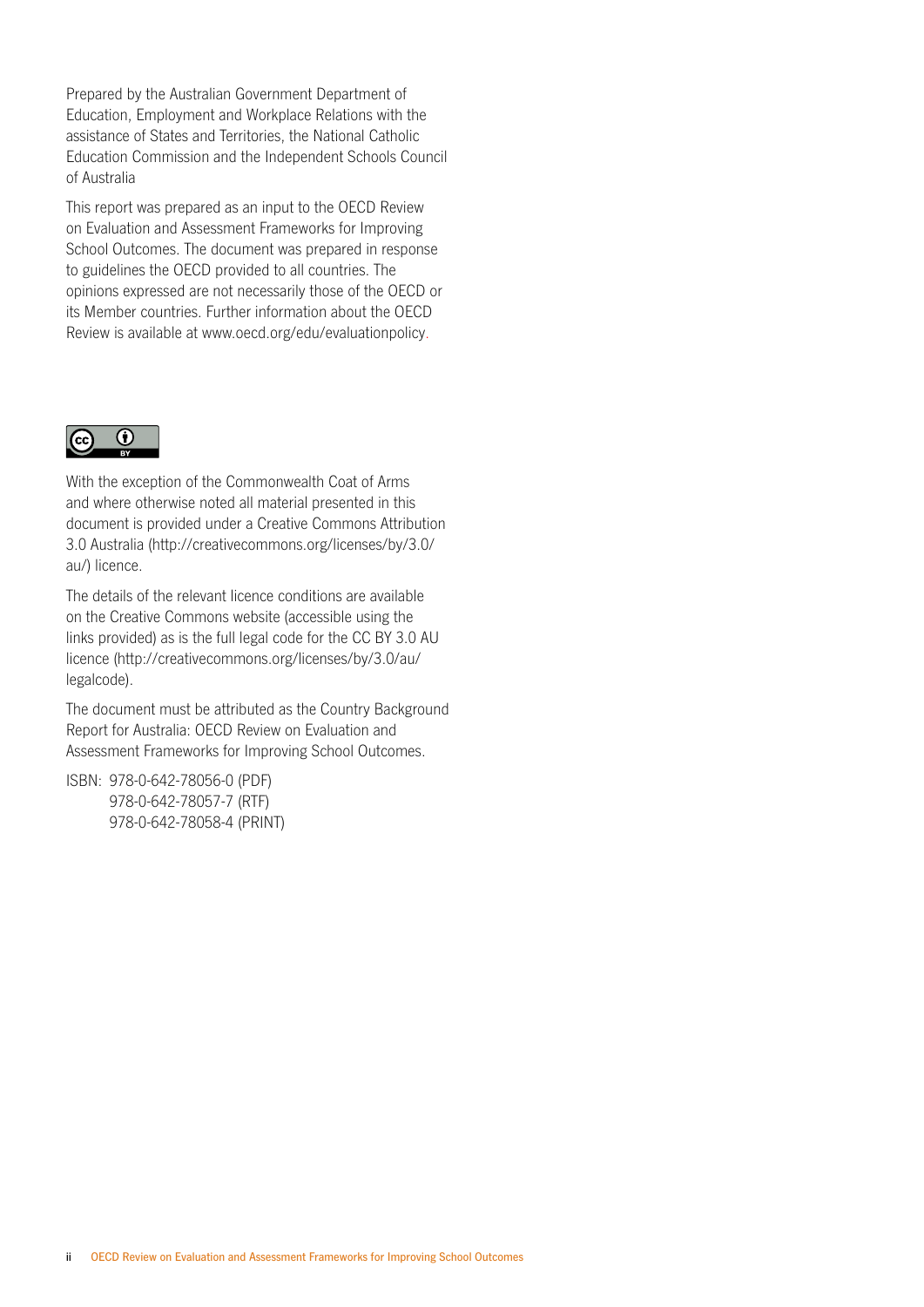### **Contents**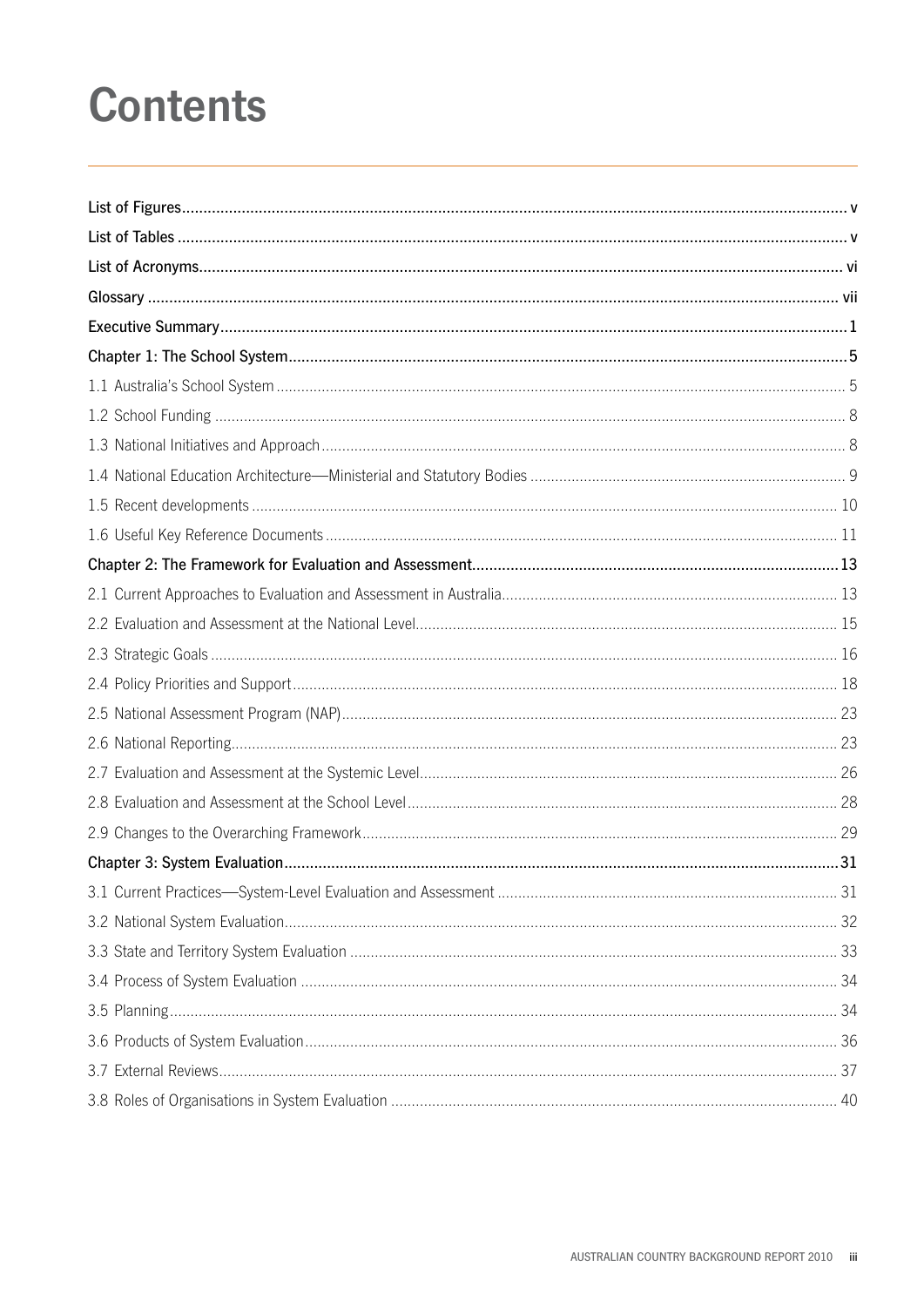| Annex 3: National Assessment Program—Literacy and Numeracy (NAPLAN) National Assessment Scale91 |  |
|-------------------------------------------------------------------------------------------------|--|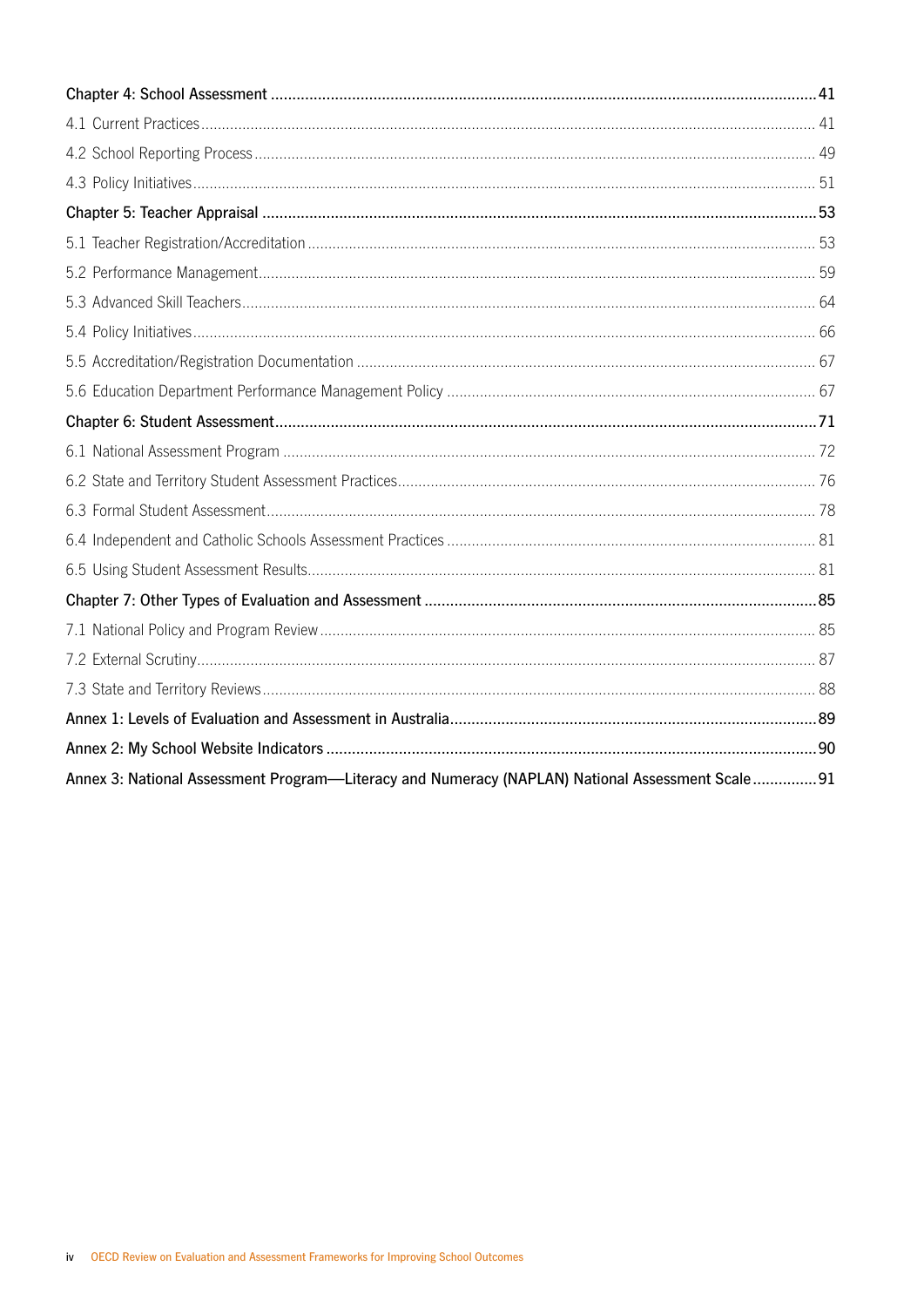# **List of Figures**

### **List of Tables**

| Table 4: |                                                                                                            |  |
|----------|------------------------------------------------------------------------------------------------------------|--|
| Table 5: |                                                                                                            |  |
| Table 6: |                                                                                                            |  |
|          |                                                                                                            |  |
| Table 8: |                                                                                                            |  |
|          |                                                                                                            |  |
|          |                                                                                                            |  |
|          | Table 11: Practices and Behaviours of Selected Victorian Schools that have Improved Student Performance 50 |  |
|          |                                                                                                            |  |
|          | Table 13: Summary of Appraisal Process to Progress from Provisional to Full/Competent Registration  55     |  |
|          |                                                                                                            |  |
|          |                                                                                                            |  |
|          | Table 16: Summary of Selection Methods for the Promotion Positions in Government Schools where             |  |
|          |                                                                                                            |  |
|          |                                                                                                            |  |
|          |                                                                                                            |  |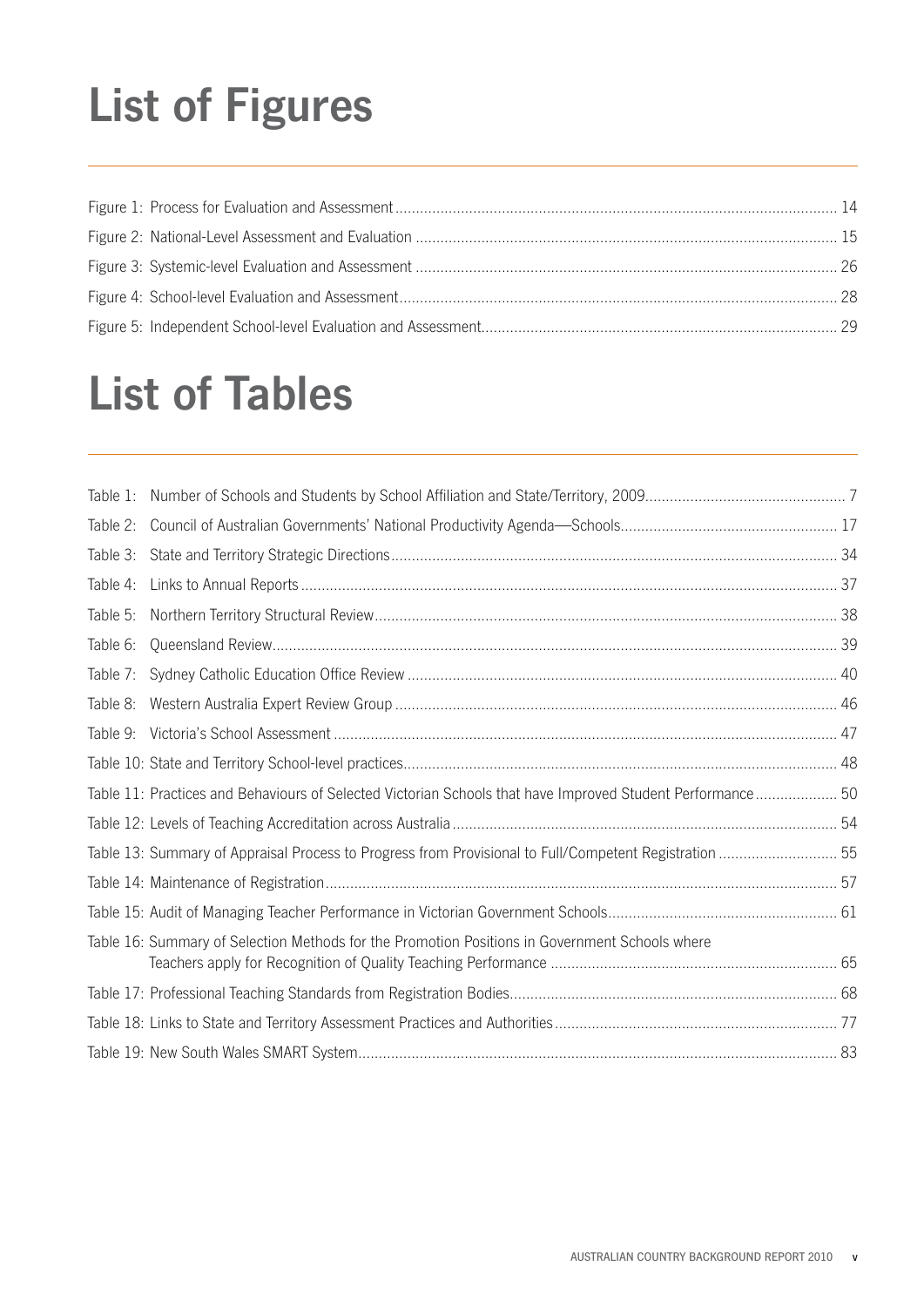# **List of Acronyms**

| <b>ABS</b>     | Australian Bureau of Statistics                                                                        | <b>NAPLAN</b>               |
|----------------|--------------------------------------------------------------------------------------------------------|-----------------------------|
| <b>ACACA</b>   | Australasian Curriculum, Assessment and<br><b>Certification Authorities</b>                            | <b>NCVER</b>                |
| <b>ACARA</b>   | Australian, Curriculum, Assessment and<br>Reporting Authority                                          | <b>NEA</b>                  |
| <b>ACER</b>    | Australian Council for Educational Research                                                            | <b>NSW</b>                  |
| <b>ACT</b>     | Australian Capital Territory                                                                           | NΤ                          |
| <b>AEEYSOC</b> | Australian Education, Early Childhood<br>Development and Youth Affairs Senior<br>Officials Committee   | <b>OEA</b><br><b>OECD</b>   |
| <b>AITSL</b>   | Australian Institute of Teaching and School<br>Leadership                                              | <b>P21</b><br><b>PD</b>     |
| <b>ALGA</b>    | Australian Local Government Association                                                                | <b>PIPS</b>                 |
| <b>ANAO</b>    | Australian National Audit Office                                                                       | <b>PIRLS</b>                |
| <b>ANR</b>     | National Report on Schooling in Australia                                                              |                             |
| <b>AQF</b>     | Australian Qualifications Framework                                                                    | <b>PISA</b>                 |
| <b>AST</b>     | <b>Advanced Skilled Teachers</b>                                                                       |                             |
| <b>ATAR</b>    | Australian Tertiary Admission Rank                                                                     | <b>PRT</b>                  |
| <b>BARS</b>    | <b>Behaviour Anchor Rating Scales</b>                                                                  | <b>QCAT</b>                 |
| <b>BER</b>     | Building the Education Revolution                                                                      | <b>QSA</b>                  |
| <b>BSSS</b>    | Board of Senior Secondary Studies (ACT)                                                                | <b>RoGS</b>                 |
| <b>CEO</b>     | Catholic Education Office (Sydney)                                                                     | SA                          |
| <b>COAG</b>    | <b>Council of Australian Governments</b>                                                               | <b>SAA</b>                  |
| <b>CRC</b>     | <b>COAG Reform Council</b>                                                                             | <b>SACE</b>                 |
| <b>DEEWR</b>   | Department of Education, Employment and<br>Workplace Relations (Australian Government)                 | <b>SACS</b><br><b>SCOPE</b> |
| <b>DET</b>     | Department of Education and Training                                                                   | <b>SES</b>                  |
| <b>EOL</b>     | English Online Interview                                                                               | <b>SIMR</b>                 |
| <b>ERG</b>     | <b>Expert Review Group</b>                                                                             |                             |
| <b>ESSA</b>    | Essential Secondary Science Assessment                                                                 | SMART                       |
| <b>ICT</b>     | Information and Communication<br>Technologies                                                          | <b>SPIF</b>                 |
| IEA            | International Association for the Evaluation<br>of Educational Achievement                             | <b>TARS</b>                 |
| IGA            | Intergovernmental Agreement                                                                            | <b>TIMSS</b>                |
| <b>KLA</b>     | Key Learning Area                                                                                      | <b>TQNP</b>                 |
| <b>IPP</b>     | Industry Pathways Program                                                                              | <b>VCAA</b>                 |
| <b>LBOTE</b>   | Language Background Other than English                                                                 |                             |
| <b>LSAY</b>    | Longitudinal Study of Australian Youth                                                                 | <b>VET</b>                  |
|                | <b>MCEECDYA</b> The Ministerial Council on Education, Early<br>Childhood Development and Youth Affairs | <b>VRQA</b>                 |
| <b>NAP</b>     | National Assessment Program                                                                            | <b>WA</b>                   |

| <b>NAPLAN</b> | National Assessment Program Literacy and<br>Numeracy      |
|---------------|-----------------------------------------------------------|
| <b>NCVER</b>  | National Centre for Vocational Education<br>Research      |
| NEA           | National Education Agreement                              |
| <b>NSW</b>    | New South Wales                                           |
| <b>NT</b>     | Northern Territory                                        |
| <b>OEA</b>    | Office of Evaluation and Audit                            |
| <b>OECD</b>   | Organisation for Economic Co-operation and<br>Development |
| P21           | Primary Schools for the 21st Century                      |
| <b>PD</b>     | Professional Development                                  |
| <b>PIPS</b>   | Performance Indicators in Primary Schools                 |
| <b>PIRLS</b>  | Progress in International Reading Literacy<br>Study       |
| <b>PISA</b>   | Programme for International Student<br>Assessment         |
| <b>PRT</b>    | Provisionally Registered Teachers                         |
| <b>QCAT</b>   | Queensland Comparable Assessment Tasks                    |
| <b>QSA</b>    | Queensland Studies Authority                              |
| <b>RoGS</b>   | <b>Report on Government Services</b>                      |
| SΑ            | South Australia                                           |
| <b>SAA</b>    | Schools Assistance Act                                    |
| <b>SACE</b>   | South Australian Certificate of Education                 |
| <b>SACS</b>   | Sydney Archdiocesan Catholic Schools                      |
| <b>SCOPE</b>  | Science Connections Program                               |
| <b>SES</b>    | Socio-economic status                                     |
| SIMR          | Strategic Information Management and<br>Research          |
| <b>SMART</b>  | School Measurement, Assessment and<br>Reporting Toolkit   |
| SPIF          | School Performance Improvement<br>Frameworks              |
| TARS          | Teacher Assessment Review Schedule                        |
| <b>TIMSS</b>  | Trends in International Mathematics and<br>Science Study  |
| TQNP          | Teacher Quality National Partnership                      |
| <b>VCAA</b>   | Victorian Curriculum and Assessment<br>Authority          |
| VET           | Vocational Education and Training                         |
| VRQA          | Victorian Registration and Qualification<br>Authority     |
| WA            | Western Australia                                         |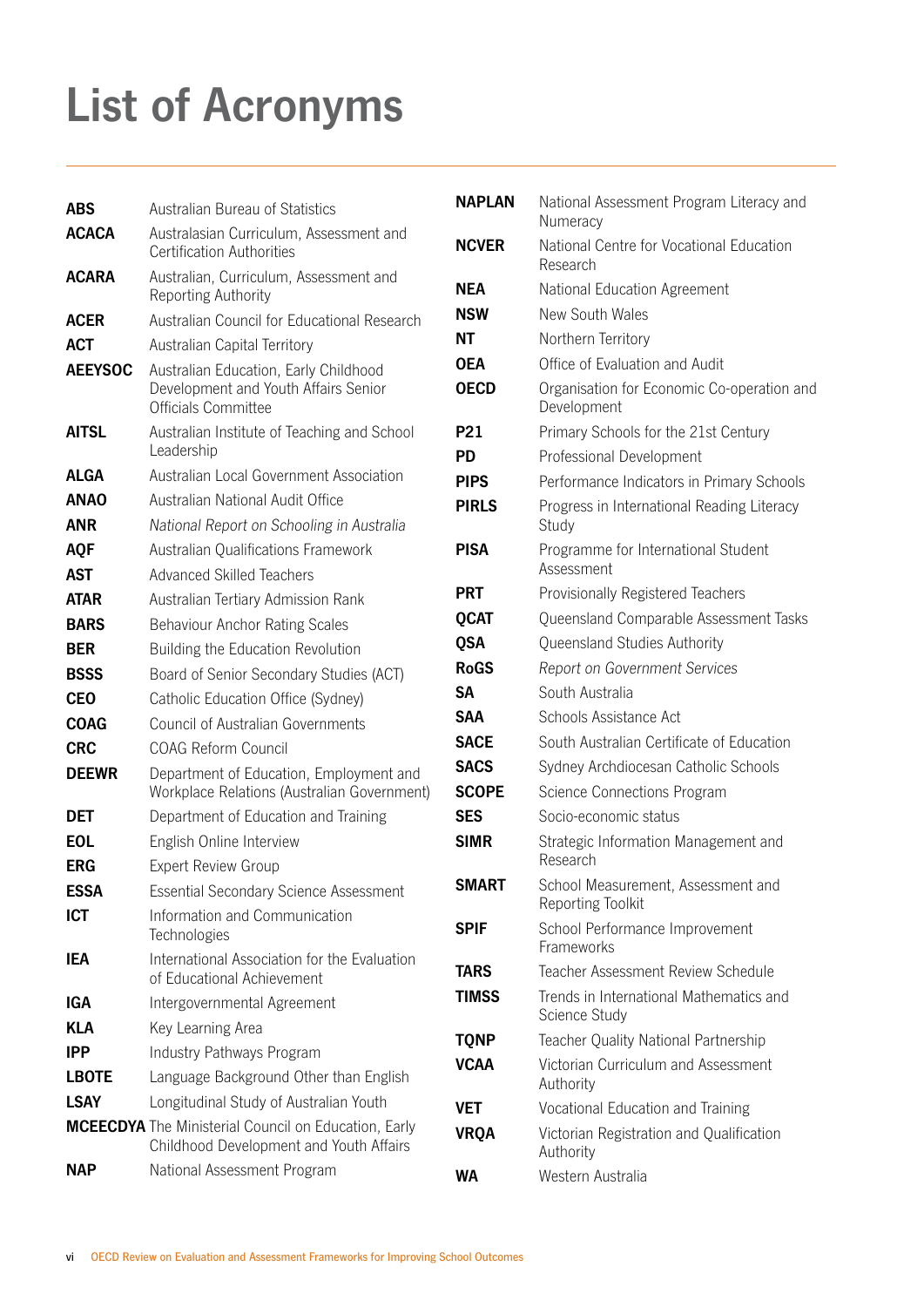## **Glossary**

| Commonwealth                           | The whole nation; a federation of states and territories with powers and responsibilities<br>divided between a central government and smaller governments.                                                                                                                           |
|----------------------------------------|--------------------------------------------------------------------------------------------------------------------------------------------------------------------------------------------------------------------------------------------------------------------------------------|
| <b>Director General</b>                | A senior civil servant in a government department, reporting only to the<br>democratically-elected minister of that department.                                                                                                                                                      |
| Federal                                | A union of states (and territories) under a central government, distinct from the individual<br>governments of the separate states.                                                                                                                                                  |
| <b>Jurisdiction</b>                    | The area of legal authority of each state and territory.                                                                                                                                                                                                                             |
| Non-government schools                 | Schools not run by the government (private schools).                                                                                                                                                                                                                                 |
| <b>School Board</b>                    | A local board that oversees individual (usually independent, non-government) schools.<br>Members may include the head of the parents and citizens organisation, the principal of the<br>school, teachers and community members.                                                      |
| <b>School Council</b>                  | The school council is the group of people who govern the school. It is given the power to<br>set the key directions for the school, and is a legal entity in its own right. A school council<br>directly influences the quality of education that a school provides to its students. |
| Teacher registration/<br>accreditation | The process by which teachers are assessed in order to be legally allowed to teach in<br>schools in Australia, whereby they have met prescribed educational qualifications.                                                                                                          |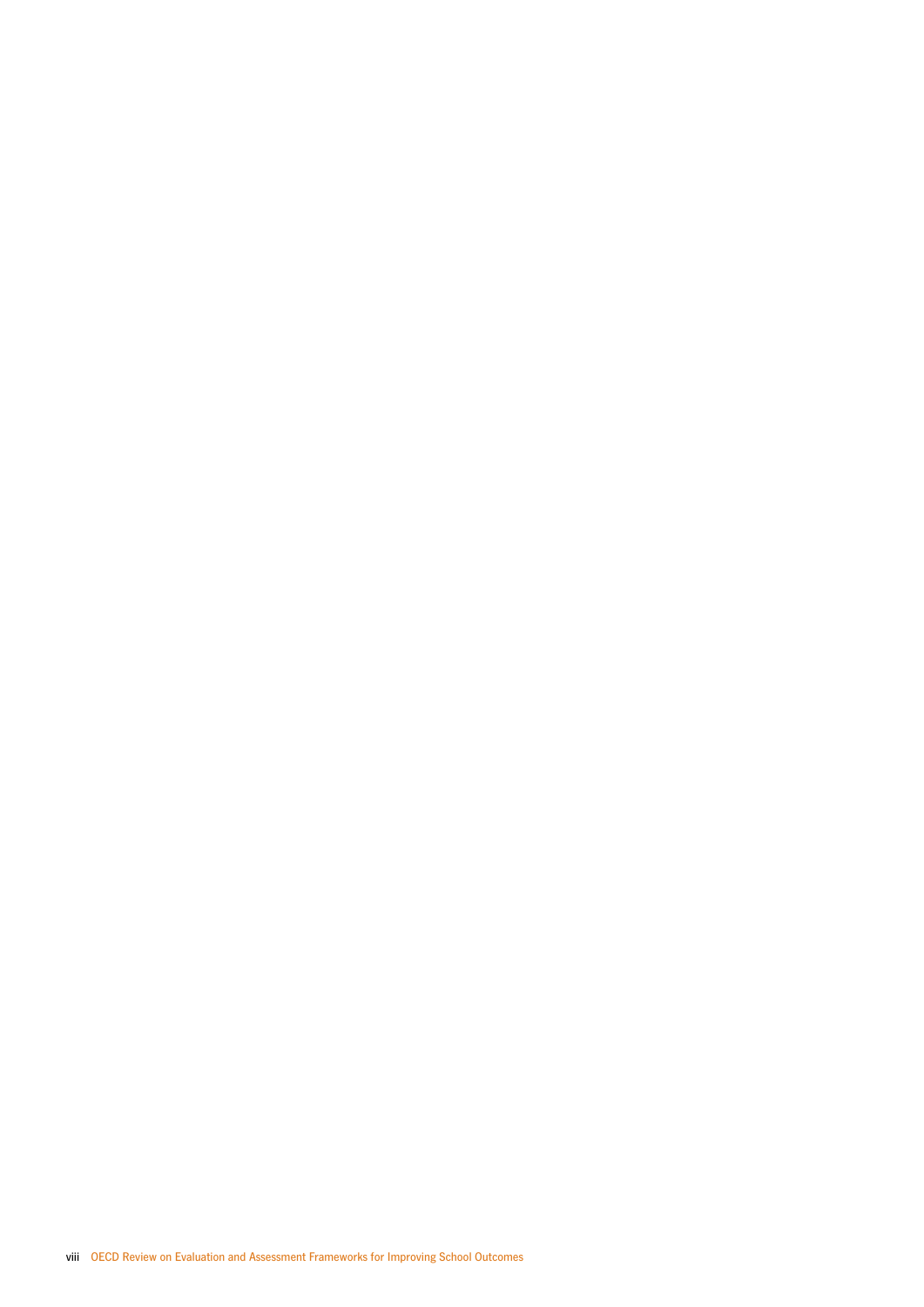### **Executive Summary**

This report outlines the various frameworks for evaluation and assessment of schooling that exist in Australia. It covers topics such as system evaluation, school and student assessment practices and teacher evaluation. This report highlights the processes and connections involved in evaluation and assessment—from the collection of information and data (such as student assessment results, school self evaluation results, parent and teacher surveys and evaluations of school systems) through to the use of information and results to inform and improve school outcomes. Australia's Country Background Report also includes information on many new initiatives being undertaken in Australia, particularly at the national level.

Australia is a federal nation with primary responsibility for school education devolved to the eight state and territory governments. The Australian Government has a national focus on education and contributes funding for schooling while state and territory governments set the framework for the registration and operation of schools within their jurisdiction and manage government schools. Private schools in Australia, usually called non-government schools, are established and operate under the frameworks set by the state or territory they are in and conditions determined by governments. Non‑government schools in Australia are either part of a system of schools or are completely independent.

Due to the federal nature of Australia's education system, the structure of school education and evaluation and assessment practices varies across the eight states and territories. Australia's Country Background Report details the commonalities and also the differences that exist across the jurisdictions. The report provides information on evaluation and assessment at a national level, at the system level (state, territory or non-government) and at the school level (including teacher appraisal and student assessment). Generally, the process for evaluation and assessment at each level includes common key elements such as setting standards or goals, planning and identifying policy priorities, interventions and support usually involving funding or changes to policy, student assessment and other data collection and performance analysis and reporting.

### **The National Framework and New Initiatives**

At a national level in Australia, there are various consultative arrangements that exist, such as the Council of Australian Governments (COAG) and the Ministerial Council on Education, Early Childhood Development and Youth Affairs (MCEECDYA), to ensure that governments across the country can work together on shared priorities and agree to national initiatives. This provides the fabric for a national approach in areas such as education. Some of the most significant recent national developments which are detailed further in this report include:

- » COAG's agreement in late 2008 to a new framework for investment and reform of Australia's schools through an Intergovernmental Agreement on Federal Financial Relations and National Education Agreement, which has resulted in all governments agreeing to a common framework for reform in education. The new framework includes a set of aspirations, outcomes, progress measures and future policy directions to guide education reform across the country, including a strong focus on indigenous and also low socio-economic status students in order to lift outcomes for these groups.
- » MCEECDYA's agreement, also in late 2008, to the *Melbourne Declaration on Educational Goals for Young Australians* which outlines new national goals for schooling. This declaration identifies key strategies and initiatives Australian governments will undertake in the following eight inter-related areas in order to support the achievement of the educational goals:
	- developing stronger partnerships
	- supporting quality teaching and school leadership
	- strengthening early childhood education
	- enhancing middle years development
	- supporting senior years of schooling and youth transitions
	- promoting world-class curriculum and assessment
	- improving educational outcomes for Indigenous youth and disadvantaged young Australians, especially those from low socioeconomic backgrounds
	- strengthening accountability and transparency.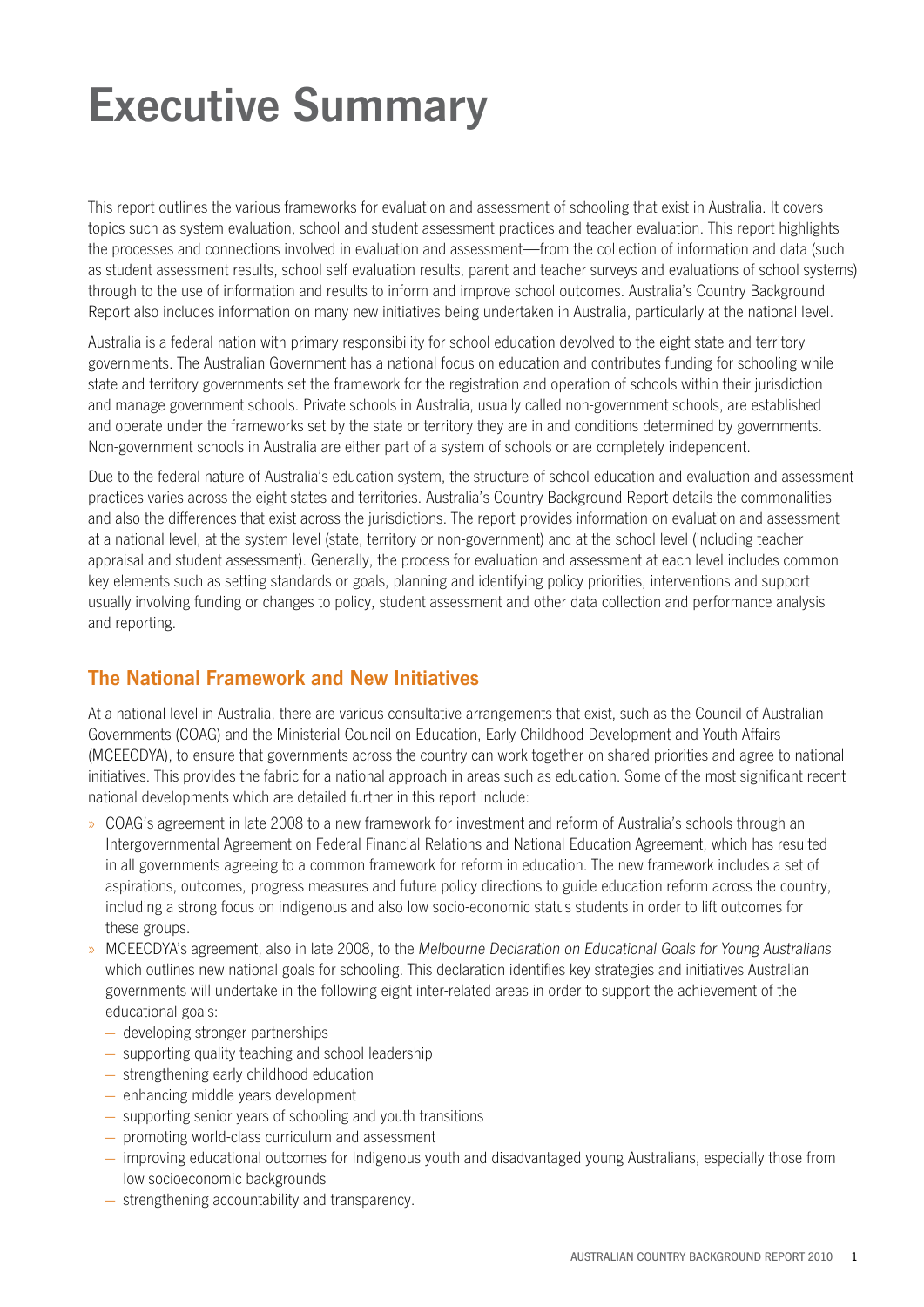- » Significant changes to national education architecture including the establishment of two new agencies, the Australian Curriculum, Assessment and Reporting Authority (ACARA) which commenced operation in May 2009 and the Australian Institute of Teaching and School Leadership (AITSL) which commenced operation in January 2010.
- » Agreement to develop and implement a national curriculum. (States and territories have previously set the curriculum and achievement standards for their state.) The Australian Curriculum in English, mathematics, science and history for kindergarten to Year 10 is to be implemented from 2011.
- » The introduction of National Literacy and Numeracy testing in 2008 for years 3, 5, 7, and 9 which replaced eight state/ territory assessments which were previously used and equated to provide national literacy and numeracy assessment information. NAPLAN provides nationally comparable information about student performance and one of its most innovative features is the ability to place all students on a common scale for each area assessed.
- » The launch of the *My School* website in January 2010 which provides a profile for each school in Australia containing a range of information about the school, including performance and contextual information. *My School* provides the most comprehensive information on schools that Australia has ever made publicly available and ensures all governments, researchers and the community have access to the same, nationally comparable information. The primary aims of the site are to improve transparency and accountability and to assist with school improvement.

The above initiatives have played a key role in shaping the current national framework for evaluation and assessment in Australia.

### **System Evaluation**

System-level evaluation in Australia occurs at both the national level and the state and territory or non-government system authority level. National system evaluation seeks to evaluate Australia's overall performance both internationally and also in an Australian context in terms of progress made towards the national goals for schooling. At the state, territory and non-government education system level, evaluation practices and procedures are developed and carried out by relevant authorities within the system, and are designed specifically for the system which they evaluate.

National reports on education play a key role in system evaluation as well as being a tool for accountability. Key national reports include the Council of Australian Governments Reform Council's report on the National Education Agreement; the National Report on Schooling produced to report on progress towards educational goals; and the *Report on Government Services* which covers a range of service areas and provides information on the effectiveness and efficiency of Australian Government and state and territory government services. These reports measure the performance of different systems using student assessment and other data and this information can then be used to inform policies and programs. Public reporting of the progress and performance of Australian schooling is an important part of the evaluation process and enables the broader public to evaluate the system and the performance of governments.

### **School Assessment**

School-level assessment, evaluation and improvement practices are well established within Australia's schools. In general, all schools participate in annual self evaluation practices, utilising standard guides, templates and set frameworks which are usually developed by the relevant state or territory government or system authority. The performance of a school is usually evaluated using student assessment data, along with other sources such as surveys of communities and teachers. The current approach to school assessment achieves improvement and accountability through the continuous cycles of evaluation and intervention for those schools needing assistance. Assessment practices are in place in schools across Australia in order to identify best practice or high performing schools, alongside identifying those schools that require additional assistance in order to make improvements. All government schools across Australia take part in some form of school-level assessment and evaluation process annually as well as a long term strategic review.

School assessment results are usually published in the form of an annual report, which is made available to all stakeholders. School assessment results published in system annual reports and strategic plans are used by systems as important elements in their own evaluation process. Some states and territories also publish performance information at the school level for their schools. This information is made publicly available, although the format varies considerably between jurisdictions.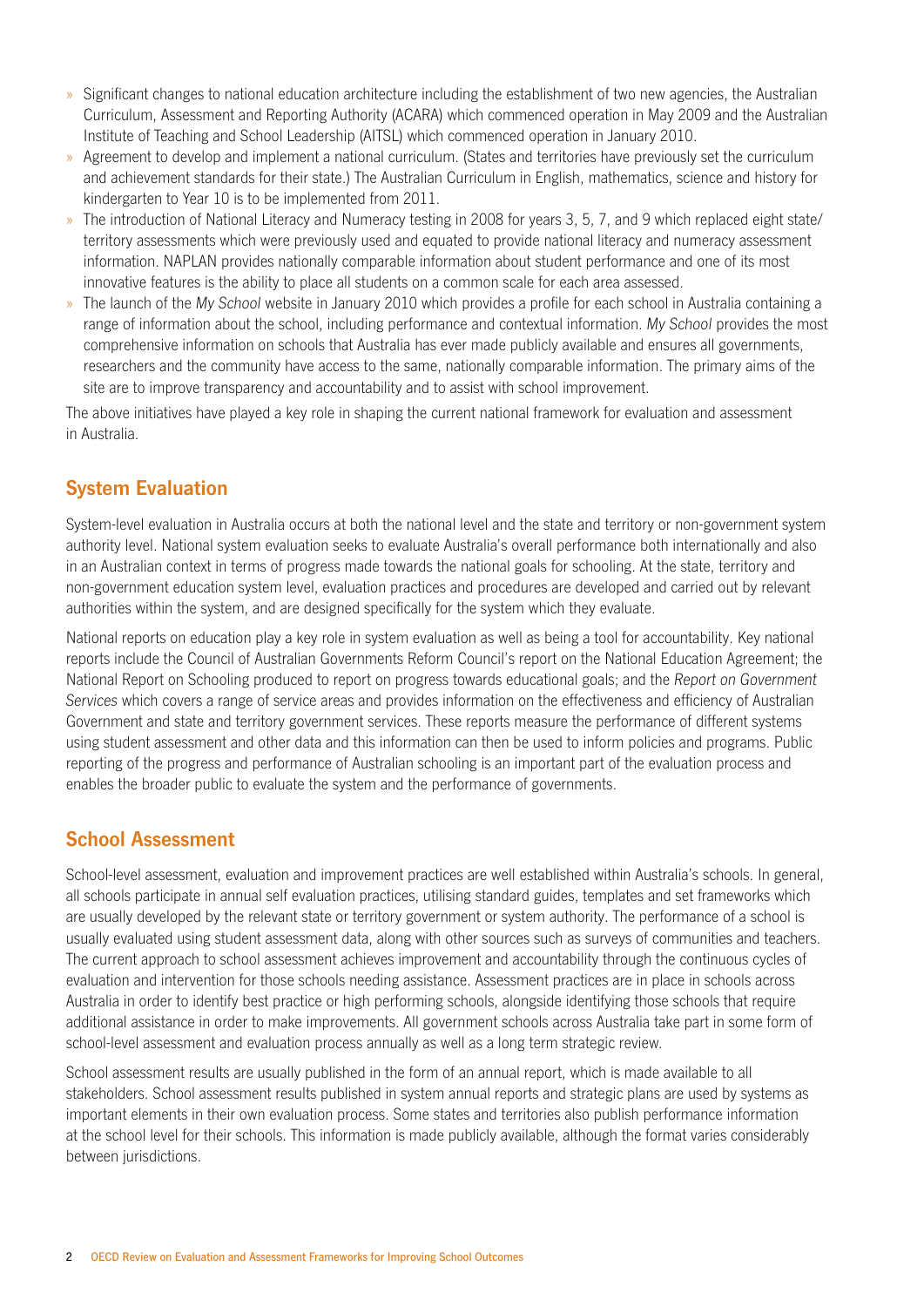### **Teacher Appraisal**

Australia recognises that teacher and leadership appraisal processes are an important tool for improving teaching and learning outcomes. At a national level, the Australian Government is committed to developing effective workforce planning and supporting structures to identify the quality of teaching performance and to reward quality teaching at the national level through the Smarter Schools—Improving Teacher Quality National Partnership agreement. This Partnership runs over five years and is designed to provide nationally significant and sustainable reforms to attract, train, place, develop and retain quality teachers and school leaders in schools.

Teacher appraisal processes vary across Australia depending on the jurisdiction or school concerned. Commonly, the process of teacher appraisal includes elements of performance planning, personal development planning, recognition of achievement, feedback and review, which enables teachers and their line area managers to identify areas for improvement and development opportunities. As part of the performance management process, a range of information may be used as a basis for discussion about performance, including student assessment data and classroom planning and evaluation information. This information may also be used more broadly to coordinate professional development within the school.

Operational responsibility for conducting performance management processes in schools is generally delegated to principals and school leaders. In systemic schools, while the actual appraisal process usually occurs between the teacher and their line manager or supervisor, the school Principal may be responsible for ensuring that levels of compliance are reported to the relevant government department or system authority.

### **Student Assessment**

In Australia, there is a National Assessment Program (NAP) which consists of international and national sample assessments as well as a full cohort national literacy and numeracy assessment which operates in all schools (government and non-government). The results from the NAP provide the means by which the achievement and progress of Australian students, schools and systems can be measured and reported using nationally comparable data against national standards. The results are not used towards students' grades or entry into programs/courses but they provide valuable information which is used for policy analysis and to set policy directions.

There is additional student assessment in each state and territory designed to test a student's application of knowledge based on the relevant state or territory curriculum, in order to evaluate what the student has learned from the curriculum. Student assessment, based on goals and standards set in state and territory curricula, is often developed at the school level. It includes a wide range of tools, both informal and ongoing summative evaluation, as well as formative assessments, for students to demonstrate their understanding and use of the curriculum. The progress of students is assessed against specific curriculum standards for each state and territory, which define what students should know, understand and be able to do. Students in some states and territories participate in forms of testing at year 10, which in some states and territories, goes towards their School Certificate (or equivalent) to recognise the achievement of the end of compulsory schooling. All states and territories also have senior secondary completion assessments (often administered by an external body to the school), which can be used to inform a tertiary entrance ranking for all students across Australia that are interested in pursuing tertiary study.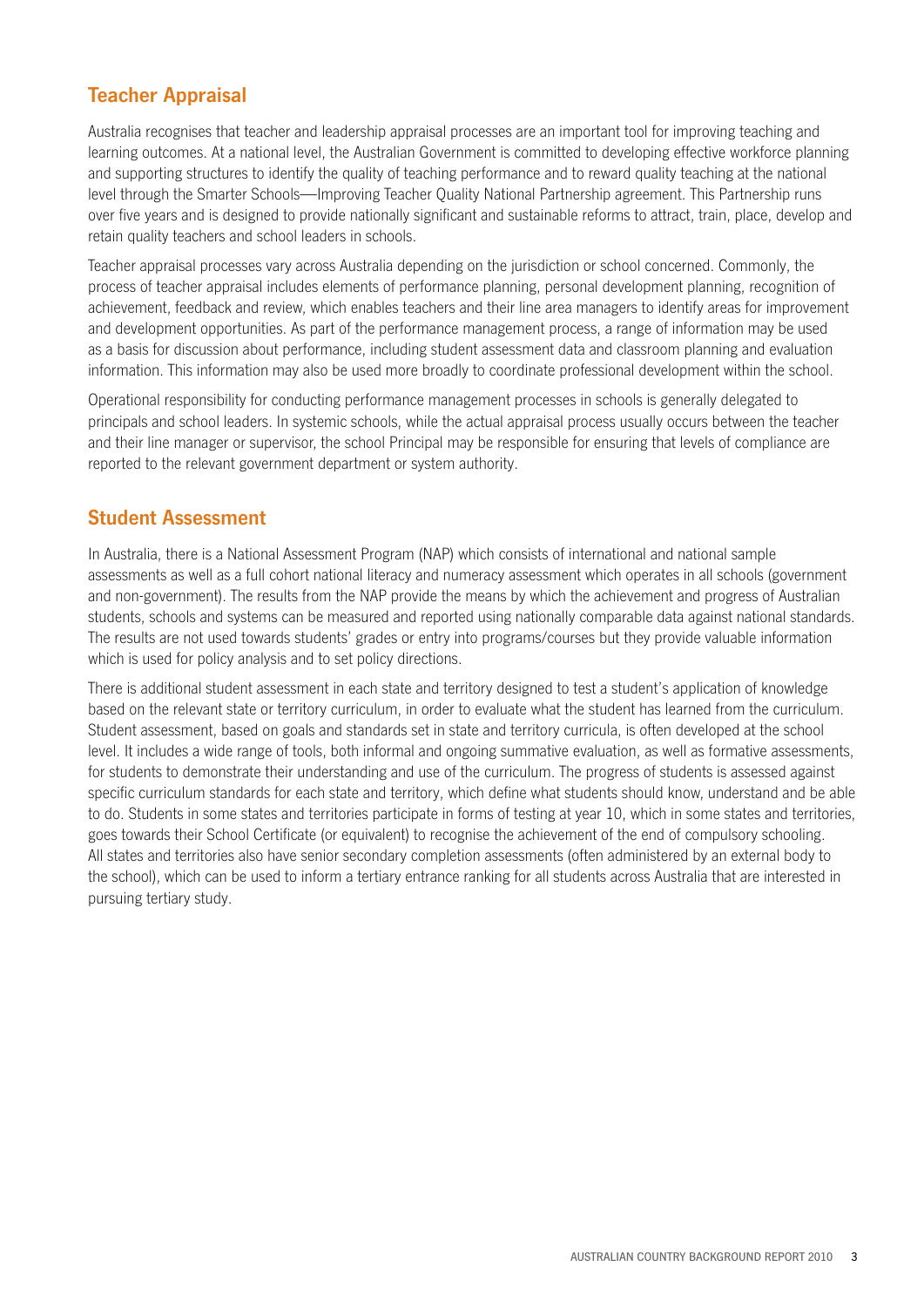### **Research and Academic Analysis**

Australia frequently looks to international research in designing policies and programs, in addition to research and analysis undertaken within Australia. While there is some academic and policy research that has been undertaken by Australian researchers specifically on evaluation and assessment issues, it is important to note that many developments in evaluation and assessment in Australia that provide national cohesion and comparability are very recent. For example, up until recently, there has only been limited national data available (there was no national data at the school level until the *My School* website) for analysis by education research groups, think tanks or universities.

Two Australian research papers provided information used in the consideration and development of national school-level reporting policy. The Australian Council for Educational Research (ACER) was commissioned by the Australian Government to provide technical advice for governments in a report titled '*Reporting and Comparing School Performances'* (2008). The Commonwealth Treasury also produced a report, titled *'How much of the variation in literacy and numeracy can be explained by school performance?'*(2008). (These papers are discussed in paragraphs 103 and 105 respectively.)

It is expected that as a result of the number of significant policy initiatives and reforms that are being undertaken in areas relating to assessment and evaluation (which have received considerable media attention) and with transparency being a key commitment of governments (which is likely to result in increased reporting of information and data publicly), there will be an increasing interest in this area and more independent research undertaken. In fact, there are already some signs of this occurring with the release of two reports this year by Grattan Institute on measuring school performance, *'Measuring What Matters: Student Progress'* (see paragraph 108) and on teacher evaluation, *'What Teachers Want: Better teacher management'* (see paragraph 273).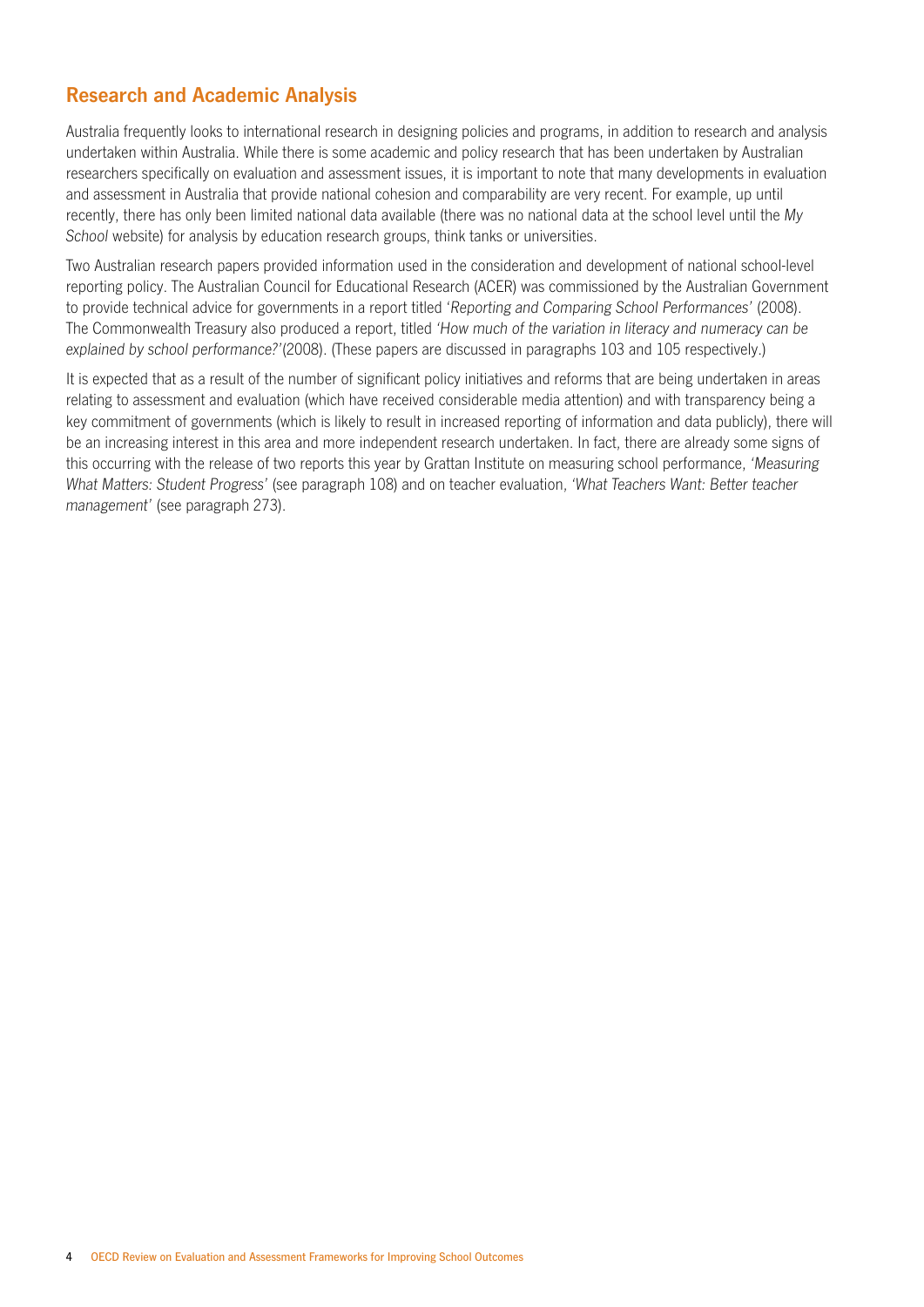## **Chapter 1:** The School System

- 1. Australia's school system aims to provide quality education for all young people. Education equips young people with the knowledge, understanding, skills and values to take advantage of opportunity and to face the challenges of this era with confidence. Schools play a vital role in promoting the intellectual, physical, social, emotional, moral, spiritual and aesthetic development and wellbeing of young Australians, and in ensuring the nation's ongoing economic prosperity and social cohesion. Schools share this responsibility with students, parents, carers, families, the community, business and other education and training providers.
- 2. The Australian Government is committed to building a world class education system to establish Australia as one of the most highly educated and skilled nations. This commitment recognises the central role that education plays in the economic and social strength of our nation. Education not only drives productivity but also empowers individuals to reach their full potential, and helps overcome disadvantage.

### **1.1 Australia's School System**

- 3. Australia has a federal school system which includes six states and two territories. The Constitution of Australia allocates primary responsibility for school education to state and territory governments, all of which provide and manage government schools and support non-government schools. The Australian Government's involvement in schooling is facilitated through national consultative arrangements, such as the Ministerial Council on Education, Early Childhood Development and Youth Affairs (MCEECDYA) and through funding provided to schools (via government and non-government systems or directly to independent schools) which is usually attached to certain obligations or requirements that need to be met.
- 4. Australia has both public and private schools which are usually referred to as 'government' and 'non-government' schools. Government schools operate under the direct responsibility of the relevant state or territory Minister, while non-government schools are established and operate under conditions determined by government and state or territory registration authorities. Non-government schools can be part of a system of schools (systemic) or completely independent. Many non‑government schools have some religious affiliation, most with the Catholic Church and as such, the non‑government sector in Australia is often split into 'Catholic' and 'independent' for reporting purposes.
- 5. Up until recently, states and territories have been responsible for setting the curriculum and achievement standards for their state or territory, through Boards of Studies or relevant authorities. Curriculum content and achievement standards are mandated under state and territory regulations, usually in the form of Education Acts<sup>1</sup> which apply to all schools registered within each state or territory. This ensures both government and non-government schools are required to implement and follow the curriculum and standards. In 2008, all Australian education ministers agreed to the development of a national curriculum, which will be implemented from 2011 for kindergarten to Year 10 in English, mathematics, science and history. The senior secondary curriculum and the Australian curriculum for languages, geography and the arts are also under development for implementation at a later stage.

1 *Education Act 2004* (ACT): http://www.legislation.act.gov.au/a/2004-17/current/pdf/2004-17.pdf

*Education Reform Act 1990* (NSW): http://www.legislation.nsw.gov.au/maintop/view/inforce/act+8+1990+cd+0+N

*Education and Training Reform Act 2006* (Victoria): http://www.legislation.vic.gov.au/Domino/Web\_Notes/LDMS/PubLawToday.nsf/

a12f6f60fbd56800ca256de500201e54/6404E6596967CDE3CA25769C0010F354/\$FILE/06-24a018.pdf

*Education Act 1994* (Tasmania): http://www.srb.tas.gov.au/materials/act.htm

*Education Act 2007* (NT): http://www.dcm.nt.gov.au/strong\_service\_delivery/supporting\_government/current\_northern\_territory\_legislation\_database *Education (General Provisions) Act 2006* (Queensland): http://www.legislation.qld.gov.au/LEGISLTN/ACTS/2006/06AC039.pdf

*Education Act 1972* (SA): http://www.legislation.sa.gov.au/LZ/C/A/EDUCATION%20ACT%201972/CURRENT/1972.154.UN.PDF

*School Education Act 1999 (WA):* http://www.des.wa.gov.au/pages/non\_gov\_legislation.php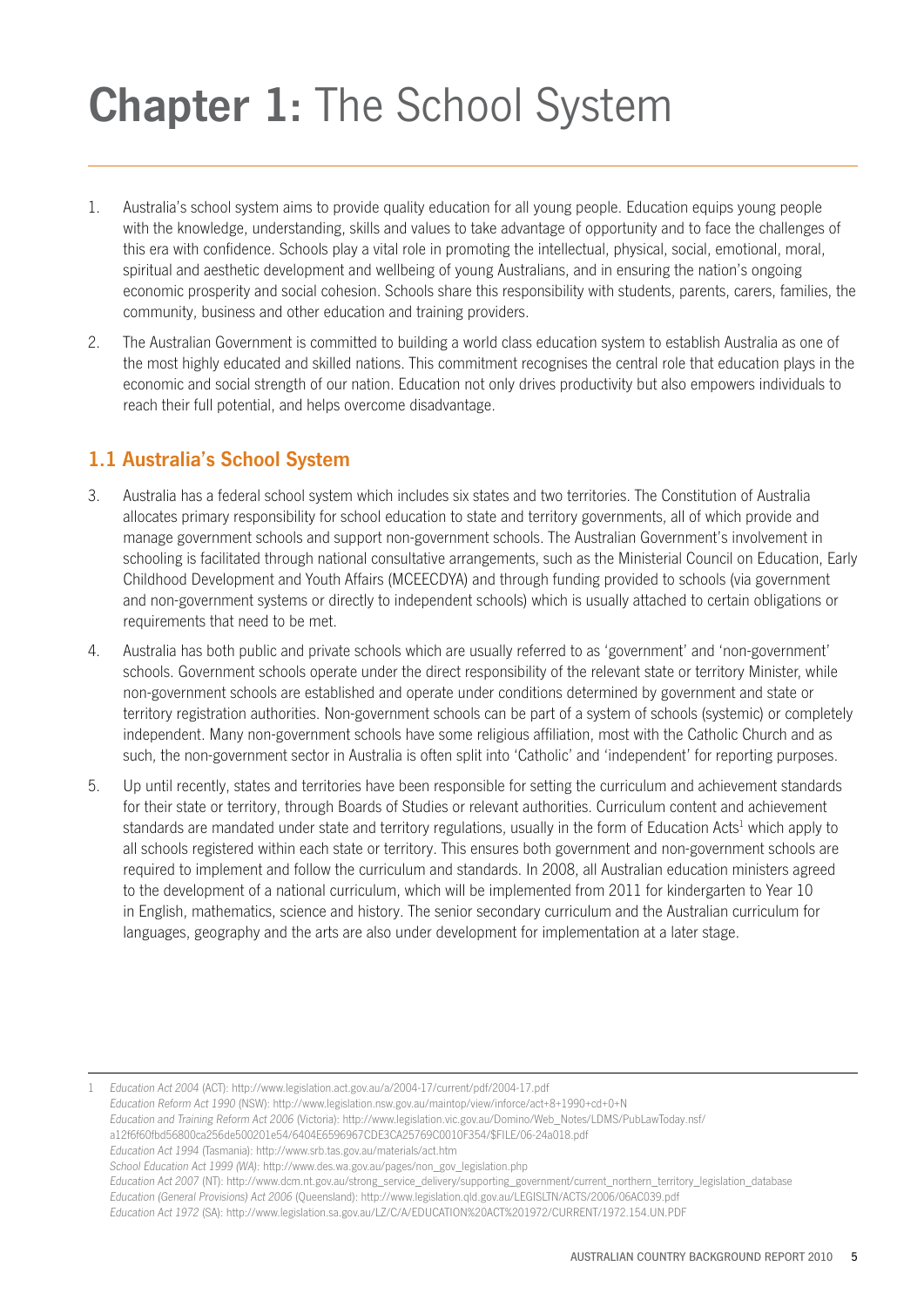6. School management in government schools varies across the states and territories, from very centralised to decentralised. For example, in New South Wales (NSW) government schools, school principals lead the design and implementation of school curriculum, assessment and teaching and learning programs within agreed curriculum frameworks, while key budget items are managed centrally to reflect the benefits of service-wide contractual arrangements and policies. On the other hand, in government schools in Victoria, school principals lead and manage the planning, delivery, evaluation and improvement of the education of all students in the school community through the deployment of financial and other resources provided by the department, school council and school community. For independent schools, school management responsibilities are entirely that of the School Board and principal.

### **Structure of Schooling across Australia**

- 7. The structure of school education varies across the eight states and territories. Formal school education in Australia comprises of primary education and secondary education. Depending on the state or territory, primary school education consists of six to eight years followed by five to six years of secondary school education. There are two basic patterns in current formal schooling in Australia. These are:
	- » In NSW, Victoria, Tasmania, the Northern Territory (NT) and the Australian Capital Territory (ACT), primary education comprises a pre-year 1 grade followed by years 1 to 6. In NSW and the ACT, pre-year 1 is called Kindergarten, whereas in Victoria and Tasmania it is called Preparatory and in the NT it is called Transition. Secondary education comprises years 7 to 12 (except in Tasmania, where secondary education comprises years 7 to 10 followed by post-compulsory years 11 and 12).
	- » In Queensland, South Australia (SA), and Western Australia (WA), primary education comprises a pre-year 1 grade followed by years 1 to 7. In Queensland pre-year 1 is called Preparatory, in SA it is called Reception, and in WA it is called Pre‑Primary. Secondary education comprises years 8 to 12.
- 8. Currently there is no national consistency in school starting age with four different minimum school starting ages across Australia ranging from four years and five months to five years of age at the beginning of the (pre-year 1) school year. The minimum school starting age in Queensland, NT and WA is four years and six months; the minimum starting age for NSW is four years and five months while in Victoria and the ACT the starting age is four years and eight months; the minimum school starting age in SA and Tasmania is five years of age.
- 9. Up until December 2009, states and territories specified the compulsory age up to which students must stay at school and the age differed in different jurisdictions. In April 2009, the Council of Australian Governments (COAG) agreed to implement the National Youth Participation Requirement, a common requirement that applies to young people up to 17 years of age across all states and territories. Starting January 2010, participation in schooling is compulsory for young people up to year 10 after which they are required to participate in schooling or they must be in training or employment for at least 25 hours per week until 17 years of age.<sup>2</sup>
- 10. During 2009, 3.48 million students (including part-time students) attended school in 9,529 institutions across Australia (see Table 1). Of these, 2.29 million students attended 6,802 government schools and 1.19 million students attended 2,727 non‑government schools. Of the non‑government schools, 1,705 were classified as Catholic schools and 1,022 as independent.3

<sup>2</sup> Further information can be found in the Council of Australian Government's (COAG) meeting communiqué of 30 April 2009 available on the web here: http://www. coag.gov.au/coag\_meeting\_outcomes/2009‑04‑30/docs/20090430\_communique.pdf

<sup>3</sup> ABS Schools Australia 2009—Preliminary Release: http://www.abs.gov.au/ausstats/abs@.nsf/mf/4220.0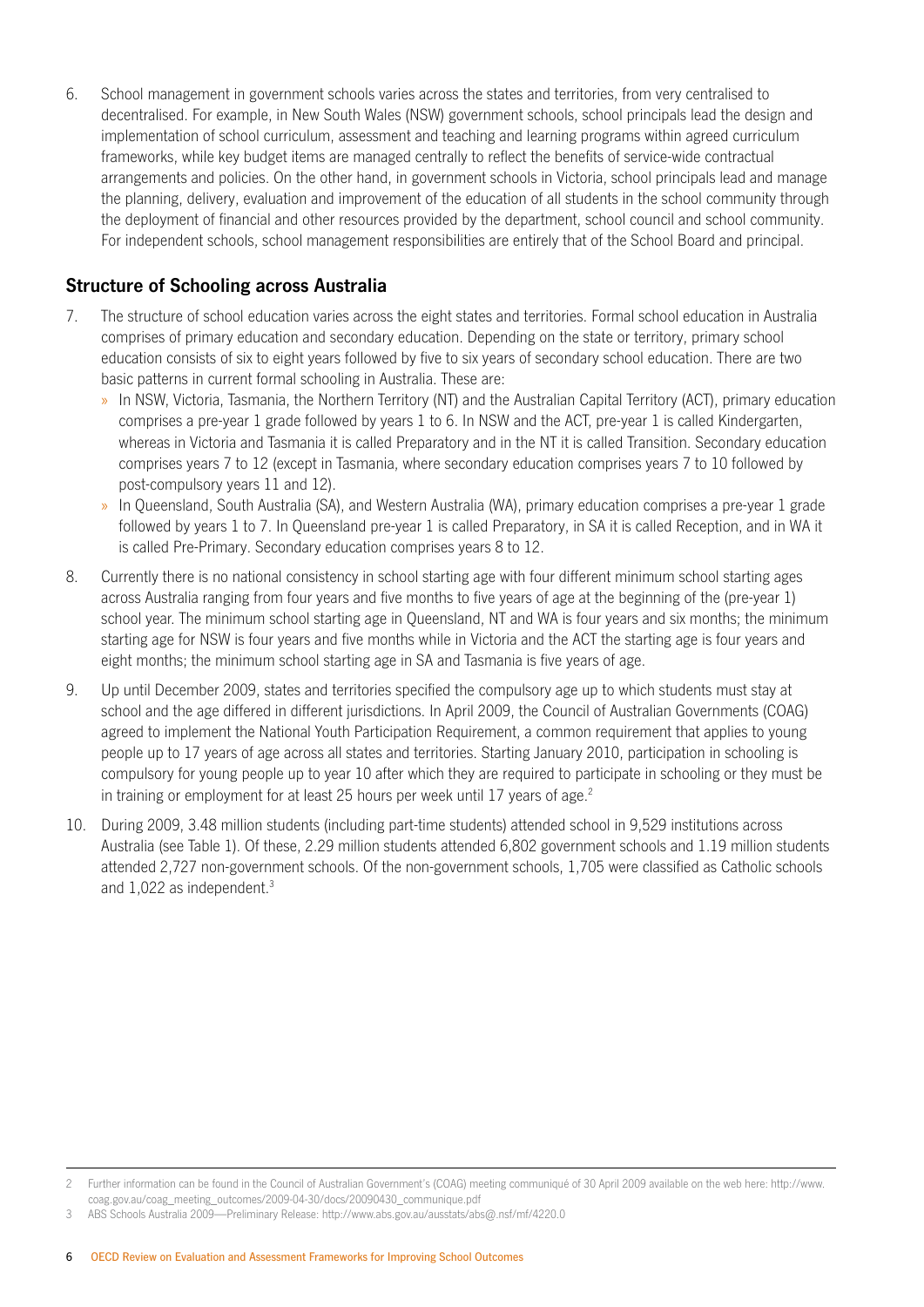| <b>State</b>           |                 | <b>Government</b> |       | Non-government |       |                 |       | <b>Total Schools</b> |  |
|------------------------|-----------------|-------------------|-------|----------------|-------|-----------------|-------|----------------------|--|
|                        |                 |                   |       | Independent    |       | <b>Catholic</b> |       |                      |  |
| <b>New South Wales</b> | Schools         | 2,181             |       | 330            |       | 586             |       | 3,097                |  |
|                        | <b>Students</b> | 737,549           |       | 136,225        |       | 239,442         |       | 1,113,216            |  |
| Victoria               | Schools         | 1,575             |       | 216            |       | 488             |       | 2,279                |  |
|                        | <b>Students</b> | 540,359           |       | 119,226        |       | 188,093         |       | 847,678              |  |
|                        | <b>Schools</b>  | 1,245             |       | 176            |       | 289             |       | 1,710                |  |
| Queensland             | <b>Students</b> | 490,691           |       | 105,413        |       | 128,322         |       | 724,426              |  |
|                        | Schools         | 588               |       | 97             |       | 102             |       | 787                  |  |
| South Australia        | Students        | 169,057           |       | 44,075         |       | 47,342          |       | 260,474              |  |
|                        | Schools         | 771               |       | 138            |       | 158             |       | 1,067                |  |
| Western Australia      | <b>Students</b> | 234,451           |       | 57,322         |       | 65,399          |       | 357,172              |  |
|                        | Schools         | 207               |       | 30             |       | 37              |       | 274                  |  |
| Tasmania               | Students        | 59,478            |       | 9,302          |       | 14,175          |       | 82,955               |  |
|                        | <b>Schools</b>  | 152               |       | 21             |       | 15              |       | 188                  |  |
| Northern Territory     | <b>Students</b> | 28,718            |       | 5,361          |       | 4,739           |       | 38,818               |  |
| Australian Capital     | Schools         | 83                |       | 14             |       | 30              |       | 127                  |  |
| Territory              | Students        | 34,336            |       | 8,255          |       | 17,327          |       | 59,918               |  |
| Australia              | <b>Schools</b>  | 6,802             | 71.4% | 1,022          | 10.7% | 1,705           | 17.9% | 9,529                |  |
|                        | <b>Students</b> | 2,294,639         | 65.8% | 485,179        | 13.9% | 704,839         | 20.2% | 3,484,657            |  |

#### **Table 1: Number of Schools and Students by School Affiliation and State/Territory, 2009<sup>4</sup>**

### **Schooling Qualifications5**

- 11. The Australian Qualifications Framework (AQF) outlines the hierarchy of qualifications in Australia. It is owned, supported and funded through the Ministerial Council for Tertiary Education and Employment and provides a nationally recognised official qualification. After completing secondary schooling, most Australian students are awarded a senior secondary certificate of education, which certifies the completion of secondary education. Different names are used for the qualification in each state and territory, however it is a certification which assists employers, employees, professional associations, unions, curriculum developers, accrediting bodies and the wider public, including students, parents, and education and training bodies, to understand factors determining the level of the qualification.
- 12. Vocational Education and Training<sup>6</sup> (VET) is also available in some schools across Australia. VET programs undertaken by school students as part of a senior secondary certificate provide credit towards a nationally recognised VET qualification within the Australian Qualifications Framework. The training that students receive reflects specific industry competency standards and is delivered by a Registered Training Organisation (RTO) or by a school in partnership with a Registered Training Organisation. Both publicly and privately funded RTOs must meet national standards set by the Australian Quality Training Framework 2007. The National Centre for Vocational Education Research provides an annual report on VET in schools to MCEECDYA in order to monitor key performance measures.7

<sup>4</sup> Source: ABS, Schools, Australia 2009 Cat # 4221.0, http://www.abs.gov.au/AUSSTATS/abs@.nsf/DetailsPage/4221.02009?OpenDocument

<sup>5</sup> Further information can be found here: http://www.aqf.edu.au/Portals/0/Documents/Handbook/AQF\_Handbook\_13‑14.pdf

<sup>6</sup> Further information on VET in schools can be found at: http://acaca.bos.nsw.edu.au/files/pdf/vet\_report\_2007.pdf http://www.mceecdya.edu.au/verve/\_resources/ policy\_file.pdf

<sup>7</sup> The report can be found here: http://www.mceecdya.edu.au/verve/\_resources/NCVER\_2008\_VET\_in\_Schools\_Report.pdf.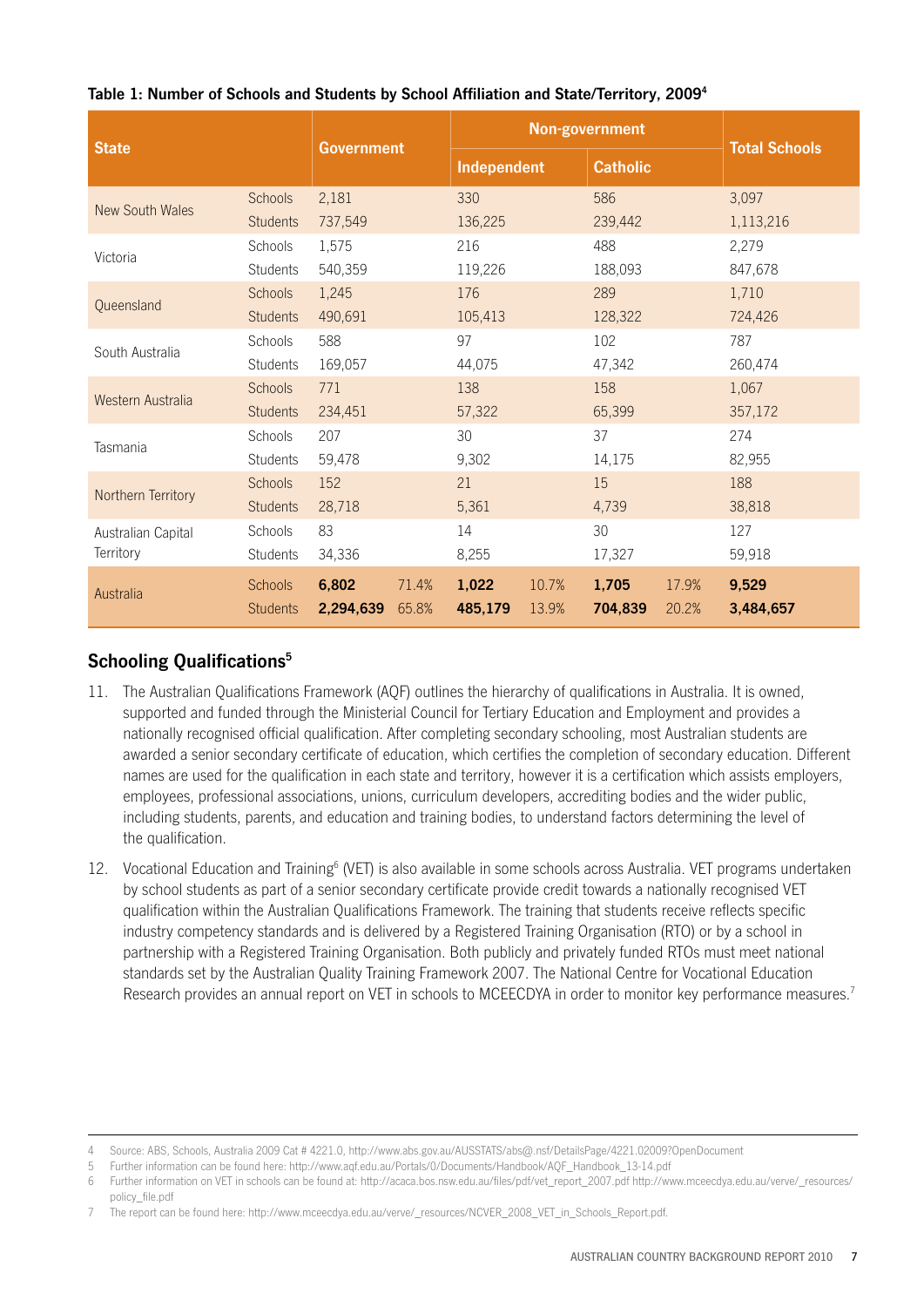### **1.2 School Funding**

- 13. Public funding for schooling in Australian is shared between levels of government. Private contributions, mainly in the form of fees from parents, support the operation of schools, particularly for non-government schools. In general, state and territory governments provide the majority of recurrent funding to government schools, and the Australian Government is the primary source of public funding for the non‑government schooling sector.
- 14. In 2007–08, the Australian, state and territory government contributions to school education amounted to \$36.4 billion of which \$28.8 billion, or 79.0 per cent, was expended on government schools and \$7.6 billion, or 21.0 per cent, expended in non‑government schools. For government schools, state and territory governments provided 91.4 per cent of total government recurrent expenditure in 2007–08 and the Australian Government provided 8.6 per cent. For non‑government schools the Australian Government contributed 72.1 per cent of public recurrent expenditure and state and territories 27.9 per cent.<sup>8</sup>
- 15. For government schooling, the Australian Government provides supplementary funding through the National Education Agreement (NEA), which is part of a suite of intergovernmental financial agreements formed between the Commonwealth and states and territories to support a range of shared priorities such as in transport and health, in addition to schooling. Funding for non-government schools is appropriated separately through Commonwealth legislation, the *Schools Assistance Act 2008* (*SAA*), but has the same objectives, reporting and accountability arrangements which apply to government schools through the NEA. As part of inter-government financial arrangements, the Australian Government also provides additional funding through National Partnership arrangements which provide financial support to achieve specifically agreed outcomes, such as computers in schools, or in the form of reward payments for implementation of reforms. Other payments of a smaller scale are paid by the Australian Government to school communities, students and other organisations to support specific initiatives.
- 16. The new framework for financial relations established by the Council of Australian Governments (COAG) contains clear roles and responsibilities for each level of government, sets outcomes, progress measures and targets accompanied by transparent accountability, reducing Australian Government prescriptions on service delivery by states and territories.
- 17. The Australian Government will conduct an open and transparent review of school funding arrangements which will commence in 2010 and conclude in 2011. The review is expected to be extensive and will inform government decisions for future school funding.<sup>9</sup>

### **1.3 National Initiatives and Approach**

- 18. Although the states and territories have primary responsibility for delivering schooling, education is a key priority for the Australian Government. Through a range of reforms introduced since November 2007, the Government's focus is on ensuring that all young Australians acquire the knowledge and skills to enable them to reach their full potential. Improving educational outcomes for all young Australians is considered central to the nation's social and economic prosperity.
- 19. Since the beginning of 2008, the Australian Government has been working through COAG to develop a new framework for both investment and reform in Australian schools. The three major reform priorities set by the Australian Government are raising the quality of teaching in schools, ensuring all students are benefiting from schooling, especially in disadvantaged communities, and improving transparency and accountability of schools and school systems at all levels.

<sup>8</sup> More information can be found in the Australian Government Productivity Commission's *Report on Government Services 2010*: http://www.pc.gov.au/gsp/reports/ rogs/2010

<sup>9</sup> Further information on the Review of funding for Schooling, including the Terms of Reference, can be found here: http://www.deewr.gov.au/Schooling/Programs/ Pages/FundingReview.aspx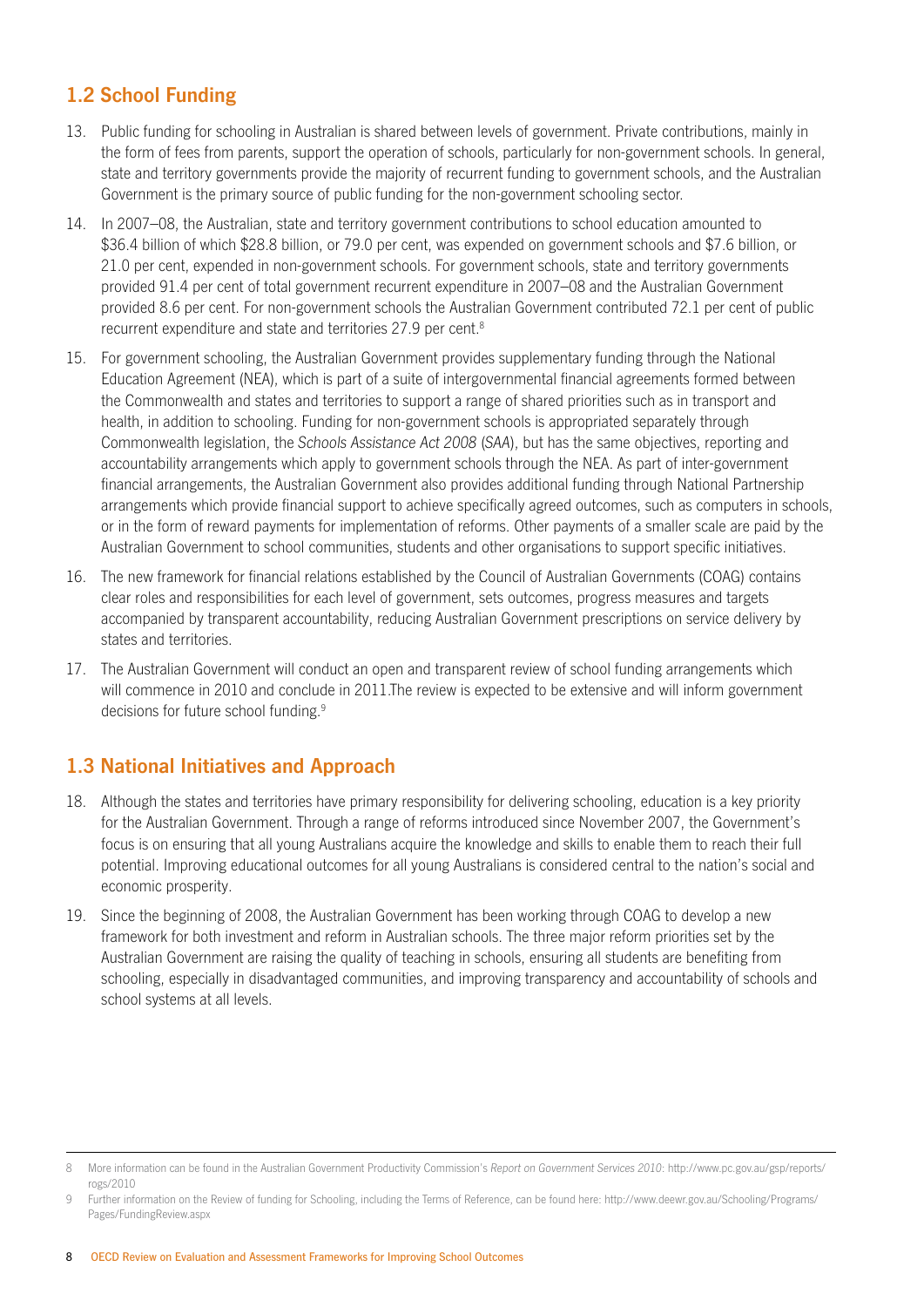20. The Australian Government's 'Education Revolution' involves greater collaboration and a sharper focus on improving outcomes as students move through school. Reform involves collaboration across the government and non-government sectors of schooling and a partnership involving parents, children, students, employers and all levels of government.<sup>10</sup>

### **Council of Australian Governments (COAG)**

- 21. COAG is the peak intergovernmental forum in Australia. COAG comprises the Prime Minister, State Premiers, Territory Chief Ministers and the President of the Australian Local Government Association (ALGA). COAG was established in 1992 and is chaired by the Prime Minister.
- 22. The role of COAG is to initiate, develop and monitor the implementation of policy reforms that are of national significance and which require cooperative action by Australian governments. Through COAG and its national productivity agenda, governments around Australia have committed to building a world-class education and training system in Australia and are working together to improve education and training in Australia. COAG recognises that ensuring all young people have the best possible start in life is vital to the well-being of families, communities and the nation as a whole. Through COAG, Australian governments have agreed to a shared policy framework to work towards COAG's educational targets and outcomes<sup>11</sup> and also to implement a number of reforms through the Intergovernmental Agreement (IGA) on Federal Financial Relations and the NEA.

### **The Ministerial Council on Education, Early Childhood Development and Youth Affairs (MCEECDYA)**

- 23. MCEECDYA is the principal forum for developing national priorities and strategies for schooling. Membership of the Council comprises state, territory, Australian Government and New Zealand Ministers with responsibility for the portfolios of school education, early childhood development and youth affairs, with Papua New Guinea, Norfolk Island and East Timor having observer status.
- 24. Functions of the Council include coordination of strategic policy at the national level, negotiation and development of national agreements on shared objectives and interests (including principles for Australian Government/state relations) in the Council's areas of responsibility, negotiations on scope and format of national reporting on areas of responsibility, sharing of information and collaborative use of resources towards agreed objectives and priorities, and coordination of communication with, and collaboration between, related national structures.
- 25. A group called the Australian Education, Early Childhood Development and Youth Affairs Senior Officials Committee (AEEYSOC) which includes Chief Executives for education and early childhood education from each jurisdiction and the Australian Government, supports MCEECDYA and ensures ministerial priorities are implemented.

### **1.4 National Education Architecture—Ministerial and Statutory Bodies12**

26. The following organisations and bodies have a direct relationship with MCEECDYA and COAG and are relevant to the review.

### **Australasian Curriculum, Assessment and Certification Authorities (ACACA)13**

- 27. ACACA is the national body for the chief executives of the statutory bodies in the Australian states and territories and in New Zealand responsible for certificates of senior secondary education. ACACA provides a national means for monitoring and enhancing developments in senior secondary curriculum and certification.
- 28. ACACA's role is to promote curriculum, assessment and certification in schooling functions within the framework of the Commonwealth of Australia and its states and territories. ACACA provides advice on curriculum, assessment and certification matters, including matters of national concern for senior secondary education.

13 http://acaca.bos.nsw.edu.au/

<sup>10</sup> *Quality Education: The case for an Education Revolution in our Schools*: http://www.deewr.gov.au/Schooling/Resources/Documents/Publications/ QualityEducationEducationRevolutionWEB.pdf

<sup>11</sup> The Policy Framework for Participation and Productivity can be found here: http://www.deewr.gov.au/Ministers/Gillard/Media/Releases/Pages/ Article\_081010\_161454.aspx

<sup>12</sup> A diagram of these can be found at: http://www.mceecdya.edu.au/verve/\_resources/MCEECDYA\_ORGANISATION\_CHART\_Febuary\_2010.pdf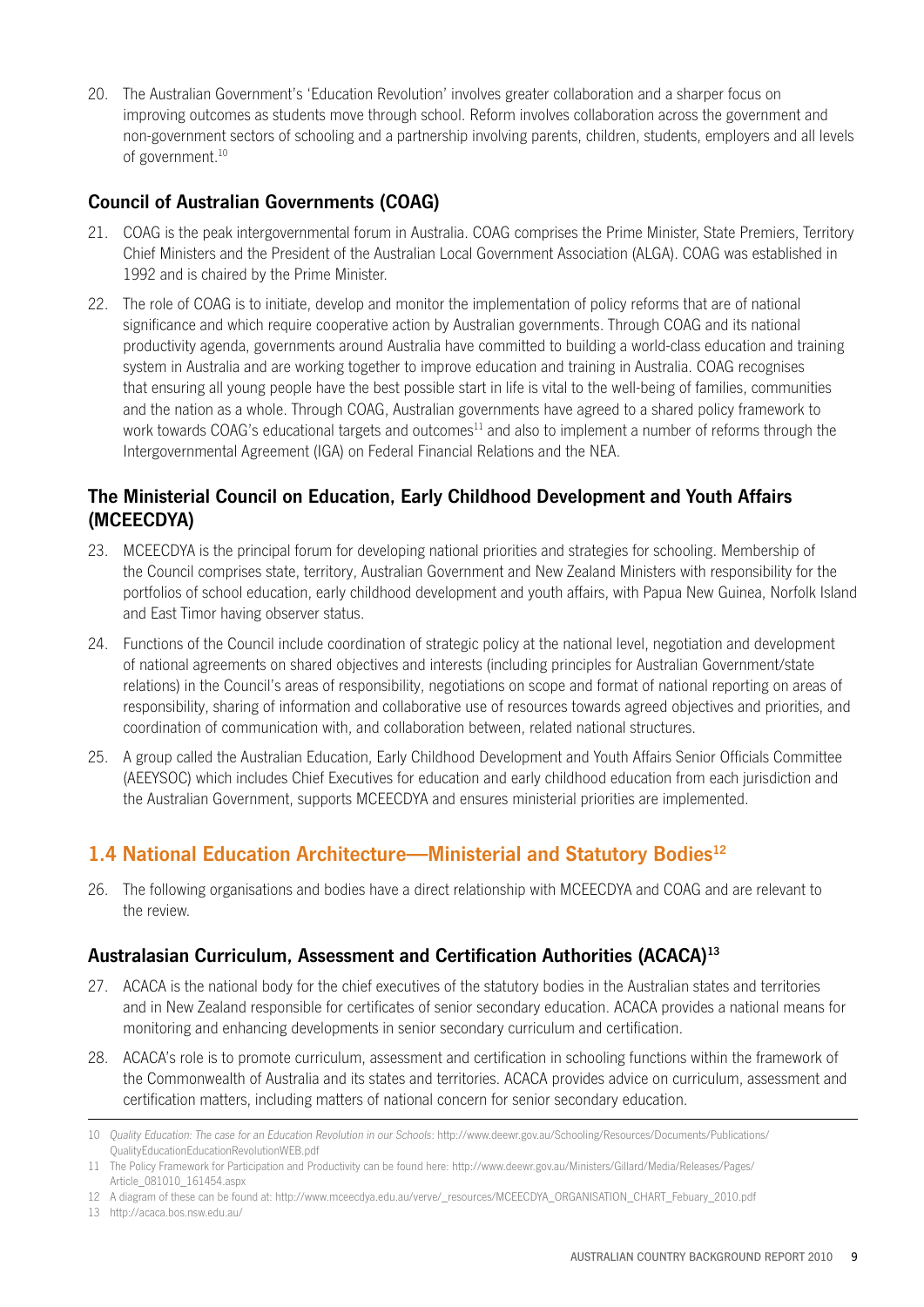### **Australian Curriculum, Assessment and Reporting Authority (ACARA)14**

- 29. In October 2008, following a review of the existing national collaborative structures, MCEECDYA decided to establish a new national body to execute its policy decisions in relation to curriculum, assessment and reporting functions. The Australian Curriculum, Assessment and Reporting Authority (ACARA) was established as an independent statutory authority in December 2008.
- 30. Australian Education Ministers agreed to ACARA's responsibility for managing the creation and implementation of a national curriculum, national student assessment and reporting nationally on school education outcomes (including school and system performance). ACARA is jointly funded by the states and territories and the Australian Government and commenced operation in May 2009.
- 31. The establishment of ACARA brings together curriculum, assessment and reporting for the first time in Australia at the national level and aims to deliver greater effectiveness and reduce duplication of both resources and costs, and provide a central mechanism through which all Australian Governments can drive national education priorities.

### **Australian Institute of Teaching and School Leadership (AITSL)15**

- 32. AITSL came into being on 1 January 2010 and provides national leadership for the Commonwealth, state and territory governments in promoting excellence in the profession of teaching and school leadership.
- 33. AITSL's role is to:
	- » develop and maintain rigorous national standards for teaching and school leadership
	- » implement an agreed system of national accreditation of teachers based on these standards
	- » administer annual prestigious national awards for teachers and school leaders
	- » undertake and engage with international research and innovative developments in best practice
	- » foster and drive high quality professional development for teachers and school leaders
	- » work collaboratively across jurisdictions and sectors
	- » engage with key professional bodies and stakeholders
	- » be the assessing authority under the Migration Regulations 1994 for the purposes of skilled migration to Australia as a school teacher
	- » continue the work of Teaching Australia<sup>16</sup>

### **1.5 Recent developments**

34. There have been a number of recent changes in Australian education at the national level relevant to this review. Many of these are detailed in the following chapter. A number of states and territories have also experienced major recent changes or new policy developments in school education that are separate from the national level initiatives. Two such examples not discussed further in the report are; Tasmania and WA.

### **Tasmania**

- 35. Tasmania has recently restructured the delivery of senior secondary schooling.17 From January 2009, post-year 10 education institutions will be streamed into:
	- » the Tasmanian Academy, which focuses on academic learning, with a curriculum and academic pathway for Year 11 and 12 students seeking university entrance;
	- » the Tasmanian Polytechnic, which focuses on practical learning, with a vocational pathway, supported by academic courses as well, for both Year 11/12 and mature-age students seeking employment outcomes or university articulation; and
	- » the Tasmanian Skills Institute which focuses on skills development for employees in enterprises, in line with their enterprise's skills needs.

<sup>14</sup> http://www.acara.edu.au/default.asp

<sup>15</sup> The AITSL website can be accessed here: http://www.aitsl.edu.au/aitsl/go

<sup>16</sup> Further information on Teaching Australia can be found here: http://www.teachingaustralia.edu.au/ta/go

<sup>17</sup> http://tomorrow.education.tas.gov.au/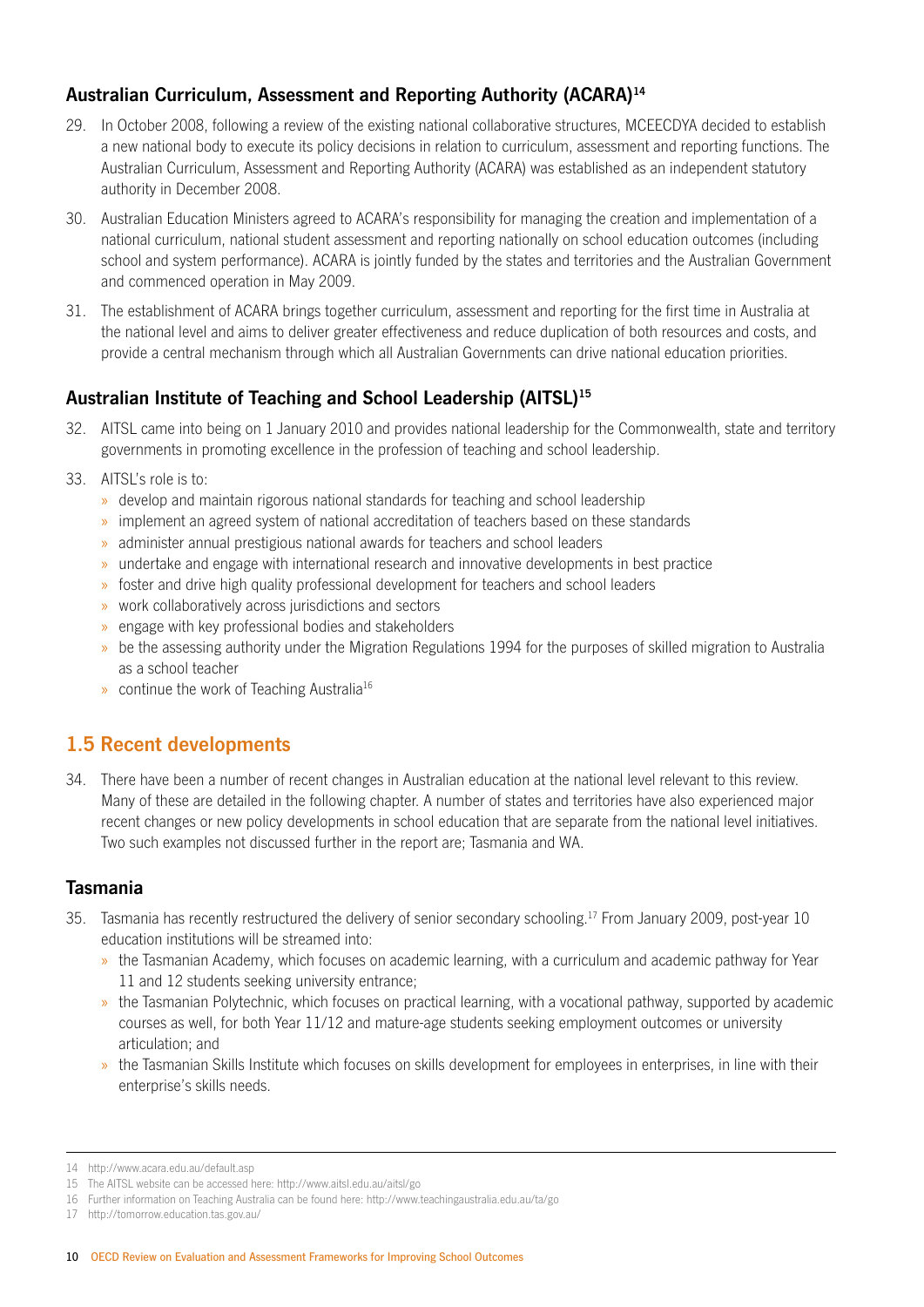### **Western Australia**

36. WA is also undergoing significant reform with the creation of independent public schools.<sup>18</sup> These schools have more ownership of overall school direction, teacher selection, education programs, values/ethos and discipline, and behaviour management. Principals and staff will have more authority and freedom from central policies, procedures and compliances.

### **1.6 Useful Key Reference Documents**

*National Report on Schooling in Australia***:** http://www.mceetya.edu.au/mceetya/anr/

*Report on Government Services***:** http://www.pc.gov.au/gsp/reports/rogs

**MCEECDYA:** http://www.mceecdya.edu.au/mceecdya/

**ABS Schools, Australia, 2009:** http://www.abs.gov.au/AUSSTATS/abs@.nsf/DetailsPage/4221.02009?OpenDocument

**My School:** http://www.myschool.edu.au/

18 http://www.det.wa.edu.au/schoolsandyou/detcms/navigation/unlock-your-schools-future/independent-public-schools/?oid=MultiPartArticle-id-4667472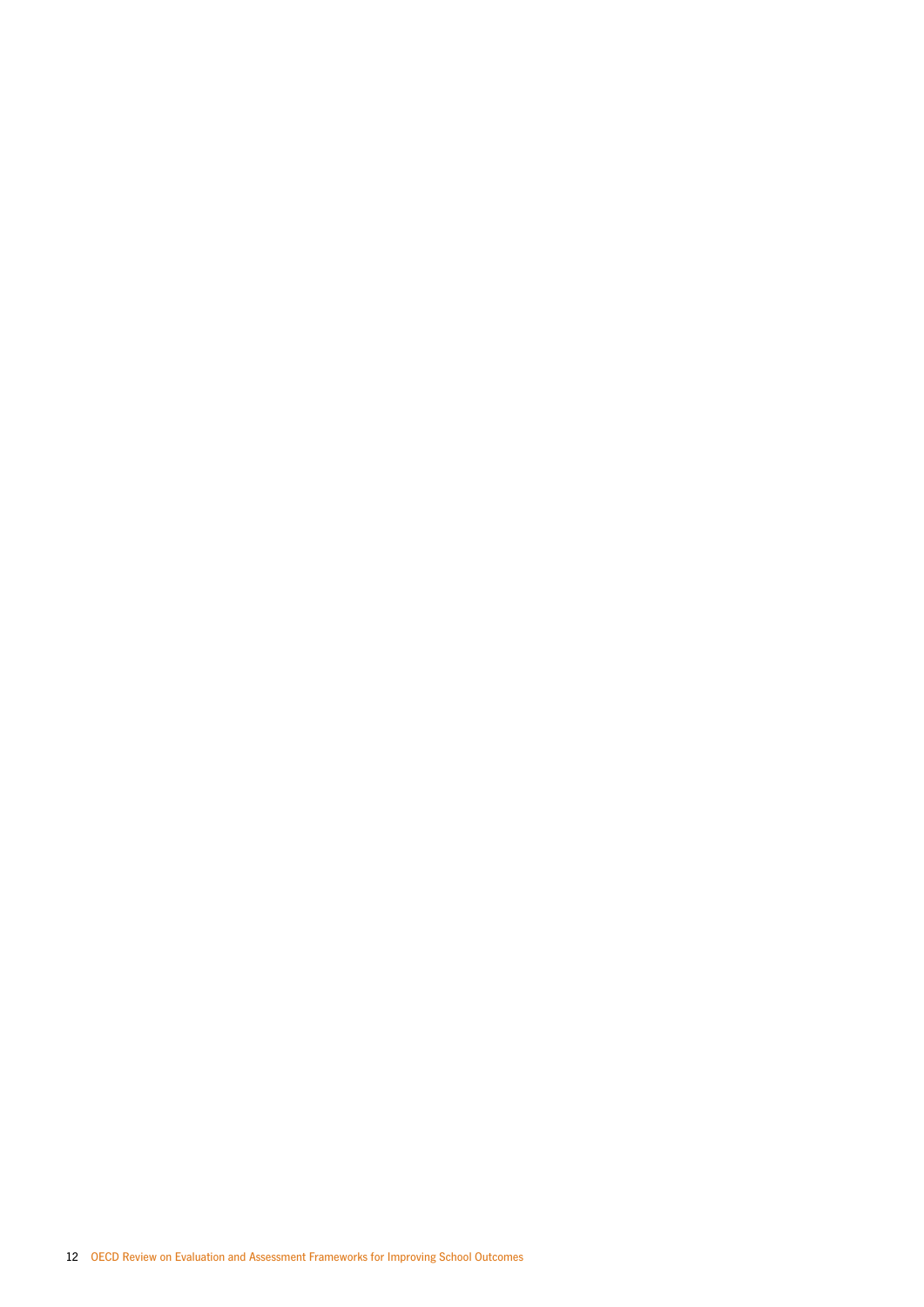### **Chapter 2:** The Framework for Evaluation and Assessment

37. The purpose of this chapter is to describe and outline evaluation and assessment in Australia. Evaluation and assessment mechanisms operate at different levels and provide a basis for measuring and reporting against the relative performance of schools, systems and students. Evaluation and assessment allows systems and schools to look at how effectively they deliver education to students in Australia, and more specifically, how well they are meeting broader strategic objectives. The process of evaluating and assessing also highlights strengths and weaknesses of systems and schools, which can help identify areas for improvement and for sharing best practice. Once these areas have been identified, schools and systems are then able to develop strategies for further improvement.

### **2.1 Current Approaches to Evaluation and Assessment in Australia**

- 38. Evaluation and assessment are an important part of the school system in Australia. Due to the nature of Australia's federal system, the overarching framework for evaluation and assessment has not been explicitly designed as a whole system, however existing frameworks operating at different levels share common features and connections.
- 39. Components of evaluation and assessment frameworks at both the national and state and territory levels are generally outcomes focused, put students at the centre and are strongly influenced by the goal to ensure all Australian school students receive 'quality education'—that they acquire the knowledge and skills to participate effectively in society and employment in a globalised economy. The Australian Government has played a key role in setting the national agenda for evaluation and assessment, which is closely intertwined with relevant state and territory, system and school (in the case of non-government schools) frameworks. The framework exists in an environment where there is a growing trend of reporting and accountability for all governments and educational institutions.
- 40. Evaluation and assessment in Australia operates at three key levels: national; systemic (state, territory or non-government system); and school. A diagram illustrating the three levels can be found at Annex 1. Evaluation and assessment in Australia's schooling sector are used for the strategic management of education. They inform budgetary discussions, resource allocation decisions, curriculum, planning, reporting and performance management.
- 41. Although evaluation and assessment in Australia is specifically designed for the system or part of the system in which it operates, evaluation and assessment at all three levels generally includes key elements such as:
	- » Standards and/or goal setting
	- Setting standards and strategic educational goals provides a basis for policy development and curriculum as well as measurement and reporting. It is these goals that sit at the centre and form the basis of the evaluation and assessment framework; school and system outcomes are evaluated and assessed against these goals to determine relative performance and further plan and identify policy priorities.
	- » Planning/Identifying policy priorities
	- This includes planning and identifying policy priorities as well as curriculum development. These are related to system standards and/or goals and are usually identified via self or external review and include evidence collected from international and national research and performance reporting.
	- » Intervention and support
	- This includes policy and program development usually with funding involved to target specific policy areas and needs.
	- » Student assessment and other data collection
	- Collecting data from a variety of sources enables the measurement of progress towards achievement of goals and standards at the system, school and student levels.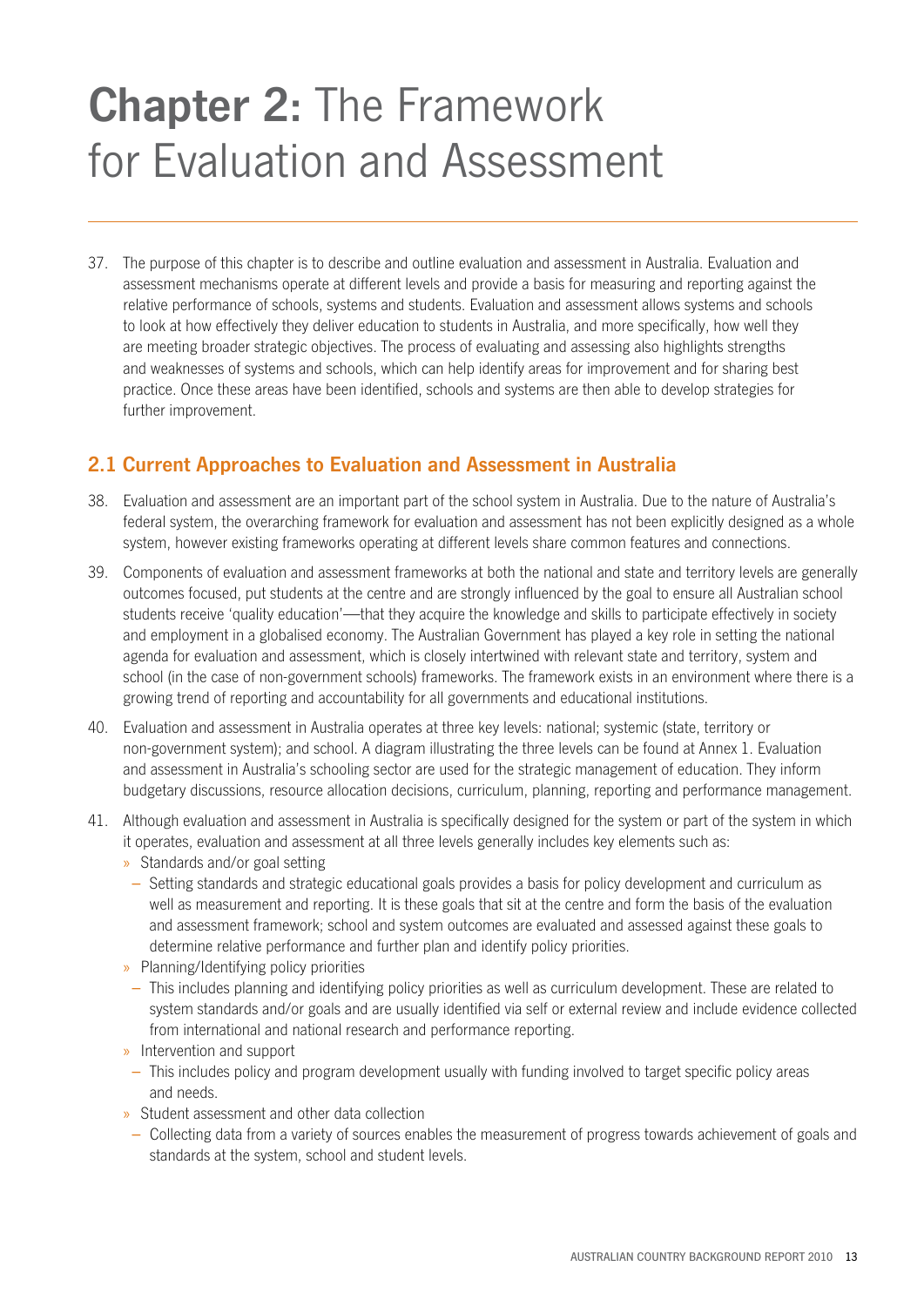- » Performance analysis and reporting
- Undertaking analysis and reporting on performance against standards and goals. This element of the framework provides an analytical tool to inform further goal setting and/or the planning and identification of further policy priorities as well as ensuring accountability.
- 42. External review is part of the framework for evaluation and assessment. External review is undertaken on occasion, at the national, system or school level to provide a more in depth analysis which informs strategic planning and policy development.
- 43. Each of the above mentioned elements informs the next part of the process, for example performance analysis, which is informed by student assessment and data collection, provides the basis for reporting. The general process for evaluation and assessment is summarised in Figure 1 below.

#### **Figure 1: Process for Evaluation and Assessment**

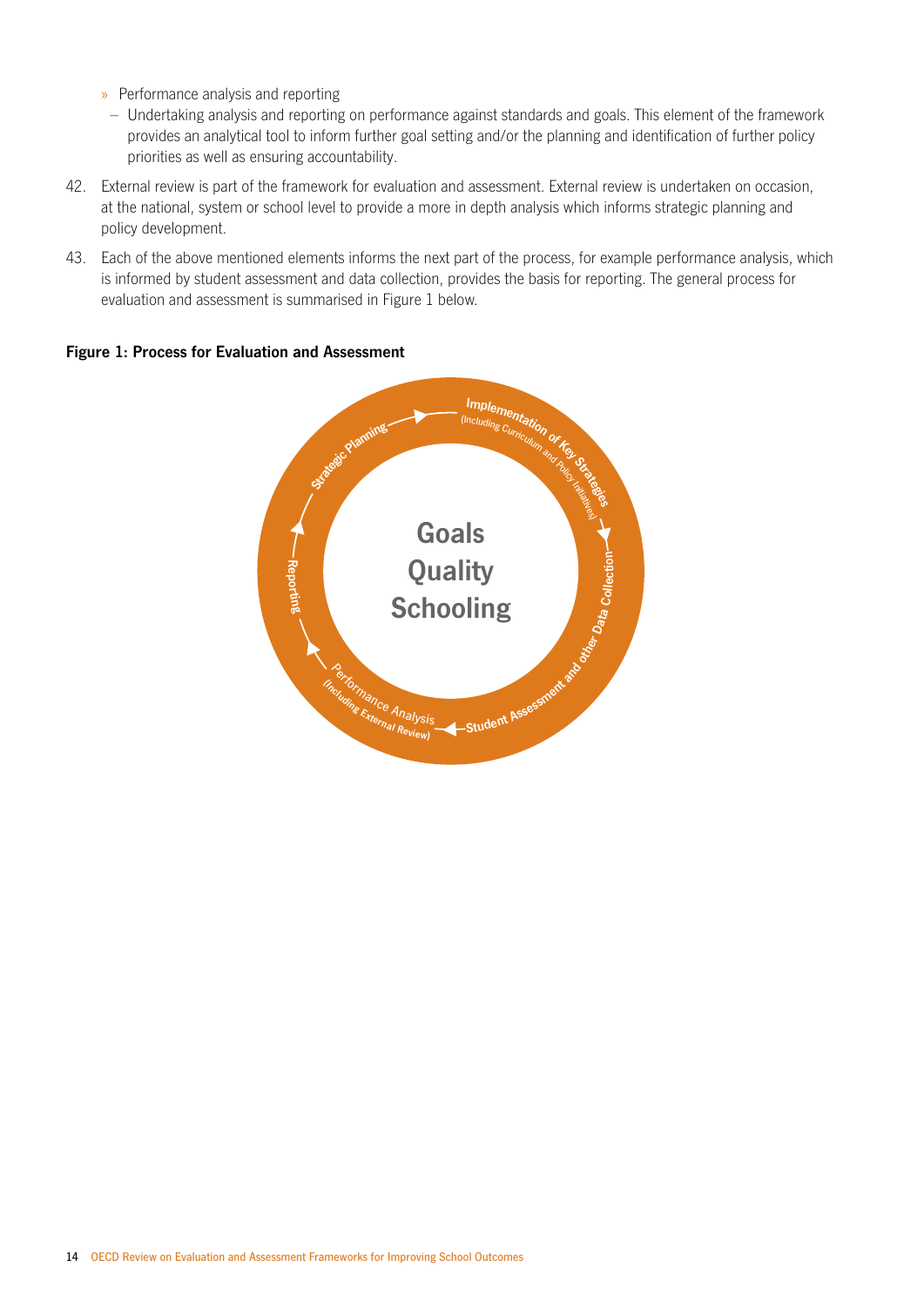### **2.2 Evaluation and Assessment at the National Level**

| <b>National</b>                           |                                                                              |                                        |                            |                                            |                                                                       |  |  |
|-------------------------------------------|------------------------------------------------------------------------------|----------------------------------------|----------------------------|--------------------------------------------|-----------------------------------------------------------------------|--|--|
| <b>Strategic Goals</b>                    | <b>COAG National Productivity Agenda</b>                                     |                                        |                            | Melbourne Declaration on Educational Goals |                                                                       |  |  |
| <b>Planning/Policy</b><br>Priorities,     | <b>National Education Agreement</b><br>(and the Schools Assistance Act 2008) |                                        |                            |                                            |                                                                       |  |  |
| <b>Intervention and</b><br><b>Support</b> | National Partnerships                                                        |                                        | <b>National Curriculum</b> |                                            | Aboriginal and Torres Strait<br><b>Islander Education Action Plan</b> |  |  |
| <b>Outcome</b><br><b>Measures</b>         | Measurement Framework for National Key Performance Measures                  |                                        |                            |                                            |                                                                       |  |  |
| <b>Student</b><br><b>Assessment</b>       | National Assessment Program                                                  |                                        |                            |                                            |                                                                       |  |  |
| <b>Reporting</b>                          | <b>COAG Reform</b><br><b>Council Reports</b>                                 | <b>National Report</b><br>on Schooling |                            | My School Website                          | Report on Government<br><b>Services</b>                               |  |  |

#### **Figure 2: National‑Level Assessment and Evaluation**

- 44. The specific key elements of the national level of the framework summarised in Figure 2 include the COAG National Productivity Agenda, and the *Melbourne Declaration on Educational Goals for Young Australians* which provide the aspirations and goals for schooling in Australia; the National Education Agreement which provides funding and further articulates the goals and agreed outcomes for all stakeholders and their roles and responsibilities; and key policy priorities and standards are identified and supported through national initiatives such as the National Partnerships, the National Curriculum and the Aboriginal and Torres Strait Islander Education Action Plan.
- 45. The Measurement Framework for National Key Performance Measures outlines educational measures and standards agreed for measuring progress and performance against national goals and all of the framework elements at the national level are supported by the National Assessment Program (NAP) which is an ongoing program of sample and full cohort assessments, agreed by MCEECDYA, $19$  which collects data that is able to be disaggregated at all levels to provide important information for analysis and evaluation.
- 46. Progress and performance are reported nationally through the COAG Reform Council Report, the *National Report on Schooling in Australia*, the *Report on Government Services* and individual school reporting on the *My School* website.
- 47. At the national level, the newly established Australian Curriculum, Assessment and Reporting Authority (ACARA) has a central role. ACARA is responsible for developing and implementing the National Curriculum and for implementing national assessments, and analysing and reporting on system and school performance through a national report on schooling (aimed at assessing progress towards achievement of the national goals agreed by Education Ministers) and individual school reporting on the *My School* website.

<sup>19</sup> The use of NAP data for system evaluation is discussed further in Chapter 3, and the specifics of the NAP are discussed further in Chapter 6.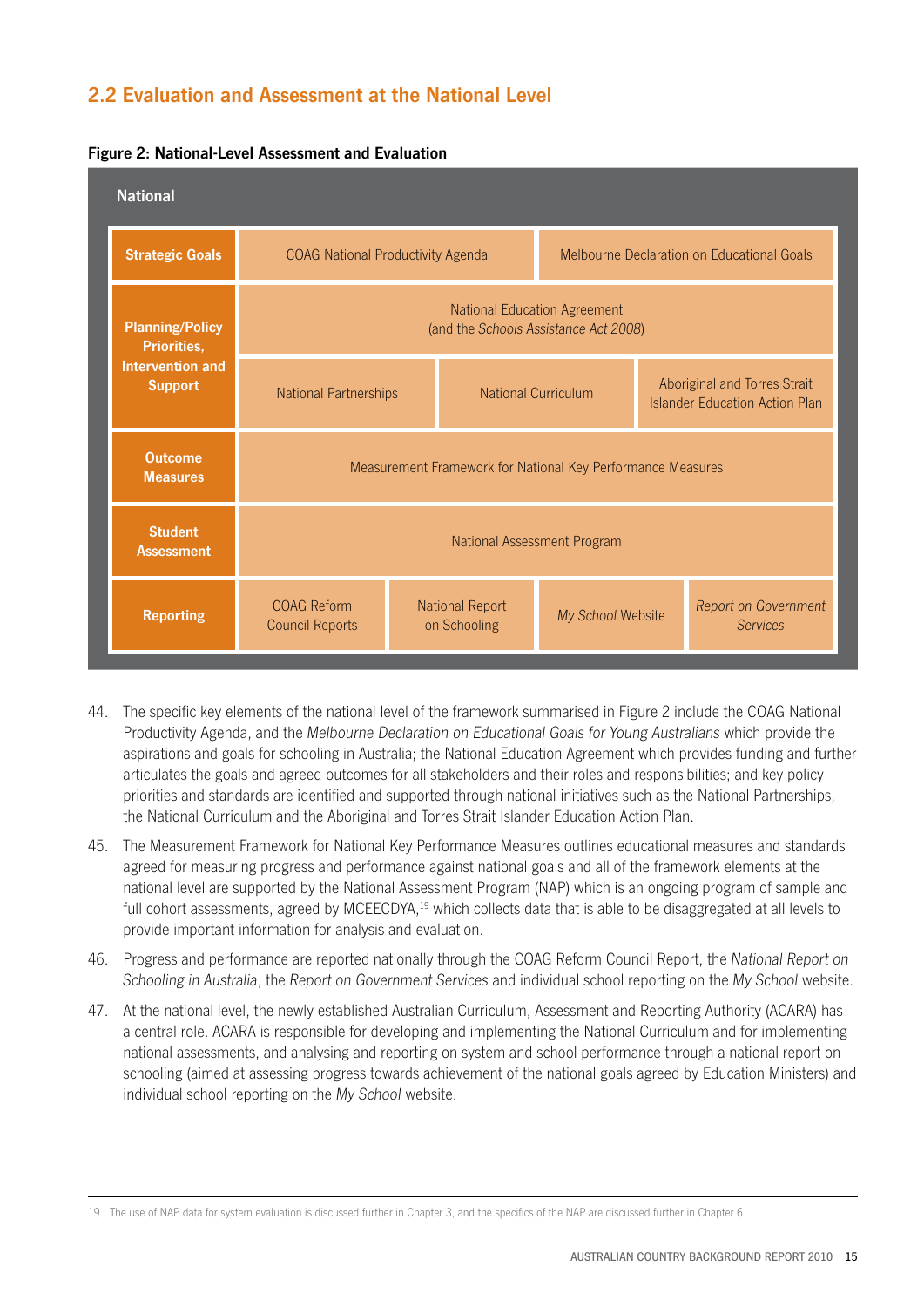### **2.3 Strategic Goals**

### **COAG National Productivity Agenda**

- 48. On 26 March 2008,<sup>20</sup> COAG set out its national reform agenda with the goals to boost productivity, workforce participation and geographic mobility, and support wider objectives of better services for the community, social inclusion, closing the gap on Indigenous disadvantage and environmental sustainability.<sup>21</sup>
- 49. In terms of education, COAG has set out a number of specific goals in the National Productivity Agenda.<sup>22</sup> For the first time, all Australian governments agreed on a common framework for reform of education with COAG's endorsement of a comprehensive set of aspirations, outcomes, progress measures and future policy directions in the key areas of early childhood, schooling and skills and workforce development that will guide education systems across the nation. Those related to schooling are articulated through the National Education Agreement and are outlined in Table 2 below.

<sup>20</sup> http://www.coag.gov.au/coag\_meeting\_outcomes/2008-03-26/index.cfm

<sup>21</sup> Further details of these and other relevant activities are available in the 29 November 2008 COAG communiqué, which can be accessed at:

http://www.coag.gov.au/coag\_meeting\_outcomes/2008‑11‑29/docs/communique\_20081129.rtf

<sup>22</sup> http://www.deewr.gov.au/Ministers/Gillard/Media/Releases/Documents/COAGForumPaper.pdf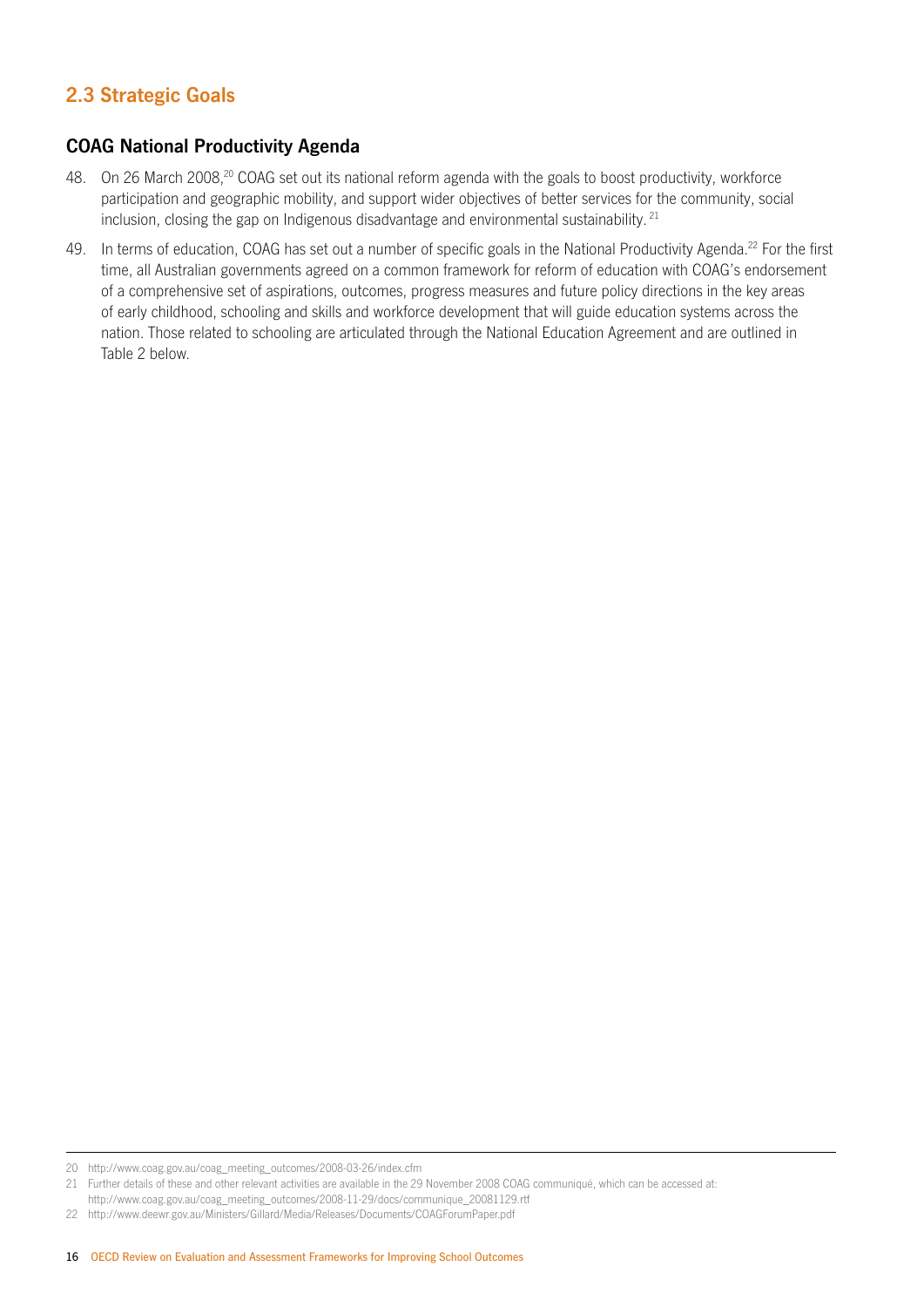### **Table 2: Council of Australian Governments' National Productivity Agenda—Schools**

| <b>Participation and Productivity</b>                                                                                                                                                                                                                                                                                                                                                                                                                                                                                                                                                                                                                                                            |                                                                                                                                                                                                                                                                                                                                                                                                                                                                              |  |  |  |  |                        |  |  |
|--------------------------------------------------------------------------------------------------------------------------------------------------------------------------------------------------------------------------------------------------------------------------------------------------------------------------------------------------------------------------------------------------------------------------------------------------------------------------------------------------------------------------------------------------------------------------------------------------------------------------------------------------------------------------------------------------|------------------------------------------------------------------------------------------------------------------------------------------------------------------------------------------------------------------------------------------------------------------------------------------------------------------------------------------------------------------------------------------------------------------------------------------------------------------------------|--|--|--|--|------------------------|--|--|
| That all Australian school students acquire the knowledge and skills to participate effectively in society and<br>employment in a globalised economy.                                                                                                                                                                                                                                                                                                                                                                                                                                                                                                                                            |                                                                                                                                                                                                                                                                                                                                                                                                                                                                              |  |  |  |  |                        |  |  |
| All children are<br>engaged in and<br>benefiting from<br>schooling                                                                                                                                                                                                                                                                                                                                                                                                                                                                                                                                                                                                                               | Young people<br>Australian students<br>Schooling promotes<br>Young people<br>are meeting<br>excel by international<br>the social inclusion<br>make a successful<br>basic literacy and<br>standards<br>and reduces<br>transition from<br>numeracy standards,<br>the educational<br>school to work and<br>and overall<br>disadvantage of<br>further study<br>levels of literacy<br>children, especially<br>Indigenous children<br>and numeracy<br>achievement are<br>improving |  |  |  |  | <b><u>Uutcomes</u></b> |  |  |
| Proportion of children enrolled in and attending school<br>$\lambda$<br>Literacy and numeracy achievement of Year 3, 5, 7 and 9 students in national testing<br>$\gg$<br>Proportion of students in top and bottom levels of performance in international testing (e.g. PISA, TIMSS)<br>$\lambda$<br>Proportion of the 19 year old population having attained at least a Year 12 or equivalent or AQF Certificate II<br>$\lambda$<br>Proportion of young people participating in post-school education or training six months after school<br>$\lambda$<br>Proportion of 18-24 year olds engaged in full-time employment, education or training at or above<br>$\lambda$<br>Certificate level III |                                                                                                                                                                                                                                                                                                                                                                                                                                                                              |  |  |  |  |                        |  |  |
| Lift the Year 12 or equivalent attainment rate to 90 per cent by 2020<br>Halve the gap for Indigenous students in reading, writing and numeracy within a decade<br>$\gg$<br>At least halve the gap for Indigenous students in Year 12 or equivalent attainment rates by 2020<br>$\lambda$                                                                                                                                                                                                                                                                                                                                                                                                        |                                                                                                                                                                                                                                                                                                                                                                                                                                                                              |  |  |  |  | Coag Targets           |  |  |
| All Year 9-12 students have access to a computer and teachers are trained appropriately<br>$\mathcal{D}^{\mathcal{A}}$<br>All secondary schools have access to Trades Training Centres delivering high quality industry-recognised training at<br>$\gg$<br>Certificate III level<br>National Curriculum supports world-class teaching in all Australian schools from Kindergarten to Year 12<br>including literacy and numeracy standards<br>Asian Languages—Increase the number of qualified language teachers and develop national curriculum for<br>advanced students                                                                                                                         |                                                                                                                                                                                                                                                                                                                                                                                                                                                                              |  |  |  |  |                        |  |  |
| Modern, world<br>High standards<br>Greater<br>Integrated<br><b>Boosting</b><br>Improving<br>teacher and<br>and expectations<br>accountability<br>class teaching<br>strategies for<br>parental<br>school leader<br>and better<br>and learning<br>low SES school<br>engagement<br>directed<br>environments<br>quality<br>communities<br>including ICT<br>resources                                                                                                                                                                                                                                                                                                                                 |                                                                                                                                                                                                                                                                                                                                                                                                                                                                              |  |  |  |  |                        |  |  |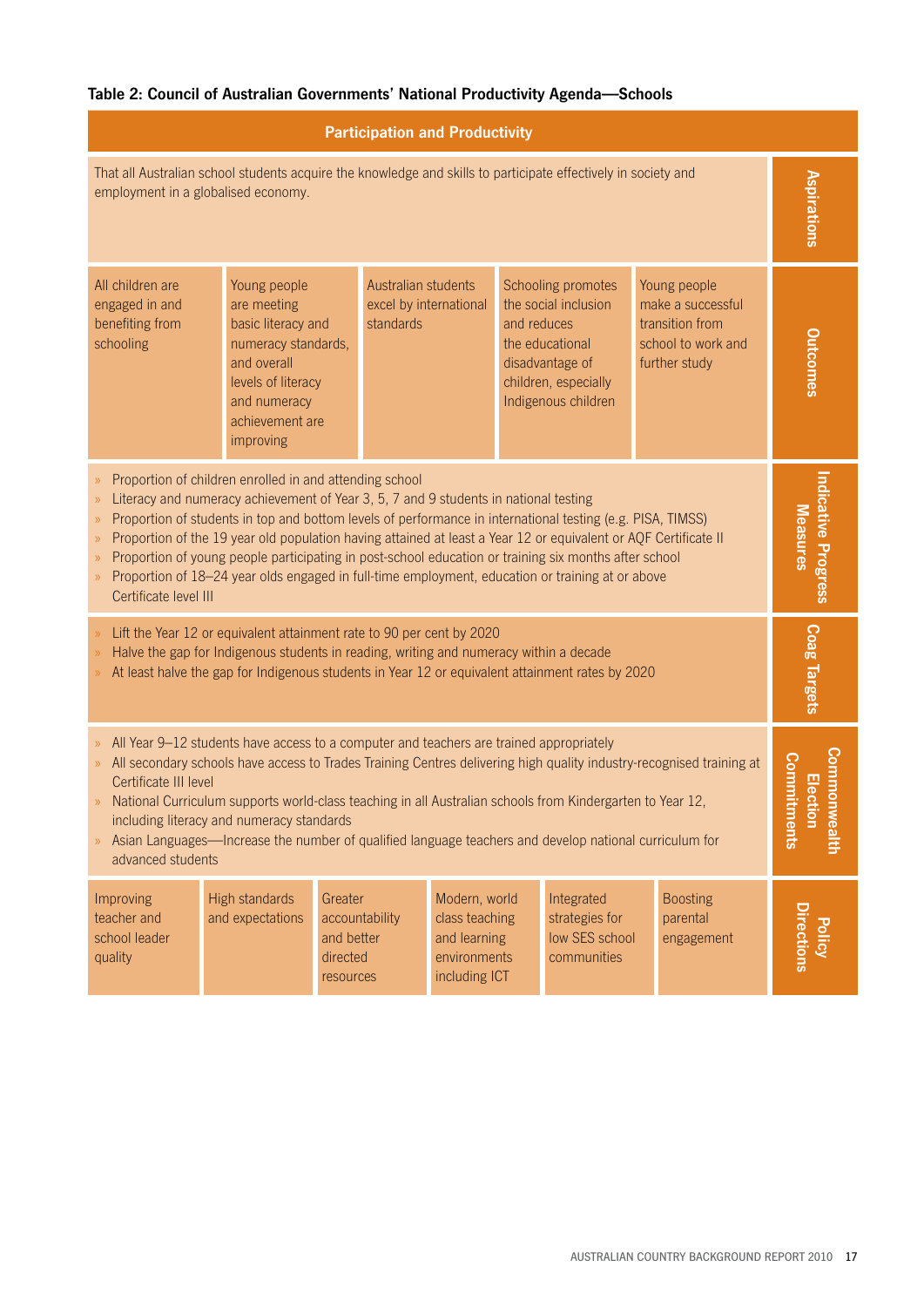### *Melbourne Declaration on Educational Goals for Young Australians***<sup>23</sup>**

- 50. The *Melbourne Declaration on Educational Goals for Young Australians*, released on 5 December 2008, and agreed to by all Education Ministers through MCEECDYA, articulates future directions and aspirations for Australian schooling. It sets young Australians at the centre of the agenda for educational goals and provides a framework for developing curriculum and assessment. The *Melbourne Declaration* supersedes the National Goals for Schooling in the Twenty‑first Century (the Adelaide Declaration, agreed in 1999), which itself superseded the original National Goals for Schooling in Australia (Hobart Declaration, agreed in 1989).
- 51. The *Melbourne Declaration* has two overarching goals for schooling in Australia:
	- » Australian schooling promotes equity and excellence; and
	- » That all young Australians become successful learners, confident and creative individuals, and active and informed citizens.
- 52. The national goals for schooling are supported by the MCEECDYA Four Year Plan 2009–2012, <sup>24</sup> which was endorsed by all Australian Education Ministers in March 2009. The plan is closely aligned with the COAG agreements. It outlines the key strategies and initiatives Australian governments will undertake in the following eight inter-related areas in order to support the achievement of the educational goals outlined in the *Melbourne Declaration*:
	- » developing stronger partnerships
	- » supporting quality teaching and school leadership
	- » strengthening early childhood education
	- » enhancing middle years development
	- » supporting senior years of schooling and youth transitions
	- » promoting world-class curriculum and assessment
	- » improving educational outcomes for Indigenous youth and disadvantaged young Australians, especially those from low socioeconomic (SES) backgrounds
	- » strengthening accountability and transparency.

### **2.4 Policy Priorities and Support**

### **National Education Agreement and the** *Schools Assistance Act 2008*

- 53. The National Education Agreement (NEA)<sup>25</sup>, agreed by COAG in 2008, articulates the roles and responsibilities of the Australian Government and the states and territories. It does not impose input controls on how state and territory governments spend Australian Government funding, as has historically been the case. Instead it focuses on outcomes.
- 54. Under the NEA, state and territory governments are responsible for developing policy, delivering services, monitoring and reviewing performance of individual schools and regulating schools so as to work towards national objectives and achievement of outcomes compatible with local circumstances and priorities.
- 55. The NEA provides the vehicle through which the Australian Government provides funding to states and territories for government schools. Through this agreement, all Australian schools have an obligation to meet a common set of national school performance and reporting requirements.
- 56. The NEA includes a set of reporting requirements for all Australian schools focused on ensuring good reporting to government, parents and the community. There are five basic requirements:

#### » **National Testing**

All schools are required to participate in certain national assessments: NAPLAN (full cohort, annual literacy and numeracy testing); the triennial NAP sample studies in science, civics and citizenship, and information and communication technology; and the international assessments, the Programme for International Student Assessment (PISA), Trends in International Mathematics and Science Study (TIMSS) and Progress in International Reading Literacy Study (for the first time in 2010/11).

<sup>23</sup> More information, including the details of the specific goals, can be found on the web here: http://www.mceecdya.edu.au/mceecdya/melbourne\_declaration,25979.html

<sup>24</sup> The MCEECDYA Four Year Plan is available here: http://www.mceecdya.edu.au/mceecdya/action\_plan,25966.html

<sup>25</sup> The NEA can be accessed in full here: www.coag.gov.au/intergov\_agreements/federal\_financial\_relations/index.cfm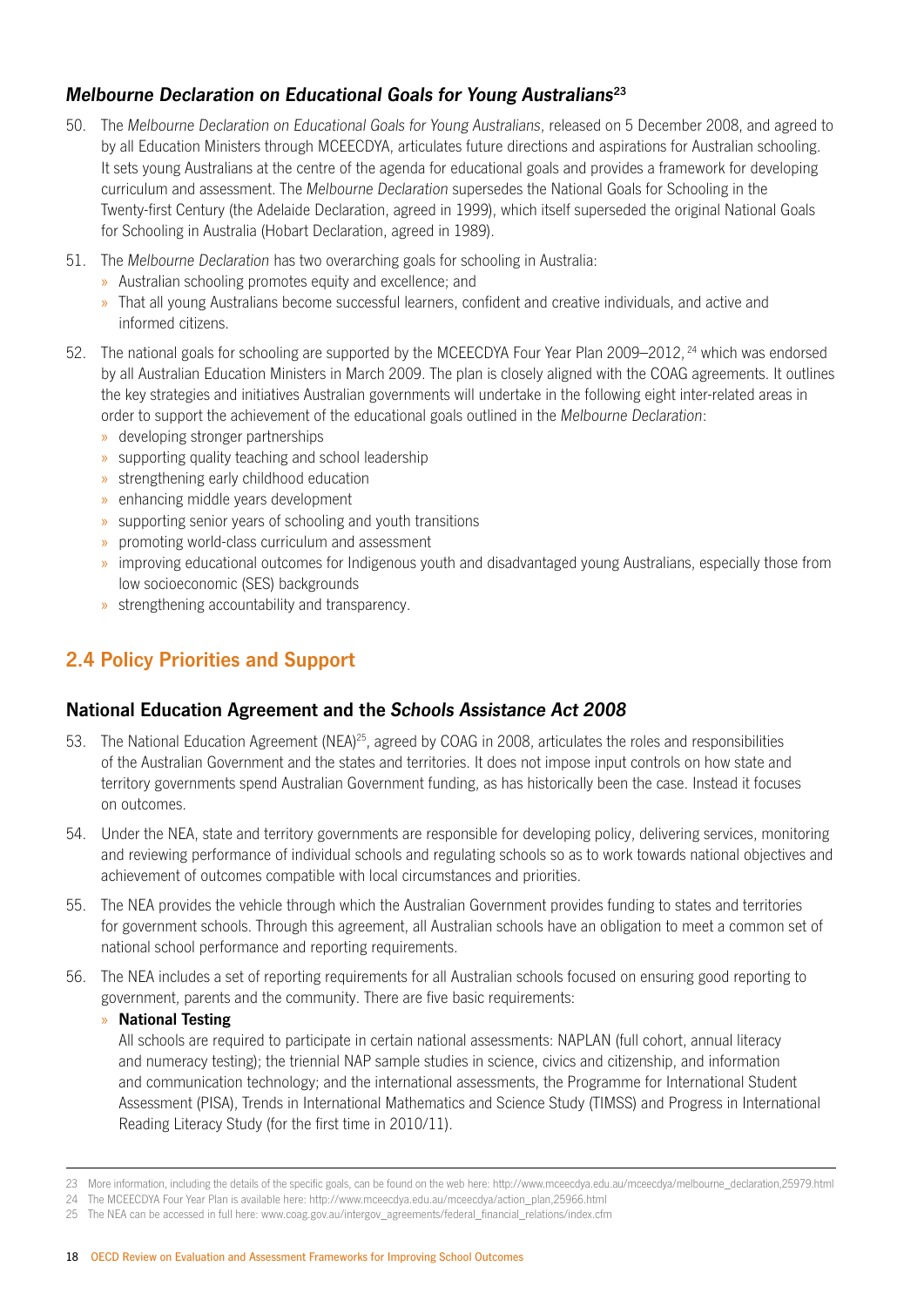#### » **National Reporting**

All schools and system authorities must participate in preparing national reports on the outcomes of schooling. This enables reporting to the community by Education Ministers on progress towards the National Goals for Schooling and in respect of the agreed COAG outcomes and performance measures.

#### » **(National) Individual School Information**

All schools are required to provide individual school information on the school's context, capacity (including school income) and outcomes, to enable nationally comparable information about each school to be made publicly available. This information is published by the Australian Curriculum, Assessment and Reporting Authority (ACARA) on the *My School*26 website.

#### » **Reporting to Parents**

Requires that student reports to parents use plain language, give an accurate assessment of progress, and include assessment of achievement against national standards and relative to the student's peer group.

#### » **Publication of Information Relating to Schools (School Annual Reports)**

Aimed at parents and the community, schools must publish an annual report which includes, contextual information about the school; key outcomes; information on satisfaction; and income by funding source.

- 57. The *Schools Assistance Act 2008* (SAA) is the vehicle for ensuring the reporting requirements contained in the NEA (listed above) apply to non‑government schools. The reporting requirements under the SAA are articulated in individual funding agreements with non-government schools and school systems. Under the NEA and SAA, all Australian schools have an obligation to meet this common set of national school performance and reporting requirements.
- 58. The performance of all governments in achieving mutually-agreed outcomes and supporting performance benchmarks is monitored, assessed and reported publicly on an annual basis by the independent COAG Reform Council.27

### **National Partnerships<sup>28</sup>**

- 59. Through COAG all states and territories and the Australian Government have agreed to work together on key reform areas identified under the NEA. In addition to funding from the NEA, the Australian Government is providing significant additional funding through collaborative new National Partnerships with states and territories.
- 60. The following National Partnerships were announced in November 2008 or subsequently by COAG or have been deemed to be part of the National Partnerships:
	- » Smarter Schools National Partnership for Literacy and Numeracy;
	- » Smarter Schools National Partnership for low SES Schools and Communities;
	- » Smarter Schools National Partnership for Improving Teacher Quality;
	- » National Partnership on Youth Attainment and Transitions;
	- » Digital Education National Partnership;
	- » Trade Training Centres National Partnership; and
	- » Building the Education Revolution (part of the NP on the National Building and Jobs Plan).
- 61. Each state and territory has the option to decide whether to sign up to NPs. Bilateral agreements between the Australian Government and each jurisdiction have been developed and the detail of Implementation Plans under each of the 'Smarter Schools' NPs and the NP on Youth Attainment and Transitions has been negotiated. The Smarter Schools NPs and the NP on Youth Attainment and Transitions focus on innovative education reform at the school level, whereas the other NPs are more focused on supporting capital or infrastructure initiatives. These other three NPs are sometimes referred to as "service NPs".
- 62. The non-government school sector has been invited to participate in relevant NPs and states and territories have worked with non-government schools and system authorities to determine funding arrangements through bilateral agreements.

<sup>26</sup> www.myschool.edu.au

<sup>27</sup> The CRC reports can be found here: http://www.coag.gov.au/crc/reports.cfm

<sup>28</sup> Further info can be found on the COAG website: http://www.coag.gov.au/intergov\_agreements/federal\_financial\_relations/index.cfm and http://www.deewr.gov.au/ Schooling/Programs/SmarterSchools/Pages/default.aspx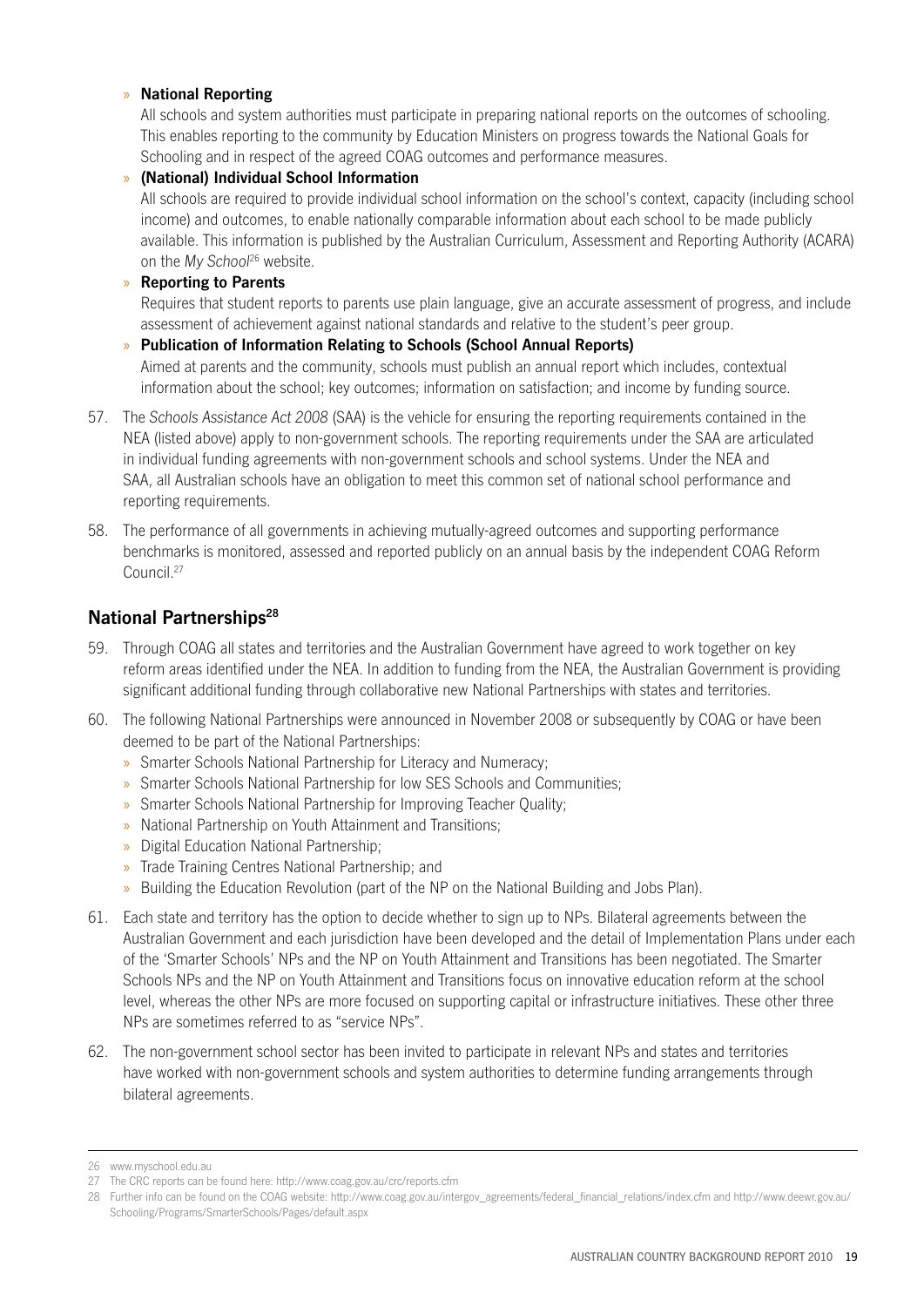### **Smarter Schools National Partnerships**

- 63. The Australian Government is investing \$2.5 billion through the three Smarter Schools National Partnerships.
	- a. Literacy and Numeracy NP: supports states and territories to implement evidence based practices that will deliver sustained improvement in literacy and numeracy outcomes for all students, especially those who are most in need of support.
	- b. Improving Teacher Quality NP: is aimed at developing effective workforce planning and supporting structures to identify teaching performance and to reward quality teaching at the national level.
	- c. Low SES School Communities NP: aimed at supporting disadvantaged students, the NP assists low socio-economic status school communities to support education reform activities in up to 1500 low socio-economic status schools across the country. This funding will be matched by state and territory co-investment over the life of the partnership.
- 64. The National Partnerships represent a new approach to funding and working collaboratively across all school systems to deliver transformational change.
- 65. States and territories have agreed to share and collaborate on key reforms under the three Smarter Schools National Partnerships. There are six national projects receiving Australian Government funding to support this national collaboration:
	- » School performance improvement frameworks
	- » Innovative strategies for small and remote schools
	- » Parental engagement in schooling in low SES communities
	- » Extended service models in schools
	- » Literacy and numeracy diagnostic tools
	- » School leadership development strategies
- 66. One of the projects is sharing information on School Performance Improvement Frameworks (SPIF), which aims to foster collaboration between jurisdictions in supporting the implementation of the National Partnerships. In particular, the project aims to facilitate collaboration in the design and implementation of best possible approaches to enhancing performance in schools, within a range of differing circumstances and contexts.
- 67. The intended outcomes of the project are:
	- » systems and schools have a shared knowledge of best practice frameworks to support them to innovate, reform and drive improved school performance and;
	- » systems and schools have a better understanding of the professional learning and systemic support that will assist in implementing school performance and improvement frameworks.
- 68. This project is being led by Queensland, with participation by WA, NT, Victoria, SA and the ACT.

### **Australian Curriculum**

- 69. States and territories agreed to develop and implement the Australian Curriculum as one of a number of priority reforms under the NEA.
- 70. In October 2008, the Council of Australian Governments (COAG) agreed to establish the Australian Curriculum, Assessment and Reporting Authority (ACARA) to oversee the development of a rigorous and world-class Australian Curriculum from Kindergarten to Year 12 beginning with the learning areas of English, mathematics, science and history. Phase two will involve development of national curriculum in geography, languages and the arts.
- 71. ACARA built on the significant preliminary work of the interim National Curriculum Board, which was responsible for developing the Australian Curriculum prior to ACARA's establishment. Its work to develop the Australian Curriculum is also being guided by the *Melbourne Declaration on Educational Goals for Young Australians*, agreed by all Australian education ministers in December 2008.
- 72. The new Australian Curriculum seeks to equip young Australians with the skills, knowledge and capabilities that will enable them to effectively engage with and prosper in society, compete in a globalised world and thrive in the information-rich workplaces of the future. Curriculum is influenced by educational goals and priorities and is the key vehicle through which the knowledge and skills that students are expected to learn at different levels is articulated for teachers to provide quality teaching to students and to use to assess their progress.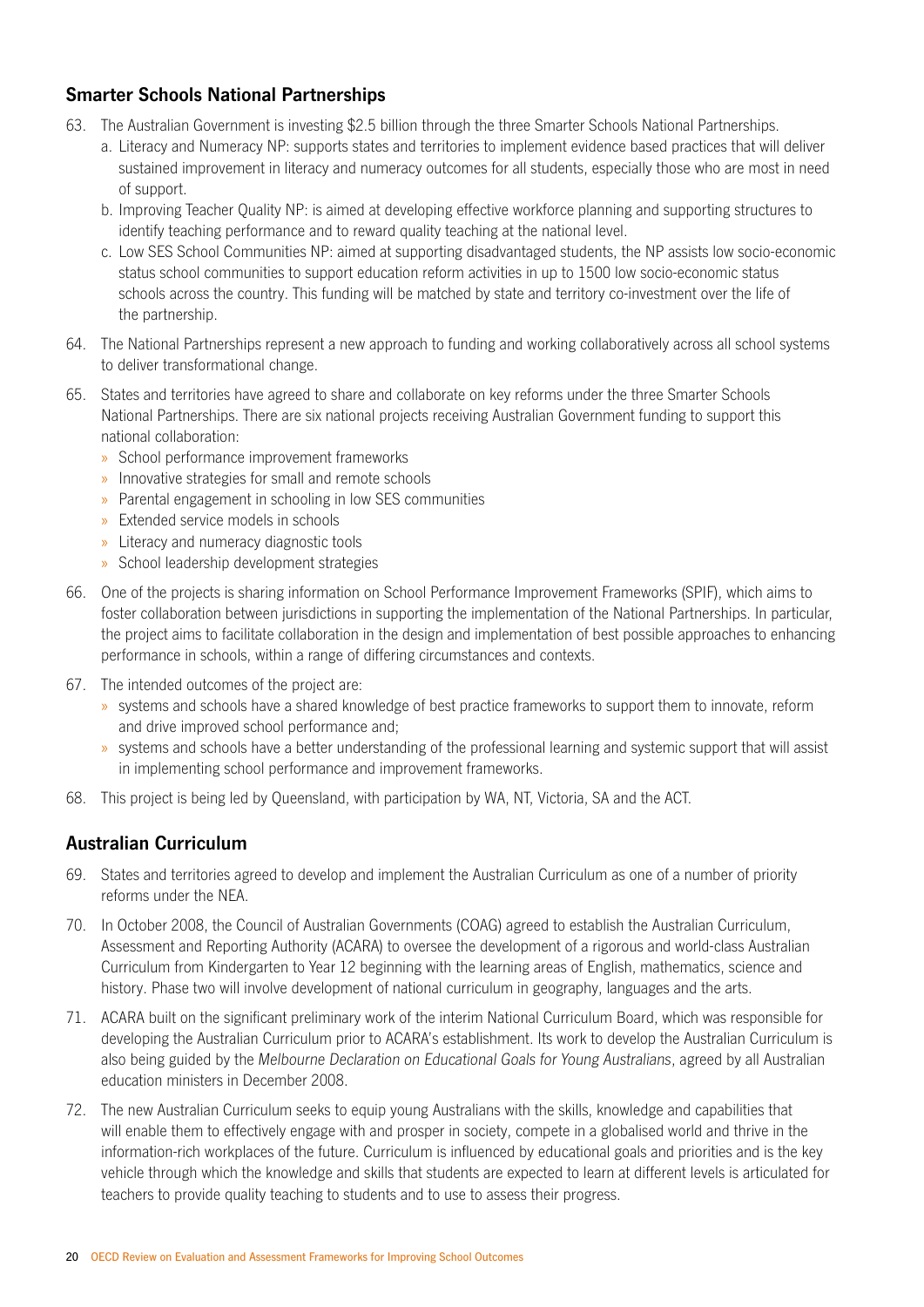73. The Australian Curriculum will provide two key elements; firstly, agreement on the curriculum content that all Australian students should be taught; and secondly, explicit advice on the achievement standards that all Australian students should be meeting, regardless of their circumstances, the type of school that they attend or the location of their school. ACARA's 2009 foundational paper, *The Shape of the Australian Curriculum*, states that

the curriculum should be based on the assumptions that all students can learn and that every student matters. It should set high standards and ensure that they apply to all young Australians while acknowledging the different rates at which students develop.29

- 74. The curriculum content will specify what teachers are expected to teach and what students need to learn. It will involve an outline of knowledge, skills and understandings for each learning area at each year level. Achievement standards will describe the quality of learning (depth of understanding, extent of knowledge and sophistication of skill) expected of students at each year level from Kindergarten to Year 10. For each learning area (or strand of learning as necessary), the achievement standards will comprise of:
	- » a description of the quality of learning expected; and
	- » a set of work samples that illustrate the described quality of learning.
- 75. At each year level from Kindergarten to Year 10, teachers will report students' achievements to parents using an A-E framework. A brief description will accompany each level of the reporting framework. These descriptions will be consistent across year levels and learning areas.
- 76. In 2009 with the release of ACARA's foundational paper, *The Shape of the Australian Curriculum*, shaping papers were also released for each of the phase one learning areas. These papers were the product of an extensive national consultation process, and incorporated the feedback that was received from key education stakeholders and the wider education community, including parents, teachers, principals, professional associations, academics, and representatives from the business and industry sector. The papers also helped to guide the teams that were established to draft the Australian Curriculum.
- 77. From 1 March to 23 May 2010, ACARA made available on its website<sup>30</sup> the draft Australian Curriculum documents from kindergarten to Year 10 in the first four learning areas for public consultation. ACARA's consultation strategy has involved online surveys, state and territory consultation activities, national consultation meetings, and intensive school-based engagement and trialling activities.
- 78. Consultation on the draft Australian Curriculum for the senior years in English, mathematics, science and history occurred from April to June 2010.
- 79. The implementation of the Australian Curriculum is likely to vary by learning areas and by states and territories depending on the extent of difference between the new Australian Curriculum and existing state and territory curricula. ACARA is working with state and territory education authorities to map the extent of change to assist them to develop their implementation plans.
- 80. The Australian curriculum from kindergarten to Year 10 in English, mathematics, science and history will be implemented by the states and territories from 2011. While there will be flexibility in commencing the implementation of the Australian Curriculum from kindergarten to Year 10 in English, mathematics, science and history depending on the specific issues to be addressed in each jurisdiction, all states and territories have committed to working towards implementation by 2013.
- 81. Timelines for the implementation of the senior secondary years' curriculum are still to be determined.

30 www.australiancurriculum.edu.au

<sup>29</sup> *The Shape of the Australian Curriculum,* Page 8, http://www.acara.edu.au/verve/\_resources/Shape\_of\_the\_Australian\_Curriculum.pdf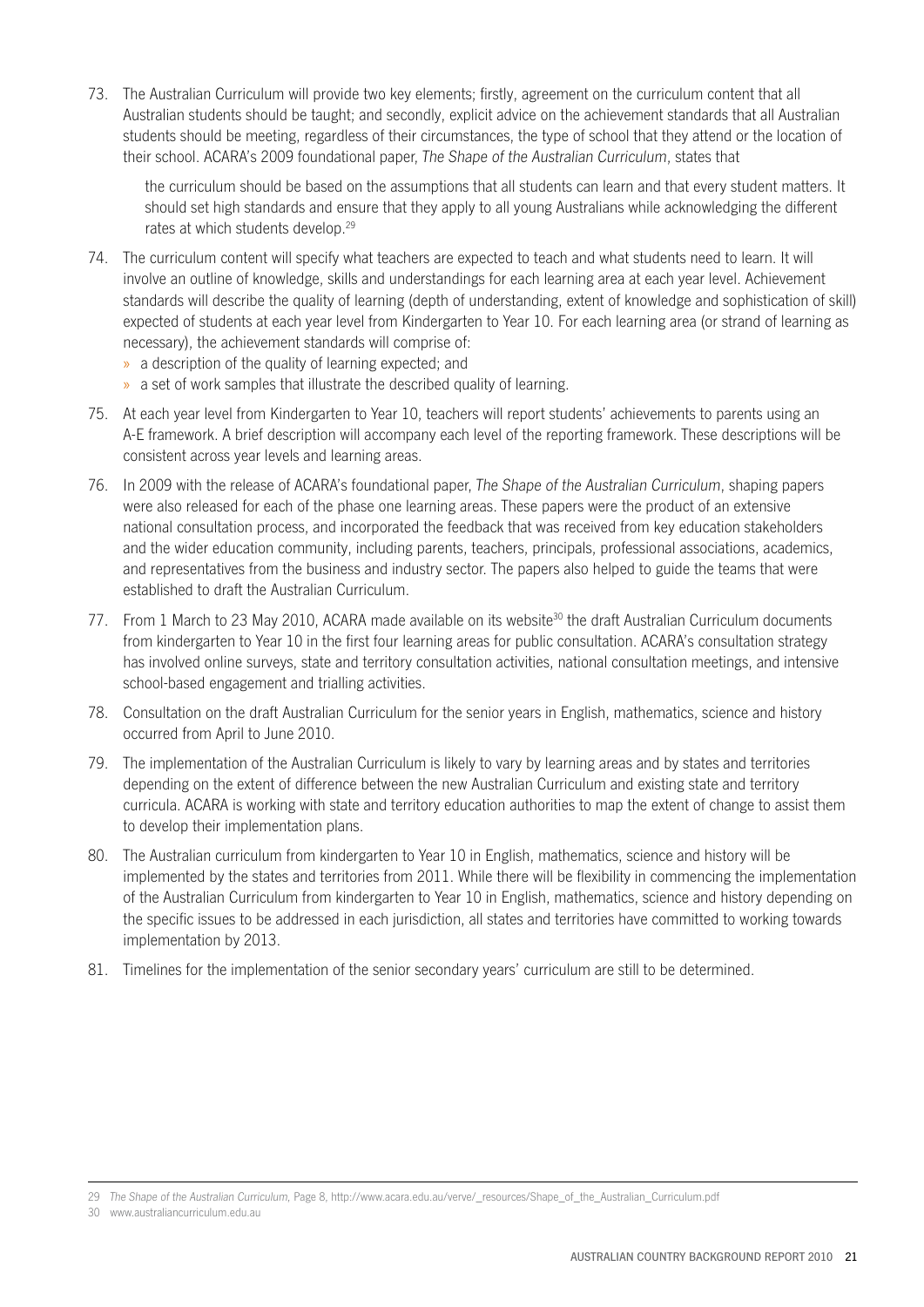### **Aboriginal and Torres Strait Islander Education Action Plan**

- 82. The Aboriginal and Torres Strait Islander Education Action Plan outlines how governments will work together to achieve the closing the gap targets (outcomes of Indigenous students compared with other Australian students) outlined in the COAG Productivity Agenda and NEA. Non-government education providers have agreed to join with governments to achieve these targets and progress actions outlined in this Plan. The Plan builds on the commitments by governments through COAG to introduce substantial structural and innovative reforms in early childhood education, schooling and youth as outlined in national partnership agreements between the Commonwealth and the states and territories. These reforms are designed to improve outcomes for all Australian students by increasing access to quality early childhood education, lifting attendance, improving literacy and numeracy achievement, addressing disadvantage in low socio-economic status school communities, improving teacher quality and increasing the number of young people attaining a Year 12 or equivalent qualification.
- 83. Agreed national reforms will work together with a range of other actions to make progress towards these targets between 2010 and 2014.
- 84. The Plan identifies national, jurisdictional and local actions in six priority domains including school attendance, that evidence shows will contribute to improved outcomes in Indigenous education. These priorities will guide effort over the next five years. Priority domains are:
	- » Readiness for school
	- » Engagement and connections
	- » Attendance
	- » Literacy and numeracy
	- » Leadership, quality teaching and workforce development
	- » Pathways to real post-school options.
- 85. The Action Plan has been developed by MCEECDYA. Education Ministers expect to COAG to approve the final draft of the plan in 2010.

### **The Measurement Framework for National Key Performance Measures31**

- 86. In July 2002, MCEECDYA first agreed to a *Measurement Framework for National Key Performance Measures*. The framework sets out a basis for reporting progress towards the achievement of the educational goals by Australian school students, drawing on the agreed definitions of key performance measures.
- 87. Ministers responsible for school education agreed to report on progress towards the achievement of the educational goals in several priority areas, comparable by state and territory, and using a set of agreed key performance measures as the basis for reporting. The core of the framework is a schedule setting out key performance measures and an agreed assessment and reporting cycle.
- 88. The framework also includes national proficiency standards that have been agreed by Education Ministers and used for reporting. Australia's performance against the *Measurement Framework for National Key Performance Measures* is reported annually in the *National Report on Schooling in Australia* (*ANR*).32
- 89. With the aim of driving school improvement and enhanced outcomes for students, Ministers responsible for school education have agreed to report on progress towards the achievement of the Educational Goals in the following priority areas, comparable by state and territory, and using Key Performance Measures as the basis for reporting:
	- » literacy
	- » numeracy
	- » science
	- » civics and citizenship education
	- » information and communication technologies
	- » vocational education and training in schools
	- » participation and attainment.

<sup>31</sup> The *Measurement Framework for National Key Performance Measures* (August 2008) is available online at: http://www.mceecdya.edu.au/verve/\_resources/PMRT\_ Measurement\_Framework\_National\_KPMs.pdf.

<sup>32</sup> The *ANR* is available online here: http://www.mceetya.edu.au/mceetya/anr/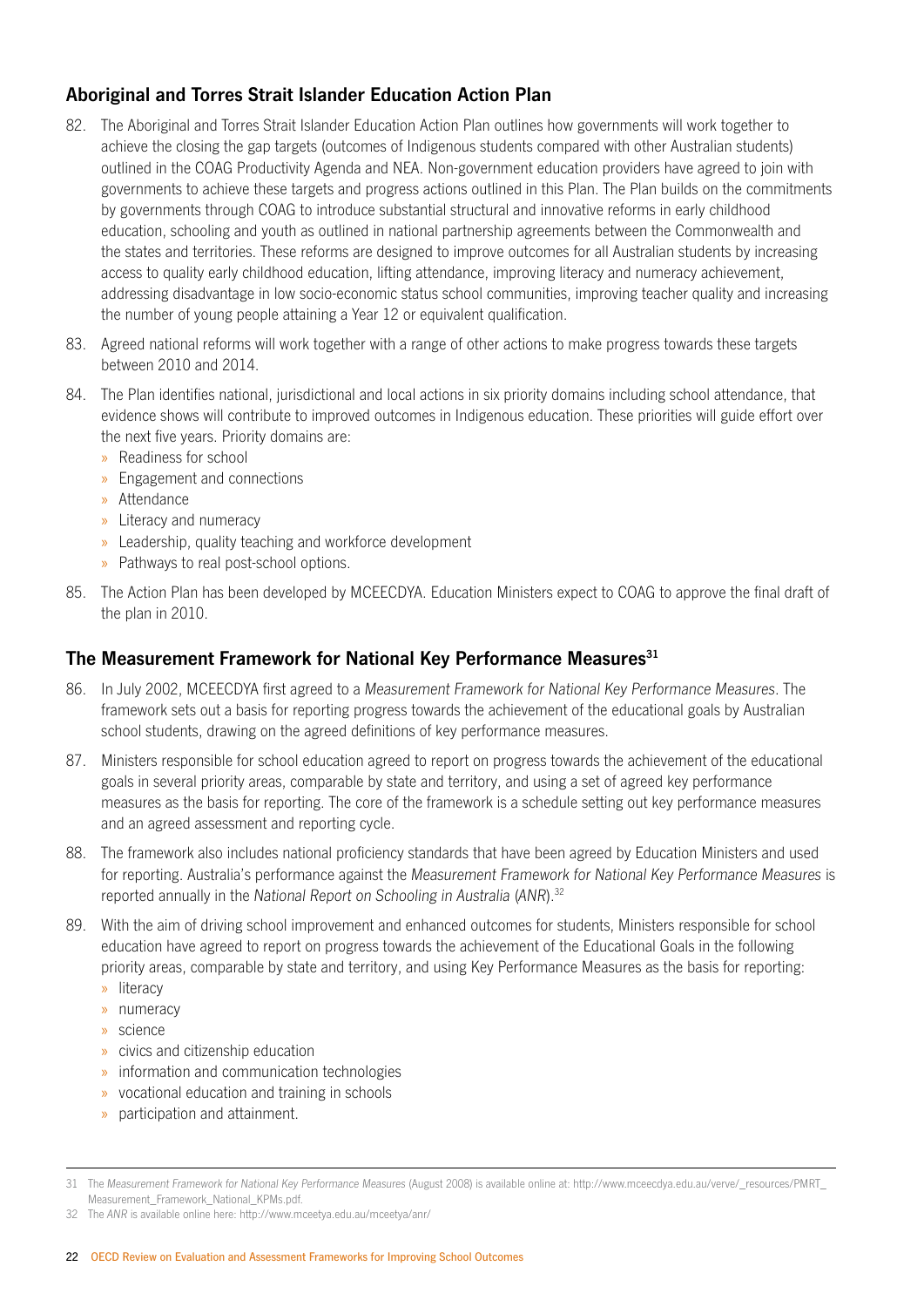90. The suite of key performance measures is reviewed annually in the context of MCEECDYA's expectation that measures will be few in number, strategic in orientation and adequately cover the priority areas outlined in the educational goals or required under the relevant legislation. From 2010, this review will be carried out by the Australian Curriculum, Assessment and Reporting Authority (ACARA).

### **2.5 National Assessment Program (NAP)**

91. The NAP is an ongoing program of assessments, agreed by MCEECDYA, to monitor progress towards the Educational Goals for Young Australians and to support ongoing evaluation of the national education system. The NAP encompasses all tests endorsed by MCEECDYA such as national full cohort literacy and numeracy tests (NAPLAN) which was first introduced in 2008 and three-yearly sample assessments in science literacy, civics and citizenship and information and communication technology (ICT) literacy. Australia's participation in international assessments: Programme for International Student Assessment (PISA) and Trends in International Mathematics and Science Study (TIMSS) are also part of the NAP. Australia will participate in Progress in International Reading Literacy Study for the first time in 2010/11 (however, at this stage, this assessment has not been adopted as part of the NAP).

### **2.6 National Reporting**

### **COAG Reform Council (CRC)—CRC Report**

- 92. The CRC is independent of individual governments and reports directly to COAG. Its current role includes:
	- » monitoring, assessing and publicly reporting annually on the performance of the Australian Government and state and territory governments against the objectives, outcomes and targets specified in the six National Agreements, including the National Education Agreement
	- » reporting to COAG on the performance of governments under the National Partnerships, assessing whether predetermined milestones or performance benchmarks have been met before incentive payments to reward nationally significant reforms are made.
- 93. The CRC reports to COAG on:
	- » the performance of the Australian Government and the state and territory governments in achieving the outcomes and performance benchmarks specified in National Agreements
	- » whether predetermined performance benchmarks have been achieved under National Partnerships
	- » the performance of the Commonwealth and the Basin States under five bilateral Water Management Partnerships under the Agreement on Murray‑Darling Basin Reform
	- » the aggregate pace of activity in progressing COAG's agreed reform agenda; and
	- » the consistency of capital city strategic planning systems with the new national criteria.
- 94. The CRC role includes reporting to COAG on the performance of governments under various National Partnerships. There are two distinct tasks in relation to reporting on National Partnerships. For National Partnerships with reward payments, the CRC reports to COAG on an independent assessment of whether predetermined performance benchmarks have been achieved prior to reward payments being made. Secondly, as part of its reporting to COAG on National Agreements, the CRC undertakes 'an analytical overview of performance information for each National Agreement, and National Partnership to the extent that it supports the objectives in a National Agreement.'
- 95. Copies of recent reports submitted to COAG are publicly available on-line.<sup>33</sup> The CRC provides COAG with an annual report on the progress of the National Reform Agenda.

<sup>33</sup> http://www.coag.gov.au/crc/reports.cfm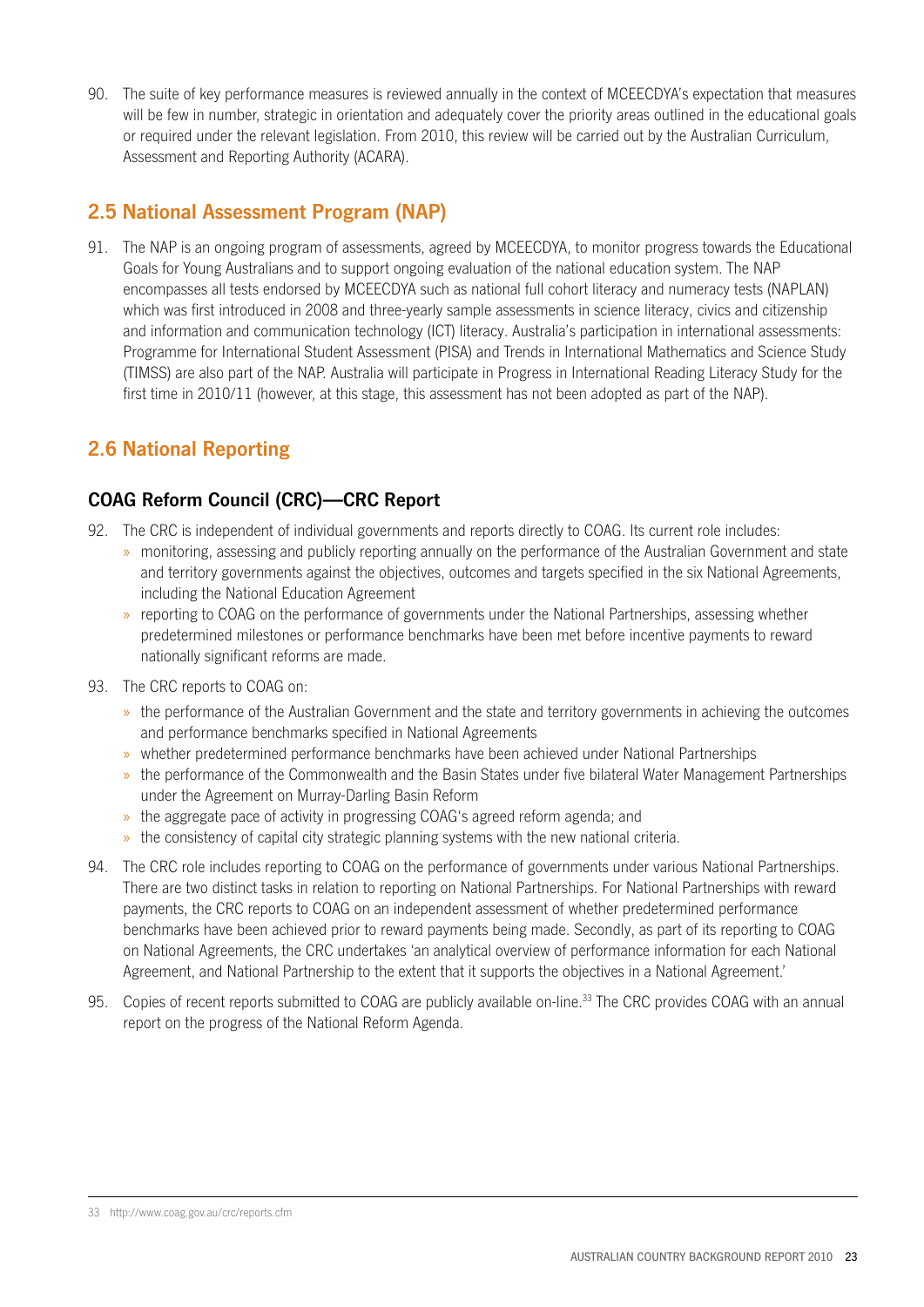### **National Report on Schooling**

- 96. The annual *National Report on Schooling in Australia* (*ANR*) has up until now been published by the MCEECDYA. The aim of the *ANR* is to report on progress towards Educational Goals agreed by Ministers by detailing the scope of schooling in Australia and describe the activities of the sector, monitor the effects and progress of policy initiatives, and detail the source, volume and direction of education finances.
- 97. The *ANR* is a compilation of data provided by state and federal education agencies, both through the finance and non-finance National Schools Statistics Collections, and from specialist work commissioned or delivered by MCEECDYA itself. Other sources include the National Centre for Vocational Education Research (NCVER) vocational education data, and Australian Bureau of Statistics (ABS) social surveys.
- 98. Annual *ANR* publications from 2000 onwards are available online from the *National Report on Schooling in Australia* home page of the MCEECDYA website. Note that MCEECDYA publishes *ANR* reports on their website progressively. The intention is to publish the complete *ANR* within twelve months following the reference year. Data are available for Australia, the states and territories, and some sub‑state characteristics for selected items, via the MCEECDYA website.
- 99. From the 2009 school year, ACARA has been given responsibility for the national report on schooling.

### **National School‑level Reporting—***My School* **Website**

- 100. In 2008, MCEECDYA agreed to create a national data collection on individual schools to support school evaluation, accountability and resource allocation. Data are held in a national data repository, housed in ACARA. Data for each school was made publicly available through a national website on 28 January 2010.
- 101. The national data repository will support Education Ministers and systems in regard to their evaluations of both system and school performance, ensuring schools are accountable to government and assisting in identifying what is working in schools across the country and directing resources to where they are most needed. The creation of this data repository will enable Education Ministers and systems to make informed decisions, based not only on the performance of their own schools/systems but in comparison to other schools/systems across the country. Best practices can also be identified and shared.
- 102. Significantly, this new data collection and reporting enables the Australian Government, for the first time, to have access to school-level data. It is also the first time that systems and schools have had access to data on other schools not part of their system. Previously, information has only been held at the system or school level and all public reporting has been aggregated to system level. For example, state government, Catholic, independent.
- 103. Through the *My School* website, profiles of every Australian school are published containing information relating to the following categories:
	- » Contextual—a school's student intake (population), that is, factors that contextualise student outcomes e.g. proportion of low socio‑economic students, proportion of Indigenous students;
	- » Capacity—a school's capability e.g. school income, teacher workforce; and
	- » Outcomes—a school's outcomes e.g. literacy and numeracy test results, Year 12 attainment.
- 104. As part of the development of school-level reporting, independent expert advice was commissioned from the Australian Council for Educational Research (ACER) to provide technical expertise on the appropriate indicators. The ACER report, '*Reporting and Comparing School Performances'(2008)*, provided technical advice and expertise on a number of contextual, capacity and outcomes indicators and their usefulness in evaluating school performance.<sup>34</sup>
- 105. Salesforce, the Department of Education, Employment and Workplace Relations' contracted call-centre, undertook a survey of parents of school-aged children in October 2008.<sup>35</sup> The survey was developed to enable the Australian Government to gain a broad understanding of parent attitudes to school transparency and reporting issues and collected responses from 1976 parents of school-aged children. 96.9 per cent of surveyed parents agreed that information about individual schools should be available to them as parents of a school-aged child and 83.2 per cent of surveyed parents also agreed that, generally, information about individual schools should be available to the public.

<sup>34</sup> A copy of the ACER report is available here: http://research.acer.edu.au/ar\_misc/8/.

<sup>35</sup> http://www.dest.gov.au/sectors/school\_education/publications\_resources/profiles/documents/ParentsAttitudestoInfoonSchoolsNOV08\_doc.htm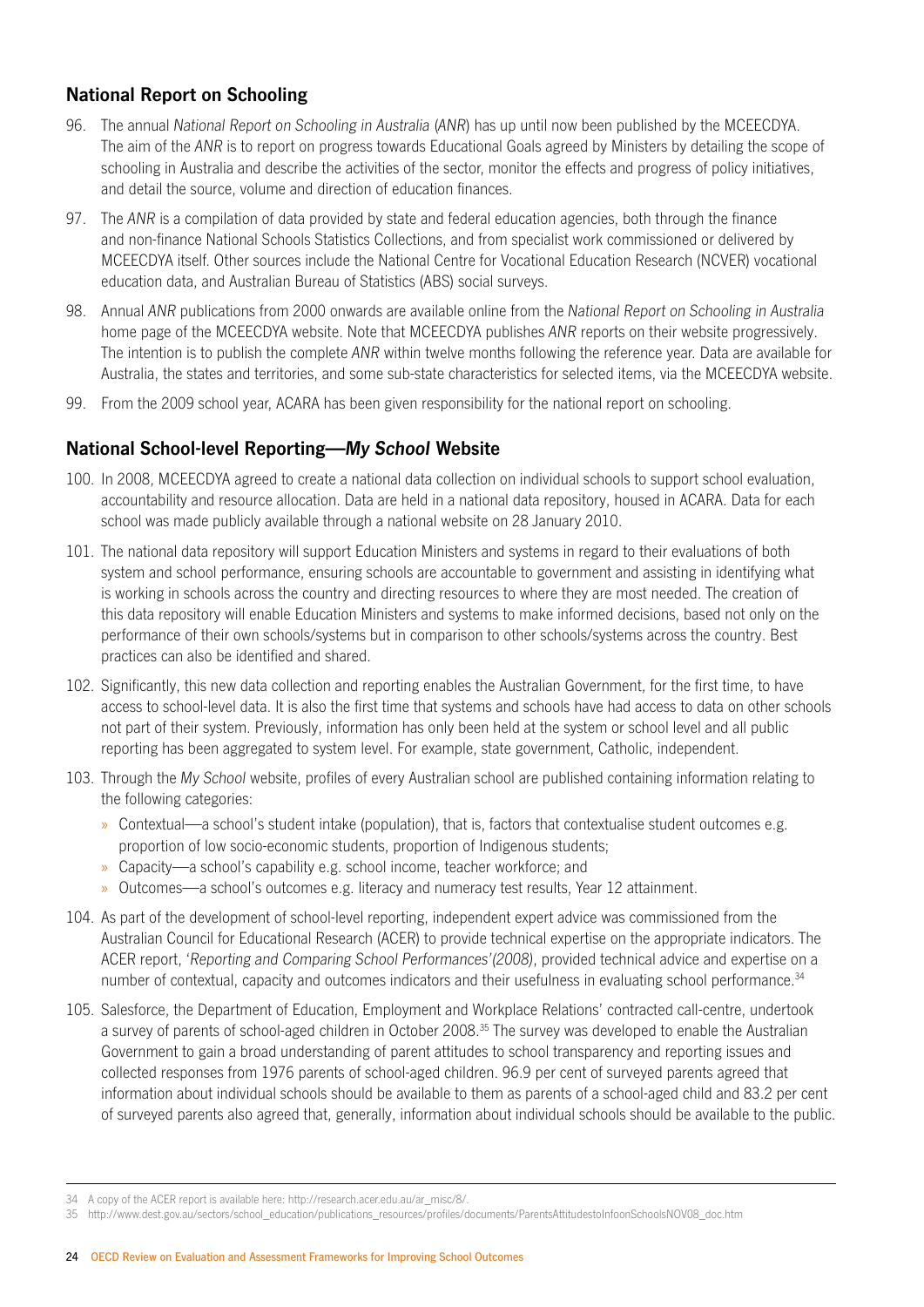- 106. An earlier paper, produced by The Commonwealth Treasury, titled *'How much of the variation in literacy and numeracy can be explained by school performance?'*<sup>36</sup> was produced while initial discussions on school-level reporting were being undertaken by governments in Australia. The report considered the difference in student performance from schools with similar characteristics, utilising information from the OECD's Programme for International Student Assessment and school-level reporting data from WA government schools.
- 107. *My School* provides the most comprehensive school information that Australia has ever had. It includes data on individual school performance and importantly, relevant contextual information about the school. For each school in Australia, it provides a national profile that contains a range of information about the school, including details about the type of school, student and staff numbers, student attendance rate, socio-economic background of the school student body, teaching resources, results from national literacy and numeracy tests, Year 12 attainment, and post‑school destinations.
- 108. The Australian Government believes that the best way of ensuring an honest comprehensive public debate on school performances and Australia's education system in general is to ensure accurate, clear information is publicly available. Since its launch on 28 January 2010, the *My School* website has seen a substantial volume of traffic, indicating a significant interest by the community in the type of information it provides and sparking considerable and robust public debate. The community can now participate in the public debate about the future of education with the benefit of relevant comparable information on schools.
- 109. The Grattan Institute37, an independent Australian think-tank, started some early analysis related to *My School*. They published a report in January 2010, *'Measuring What Matters: Student Progress'* which considers the issue of measuring school performance through a value-add approach. The Grattan Institute's research provides support for the direction of governments in reporting school performance with further recommendations for improvement when more data becomes available, such as gain/growth measurement strategies. Due to increased media attention and the recent availability of school performance information, more research is anticipated from other education research bodies in the future.
- 110. It has also been agreed that the *My School* site will include additional indicators about each school on the website (details are at Annex 2). The income available to each school by funding source will be published by the end of 2010 once data comparability issues have been resolved. ACARA is also working with education authorities to find a way that broader aspects of schooling can be reported at the school level. Ministers have already agreed to investigate the development of a nationally-comparable satisfaction survey of parents, teachers and students.
- 111. A key feature of school-level reporting is the ability of a user to compare a school with other 'statistically similar schools' across Australia, that is, schools with similar student populations based on socio economic statistics. The *My School* website uses a tailor-made index for the purpose of identifying schools serving similar student populations. The index is known as the Index of Community Socio-Educational Advantage (ICSEA). It places schools on a numerical scale by reference to their relative socio-educational advantage.
- 112. The index allows the comparison of school results in national literacy and numeracy testing with other schools that have students from similarly advantaged or disadvantaged backgrounds. As research has shown that student background is strongly related to performance it is reasonable to think about school outcomes in this way
- 113. For the first iteration of the *My School* website, the index was based on Australian Bureau of Statistics (ABS) Census Collection District (CCD) data. For the next iteration of the *My School* website in December 2010, Ministers have agreed to a revised approach to ICSEA that better measures the influence of family background on student results.<sup>38</sup> The new approach draws more extensively from data collected directly from parents, which ACARA analysis has shown produces improved predictability of outcomes in NAPLAN testing.

<sup>36</sup> *Economic Roundup Issue 3, 2008* Andrew Leigh and Hector Thomposn http://www.treasury.gov.au/documents/1421/HTML/docshell.asp?URL=05%20How%20 much%20of%20the%20variation%20in%20Literacy%20and%20Numeracy%20can%20be%20explained%20by%20School%20Performance.htm

<sup>37</sup> Information and publications from The Grattan Institute can be found at http://www.grattan.edu.au/programs/education.php.

<sup>38</sup> http://www.mceecdya.edu.au/verve/\_resources/C04\_Communique\_-\_10\_June\_2010.pdf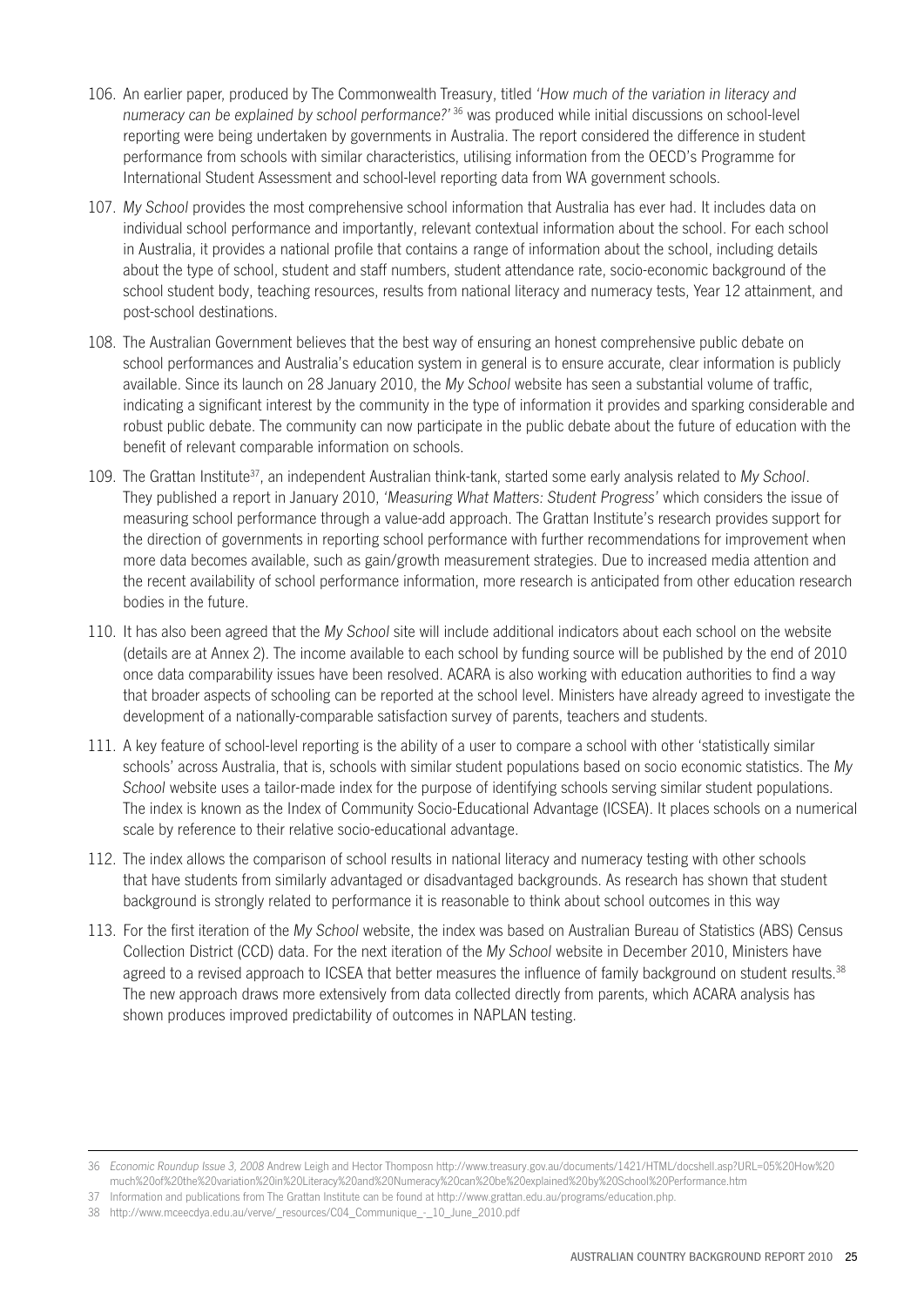### **Report on Government Services**

- 114. The annual *Report on Government Services* (*RoGS*) is produced by the Steering Committee for the Review of Government Service Provision through the Productivity Commission. The Productivity Commission is the Australian Government's independent research and advisory body on a range of economic, social and environmental issues affecting the welfare of Australians. It details an agreed set of performance indicators and data for these indicators, for each jurisdiction (where possible). These indicators assist governments to assess the performance of the services provided in their jurisdiction.
- 115. The *RoGS* draws statistical data together to provide information, through key indicators, on the performance of specified government agencies and programs in delivering services to the Australian people. The report is used for strategic budget and policy planning and evaluation.
- 116. The six broad service areas covered by the *RoGS* are:
	- » Early childhood, education and training
	- » Justice;
	- » Emergency Management;
	- » Health;
	- » Community Services; and
	- » Housing.
- 117. The Education section of *RoGS* contains a substantial Preface, plus a chapter each for children's services, school education, and for vocational education and training. Besides the chapter content and supporting tables, further education data are provided in the Statistical Appendix to *RoGS*.

### **2.7 Evaluation and Assessment at the Systemic Level**



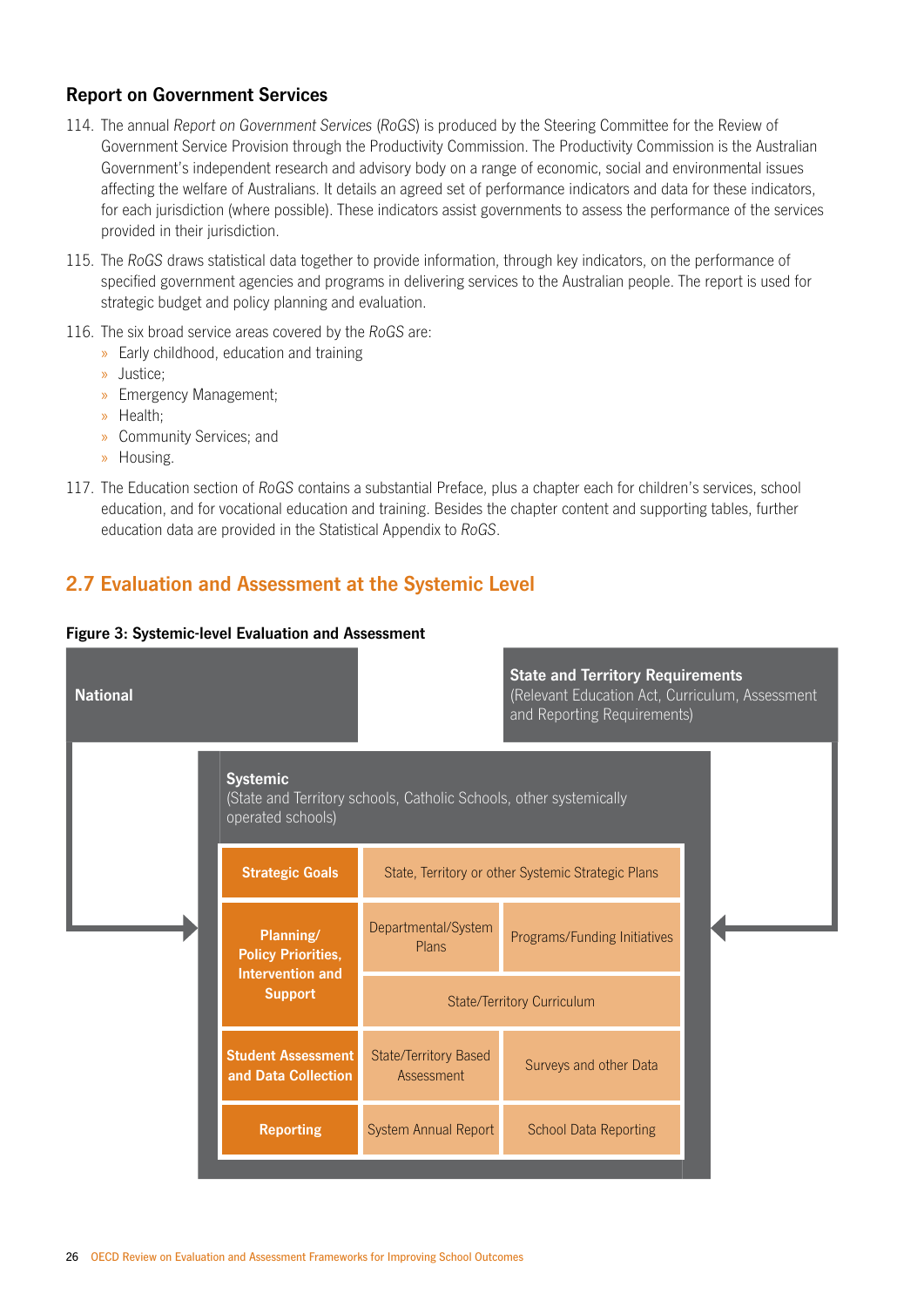- 118. Frameworks for evaluation and assessment at the systemic level (shown at Figure 3) are developed by state and territory governments or system authorities (in the case of non-government systems) as a means to assess and evaluate the school system and report on outcomes at both a system and local level. Systemic-level evaluation and assessment is carried out by the relevant education departments and agencies or system authority against strategic goals with the results often published in the form of an Annual Report. Systemic-level evaluation practices include legislated reporting requirements, reporting of system wide testing and other evaluation processes. In addition to the local components, systems must also comply with the national requirements related to evaluation and assessment as required under the NEA and *SAA*.
- 119. The focus of evaluation and assessment at the systemic level is usually set at the highest level of governance, for example, state and territory governments develop strategic directions for their state or territory as a whole. These directions, usually published in the form of state or department strategic plans, outline the forward direction for the state and usually cover a range of key areas such as healthcare, infrastructure, education and more. These strategic directions frequently inform the state and territories' priorities and planning for education expenditure and policy focus. In some states, the main focus or high level aspirations for education are primarily based on the *Melbourne Declaration of Educational Goals for Young Australians.*
- 120. Specific policy directions and areas for support are usually detailed by the relevant education department or system authority in their departmental or system plans. These provide the relevant policy areas for focus and they also usually provide more specific targets for the education system, against which performance can be measured, analysed and evaluated.
- 121. As has been mentioned in the previous chapter, states and territories have been responsible for setting the curriculum for their state or territory either by the government education system or independent curriculum authorities. The curricula apply to all schools registered within the relevant state or territory as education providers, including non‑government schools. The curriculum in each state has been influenced by educational goals and standard setting at the highest levels (such as the National Goals for Schooling agreed by Education Ministers) and provides the framework for schools and teachers to know what they must teach and what students should learn. This in turn provides a firm foundation for assessing teaching and learning and the performance of the system as a whole.
- 122. The performance of a school system is usually evaluated using student assessment data, as well as other data sources such as surveys to communities and teachers. The results from these are analysed and presented in the form of Annual Reports, which are made publicly available through the system's website. Annual reports sometimes identify areas for improvement, which then inform further goals and aspirations or areas for further policy development. Some states and territories also publish performance information at the school level for their schools. The information made publicly available and its format varies considerably between states.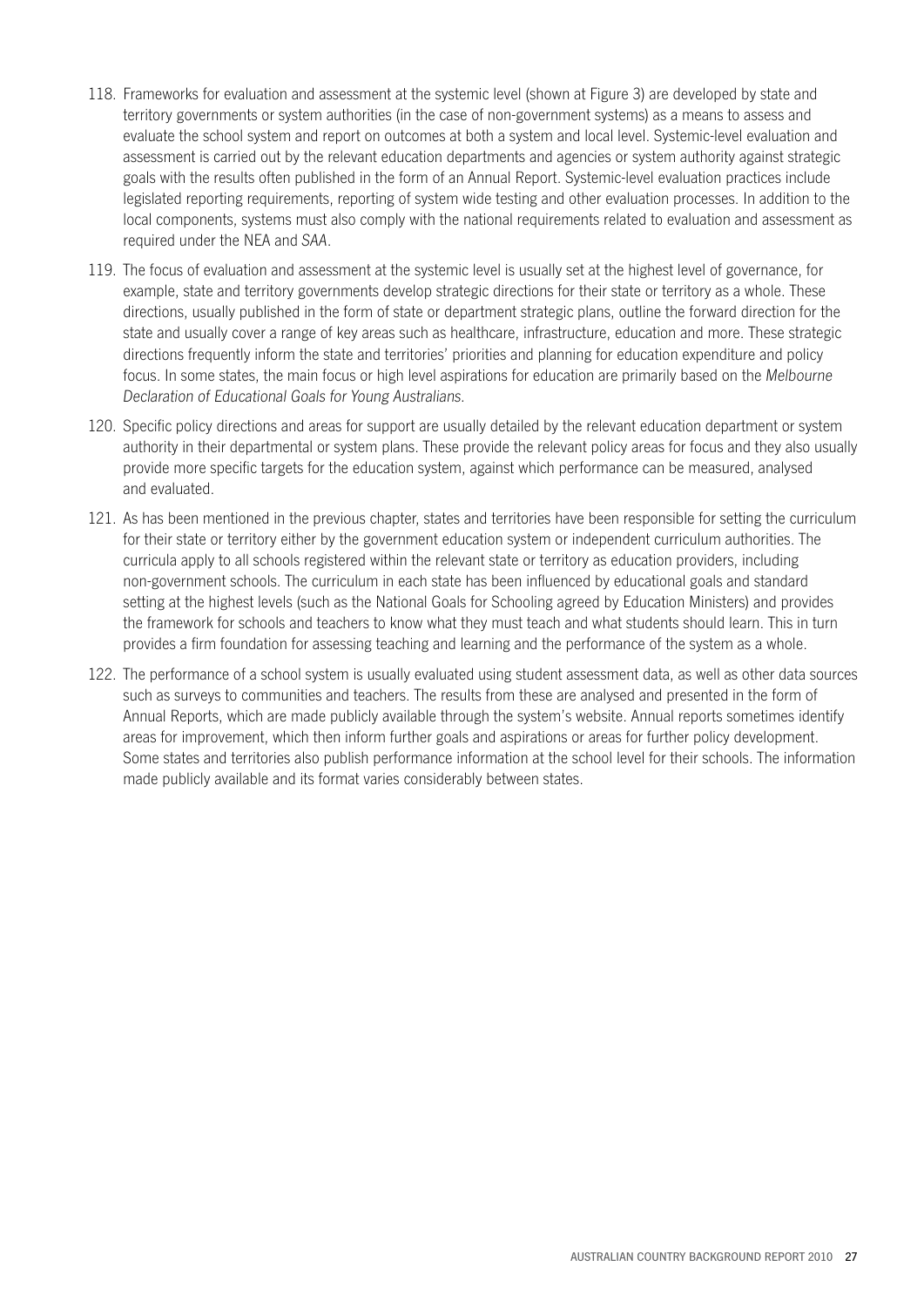# **2.8 Evaluation and Assessment at the School Level**



#### **Figure 4: School‑level Evaluation and Assessment**

- 123. In the case of government schools, the components of evaluation and assessment (outlined in Figure 4) at the school level are developed by the state or territory government and apply to all government schools. All states and territories in Australia have developed means to evaluate and assess schools and report at the school level; most states have some form of improvement and accountability framework. School-level evaluation practices include school and student assessment, school self-evaluation, school planning, external school reviews, school strategic planning and school reporting. In addition to requirements set by the relevant state and territory authority, government schools must also meet the national requirements outlined in the NEA which are usually incorporated as part of the state or territory requirements.
- 124. In the case of non-government systemic schools, the components of the framework for evaluation and assessment at the school level are developed by the system however, they must meet any relevant national or state/territory requirements. For example, the School Improvement Framework for the NSW Catholic system seeks to address the dual purpose of satisfying legitimate expectations of government and sector authorities about accountability for the outcomes of schooling; and to assist schools and teachers to improve student learning outcomes. The framework recognises the distinctive nature of Catholic schooling, combining a structured approach to internal improvement planning with a component of external assessment and accountability.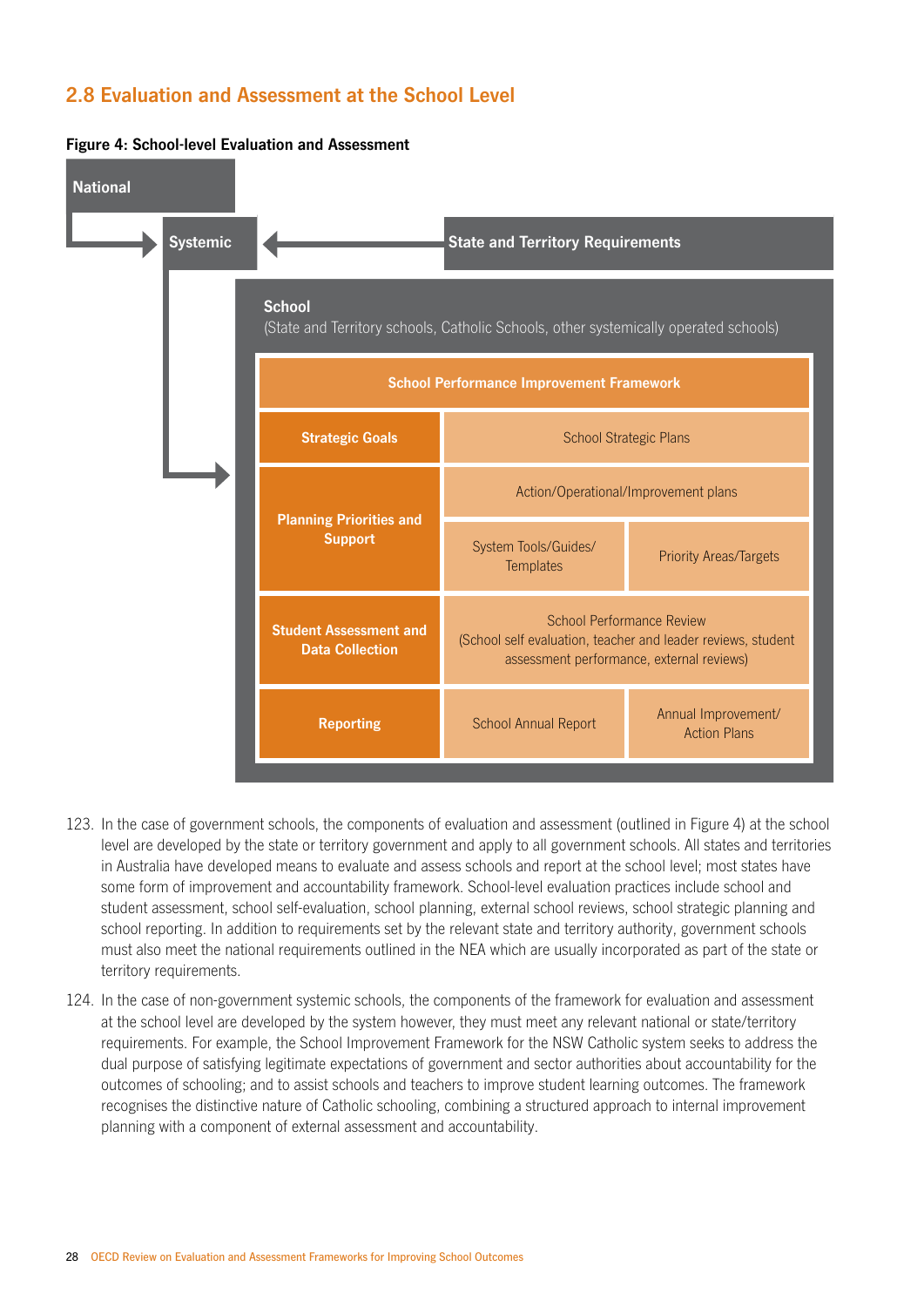#### **Figure 5: Independent School‑level Evaluation and Assessment**



- 125. Independent schools, that is, non-systemic non-government schools, are bound by relevant Commonwealth requirements which are set out in the *SAA*, and the relevant state and territory requirements relating to their establishment and operation, such as delivery of the relevant state curriculum. Non-government—including independent– schools are required to renew their registration at regular intervals which provides a process for state and territory regulatory authorities to ensure they are meeting their requirements. Given that practices across independent schools vary greatly, it is not possible to outline a typical situation or practice in the case of independent schools, although many are likely to follow similar practices in terms of evaluation and assessment elements (see Figure 5), i.e. goal setting, planning, using data for analysis and reporting.
- 126. For independent schools, there is no common process for school-level evaluation and assessment. Independent schools operate as separate entities and thus do not belong to a system. Independent schools are therefore separately accountable to their parent and school communities and evaluation and assessment is determined and carried out at the school level. It is the responsibility of the individual school to determine the details and content of their own evaluation.

# **2.9 Changes to the Overarching Framework**

- 127. As has been outlined in this report so far, in recent years there have been a number of significant changes at the national level aimed at providing a more robust framework for evaluation and assessment in support of school improvement, including:
	- » COAG Productivity Agenda
	- » National Education Agreement
	- » National Partnerships
	- » School-level reporting (*My School*)
	- » National Curriculum
	- » Establishment of ACARA
	- » National full cohort literacy and numeracy assessment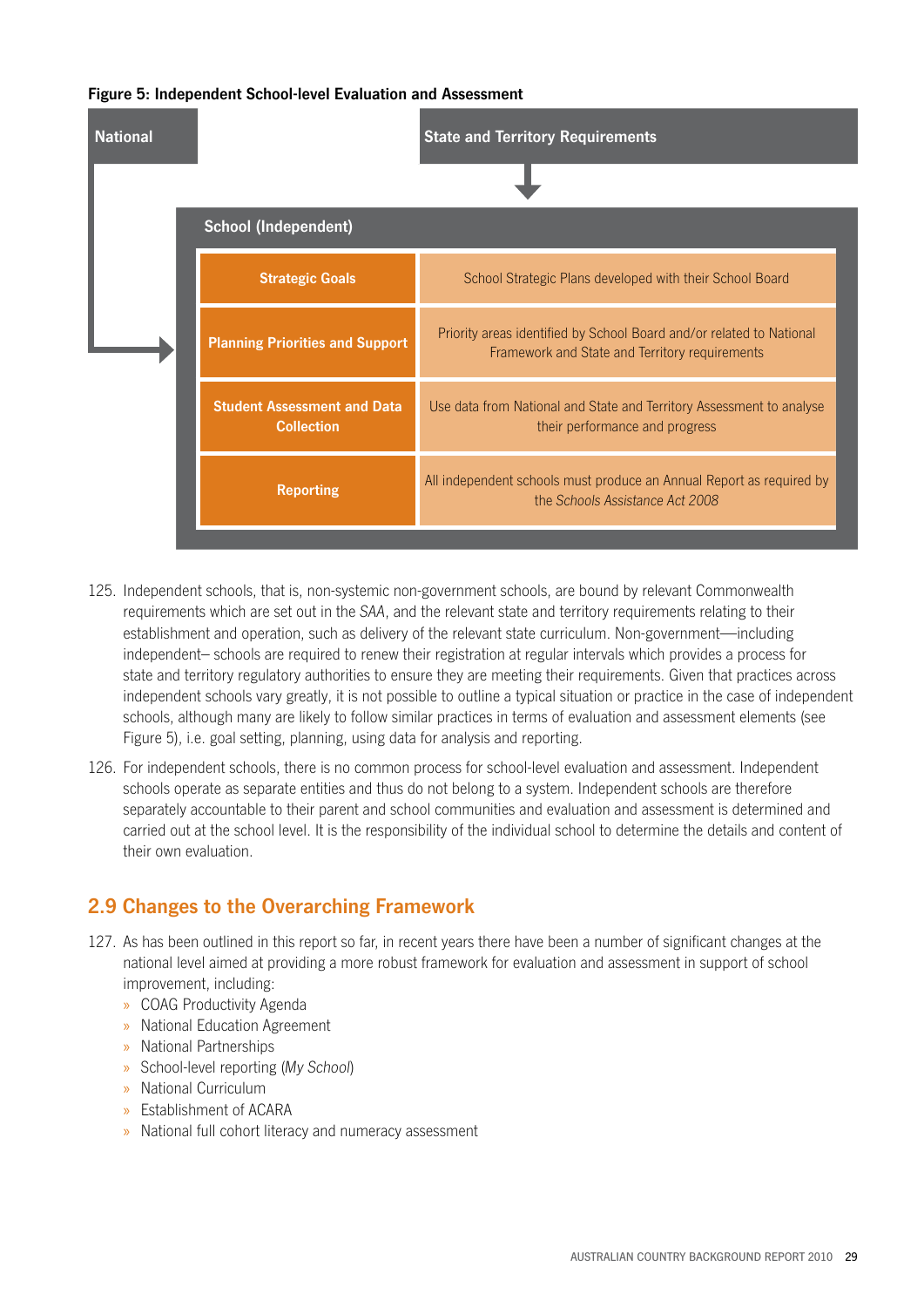- 128. These changes have been possible due to strong cooperative arrangements between the Australian Government and state and territory governments. A feature of all of these changes is the partnerships formed between the Australian and state and territory governments and also the non-government sector. Where issues have arisen, (such as privacy concerns over sharing and reporting school-level data), solutions have been found (see the *Principles and Protocols for Reporting on Schooling in Australia*39 agreed by all Education Ministers).
- 129. In a speech during 2010, the then Deputy Prime Minister and Minister for Education, Julia Gillard, highlighted the Government's commitment to school improvement and possible next steps as part of this process:

We will examine, for example, how every school can get the right support and scrutiny to make sure it is performing well and improving in the areas where it needs to improve. This may involve external assessment and inspection of schools and it will certainly involve strengthening school-based performance management of individual teachers, as some jurisdictions are already trialling through our National Partnerships.<sup>40</sup>

130. The Minister signalled interest in a broad public debate about the possible options and next steps which should be pursued for school improvement to ensure all Australian students receive a world class, high quality education.

<sup>39</sup> http://www.mceecdya.edu.au/verve/\_resources/Principles\_and\_Protocols\_2009.pdf

<sup>40</sup> The full transcript can be found here: http://www.deewr.gov.au/Ministers/Gillard/Media/Speeches/Pages/Article\_100224\_143429.aspx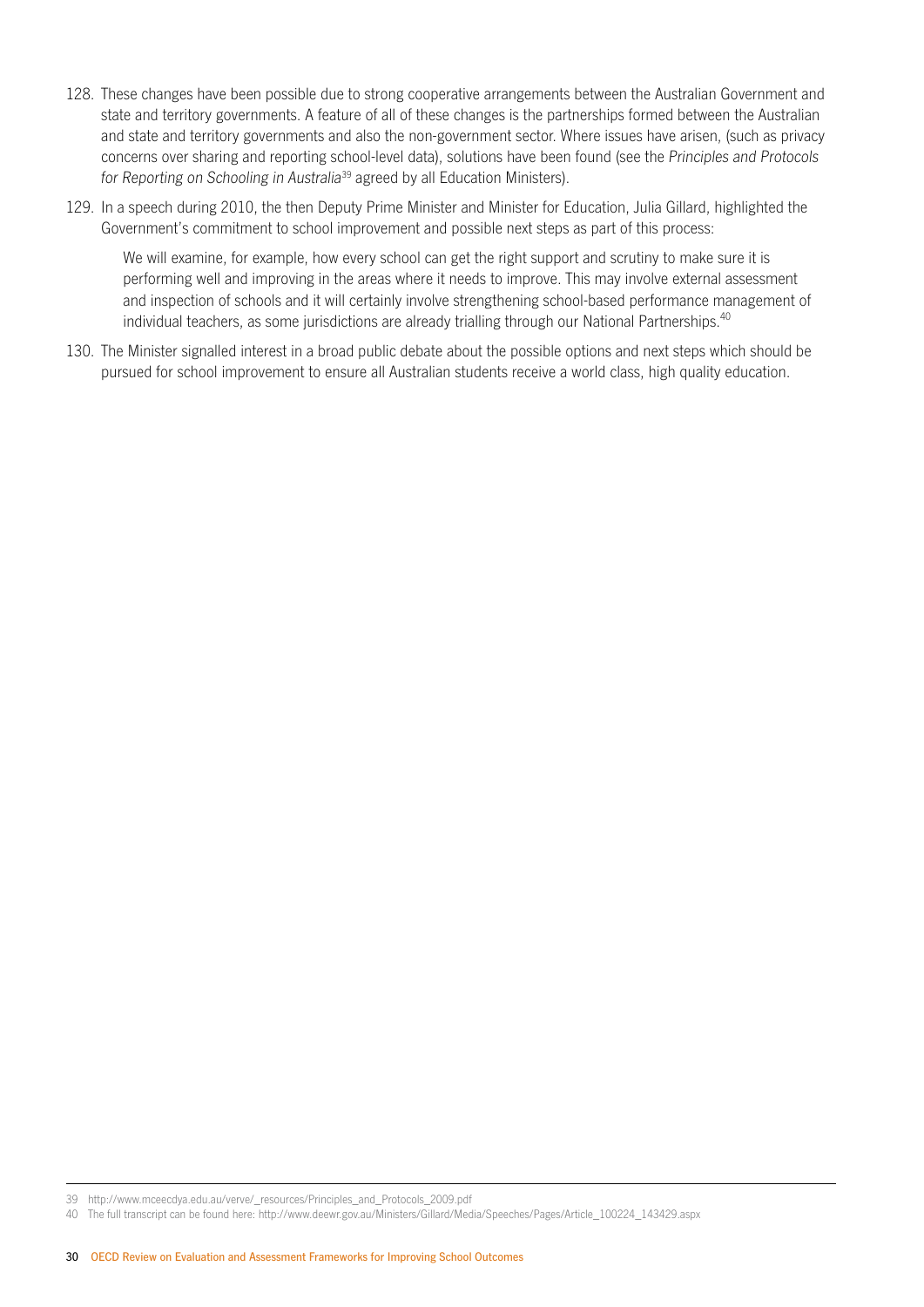# **Chapter 3:** System Evaluation

131. System-level evaluation is an important part of the overall framework for evaluation and assessment of schooling in Australia. System-level evaluation plays an important role in linking school evaluation and assessment practices and outcomes with system-level policies and goals. Evaluation in Australian school systems comprises of strategic goals and planning, intervention and support, data collection/measurement practices and reporting.

## **3.1 Current Practices—System‑Level Evaluation and Assessment**

- 132. System evaluation in Australia occurs at both the national level and the state and territory or non-government system authority level. Much of the context for system-level evaluation is set by a number of national initiatives for evaluation and assessment, detailed in the previous chapter. These provide a means for governments, as well as education stakeholders and the broader community, to evaluate the performance of the education system as a whole.
- 133. The evaluation framework in place in Australia has a strong focus on the accountability of schools and the school system to deliver quality schooling to students across Australia. The evaluation framework at the highest level has a firm basis with the aspirations and goals agreed by COAG and Education Ministers. By identifying national goals and strategies for schooling across Australia, as well as developing national requirements for measurement and reporting, systems share a common outcomes focused framework, which provides a strong starting point and focus for evaluation and assessment components to be developed at the system level.
- 134. At the national level, system evaluation is undertaken by the Australian Government in cooperation with states and territories and the non-government sector. The national framework seeks to evaluate Australia's overall performance towards the national goals for schooling. At the state, territory and non-government education system level, evaluation practices and procedures are developed and carried out by relevant authorities within the system, and are designed specifically for the system which they evaluate.
- 135. Each state and territory government in Australia has a separate framework for evaluating the schooling system. Non-government systems also have frameworks for system evaluation. Evaluation frameworks for both government and non-government school systems utilise various types of assessment practices, and collect data from students, schools and the system itself.

## **Importance of Evaluation and Assessment Frameworks**

136. System-level evaluation provides a basis for the measurement and reporting of the relative performance of education systems. It allows systems to evaluate how effectively they deliver education to students in Australia, and how well they are meeting broader strategic objectives for education. The process of evaluation aims to provide systems with a realistic picture of the state of schooling within their system. Evaluation also highlights strengths and weaknesses, as well as best practice, which in turn can assist systems to identify priority areas for development and further improvement. Once these areas have been identified, schools and systems are then able to develop strategies for further improvement and development. System-level evaluation collects various data which provide an evidence base for informing system wide policies and programs.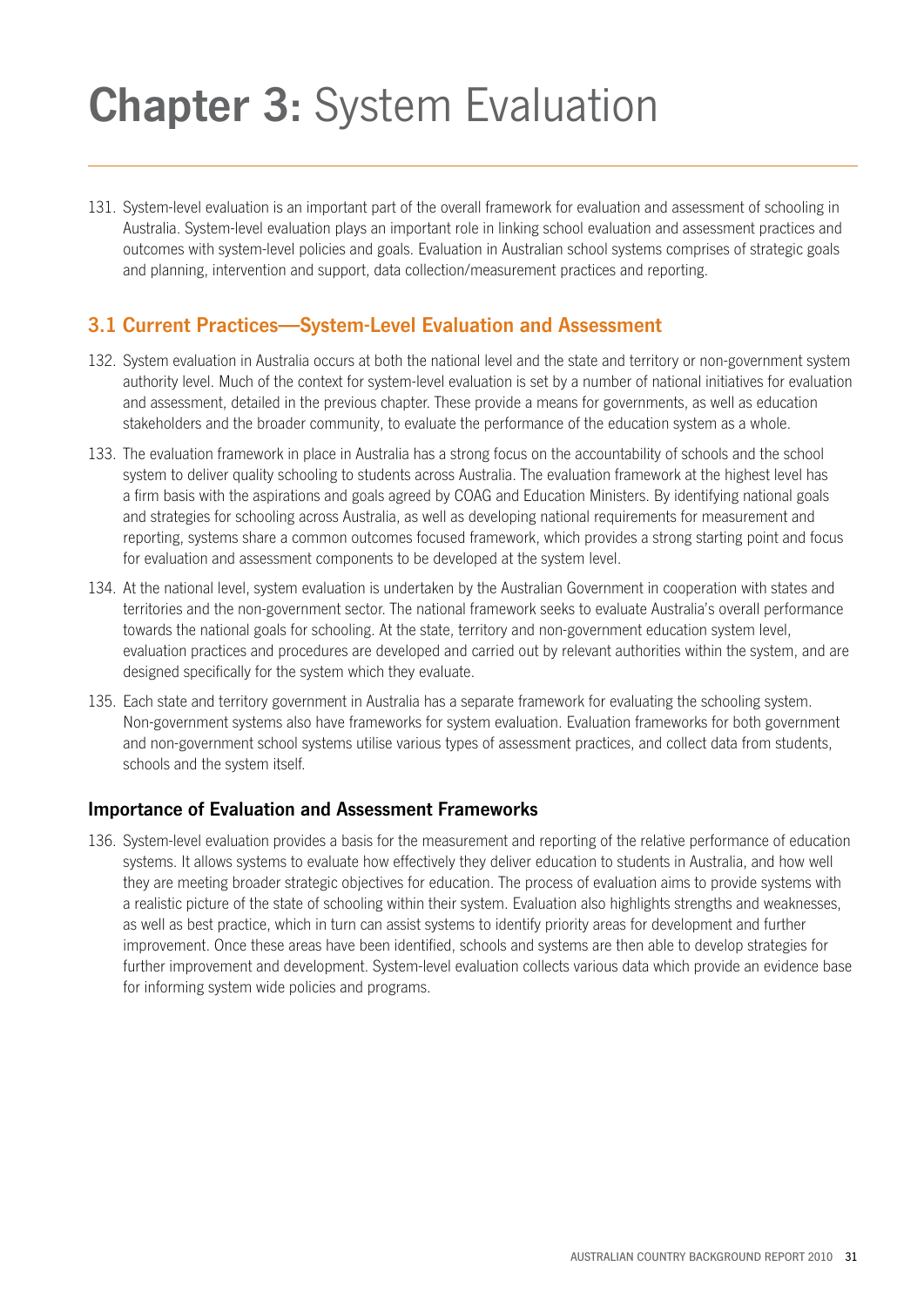# **3.2 National System Evaluation**

- 137. Evaluation of the school system at a national level is a priority for the Australian Government. A number of national frameworks, such as the COAG productivity agenda framework contained in the NEA and the Measurement Framework for National Key Performance Measures, provide the measures and national standards against which Australia's school system performance can be measured and evaluated both nationally and internationally. Data are collected through the National Assessment Program (NAP) as well as through other collections, such as attendance and enrolment data. Progress and performance are then analysed and reported through reports such as the COAG Reform Council Report, the *National Report on Schooling in Australia*, the *Report on Government Services* and individual school reporting on the *My School* website. Public reporting of the progress and performance of Australian schooling is an important part of the evaluation process and enables the broader public to evaluate the system and also the government's performance.
- 138. The three main publicly available reports which allow for review or evaluation of the state of education in Australia are outlined as follows:
	- » **COAG Reform Council (CRC) Reports** provide annual reporting and evaluation of the Australian Government and state and territory governments against the objectives, outcomes and targets specified in the National Education Agreement.
	- » *Report on Government Services* **(RoGS)**, produced through the Productivity Commission, the Australian Government's independent research and advisory body details data against an agreed set of performance indicators for each jurisdiction.
	- » *National Report on Schooling in Australia* **(ANR**) details the scope of schooling in Australia and describes the activities of the sector, monitors the effects and progress of policy initiatives, and details the source, volume and direction of education finances.
- 139. These reports provide the ability for a number of different stakeholders to assess system performance:
	- a. The Australian Government uses the reports to evaluate how the overall system of education in Australia is performing. Using the data in the reports, the Australian Government can analyse performance and identify priority areas for planning, intervention and policy.
	- b. As these reports all provide data and performance information disaggregated to the jurisdictional level, state and territory-level governments can also assess the performance of the services provided in their jurisdiction and how this compares with the rest of Australia.
	- c. These reports are also made available to the public. This enables the broader public to evaluate both national and jurisdictional system performance and understand how well schooling is being delivered in Australia.
- 140. Data collected from the NAP, including from international assessments, is used for evaluating Australia's system performance. Participation in international assessments, such as the OECD's Programme for International Student Assessment (PISA) supports assessment of how Australia's schooling system compares internationally. Australia's performance data from international assessments is used often as part of the process of national system evaluation; analysis of these data informs new policy directions or program development. Results from PISA were used, for example, as part of the Australian Government's policy document, *Quality Education: The case for an Education Revolution in our Schools*: 41:

The OECD's Program for International Student Assessment (PISA) results for 2006 show that the average performance of 15 year olds continues to be significantly better than the OECD average.

However, challenges remain. The performance of the Australian schooling system has been allowed to drop relative to that of other countries in the OECD:

- » In the period between 2003 and 2006, Australia declined in both its absolute and relative performance in reading literacy.
- » Australia has too long a 'tail' of underperformance linked to disadvantage. The PISA results indicate that over the last six years the percentage of students who are less than proficient at reading or maths has not reduced.
- » International testing also shows that the reading performance of Australian students at the high end of the achievement scale has declined between 2003 and 2006.

<sup>41</sup> http://www.deewr.gov.au/Schooling/Resources/Documents/Publications/QualityEducationEducationRevolutionWEB.pdf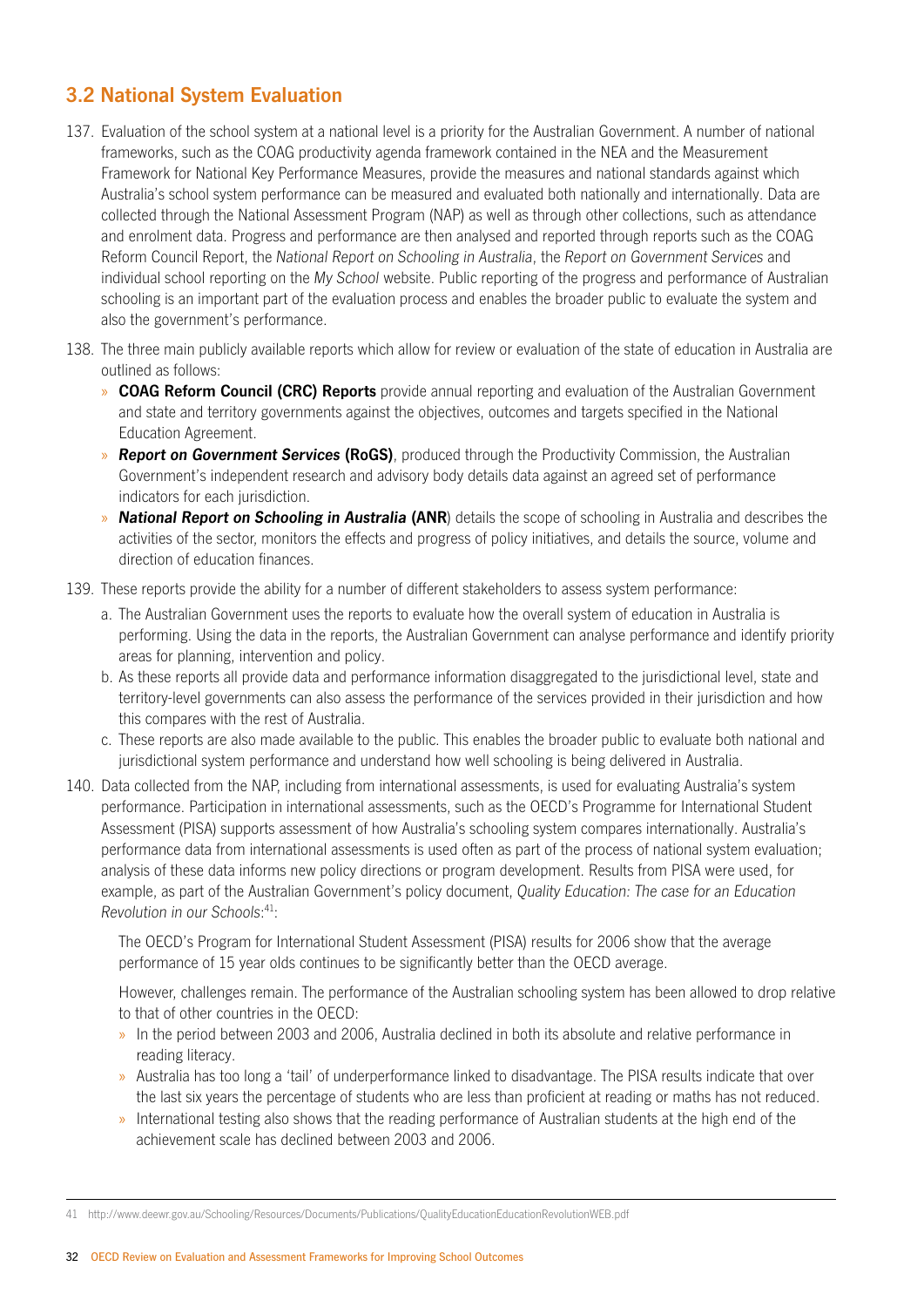The 'tail' of underperformance in Australian schools is concentrated amongst students from low socio-economic status (SES) families and Indigenous students. For example, the difference between Indigenous and non‑Indigenous students in PISA mathematics and reading literacy is equivalent to more than two years of formal schooling.

The difference between students from the lowest SES quartile and those in the highest is also more than two years of schooling in both reading literacy and mathematics.<sup>42</sup>

141. PISA results are also used as a performance indicator for the Department of Education, Employment and Workplace Relations' annual report on the outcomes for schooling.<sup>43</sup>

## **System‑level use of National Reports in Evaluation**

- 142. National reports play a key role in system evaluation as well as being a tool for accountability. They report and measure the performance of different systems and this information can then be used to inform policies and programs.
- 143. In the first instance, national reports are used by states and territories to assess their relative performance against other states and territories. National reporting allows for national benchmarking between states and territories and encourages a degree of healthy competition. The disaggregation of data highlights areas of achievement and improvement for state and territory governments, as well as systems. National reporting also allows states and territories to learn from other states and territories. The CRC reports, for example:

highlight examples of good practice and performance so that, over time, innovative reforms or methods of service delivery may be adopted by other jurisdictions.<sup>44</sup>

144. From 2010, the CRC Reports will also report and analyse trend data from 2008–2009, which will allow states and territories to measure and evaluate changes in performance over time.

## **3.3 State and Territory System Evaluation**

- 145. Although they differ from state to state in Australia, evaluation frameworks are primarily outcomes focused. The clear articulation of educational objectives allows systems to develop their frameworks for evaluation. By outlining the goals for the system, as well as performance measures, systems are able to tailor their evaluation and assessment to suit their needs.
- 146. State and territory governments and non-government systems develop tools to assess and evaluate schools and the school system and report on outcomes at both a system and school level. Systems also use products of national-level evaluation for their own evaluation, such as the three reports (*ANR*, *RoGS*, CRC) outlined previously. System-level evaluation and assessment is primarily carried out by the relevant education departments, however some specific facets of the overall evaluation and assessment framework, such as teacher appraisal and student assessment, can be undertaken by other agencies. Some jurisdictions also commission evaluations of their school systems to be undertaken by external contractors. System-level evaluation practices typically include legislated reporting requirements, reporting of system wide testing and other evaluation processes.
- 147. For non-government systemic schools, evaluation and assessment frameworks are developed by the system authorities. Practices used are similar to those of government schools. For example, in Sydney, NSW, for Catholic Schools, the development of evaluation and assessment frameworks is the responsibility of the Catholic Education Office, which runs 147 systemic schools in the Archdiocese of Sydney.

<sup>42</sup> Page 16

<sup>43</sup> http://www.deewr.gov.au/Department/Publications/Documents/Outcome2.pdf

<sup>44</sup> http://www.coag.gov.au/crc/docs/nat\_edu\_agree\_perf\_2008.pdf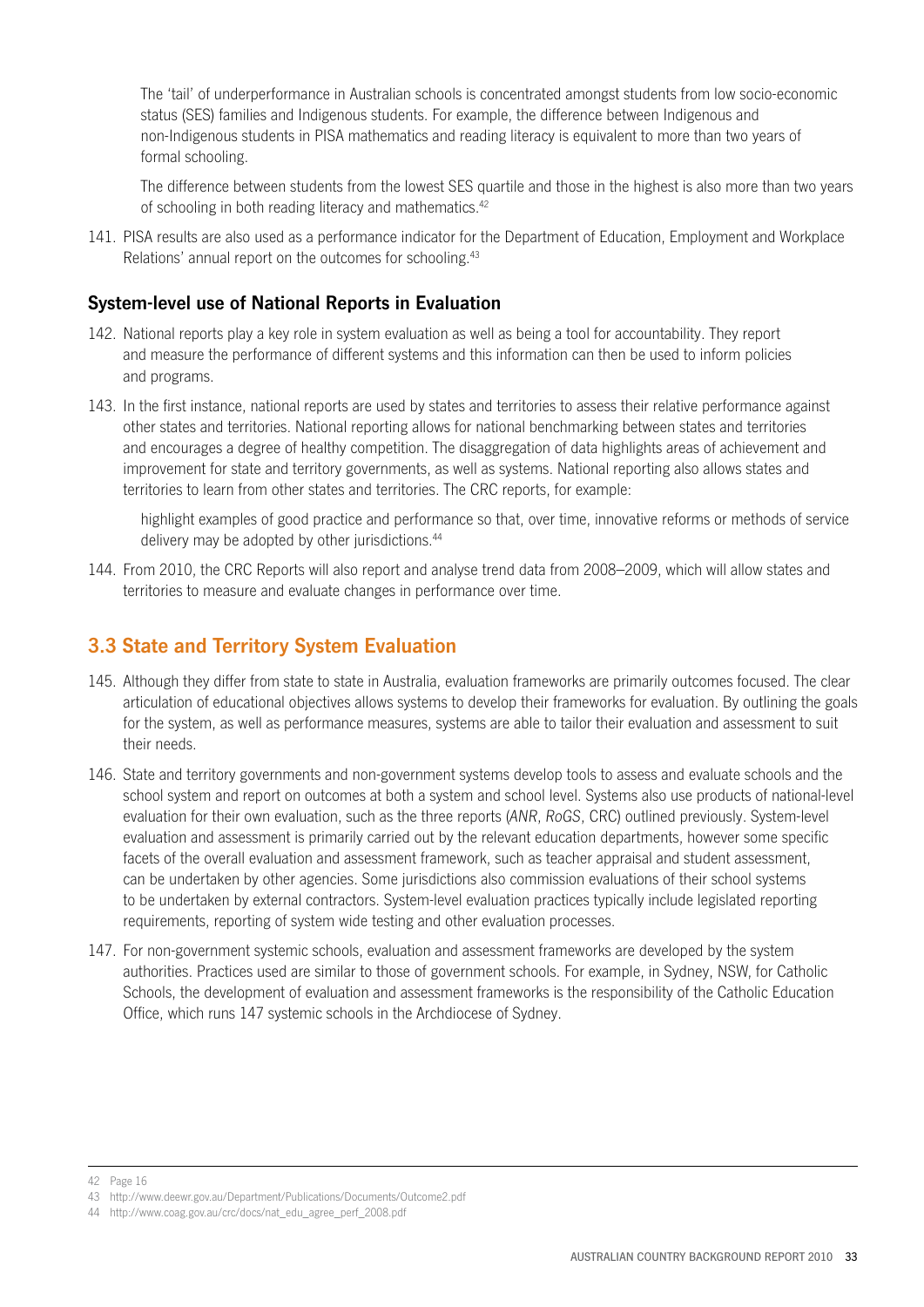# **3.4 Process of System Evaluation**

148. Across all state and territory governments, as well as non-government systems, the system evaluation process incorporates key elements such as planning, measurement/data collection and reporting. Planning includes setting the focus, goals and deliverables of the system, measurement and data collection involves the development of indicators and collation of data to measure achievement of these goals, and reporting involves the analysis and evaluation of the data collected.

# **3.5 Planning**

149. The planning stage of system evaluation allows for jurisdictions to broadly set out what it is they aim to achieve in their schooling system. It also gives jurisdictions the opportunity to set goals and aspirations for the system, which they can work to achieve. The planning stage begins with setting a focus and goals.

## **Focus for System Evaluation and Assessment**

- 150. As referred to in the previous chapter, the foci for system evaluation and assessment of education systems are developed at the government level, or in the case of non-government schools, at the highest level of governance. In the case of systemic schools, strategic plans are usually developed at the system level. These are articulated in the form of strategic directions and are often published in the form of state, department or systemic strategic plans. For example, the Catholic Education Office (CEO) in Sydney, publish their mission to celebrate being catholic in Australia, to ensure quality teaching and learning and to make a difference in our world. This is published on their website.<sup>45</sup>
- 151. Strategic directions can be in the form of aspirations, desired outcomes or goals. Some states and territories also outline specific targets which they aim to achieve, as well as strategies to deliver these targets and indicators which can measure achievement towards them.
- 152. Table 3 below outlines the types, names and links to the various strategic plans set at the state and territory level.

| <b>State/Territory</b> | <b>Type</b>                                | <b>Name</b>                                                                                                                          | Link                                                                                                 |
|------------------------|--------------------------------------------|--------------------------------------------------------------------------------------------------------------------------------------|------------------------------------------------------------------------------------------------------|
| <b>New South Wales</b> | State Plan                                 | <b>NSW State Plan</b>                                                                                                                | http://www.nsw.gov.au/stateplan                                                                      |
|                        | Departmental<br>Corporate Plan             | Corporate Plan 2008-2010,<br><b>NSW Education and Training</b><br>system                                                             | https://www.det.nsw.edu.au/media/downloads/<br>strat_direction/corporate/detcorpplan08.pdf           |
|                        | Departmental<br>Strategic Plan             | The Office of Schools Plan                                                                                                           | https://www.det.nsw.edu.au/media/downloads/<br>strat_direction/schools/officeschoolsplan0911.pdf     |
| Victoria               | Departmental<br>Strategic Plan             | Department of Education and<br>Early Childhood Development<br>Corporate Plan 2009-2011                                               | http://www.eduweb.vic.gov.au/edulibrary/public/<br>stratman/planning/corpplan/deecdcorporateplan.pdf |
| Queensland             | Departmental<br>Strategic Plan             | Department of Education and<br>Training (including the Office for<br>Early Childhood Education and<br>Care) Strategic Plan 2009-2013 | http://education.qld.gov.au/strategic/planning/pdfs/<br>strategic-plan-09-13.pdf                     |
| South Australia        | State Plan                                 | South Australia's Strategic Plan<br>2007                                                                                             | http://www.stateplan.sa.gov.au/                                                                      |
|                        | Departmental<br>Statement of<br>Directions | Department of Education and<br>Children's Services Statement of<br>Directions 2005-2010                                              | http://www.decs.sa.gov.au/docs/documents/1/<br>StatementofDirections20-1.pdf                         |
| Western Australia      | Departmental<br>Strategic Plan             | <b>Plan for Public Schools</b><br>2008-2011                                                                                          | http://www.det.wa.edu.au/policies/detcms/cms-service/<br>download/asset/?asset_id=6322092            |

### **Table 3: State and Territory Strategic Directions**

45 http://www.ceosyd.catholic.edu.au/cms/Jahia/pid/38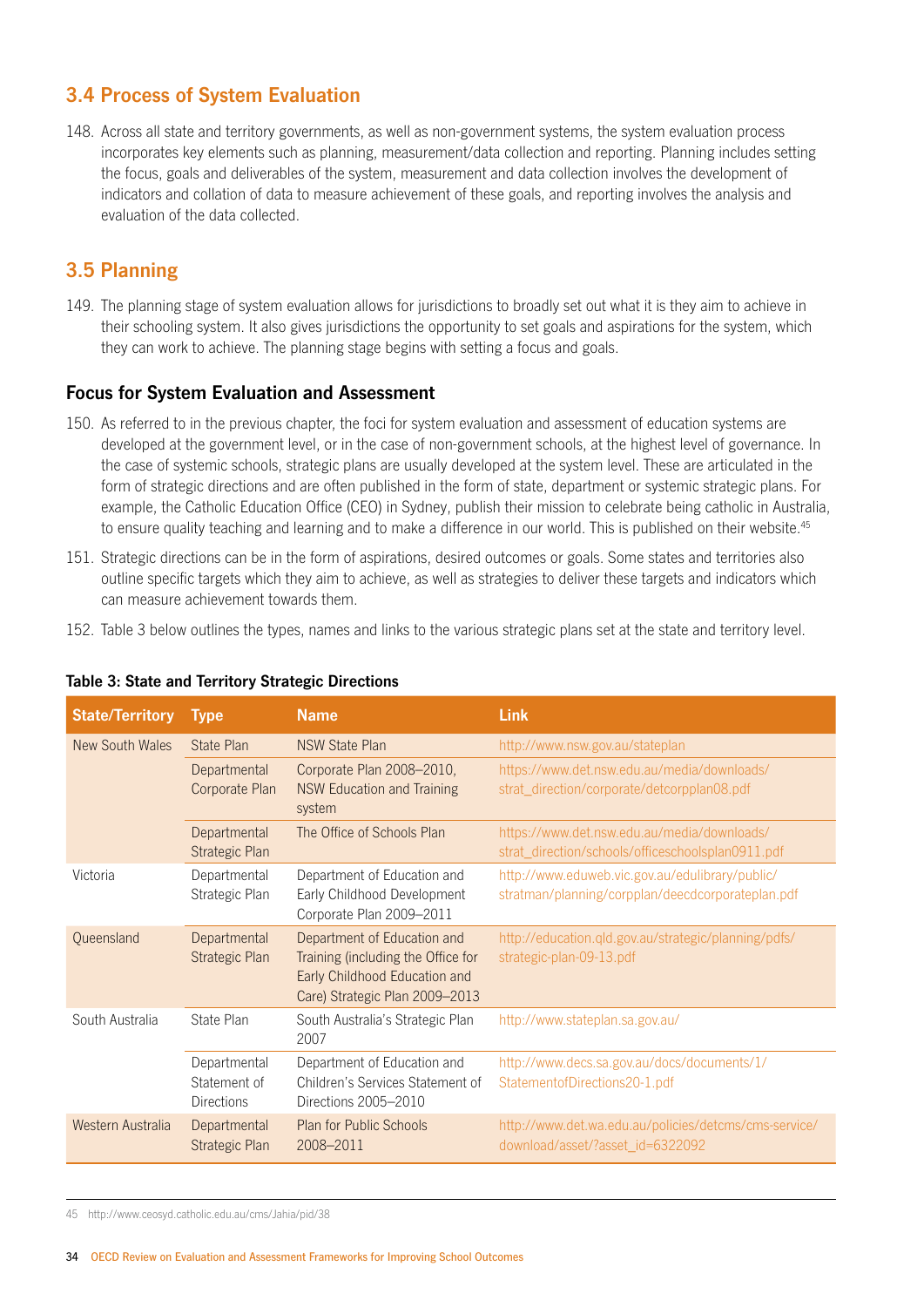| <b>State/Territory</b>          | <b>Type</b>                    | <b>Name</b>                                                                                        | <b>Link</b>                                                                                       |
|---------------------------------|--------------------------------|----------------------------------------------------------------------------------------------------|---------------------------------------------------------------------------------------------------|
| Tasmania                        | State Plan                     | Tasmania Together                                                                                  | http://www.tasmaniatogether.tas.gov.au/<br>reports_and_papers                                     |
| Northern Territory              | Departmental<br>Strategic Plan | Department of Education<br>and Training Strategic Plan<br>2009-2012                                | http://www.det.nt.gov.au/_data/assets/<br>pdf_file/0013/4126/DET_strategic_plan2009-2012.pdf      |
| Australian Capital<br>Territory | Territory Plan                 | The Canberra Plan                                                                                  | http://www.canberraplan.act.gov.au/theplan.html                                                   |
|                                 | Departmental<br>Strategic Plan | <b>ACT Department of Education</b><br>and Training Strategic Plan<br>2010-2013<br>Everyone matters | http://www.det.act.gov.au/__data/assets/pdf_file/<br>0011/109955/DET_Strategic_Plan_2010-2013.pdf |

- 153. Despite differences in the format and articulation of system-level strategic plans for education across Australia, all states and territories set priorities and targets for schooling and have performance measures used for evaluating their success.
- 154. Strategic directions in the form of departmental plans or strategic plans form the basis for system evaluation frameworks. Some systems use their strategic directions to develop specific policies which link school-level improvement frameworks to systemic evaluation procedures.<sup>46</sup> In these cases, School Improvement Frameworks function alongside strategic delivery plans. All systems do have detailed school-level evaluation and assessment frameworks, which are discussed in detail in Chapter 4. While a number of these school improvement frameworks acknowledge the role of the central system administration in the improvement of schools, they focus primarily on improvement at the school level.
- 155. All schooling systems within Australia strive to provide quality education and opportunities for all students. To do this, systems identify specific goals and indicators, against which data can be collected and performance can be measured. By setting goals and measuring performance, systems are able to identify areas in which school systems are improving, and areas which require further improvement.
- 156. The strategic goals or priorities for education set by state and territory government and non-government system strategic plans are mostly tailored to the unique demography or situation of each. Victoria for example, a high performing state in the National Assessment Program Literacy and Numeracy, sets the mission to ensure a highquality and coherent birth-to-adulthood learning and development system to build the capability of every young Victorian. They provide specific targets which are relevant to their current performance, such as that at age 15, Victorian students will excel by national and international standards. The NT for example, aim to promote positive learning environments, improve attendance at school and increase the number of territorians who complete high school and achieve a senior secondary certificate of education.<sup>47</sup>
- 157. In order to achieve the goals set for the education system, it is necessary to address a number of different aspects which influence the delivery of quality schooling. This involves the inclusion of goals for and measures against not only student performance, but conditions relating to teachers, school environments, student future pathways and school leadership. In order to develop well rounded and comprehensive system evaluation procedures, it is important to look at these aspects. For example, the ACT has four priority areas in its strategic plan: Learning and Teaching; School Environment; Student Pathways and Transitions; and Leadership and Corporate Development. All states and territories, as well as some non-government systems, recognise the importance of every facet of the schooling system in their evaluations. Most states and territories identify the role that governments, regions, schools, communities, teachers and students play.

<sup>46</sup> For example, SA http://www.decs.sa.gov.au/docs/documents/1/DecsImprovementandAccou-1.pdf and Victoria http://www.education.vic.gov.au/management/ schoolimprovement/accountability/default.htm

<sup>47</sup> http://www.det.nt.gov.au/\_\_data/assets/pdf\_file/0013/4126/DET\_strategic\_plan2009-2012.pdf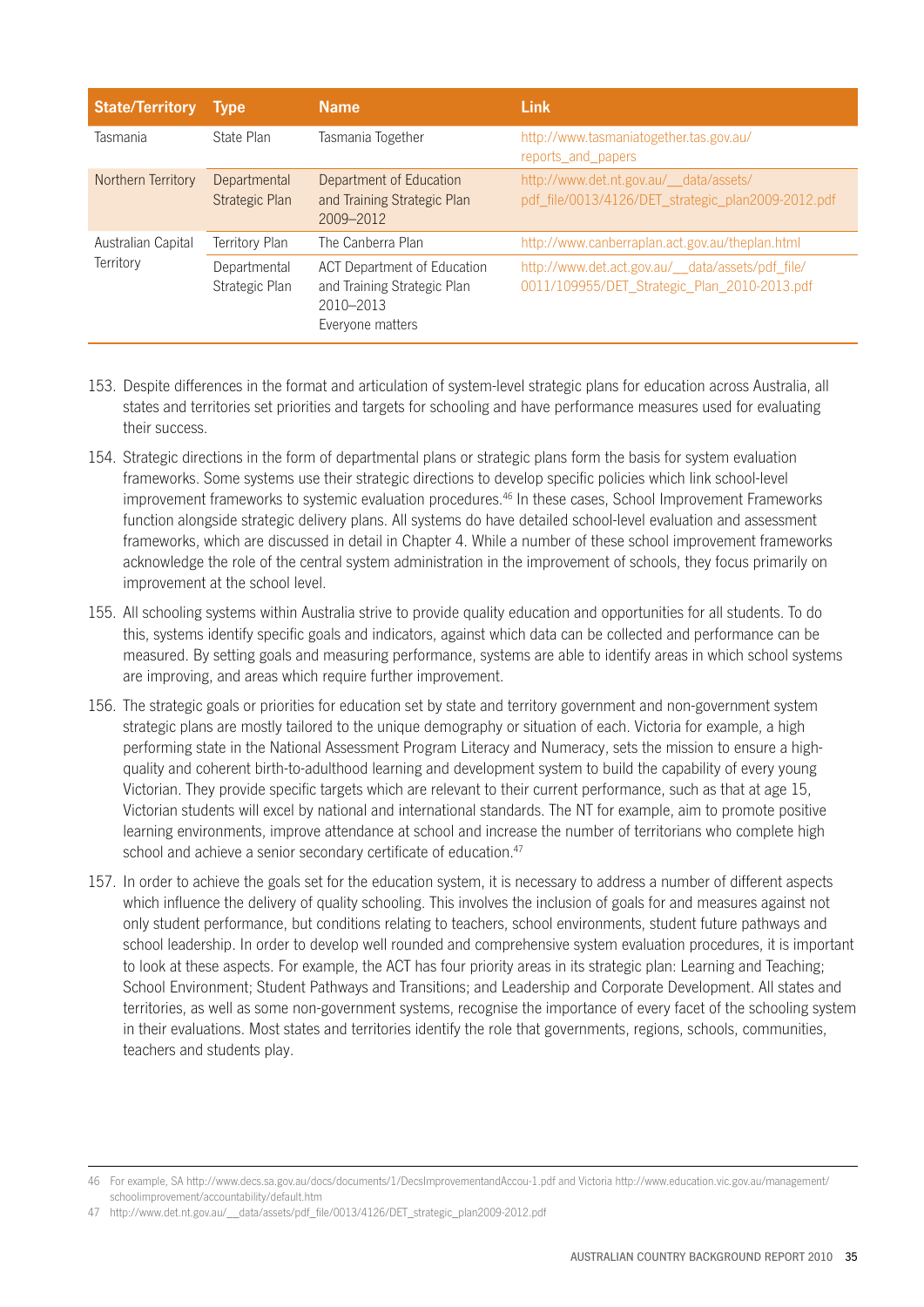## **Performance Measures and Data Collection**

- 158. An important step in the process of system evaluation is the collation of data to measure system performance. Data are collected to measure systems' performance on indicators which have been determined to measure relative success against strategic goals. All school systems across Australia use data to inform evaluation practices. The method and types of data collected are similar for all system evaluation frameworks.
- 159. A variety of data are collected across the states and territories which are used as performance measures towards state and territory strategic goals. Some of the common forms of data collected are:
	- » Student performance data<sup>48</sup> collected through:
	- Full cohort assessments, such as the National Assessment Program Literacy and Numeracy (NAPLAN) and state and territory based assessment, for example, senior secondary assessments
	- Sample assessments including those as part of the National Assessment Program including national and international studies
	- » School Improvement Framework data.<sup>49</sup> which are collected through:
	- State and territory school improvement procedures, including annual plans, implementation plans, school self-reviews and school audits
	- » School attendance data, which are collected through:
	- School‑level reporting
	- School retention rates, which are collected through state and territory based surveys
	- » Teacher quality data, collected through:
	- Research conducted by teaching institutes (for example, NSW)
	- » School leaver destination and early school leaver data, which collect information about student destinations after school milestones such as years 10 and 12 (for example Queensland's Next Step<sup>50</sup>)
	- » Community satisfaction information, which are collected in all states and territories through:
	- Surveys to communities and parents which gauge satisfaction levels with the school (for example Queensland's school opinion survey $51$ )
	- » Financial Information, collected through legislation requirements.

# **3.6 Products of System Evaluation**

## **Annual Reporting**

160. The primary product of the process of planning and measuring performance is reporting. All states and territories, as well as some non-government systems, publish different types of reports about the system which provide an overview and evaluation of the system's achievements. System reports take on different forms, with some systems publishing a number of different reports focused on different aspects of system performance. System performance reporting often includes a variety of information, which is often required by legislation, policy and/or programs.

<sup>48</sup> These are discussed in greater detail in Chapter 6.

<sup>49</sup> These are discussed in greater detail in Chapter 4.

<sup>50</sup> http://education.qld.gov.au/nextstep/

<sup>51</sup> http://education.qld.gov.au/strategic/accountability/surveyfaq.html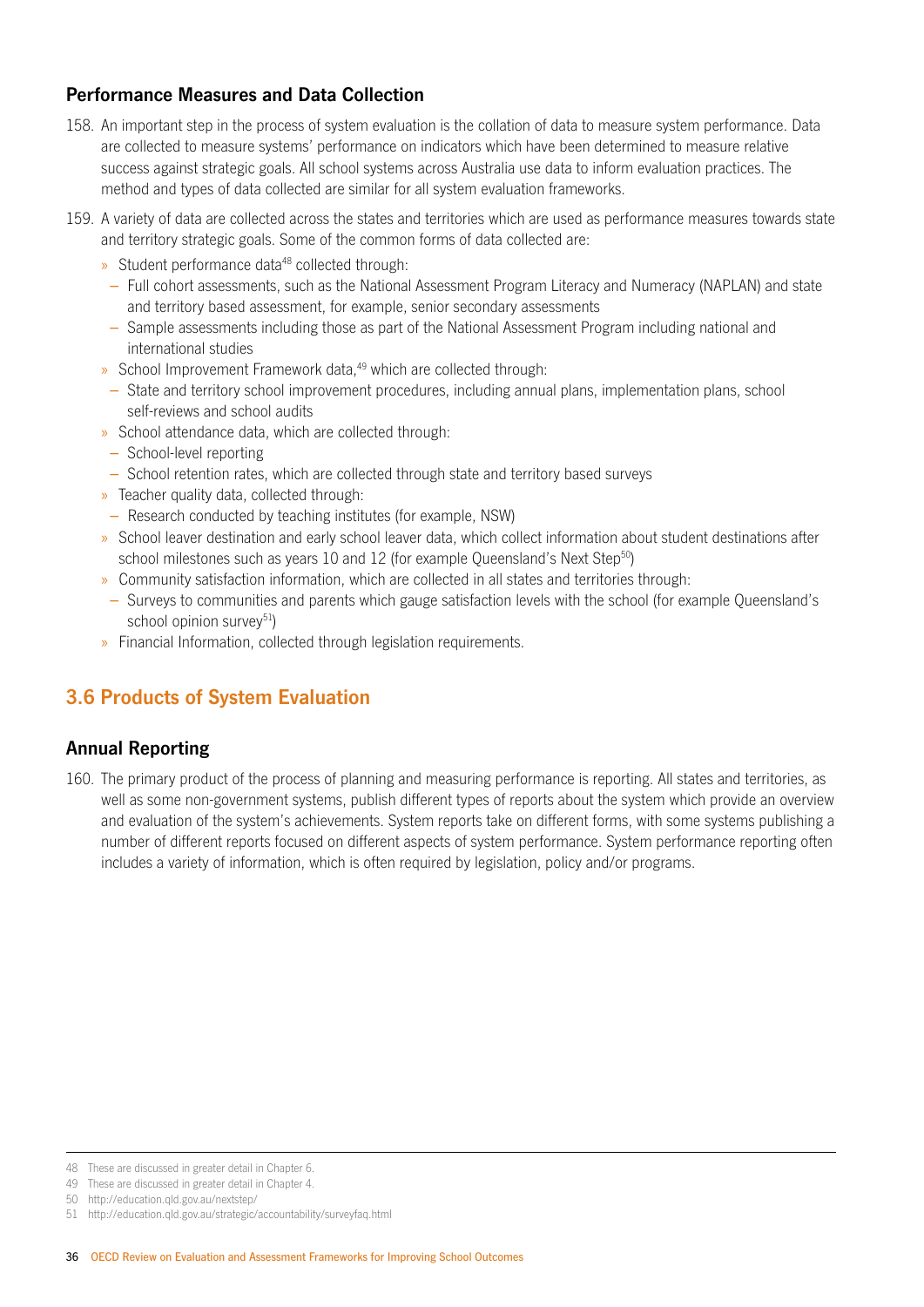#### **Table 4: Links to Annual Reports**

| <b>State/Territory</b>          | <b>Report Type</b>                       | Link                                                                                   |  |
|---------------------------------|------------------------------------------|----------------------------------------------------------------------------------------|--|
| New South Wales                 | Departmental Annual Report               | https://www.det.nsw.edu.au/reports_stats/annual_reports/index.htm                      |  |
| CEO Sydney, NSW                 | Annual report                            | http://www.ceosyd.catholic.edu.au/cms/Jahia/pid/41                                     |  |
| Victoria                        | Departmental Annual Reports              | http://www.education.vic.gov.au/about/publications/annualreport/<br>default.htm        |  |
|                                 | State Budget Reports                     | http://www.education.vic.gov.au/about/publications/budget/default.<br>htm              |  |
| CEO Melbourne,<br>Victoria      | <b>Annual Report</b>                     | http://www.ceomelb.catholic.edu.au/                                                    |  |
| Queensland                      | Departmental Annual Report               | http://deta.qld.gov.au/reports/annual/index.html                                       |  |
|                                 | State Budget reports                     | http://deta.qld.gov.au/budgethigh.html                                                 |  |
| CEO Brisbane,<br>Queensland     | <b>Annual Report</b>                     | http://www.bne.catholic.edu.au/asp/index.asp?pgid=11977                                |  |
| South Australia                 | Departmental Annual Reports              | http://www.decs.sa.gov.au/portal/aboutdept.<br>asp?group=reports&id=reports            |  |
| Western Australia               | Departmental Annual Report               | http://www.det.wa.edu.au/education/AnnualReport/docs/<br>DET_Annual_Report_2008-09.pdf |  |
| Tasmania                        | Department of Education Annual<br>Report | http://www.education.tas.gov.au/annualreport                                           |  |
| Northern Territory              | Departmental Annual Report               | http://www.det.nt.gov.au/about-us/publications/annual-report-200809                    |  |
| Australian Capital<br>Territory | Departmental Annual Report               | http://www.det.act.gov.au/publications_and_policies/<br>publications_a-z/annual_report |  |

161. Departmental annual reports provide an analysis of the system data collected using performance measures. This includes identifying relative good performance, as well as identifying potential areas for improvement. It is the results from such reporting which provide state and territory governments and well as systemic schools, with the focus for future development and further reform or attention. These are likely to inform future strategic planning.

## **3.7 External Reviews**

- 162. Another process which forms part of both national and system evaluation is external reviews and research. The reviews, often commissioned to experts external to the systems, collect data and information about systems, and have the potential to present systems with a number of observations and analysis about their system's performance, and present practical recommendations for reform.
- 163. The Australia Government and a number of states, territories and also the Catholic system have commissioned external reviews, which are aimed at identifying strengths and weaknesses of the system. Often the external reviews have different loci, as explored below, however they are all conducted in the form of system evaluation and assessment with a view to using the recommendations to improve system performance.
- 164. The Australian Government is currently participating in this OECD Review on Evaluation and Assessment Frameworks with the aim of obtaining independent, expert advice for school improvement. Detailed below, the NT Department of Education and Training (DET) review was focused on improving the department's practices to best ensure the delivery of a quality education system to NT students, DET staff and DET teachers. A recent Queensland Education Performance Review, on the other hand, was focused on lifting educational outcomes and was initiated in response to poor student performance in the 2008 NAPLAN and TIMSS assessments. The Sydney Catholic Education Office commissioned a review in 2004 and details of this are included below.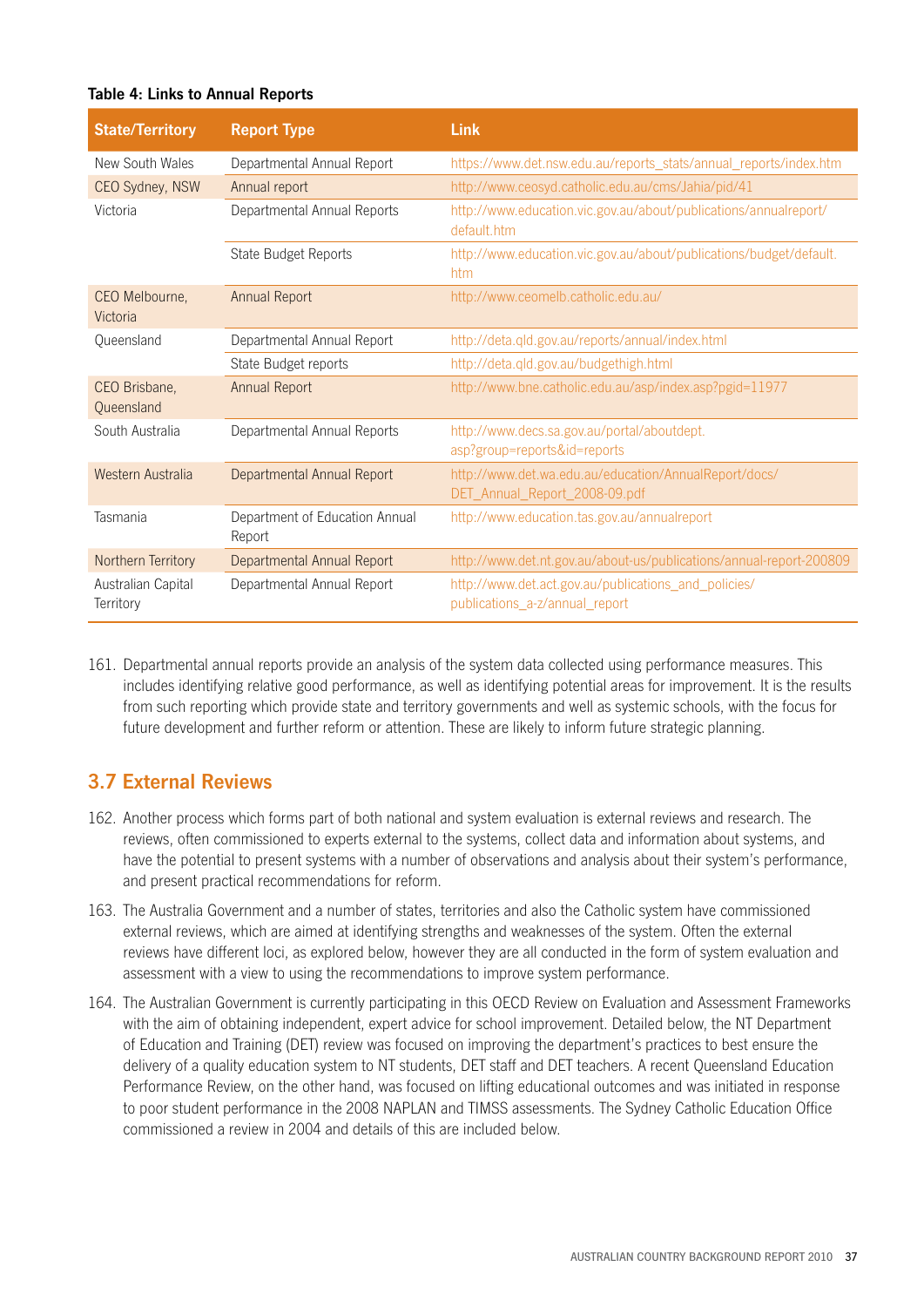#### **Structural Review of the Northern Territory Department of Education and Training 200952**

In 2008, the review was commission with the objective to "refocus the NT Department of Education and Training (DET) to more efficiently deliver the government's commitments to improved school attendance and levels of literacy and numeracy and meet future challenges in education". Specifically, the review was intended to:

- » Assess the effectiveness of the Group School and Cluster organisational models for NT schools.
- » Evaluate the effectiveness of the structure, reporting arrangements and support mechanisms provided to schools by DET in providing efficient and effective service delivery at schools.
- » Consider the adequacy of teaching and learning programs being delivered in urban and regional, remote and very remote schools and learning centres.
- » Comment on the appropriateness of performance targets and measurement tools and the adequacy of data capture systems and information management capability.
- » Examine the effect of a range of Australian Government funded programs delivered in urban, regional and remote NT schools and the likely future needs to support the Australian Government's education revolution.
- Make recommendations about the most appropriate supporting mechanisms, management systems and delivery models to ensure effective services outcomes, and
- » Identify priority areas requiring specific support and strengthen a regional approach to supporting schools.

The review was based on evidence collected through interviews, documents and data sets provided to the review. With this information, the review was able to develop recommendations directly responsive to the review's objectives.

The review made a number of recommendations regarding the structure and organisation of the department, as well as its performance and procedures. The recommendations were based on five themes: building a more coherent system; building a performance based system; strengthening organisation capacity through improved recruitment and retention of staff; and strengthening school governance with improved community participation.

Since the commissioning of the review, the department has undergone many changes, including the appointment of a new Chief Executive and the beginning of a departmental restructure.53 The recommendations were also addressed in the new departmental strategic plan, with new priorities including:<sup>54</sup>

- bedding down the department's restructure and new strategic plan—to ensure that all staff can clearly see the link between the work they do and goals, strategies and vision;
- » ensuring systems, strategies, programs and supports are of high quality, are performance focused and aligned to priorities;
- attracting, retaining, supporting and developing quality school teachers and leaders. This includes improving data capture, tracking improvements in teacher retention and undertaking research to better understand factors that contribute to teacher turnover—especially in remote contexts;
- » increasing participation of Indigenous personnel at all levels of the department; and
- agreeing on a set of quality measures and associated data that will establish a baseline on key areas of performance as a basis for setting targets and ensuring that this data is used internally as well as being made available to the public.

<sup>52</sup> The full report can be downloaded here: http://www.det.nt.gov.au/\_data/assets/pdf\_file/0005/6674/NTeducationAndTrainingReviewReport.pdf

<sup>53</sup> The then Minister for Education and Training released the following press release regarding the Review: http://newsroom.nt.gov.au/adminmedia/mailouts/5792/ attachments/090708%20education%20restructure.pdf

<sup>54</sup> These are articulated in the Chief Executive's foreword of the Northern Territory's Department of Education and Training Annual Report 2008–09: http://www.det. nt.gov.au/\_\_data/assets/pdf\_file/0020/8255/Overview.pdf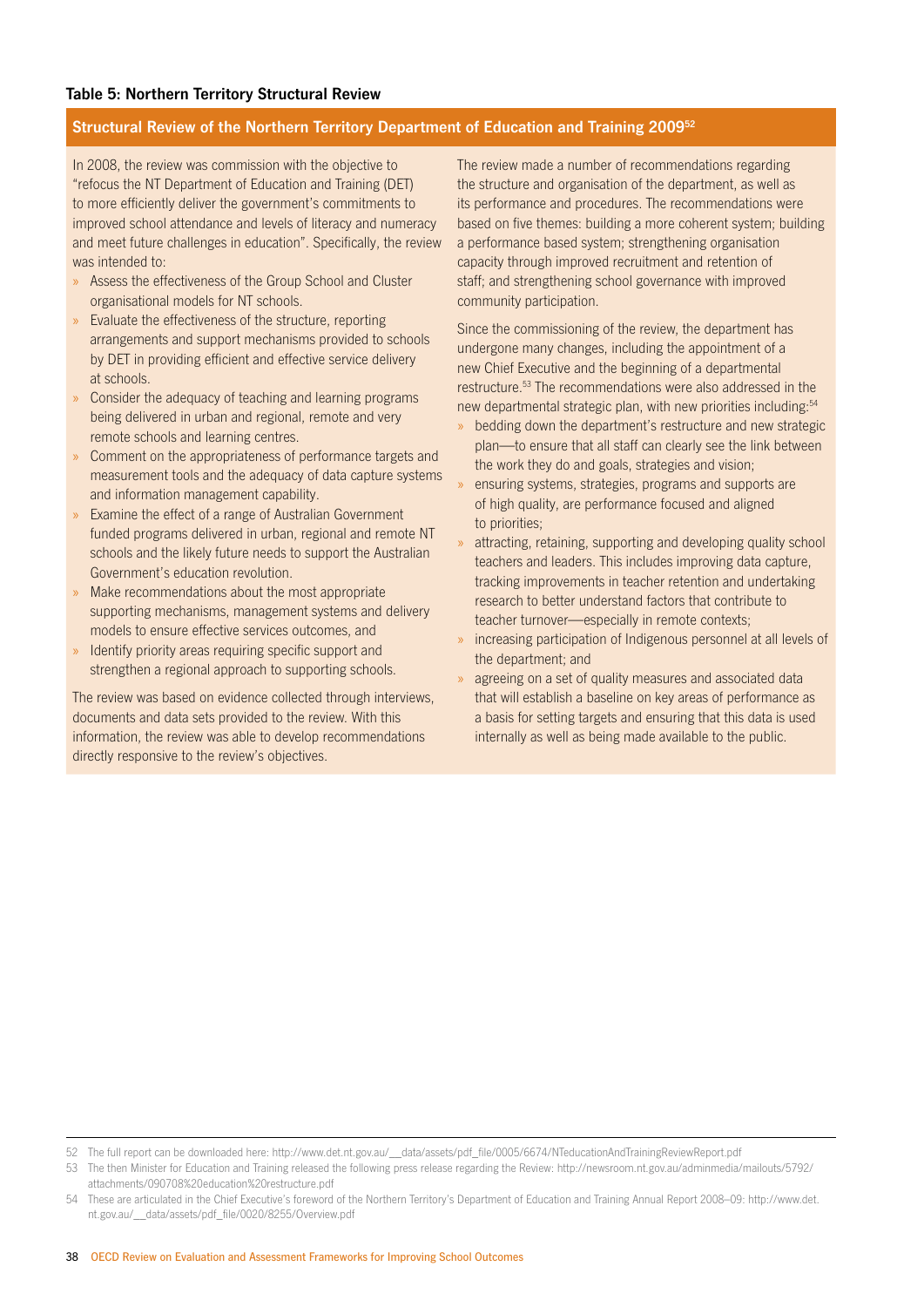#### **Table 6: Queensland Review**

#### **Queensland Education Performance Review 200955**

The Queensland Education Performance Review was commissioned after the release of Queensland's 2008 NAPLAN and 2007 TIMSS results. The results showed that the literacy, numeracy and science achievement level of students in the middle primary years in Queensland tend to be below those of other students in all states and territories except the NT. The purpose of the review was to evaluate the Queensland primary school system, and identify areas which would potentially lift the educational outcomes for students in Queensland.

The review aimed to "to identify existing effective practices, to propose ways in which these could be scaled up, and to make recommendations for new strategies or initiatives for improving levels of literacy, numeracy and science achievement in Queensland primary schools". The methodology included analysis of available performance data of Queensland students, consultations with stakeholders, visits to schools and a review of relevant research literature. There were two products from this review, a preliminary report<sup>56</sup> and the final report, A Shared *Challenge: Improving Literacy, Numeracy and Science Learning in Queensland Primary Schools*. 57

Five recommendations were presented by the review team:

**Recommendation 1:** That all aspiring primary teachers be required to demonstrate through test performances, as a condition of registration, that they meet threshold levels of knowledge about the teaching of literacy, numeracy and science and have sound levels of content knowledge in these areas.

**Recommendation 2:** That the Queensland Government introduces a new structure and program of advanced professional learning in literacy, numeracy and science for primary school teachers.

**Recommendation 3:** That additional funding be made available for the advanced training and employment of a number of 'specialist' literacy, numeracy and science teachers to work in schools (and/or district offices) most in need of support.

**Recommendation 4:** That standard science tests be introduced at Years 4, 6, 8 and 10 for school use in identifying students who are not meeting year level expectations and for monitoring student progress over time.

**Recommendation 5:** That the Queensland Government initiates an expert review of international best practice in school leadership development with a view to introducing a new structure and program of advanced professional learning for primary school leaders focused on effective strategies for driving improved school performances in literacy, numeracy and science.

The Queensland Government responded to the review<sup>58</sup> by supporting four out of the five recommendations and providing in-principle support for the other (recommendation 4). Nine key actions were presented in response to the review which are designed to enhance teaching and learning in literacy, numeracy and science, including:

- » Building confidence in teaching standards—introducing pre-registration tests in literacy, numeracy and science for all teachers
- » Endorsement of rigorous professional development developing a professional development framework for programs improving literacy, numeracy, science and assessment capability for teachers and school leaders
- » Deploying specialist teachers—employing additional specialists beginning with literacy and numeracy coaches in 175 government schools, and 100 additional teachers to support the teaching of science in Queensland government schools
- » Building Capacity in Science Teaching—enhancing the Queensland Comparable Assessment Tasks (QCAT) and developing additional science assessment items that will be available for all schools and teachers on the QSA's Assessment Bank
- » Analysis of student performance data—analysing Queensland students' performance in national and international tests to identify priority areas for professional development programs
- » Queensland Education Leadership Institute—establishing the Queensland Education Leadership Institute to provide high quality professional learning opportunities to meet the needs of leaders in all school sectors.

<sup>55</sup> http://education.qld.gov.au/mastersreview/

<sup>56</sup> http://education.qld.gov.au/mastersreview/preliminary.html

<sup>57</sup> http://education.qld.gov.au/mastersreview/pdfs/final-report-masters.pdf

<sup>58</sup> http://education.qld.gov.au/mastersreview/pdfs/gov-response-masters-review.pdf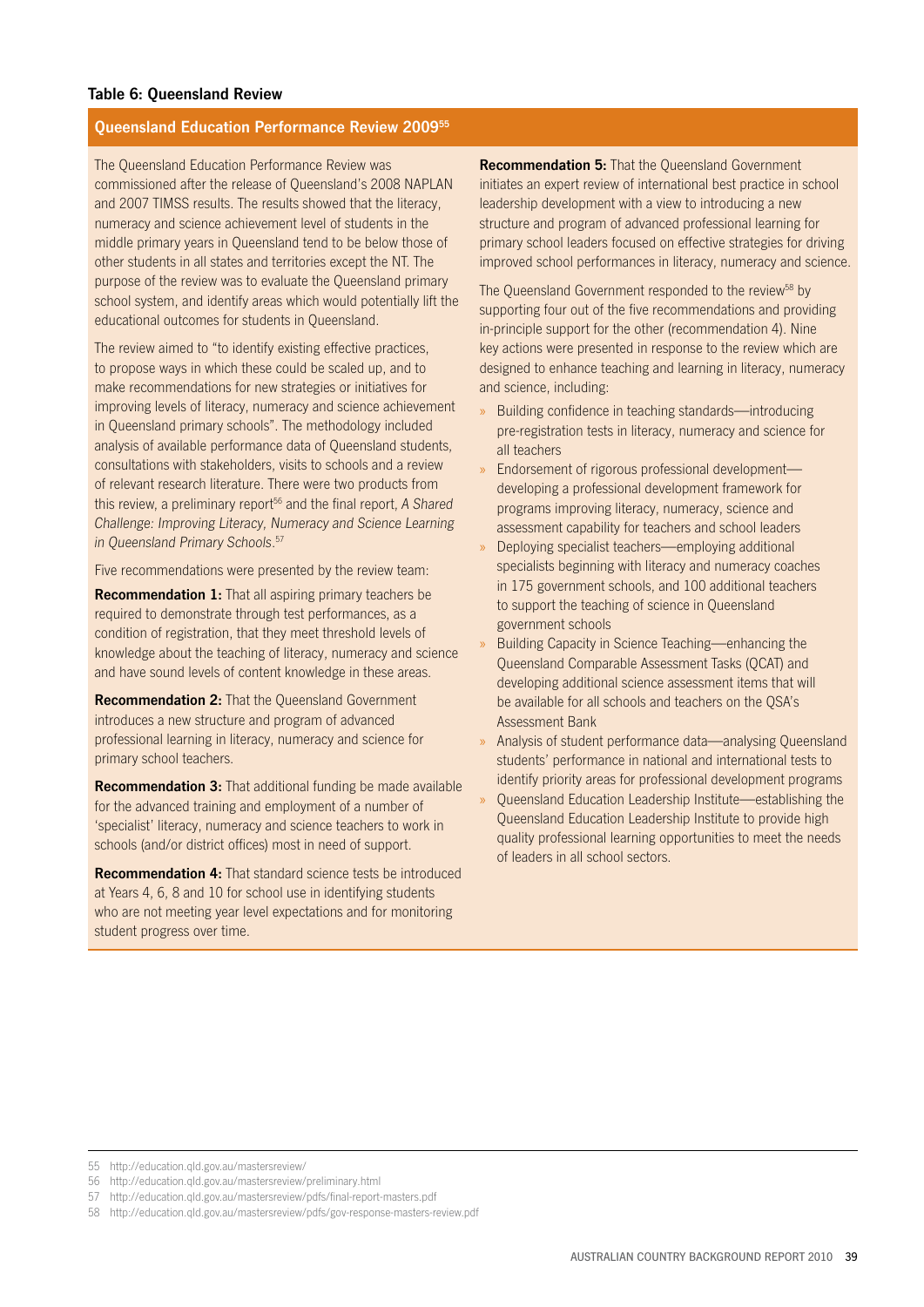#### **Table 7: Sydney Catholic Education Office Review**

#### **Sydney Catholic Education Office External Review 200459**

In 2004, the Catholic Education Office (CEO), Sydney, commissioned an external review to assess the "appropriateness and quality of the services provided to the system of schools by the CEO, and their effectiveness in improving standards of education and care". The review examined the operations of the CEO, Sydney and the Sydney Archdiocesan Catholic Schools (SACS) Board.

The report resulted in a detailed document which made extensive recommendations in the areas of:

- » Strategic Leadership and Management of Schools
- » Catholic Identity and Religious Education
- » Students and their learning
- » Human Resources
- » Financial Services
- » Partnership, Consultation and Communication.

The recommendations made by the external review formed the foundations of the next Strategic Management Plan, *Towards 2010*.

## **3.8 Roles of Organisations in System Evaluation**

- 165. Aside from external review teams periodically employed by systems to undertake external evaluation, the majority of system evaluation is undertaken by governments and in the case of non-government systemic schools, the central system office or organisation.
- 166. Within government departments, there are usually divisions which have primary responsibility for different aspects of system evaluation. It is customary, for example, for departments to have dedicated staff and expertise in areas such as:
	- » student assessment
	- » financial audit and compliance
	- » strategic directions
	- » system evaluation
- 167. The NSW DET has recently established the Student Engagement and Program Evaluation Bureau to provide statewide strategic policy and program advice on new state and Australian Government school priorities involving directorates across the schools portfolio, other DET portfolios and external agencies. The Bureau has special responsibilities for student engagement and the involvement of the schools portfolio in program evaluations.
- 168. Some states and territories also collect information from external authorities, such as teacher organisations, curriculum corporations, boards of study and community organisations. It is common for state and territory education departments to also work closely with other government departments, such as treasury and finance departments.
- 169. Government education departments also regularly participate in internal and external audits of programs. These are standard practice in government departments and agencies and can be used as part of the system evaluation process. In Australia, nationally as well as in each state and territory, an Auditor General provides an independent assessment on whether services, including educational institutions, have been managed economically, efficiently and effectively. One of the main functions of state and territory auditors is to conduct performance audits. This forms part of the accountability mechanism within the system evaluation process.

59 http://www.ceosyd.catholic.edu.au/cms/Jahia/pid/39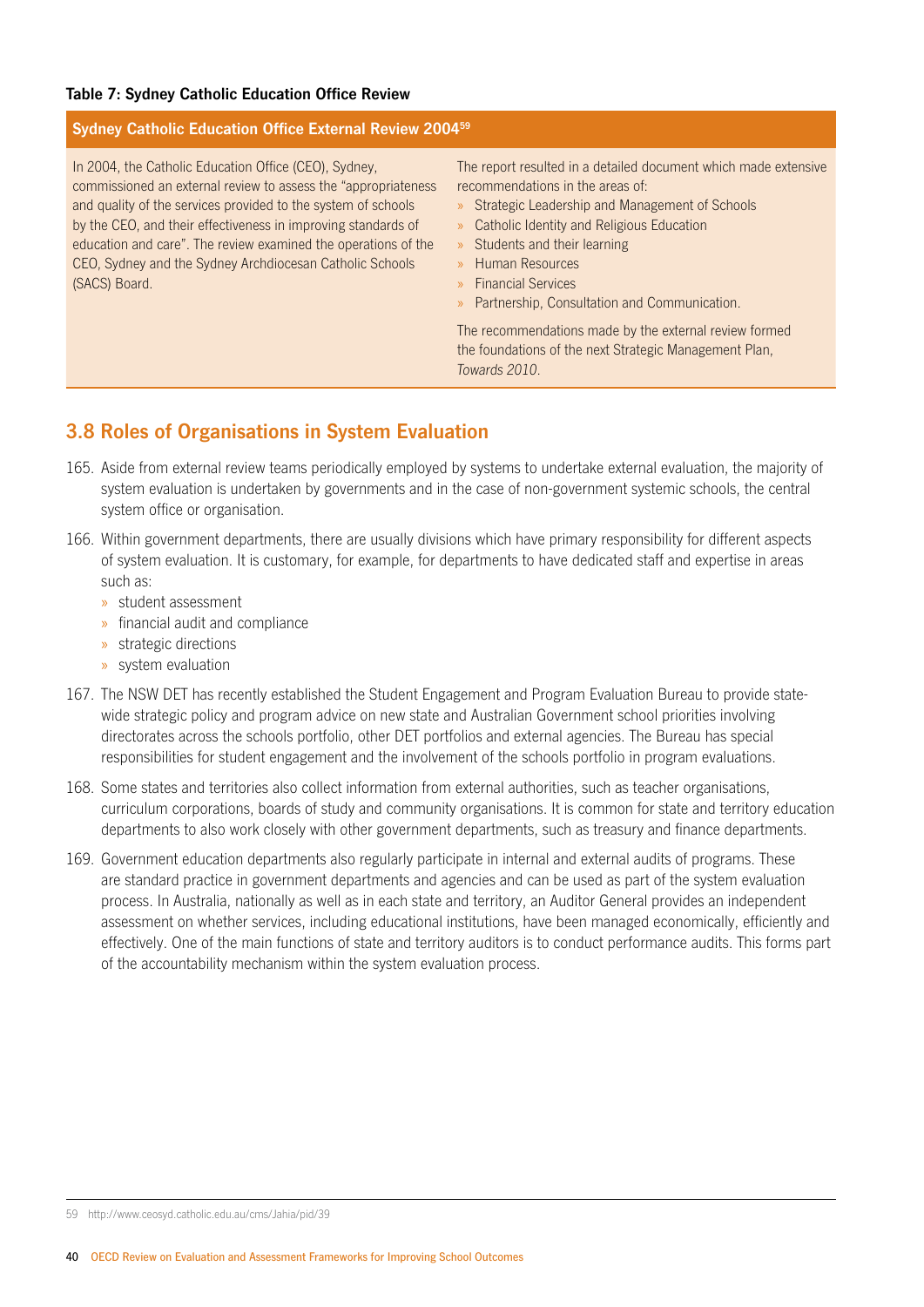# **Chapter 4:** School Assessment

170. This chapter describes the key elements involved in Australian school evaluation and assessment practices. Australia has a range of different practices, all with commonalities towards reaching COAG aspirations and MCEECDYA goals for education. The chapter covers current practices as well as new initiatives that are beginning to reshape the focus of school assessment towards a more holistic and connected approach, with a high regard for accountability, transparency and continuous improvement.

# **4.1 Current Practices**

## **Overall Framework for School Assessment**

- 171. The practice of school assessment, evaluation and improvement is well established within Australia's schools. Due to the federalist nature of education in Australia, each state and territory has its own set of school assessment and evaluation procedures, although there are common fundamental characteristics.
- 172. In general, all schools participate in annual self evaluation practices, utilising standard guides, templates and set frameworks. These are mostly developed by the relevant state government or authority, for example the department of education, which allows for consistency of measurement between schools within jurisdictions. Strategic planning cycles are conducted for the most part on a three or four yearly cycle, and often include external reviews, which in some cases may be at the discretion of the school, or may be a requirement. This is dependent on the jurisdiction and the current performance of the school. The nature of school assessment within Australia is that it is transparent, with the results published in annual school reports made available to school communities.
- 173. While the Australian Government does not have a direct role or involvement in school assessment and evaluation, many Australian Government policies are aimed at school improvement, for example, the recent launch of the *My School* website. These policy areas tend to form part of school planning and measurement of progress. The following is an extract from an Australian Government policy document which illustrates this point:

A strong focus on core skills, especially numeracy and literacy in the early years, is necessary to ensure that future learning is successful. To achieve this, school leaders need the autonomy and incentive to implement local approaches, such as specialised teachers and the use of individualised data to ensure that students are not losing their footing in education. We will be working with states, territories and school systems to invest in approaches which lift performance for all students in literacy and numeracy. These approaches will embed high-quality teaching and the use of student data in evidence-based, whole of school approaches to improvement. 60

- 174. The current approach to school assessment achieves improvement and accountability through the continuous cycles of evaluation and intervention for those schools needing assistance. Assessment practices are in place in schools across Australia in order to identify best practice or high performing schools, alongside identifying those schools that require additional assistance in order to make improvements.
- 175. The rationale of the current approach to school assessment is towards continual performance improvement of students, first and foremost. This requires the continuous improvement of teachers, school leaders and the educational environment. Australian governments recognise the need to improve and be accountable for, educational outcomes within the challenging context of an increasingly complex  $21<sup>st</sup>$  century educational environment. In addition to enhancing outcomes, there is recognition that school performance and improvement frameworks have a critical role in accountability, reporting and transparency.

<sup>60</sup> Quality Education: The Case for an Education Revolution in our Schools, August 2008: http://www.deewr.gov.au/Schooling/Resources/Documents/Publications/ QualityEducationEducationRevolutionWEB.pdf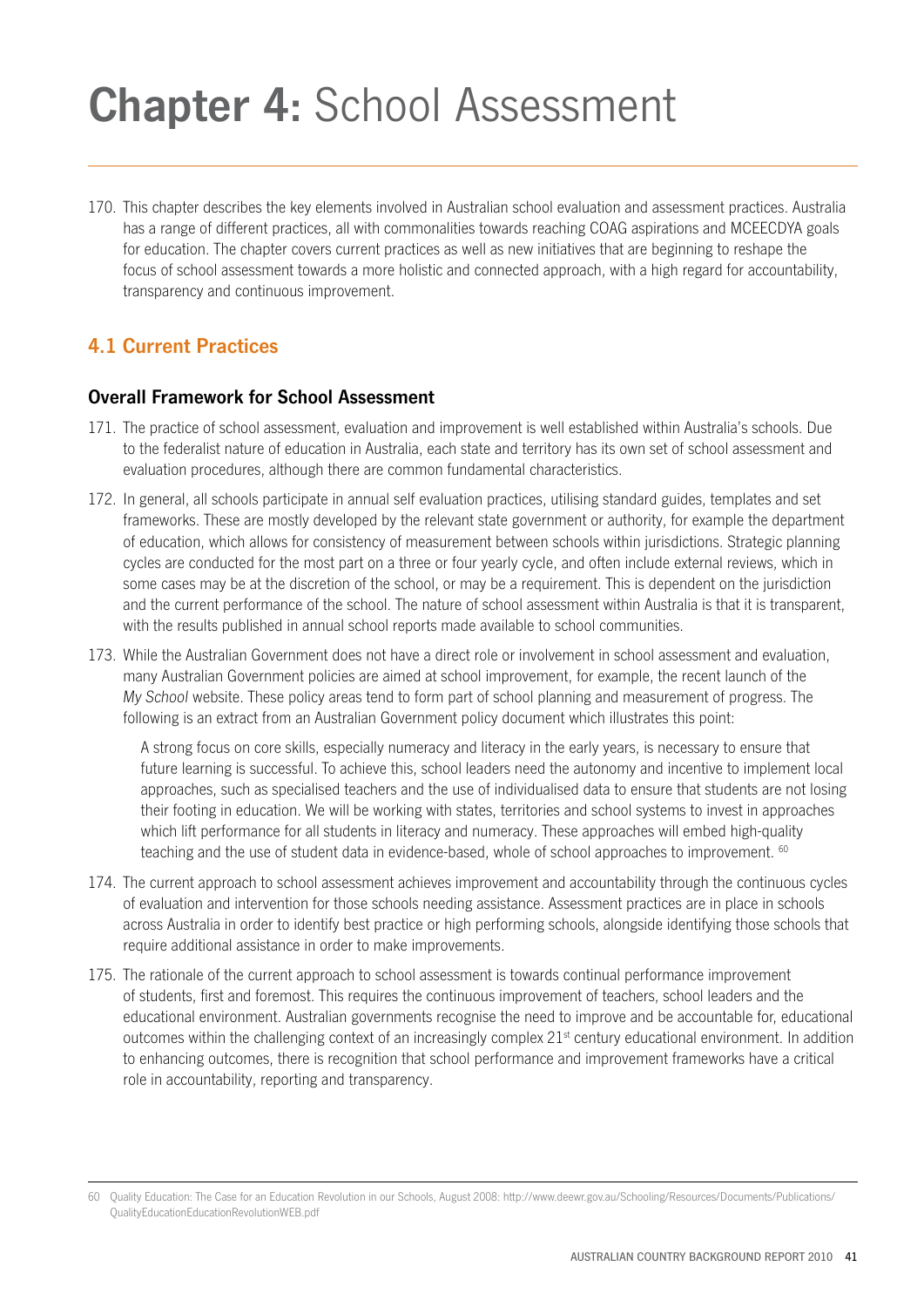- 176. School assessment in Australia involves a holistic approach (both qualitative and quantitative) in relation to school performance and improvement. There is an increased emphasis on qualitative aspects such as quality leadership and teaching, establishing and maintaining high expectations, in addition to the already established national assessments which provide quantitative information.
- 177. As noted in Chapter 3, school assessment is nationally recognised as an integral part of system evaluation and as such, is a large part of each state and territory's system evaluation practices. School assessment is a high priority as part of broader evaluation and assessment, particularly towards improved transparency of reporting, prioritising schools with additional assistance needs and highlighting schools with best practice and performance.
- 178. The recent launch of *My School* in Australia has made school assessment and evaluation more public. One of its aims is to engage parents and the community in constructive dialog with schools and principals towards continuous improvement in education within their local schools. It is also hoped that schools will use *My School*, along with other information and tools, to consider policies and practices of other schools with similar students who are performing well. For the first time, all Australian schools can consider information on the performance of other schools across sectors and state boundaries.
- 179. The National Education Agreement (NEA), as discussed in Chapter 2, includes a set of requirements for all Australian schools some of which form a part of states' critical evaluation processes and school assessment. These five requirements are;
	- » National testing (NAPLAN and sample assessments);
	- » National reporting (*ANR*, COAG reports);
	- » Individual school information (*My School*);
	- » Student reports to parents; and
	- » Publication of information relating to the school (Annual school reports).
- 180. States and territories generally have their own requirements including those specific to their context which are used as part of school assessment. Some state and territory requirements apply to non-government schools as well as government schools through legislation linked to registration and accreditation authorities. For example, in Victoria, the Victorian Registration and Qualifications Authority<sup>61</sup> (VRQA) is responsible for the regulation of all education and training providers and qualifications in Victoria. VRQA ensures education and training providers meet minimum standards and develop an integrated, quality assurance regime.
- 181. Continuous improvement does not occur by chance, it must be planned for. Schools and state and territory departments/system authorities share a common understanding about the planning process and its ability to reflect and accommodate local needs and its capacity to maintain the momentum of quality improvement. School planning processes are evidence-based and rely on the careful analysis of quantitative and qualitative data.
- 182. In a self assessment context, all Australian schools are responsible and accountable for learning achievement and wellbeing outcomes. More specifically, they are responsible for monitoring and improving teacher performance, developing strategic relationships with the local community in order to have cooperative assistance in the assessment/evaluation process, and directing targeted funds to program initiatives. They are also responsible for taking necessary action to improve performance, through strategic plans, action plans and self evaluation processes.
- 183. While the responsibilities for school evaluation and assessment largely fall at the localised school level, support is provided by state or territory education department or system authorities. Each of the eight jurisdictions' education departments assist schools through the provision of school guides and templates towards self evaluations, external review personnel and development and monitoring of policies and programs such as self examination procedures as part of their policy framework and strategic review timeframes.

<sup>61</sup> http://www.vrqa.vic.gov.au/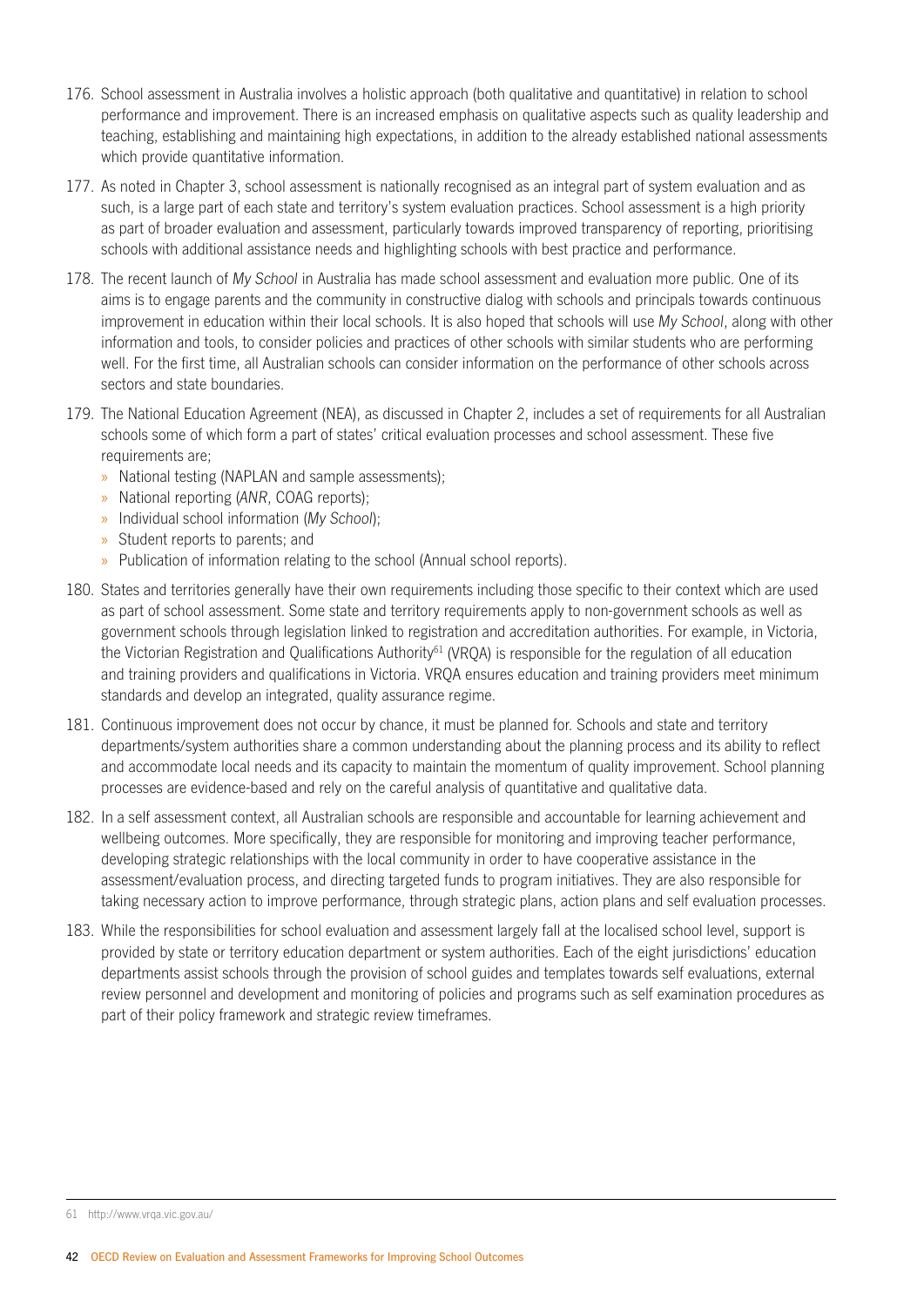- 184. School principals and leadership teams have a key role in conducting school self-evaluation and developing their school strategic plan and annual reports. Principals and leadership teams are also active participants in the external school review process. However, the quality of leadership is not always directly assessed through the school assessment frameworks, as the focus is on student outcomes. State and territories often have a separate process for measuring principal and leadership performance, such as in Victoria, where a Principal Class Performance and Development Process<sup>62</sup> is in place and in NSW, where the Principal Assessment and Review Schedule can be used.<sup>63</sup> However, if the quality of a school leadership team is affecting improved student outcomes, then this can be identified as a general contributing factor in the school self evaluation or school review.
- 185. In Queensland, principals of state schools are held accountable for leading the school self-assessment, planning and reporting processes. Principals are provided with a number of resources to assist them to utilise assessment data effectively, including a handbook on ways of using the school performance profile data, One School (Queensland DET's own data warehouse) data, *My School* data and schoollevel data and to inform teaching and learning.
- 186. States and territories are integrally involved with school assessment processes through their Education and Training departments. They are responsible for monitoring the performance of their schools. Often in larger states, localised areas are identified and there are regional or district officers who work with specific schools within an area and provide the link between the department and schools. For example, NSW is broken into 10 regions and 78 School Education Directors, each having responsibility for approximately 30 schools. Each School Education Director conducts a minimum of four visits to each school each year, with improvement and accountability being at the cornerstone of their responsibilities.
- 187. The Queensland DET have a Planning Reporting And Reviewing Framework,<sup>64</sup> enabling school communities, lead by the Principal, to engage in reviewing their school performance against systemic and locally developed performance indicators. Reviews are seen as an important part of transparency in decision making and public administration, and allow for evaluation of school quality management processes. All the processes within the framework are developed and implemented in full consultation with stakeholders such as the Principal's association, parents' association and the teacher unions.
- 188. Education departments in all states are involved in the early identification and prioritisation of areas that require intervention or support when it is identified a school requires more assistance. In some cases, this will lead to an external review from the state or territory governing body. The outputs from school assessments, such as annual reports and school plans, are crucial elements used in overall system planning and evaluation for each state and territory.
- 189. In some states and territories, the school community, such as the parents and citizens association and school councils, participate in the development and endorsement of the school self assessment. They participate in the development of assessment reports through discussions at school council meetings and provide input into strategic plans and goals.

## **School Assessment Procedures**

- 190. School planning is a continuous process best understood as cyclical, developmental and adaptive. The purpose of school planning in Australia is to improve outcomes for children and young people in all schools. All state and territory schools are committed to self-reflection, strategic planning and transparency of reporting when evaluating and assessing their individual schools performance.
- 191. As discussed in Chapter 3, states and territories have the authority and autonomy to develop and manage their own system evaluation which allows them the flexibility to concentrate on areas of performance improvement specific to them in light of demographic or performance needs. Catholic systems and independent schools also develop their own performance and evaluations programs in line with the national framework and goals for education, while maintaining their autonomy and strong focus on accountability to their stakeholders.

<sup>62</sup> http://www.education.vic.gov.au/proflearning/schoolleadership/principalpd.htm

<sup>63</sup> Available only to NSW DET intranet users.

<sup>64</sup> http://education.qld.gov.au/strategic/accountability/pdf/sprr-framework.pdf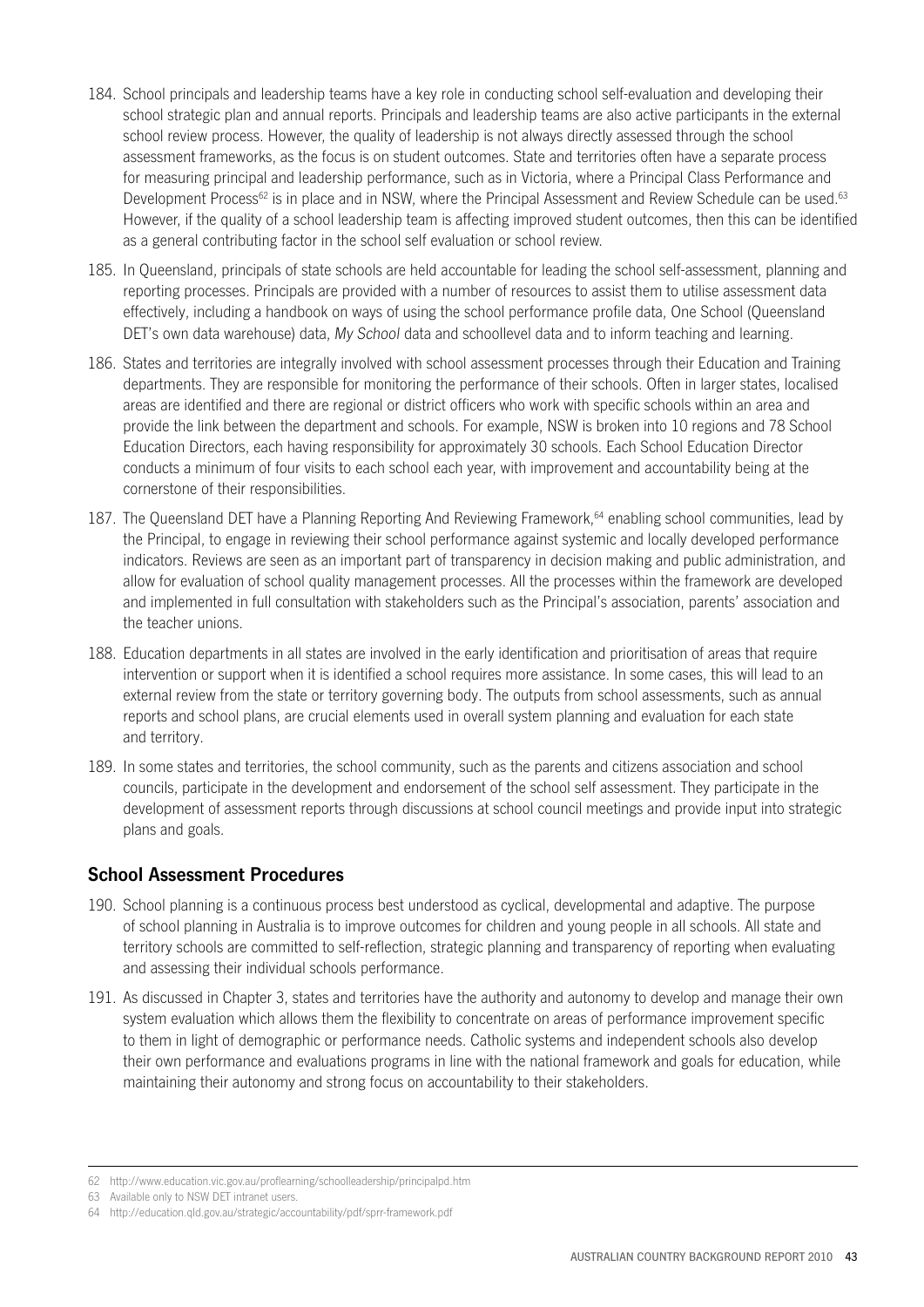- 192. There are a number of steps to the school assessment process. The following list is not exhaustive of all practices or inclusive of every state and territories framework. However, it provides a good indication of what is typical and of the comprehensive nature of school assessment and evaluation throughout Australia.
	- » School self reflection
	- » School strategic plan development
	- » Action/implementation/operational plan development towards meeting the goals of the strategic plan
	- » Annual reports
	- » Internal reviews
	- » Expert reviews
	- » External reviews by regional or state authorities
	- » Australian Government/state and territory reporting requirements
- 193. School self reflection is the first step in the process of school development and improvement, providing the foundation for reporting and accountability. School self assessment practices are performed in all public state and territory schools. This is through a process of monitoring and assessing yearly operation plans (as performed in Queensland for example), strategic plans and measuring against key performance measurement indicators, as established by individual state and territory guidelines.
- 194. Self review enables an analysis of current performance and the effectiveness of strategies implemented to support performance improvement. It provides the basis for performance reporting and future improvement planning. School self assessment appears to be most effective when assisted by significant levels of support from the state and territory departments, regional directors or school regulatory bodies, especially in the form of external reviews and the provision of templates and standard frameworks.
- 195. School self reflections or reviews are focused on answering the following types of questions:
	- » What student outcomes was the school trying to achieve?
	- » What student outcomes did the school achieve?
	- » Why did the school achieve/not achieve the improved student outcomes?
	- » How effectively did the school manage its resources to support the achievement of its improved student outcomes?
	- » What can the school do in the future to continue to improve?
	- » How will we know if we have been effective in improving student achievement?
	- » What areas should be the focus for improvement?
- 196. Through these types of questions, schools consider:
	- » academic achievement of students from school-based assessment (formative and summative)
	- » academic achievement of students in national testing, such as NAPLAN results
	- » non-academic student achievement
	- » school culture and learning environment
	- » student engagement and wellbeing
	- » stakeholder engagement (through parents and teachers surveys)
	- » teaching quality and leadership
	- » school capacity
- 197. It is important for each school to collect and report data and information that will contribute to an understanding of performance at both local and system levels. Decisions about priority areas for school improvement strategies need to be based on a range of high quality data and should represent qualitative and quantitative sources. Information collected should:
	- » be about performance and achievement, particularly in relation to achieving set goals;
	- » inform formative and summative processes; and
	- » improve accountability and transparency.
- 198. The self-assessment process is one that informs good school planning. It incorporates the analysis of student performance data, using both high quality external test results and school-based information, to find better ways of meeting the learning needs of students. It provides the opportunity to evaluate specific areas of school practice in areas of management and education. It also allows schools to evaluate the quality and effectiveness of school systems such as planning, communication, curriculum delivery, professional learning and improvement.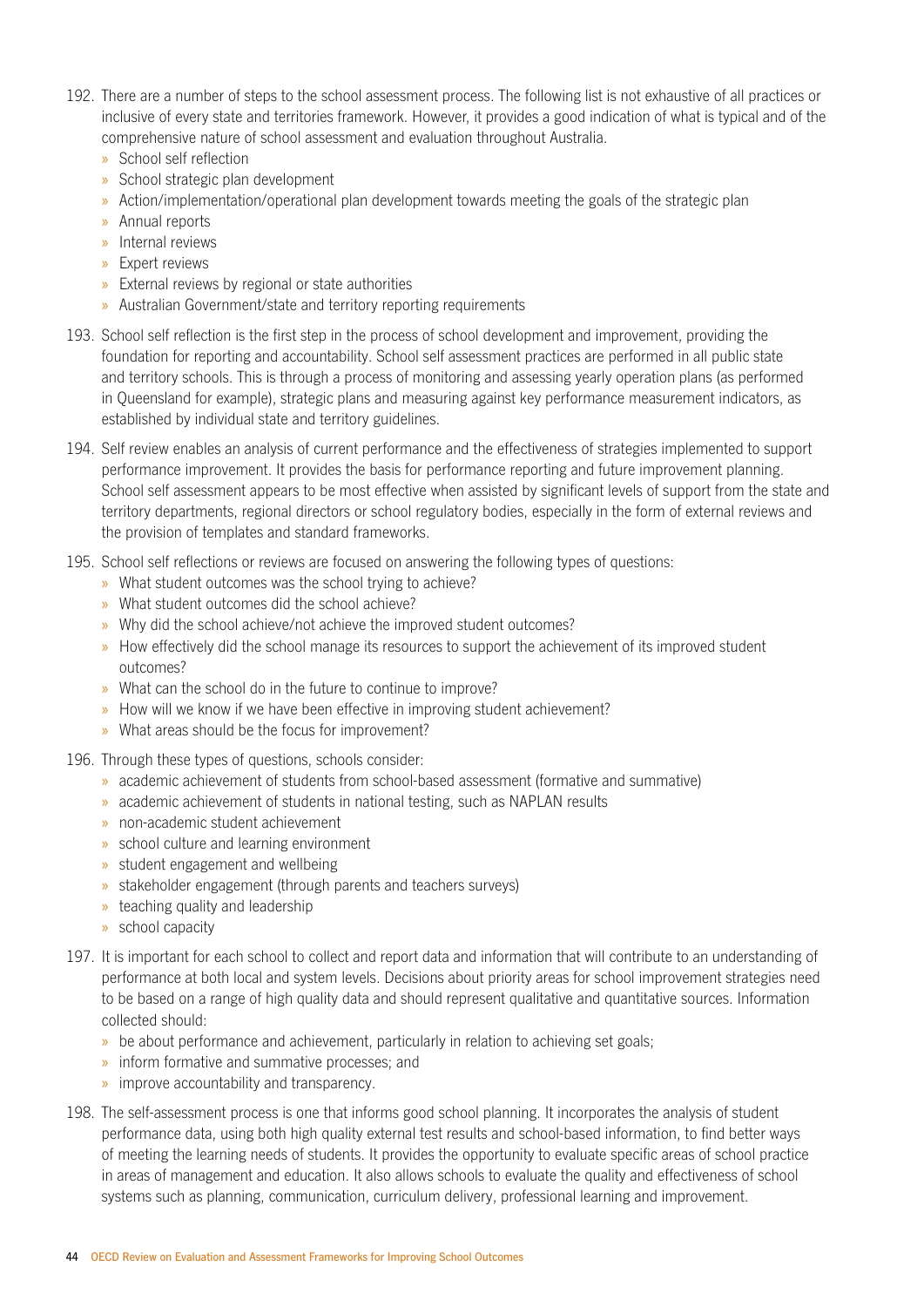- 199. The results of a school review/reflection process are then used to develop the school plan or to measure performance against the schools strategic plan or action plans if mid way through the cycle and feeds into the annual school report. Many schools use a range of evaluation tools to support their assessment, including best practice documents or standards, and survey tools for parents, students and teachers. For example, annual student and parent surveys are an intrinsic part of Victoria's Accountability and Improvement Framework for Government Schools. The information from these surveys is used to inform school strategic plans and schools are required to report on a range of key measures from these surveys in their Annual Report to the school community. In WA, student, parent and teacher survey instruments are made available to schools by the department in paper and electronic forms. They are not mandatory and the data is not centrally collected however, all schools in WA are required to report annually on the satisfaction of parents and students.
- 200. Most schools undertake a long term strategic planning process and develop a three or four year strategic plan except in instances such as the Queensland example earlier, where the school operates with a one year improvement cycle. In this process, the school community (that is, staff, administration, and parents and citizens association/school council) collaboratively plan how it will improve student achievement, monitor school performance and provide direction for the operational planning.
- 201. School or strategic plans articulate an improvement strategy with longer-term improvement priorities and outcomes and key shorter-term indicators describing progress towards the achievement of targets for the coming year. School plans do not represent all that happens in a school or even everything that is most valued in a school. The intent of school planning processes is to strategically and systematically focus on areas identified as the priorities that require change and improvement.
- 202. Typically, the school plan or strategic plan sets long term (3–4 year) improvement priorities, based on a thorough evaluation of performance data and contains quantifiable performance targets and realistic timeframes. The broad priority areas in school plans are flexible in order to meet the differing needs and priorities of schools, regions and state or territories while still considering national education goals. Some priority areas in the strategic plans give rise to more specific areas for action which may have shorter timeframes and have their own action plans as separate measureable areas for implementation. These provide the basis for allocation of resources within the plan. In order for outcomes to be optimal and targets met, there needs to be an alignment between resources and priorities.
- 203. The majority of states (including Queensland, NT, Victoria and ACT) have a four year strategic planning cycle (NSW and SA operate on a three year cycle and WA schools may operate anywhere between a one year and five year cycle). Schools in all jurisdictions must provide an annual report. In most cases these reports are to their school community as well as a higher authority such as the regional or central office which is used as a primary source of information on the school by the school reviewer, if that school is participating in an external review.
- 204. In the ACT and Queensland, all schools are required to develop an annual operating plan in conjunction with their 4 year strategic plan. In the ACT, the operating plans address the specific strategies that will be implemented in that year to assist in achieving the targets set within the school plan. Annual reporting on the operating plan is used as the source of evidence for an annual review conducted by school network leaders as well as a means to report to the school community. The reports also become the cumulative source of evidence for external validation at the end of the four year cycle of review.
- 205. In Queensland, all schools undertake short-term operational planning requirements in accordance with their strategic improvement cycle (Queensland schools can opt to operate on a four year strategic review which leads to strategic planning or partnership agreements, or an annual review informing year on year short term operational plans). The operational plan addresses:
	- » Key strategies and targets that will drive improved performance in student outcomes;
	- » Strategies for effective workforce planning including professional development to ensure staff capacity and capability to deliver improved student performance; and
	- » The school budget developed using the approved budget tools and procedure.
- 206. Operational plans as used in Queensland schools are succinct and may include action plans to detail actions and milestones to implement strategies. Operational plans and the school budgets are developed in consultation with and endorsed by the schools Parents and Citizens association/school council and either endorsed by the principal's supervisor or provided to the principal's supervisor by the end of February each year.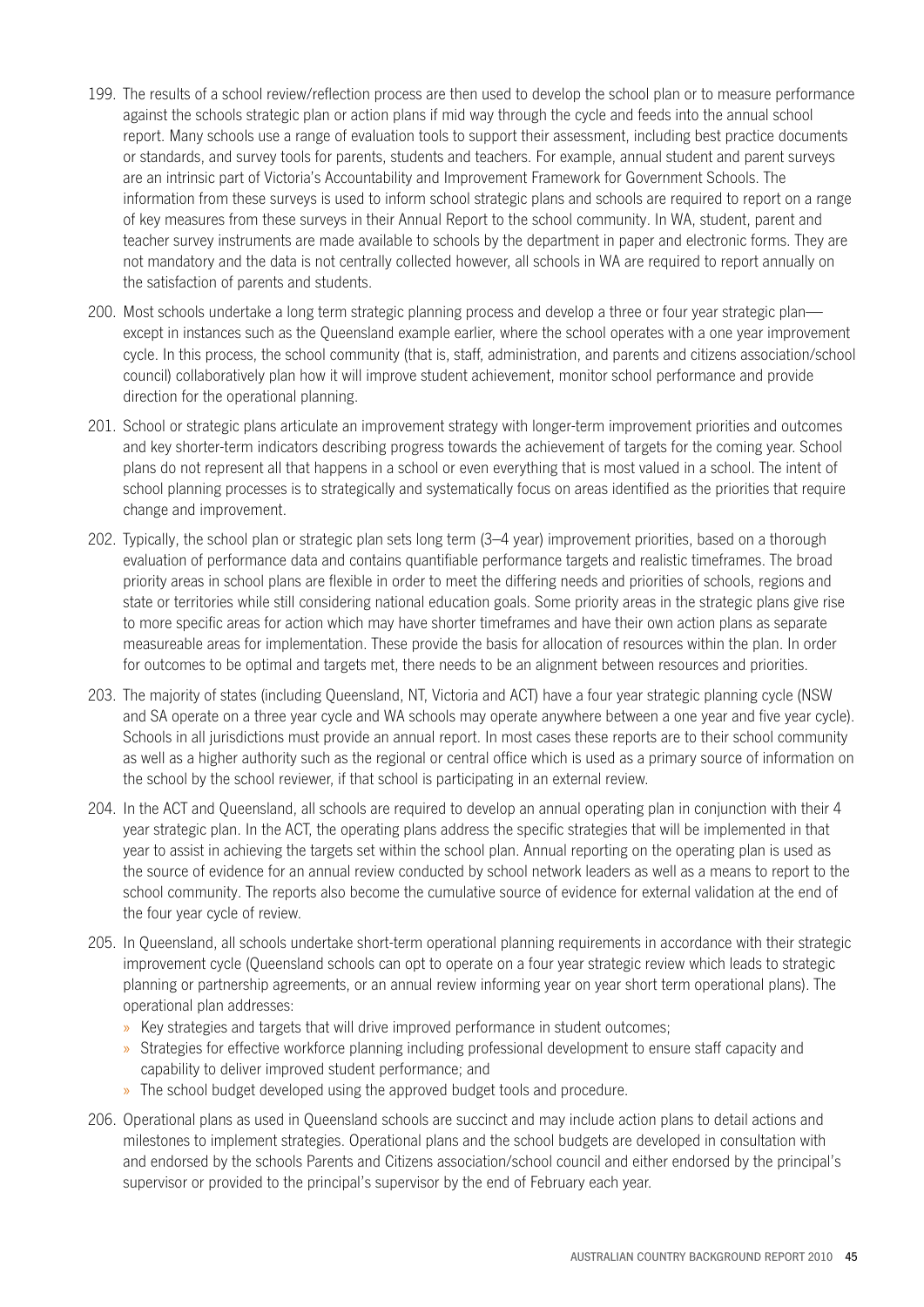- 207. The annual school report is the most significant formal means by which schools report their achievements, plans and future directions to their local communities. All government schools produce annual school reports which contain analysis of student performance data and provide a record of the school's self-evaluation and achievements on targets. These are provided to the appropriate state or territory education department and in some states to local government or regions as well. They are public documents and are often provided on school and system websites. (Note: Annual school reports are required to be produced by all schools in Australia and they are now required to be on school websites as part of Australian Government requirements in the NEA and *SAA*.)
- 208. Annual school reports provide the community with a range of information about the school, including information about school performance. They give parents and other members of the community a clear sense of how students in the school are progressing and what is being done to maximise student achievement. It is recognised that school reports may also serve as a vehicle for promoting the school. This can influence the design and presentation however the primary purpose is to report on school performance and deliverables, often referring to progress of meeting goals set out in their strategic or action plans.
- 209. External reviews are conducted at the state and territory and system level although practices do differ between states/ territories and systems. External reviews may be at the school's discretion, randomly selected and in some cases, required due to performance issues. For example, in WA, standard reviews are undertaken by Directors Schools and these are complemented by reviews undertaken by an Expert Review Group (ERG) (see Table 8).

#### **Table 8: Western Australia Expert Review Group**

#### **The Expert Review Group—A case study of Western Australia's commitment to critical review process**

The Expert Review Group (ERG) is considered to be external and independent (to the school) even though it is a section within the WA Department of Education and Training. The Expert Review Group is responsible to the Director General (of the WA Department for Education and Training) for conducting three types of school review:

- » identifies schools whose performance raises concern
- » schools with identified areas of exemplary practice
- » reviews of schools at the direction of the Director General.

For identified schools whose performance raises concern, in addition to a focus on the standards of student achievement, the review team, under the leadership of the Director, Schools Review investigates all aspects of the school operations.

The review team develops a review report which presents the findings and describes the school's performance in relation to components of the School Improvement and Accountability Framework, and provides a set of prescribed improvement strategies. Prior to the report being finalised, the findings of the review are discussed with the school principal and Director Schools. The report is presented to the Director General for approval and a summary of the report is made publicly available.

Directors Schools are responsible for working with the principal in developing, supporting and monitoring the school's intervention plans, in line with the Expert Review report.

A six month follow up review is conducted by the Director, Schools Review with advice provided to the Director General regarding the school's progress.

- 210. As mentioned previously, the majority of independent schools operate autonomously. Independent schools do not rely on central agencies, and are separately accountable to their stakeholders. As schools in the sector operate independently, evaluation of the entire independent sector is not undertaken.
- 211. Evaluation and assessment therefore takes place at the school level for independent schools. It is imperative for independent school to have a process of continuous evaluation and assessment in order to ensure schools continue to meet the needs of students and expectations of parents. The majority of independent schools are members of their state or territory Association of Independent Schools. Many Associations provide support to their member schools through a range of professional services which include supporting schools in self-evaluation and identifying strategies for improvement and innovation.
- 212. A detailed focus study on Victoria's school assessment and evaluation procedures is provided in Table 9 below.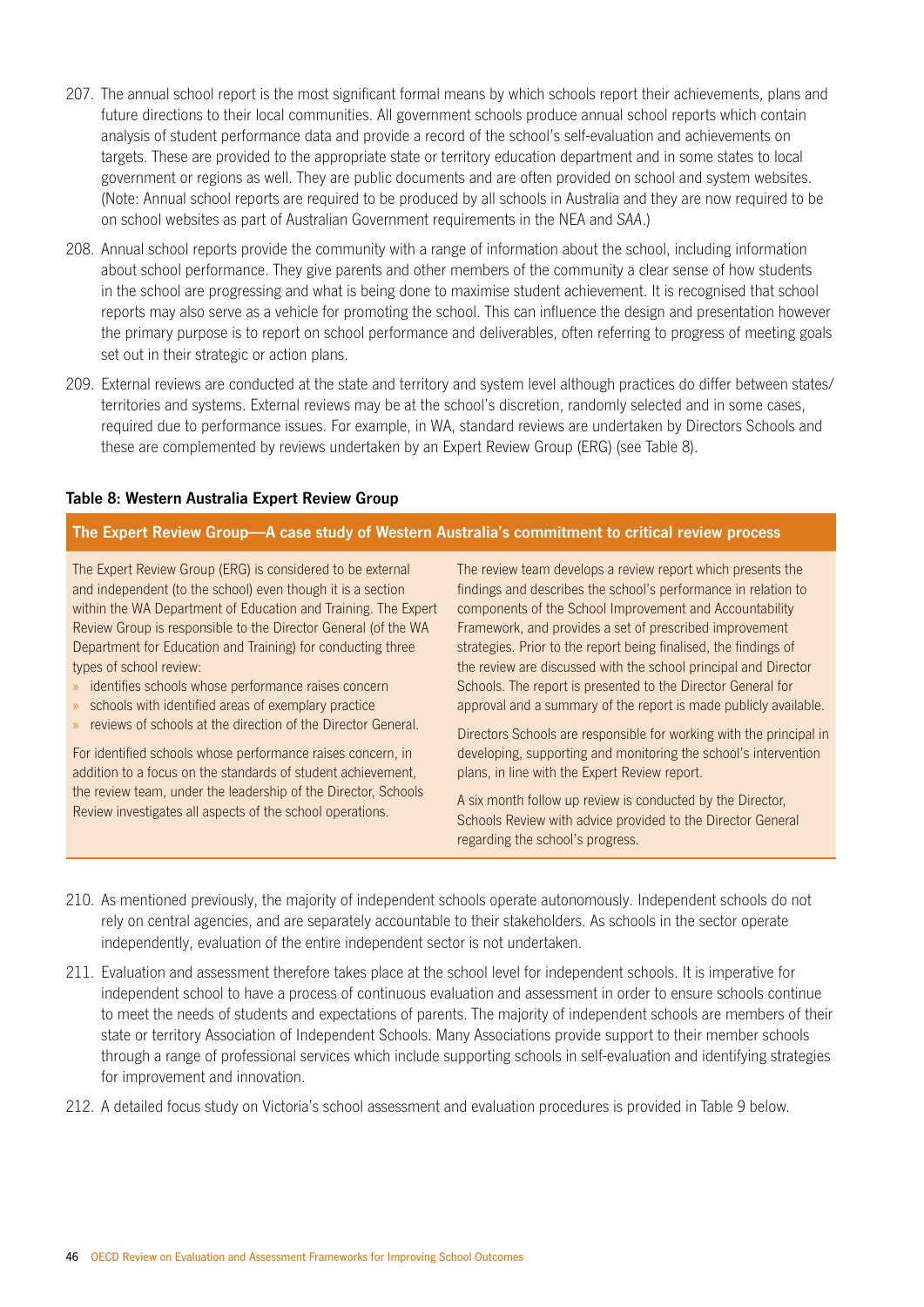#### **A focus study on Victoria's school assessment procedures**

Victoria's Accountability and Improvement Framework for government schools was designed to provide a coherent planning and accountability process for schools constructed around the evaluation of progress, planning for improvement, reporting on progress, and managing risk and compliance.

Based on a four-year cycle, schools undertake a process of school self-evaluation, which in conjunction with the school review, contributes to the development of the School Strategic Plan.

School self-evaluation is a process of engaging the school community in reflecting in a systematic, comprehensive and detailed way on the school's achievements in regard to student learning, student engagement and wellbeing, and student pathways and transitions. The school selfevaluation focuses on questions such as "What student outcomes did we achieve?", "Why did we/did we not achieve improvements in student outcomes?", and "How effectively did we manage our resources to support the achievement of improved student outcomes?" Principals and School Councils have a shared responsibility for overseeing the preparation of the school self-evaluation, including development of the methodology that will be used. The value of the school self-evaluation process is fully realised when the broader school community is significantly engaged and takes ownership of the final document. Schools are encouraged to establish a working party or parties, representative of the school community, to ensure there is broad engagement.

Following upon the school self-evaluation, schools undertake a school review. School review is designed to provide an expert, independent analysis of current school performance and practice, and to advise on appropriate goals, targets and improvement strategies that will help shape the school's new Strategic Plan. The differential model of school review recognises that schools are at different stages in their development and allows schools to undertake a review that reflects their particular context and stage of growth. The four types of review—negotiated, continuous improvement, diagnostic and extended diagnostic—differ in the level of resourcing, with the latter providing for a more intensive review to meet the needs of those schools requiring immediate assessment and intervention. The Victorian Department of Education and Early Childhood Development contracts organisations to provide school review services. School reviewers have the following skills and experience:

- » Expertise in school improvement and organisational effectiveness within the educational sector
- » Thorough knowledge of the Victorian education system and the policies and frameworks used to support school improvement
- » Ability to establish effective professional relationships, with a high level of interpersonal skills including negotiation and diplomacy
- » Excellent communication skills, with an ability to convey complex information in a concise, professional and effective manner appropriate to the audience, both via written and oral means
- » Expertise in data analysis and interpretation
- » High ethical standards

Reviewers undergo an initial accreditation program delivered by the department, and are also required to attend a yearly briefing. Contractors are required to ensure reviewers engage in other professional development activities to ensure they maintain their expertise. Reviewers include academics, retired high performing school principals and former senior education officials.

In addition to the reviewer selection and accreditation process, and the requirements for ongoing training, the department uses a range of mechanisms to ensure the quality of school reviews. These include:

- » Members of school review panels complete feedback surveys on the review.
- » Regional Network Leaders or regional staff involved in the review process provide feedback on reviewers and review reports.
- » All Diagnostic and Extended Diagnostic Review reports are reviewed by the department before the draft report is provided to the school.
- » A sample of continuous review reports is assessed by the department.
- » Representatives from the department will from time to time attend school review panel meetings.

The primary audience for the review report is the school and School Council. This is consistent with the principles embedded in the School Accountability and Improvement Framework that continuous school improvement depends upon strengthening the internal accountability and responsibility of a school rather than a sole focus on external accountability.

The school reviewer does more than simply verify the conclusions in the school self-evaluation. The reviewer's expertise in data analysis, their extensive knowledge of the education sector and their understanding of the factors that impact on a school's capacity to improve, means that they can provide a sophisticated analysis of the school's data, its internal capacity and the strategies that will assist the school to make progress.

The focus for review reports is analysis and key recommendations. Where appropriate, reviewers refer to specific findings to support their conclusions. While the school review provides an objective and critical assessment of the school it also recognises the school's achievements.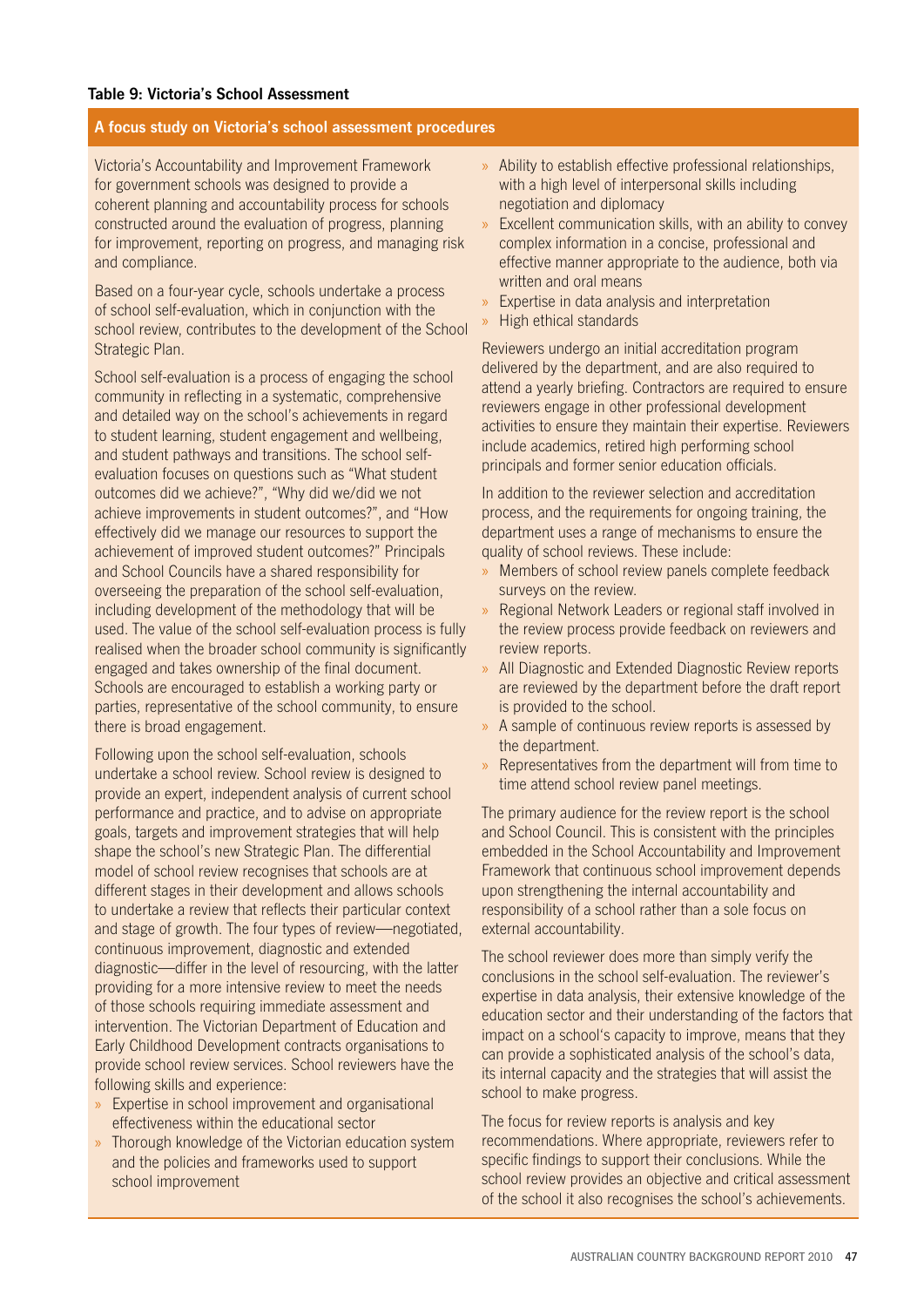213. The links below provide more detail of school assessment practices on an individual state or territory basis, including framework documentation where available.

#### **Table 10: State and Territory School-level practices**

| <b>State/Territory</b>          | <b>Document</b>                                                                                                                                                                                                                                                                                                                                                                                                                                                                                                                                                                                                    |
|---------------------------------|--------------------------------------------------------------------------------------------------------------------------------------------------------------------------------------------------------------------------------------------------------------------------------------------------------------------------------------------------------------------------------------------------------------------------------------------------------------------------------------------------------------------------------------------------------------------------------------------------------------------|
| New South Wales                 | <b>NSW School Planning Implementation procedures:</b><br>NSW school plan 2009-2011<br>https://www.det.nsw.edu.au/media/downloads/strat_direction/schools/officeschoolsplan0911.pdf<br>NSW Framework of School Development Accountability (only available to NSW government schools<br>$\gg$<br>through NSW DET's Intranet)                                                                                                                                                                                                                                                                                         |
| Victoria                        | Accountability and Improvement Framework for Victorian Government Schools (2008)<br>School self-evaluation guidelines 2010<br>http://www.eduweb.vic.gov.au/edulibrary/public/account/operate/2010_SSEGuidelines.pdf<br>School review guidelines<br>$\mathcal{D}^{\mathcal{E}}$<br>http://www.eduweb.vic.gov.au/edulibrary/public/account/operate/<br>2010_School_Review_Guidelines.pdf<br>Annual implementation Planning Guidelines<br>$\gg$<br>http://www.eduweb.vic.gov.au/edulibrary/public/account/operate/2010_Annual_Implementation_<br>Plan_Guidelines.pdf                                                  |
| Queensland                      | 2010 Framework policy document<br>$\gg$<br>http://education.qld.gov.au/corporate/qse2010/pdf/strategy.pdf<br>School Improvement and Accountability Framework-Destination 2010<br>$\gg$<br>http://education.qld.gov.au/strategic/accountability/docs/dest2010.pdf                                                                                                                                                                                                                                                                                                                                                   |
| South Australia                 | Improvement and Accountability Framework<br>$\gg$<br>http://www.decs.sa.gov.au/docs/documents/1/DecsImprovementandAccou-1.pdf                                                                                                                                                                                                                                                                                                                                                                                                                                                                                      |
| Western Australia               | School Improvement and Accountability Framework (2008)<br>$\gg$<br>http://www.det.wa.edu.au/education/accountability/Docs/SIAF%20Final.pdf                                                                                                                                                                                                                                                                                                                                                                                                                                                                         |
| Tasmania                        | <b>School Improvement Reports</b><br>$\gg$<br>http://schoolimprovement.education.tas.gov.au/2008/                                                                                                                                                                                                                                                                                                                                                                                                                                                                                                                  |
| Northern Territory              | DET accountability and performance improvement framework-overview:<br>$\gg$<br>http://www.det.nt.gov.au/__data/assets/pdf_file/0014/4127/apif_overview.pdf                                                                                                                                                                                                                                                                                                                                                                                                                                                         |
| Australian Capital<br>Territory | School Improvement framework 2009<br>$\gg$<br>http://www.det.act.gov.au/__data/assets/pdf_file/0011/64298/SchoolImprovementFramework.pdf<br>School self assessment matrix<br>$\mathbf{v}$<br>http://www.det.act.gov.au/__data/assets/pdf_file/0015/71160/Self_Assessment_Matrix.pdf<br>School Improvement Direction 2010-2013.<br>http://www.det.act.gov.au/__data/assets/pdf_file/0003/117552/<br>SchoolImprovementDirections2010-2013.pdf<br>Annual reporting guidelines<br>$\mathbb{R}^{\mathbb{Z}}$<br>http://www.det.act.gov.au/_data/assets/pdf_file/0003/19506/<br>Rep2CommSchoolProgPerformance_edited.pdf |

- 214. Schools receive data packages with information from student assessments which can be used for improvement. Teachers can utilise the data and information provided to schools (such as NAPLAN results and other student assessment information) to improve student outcomes through:
	- » integrating information with classroom data and using this to develop intervention programs to support higher levels of student achievement in literacy and numeracy;
	- » determining where they need to make adjustments to teaching programs and strategies;
	- » connecting with teachers in other, similar schools to share ideas; and
	- » engaging with parents in support of their children's learning.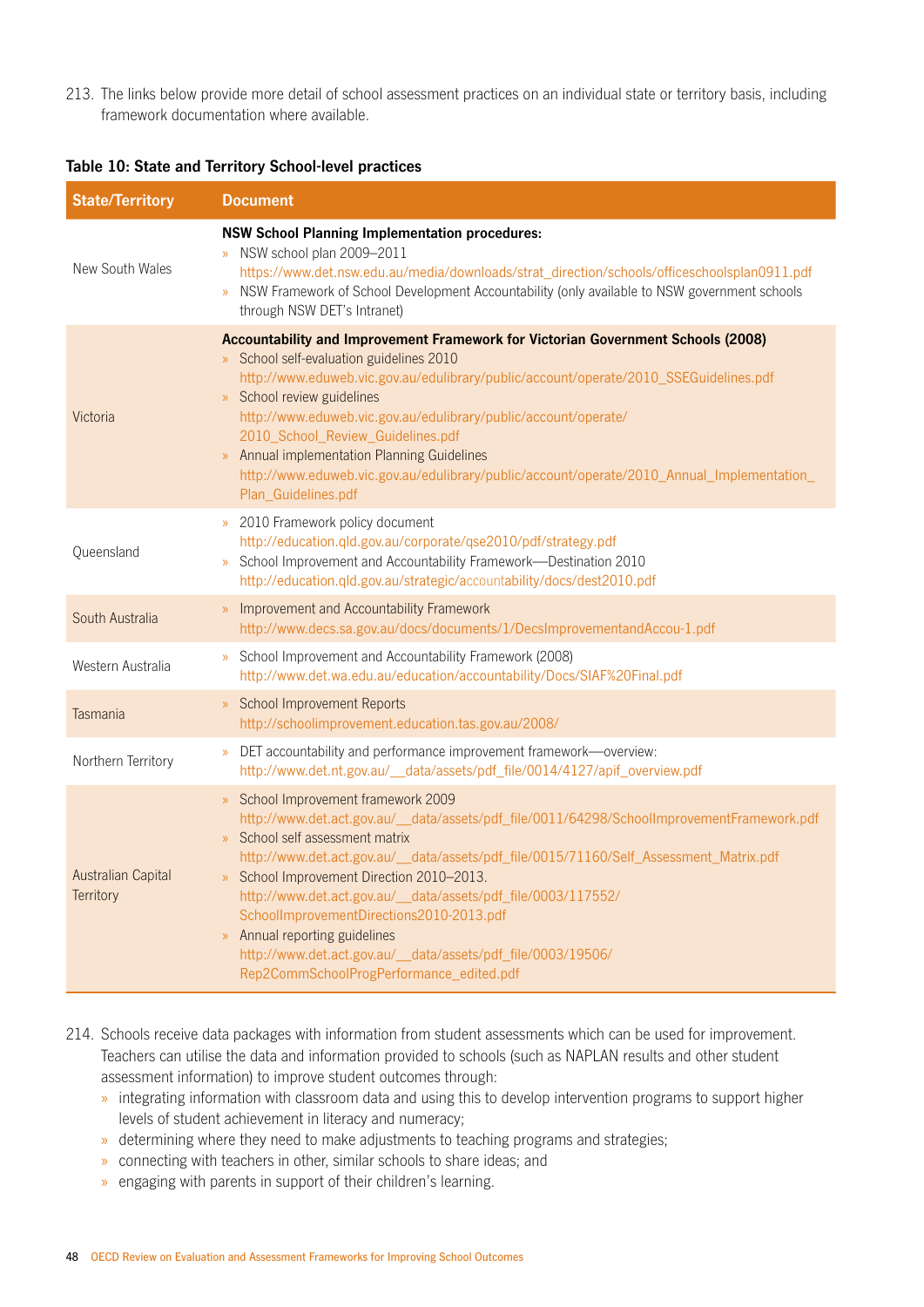# **4.2 School Reporting Process**

215. The reporting requirements for schools are a collation of legislative, policy and program reporting requirements in each school year. They include mandated reporting requirements arising from Australian Government and state legislation and agreements, departmental policies and procedures and key departmental programs.

## **Competencies to Assess Schools and to Use School Assessment Results**

216. Support is provided to schools through their state or territory government or educational authority. Some states and territories provide detailed guidebooks and templates for the assessment and review processes. Others provide feedback regarding the assessment process and outcomes. For example, the Queensland government has introduced Teaching and Learning Audits<sup>65</sup> across all Queensland government schools from 2010 which provide a comprehensive curriculum, teaching, learning and assessment audit. Following the audit, each principal is provided with a detailed report in relation to their progress against systematic expectations and accountabilities. These audits assist government schools to monitor their practice to ensure a focus on continuous improvement.

## **Using School Assessment Results**

- 217. School assessment results, in the form of annual reports and strategic plans, are used by systems as important elements in their own system-level evaluation process. School assessment results are published in the form of an Annual report, which is made available to all stakeholders. By making this type of detailed analysis available to central authorities, schools are provided with an opportunity to display best practice and improvements. It also allows authorities to identify when additional assistance may be needed in order to make improvements. This may lead to extra funding or support and the provision of best practice guides.
- 218. School assessment results are also used to effectively aid research by external bodies with a view to measuring current practices and achievements and implementing best practice ways towards continuous improvement for all schools. For example, in 2005, the Victorian Department of Education and Early Childhood Development undertook an evaluation of schools that had recently developed their school strategic plan and annual implementation plans in order to inform the revision of the current guidelines and supporting materials. They commissioned an external company (Auspoll) to undertake a qualitative and quantitative research project as part of the evaluation, which included: research into sample school's strategic plans and annual implementation plans; discussion groups with regional representatives and principals; on-line survey of principals and school presidents; stakeholder interviews and discussion groups with parents on annual reporting to school communities.
- 219. The research was designed to focus on the school planning and reporting components of the school accountability and improvement frameworks, such as the school strategic plan, the annual implementation plans and the annual report. The findings were used to inform the revision of current guidelines, templates and support materials for 2006 and beyond and the broader evaluation of the Framework overall. The findings from the research were presented in a final report to the Victorian State Government<sup>66</sup>.
- 220. Another example of how individual school assessments are used in the wider system approach to improving educational outcomes is the research project the Victorian government undertook recently in 2009, which also demonstrates their continual approach to analysis and use of school assessment to inform future policy and direction. The research program was undertaken to study how Victorian government schools have improved student performance and answer the following questions:
	- » Which school practices and behaviours drive student success in Victorian schools, regardless of student characteristics?
	- » How are these practices transferable across schools in Victoria?
	- » What are the starting points for schools wishing to implement, strengthen and sustain the practices that lead to success?

66 AUSPOLL Report to Victoria Government Department of Education and Training August 2006

<sup>65</sup> Further information on the Teaching and Learning Audits can be found here: http://education.qld.gov.au/nationalpartnerships/teach-learn-audits.html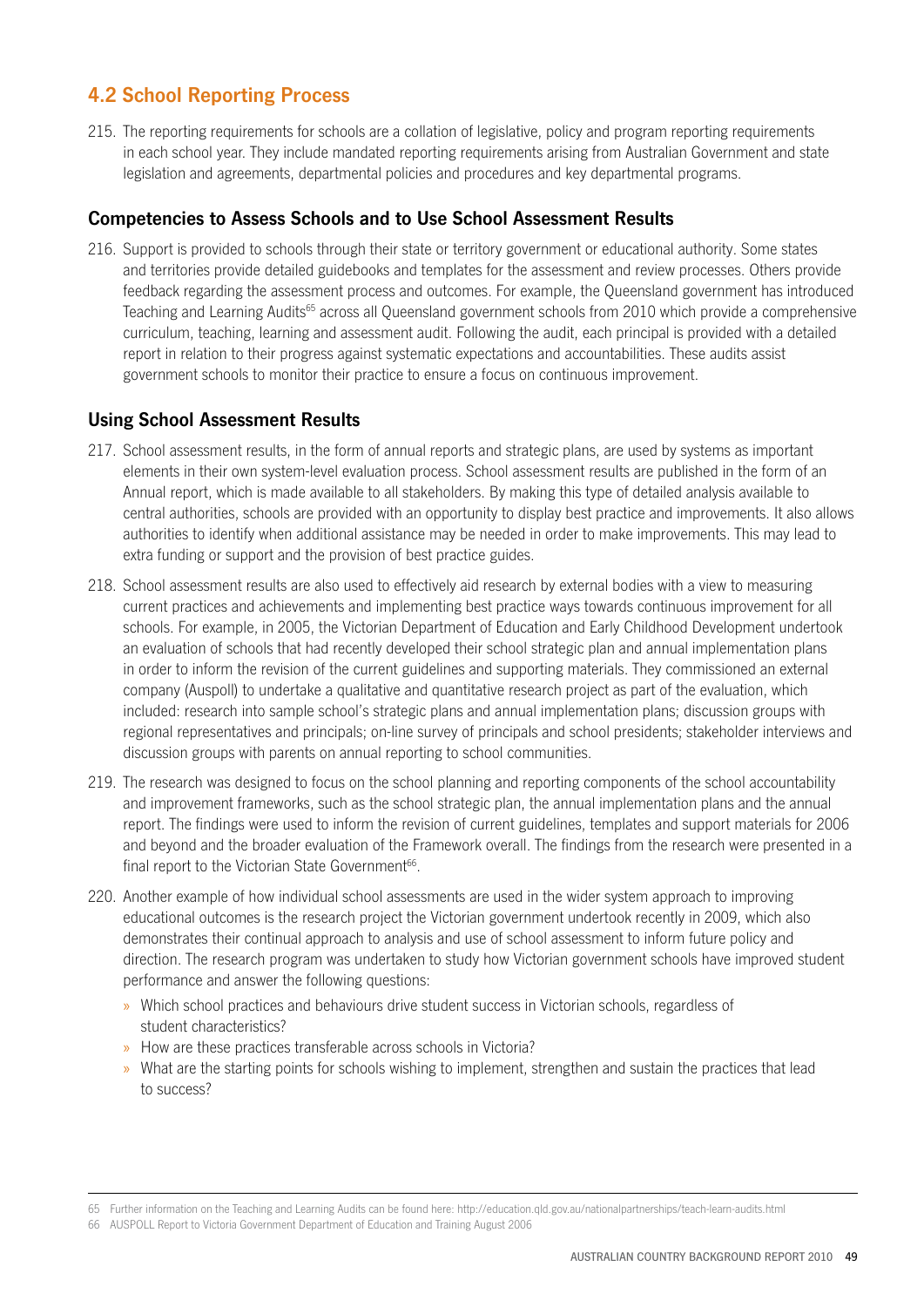221. The research aimed to enhance knowledge of each practice, confirming that it is not only the direction of activity, but the intensity and linkages between practices that set some schools apart in achieving success for all students. Table 11 is an excerpt from the Victorian Department of Education and Early Childhood Development's publication *Signposts: Research points to how Victorian government schools have improved student performance*67.

**Table 11: Practices and Behaviours of Selected Victorian Schools that have Improved Student Performance**

|                                  | Using data                                                |
|----------------------------------|-----------------------------------------------------------|
|                                  | Coaching, mentoring and sharing expertise                 |
|                                  | Raising staff expectations of students                    |
|                                  | Establishing and aligning values, vision and goals        |
|                                  | Working in teams                                          |
|                                  | Aligning professional learning                            |
|                                  | Raising Students' expectations                            |
| In order of increasing frequency | Assigning staff to key priority areas                     |
|                                  | Focusing on literacy and numeracy                         |
|                                  | Establishing partnerships                                 |
|                                  | Personalising through individual learning plans           |
|                                  | Engaging students                                         |
|                                  | Articulating clear staff performance expectations         |
|                                  | Targeting resources to student needs                      |
|                                  | Releasing staff for group learning, dialogue and planning |
|                                  | Recognising staff and student achievement                 |

## **Implementation of school assessment**

- 222. All government schools across Australia must take part in some form of assessment and evaluation process annually as well as a long term strategic review. This does not differ between states, although the level of assessment and requirements can vary. The main concerns expressed by schools in relation to this is how to ensure all members of the school community have sufficient data literacy to engage in productive conversations regarding school performance.
- 223. Non-government schools are different to government schools regarding school assessment. While still providing transparency to their school communities through annual reporting, school evaluation practices are performed on an individual basis and are not necessarily mandatory.
- 224. Catholic schools are committed to providing an outstanding education in faith and knowledge for Catholic families. School reviews are underpinned by the principles of procedural fairness, transparency, excellence, efficiency and effectiveness. The Catholic system has a detailed school improvement framework in place, which all Catholic school adhere to. School improvement arrangements differ between states and territories and the Catholic dioceses but maintain common elements fundamental to meeting the national evaluation and assessment framework including educational goals. For example, the Archdiocese of Melbourne set a framework for all Catholic schools including a mandatory school self-reflection report and an external school review every four years. Schools must have a four year School Improvement Plan in place which relates to each year's annual report and action plans. The school's annual report meets the requirements of the Australian and state regulations. Catholic school improvement or review frameworks are designed to allow individual schools the flexibility of determining how they will take forward their responsibility for maintaining quality and continuous improvement.
- 225. Independent schools are accountable to a range of stakeholders, including students, parents (who are also fee-paying partners), founders and other financial supporters, the Australian Government and state and territory governments, as well as other authorities (for example, ACARA). All stakeholders have a significant interest in how the funds given

<sup>67</sup> Signposts: Research points to how Victorian government schools have improved student performance Paper No. 16 May 2009 Victoria Department of Education and Early Childhood: http://www.eduweb.vic.gov.au/edulibrary/public/publ/research/nws/Signposts\_report.pdf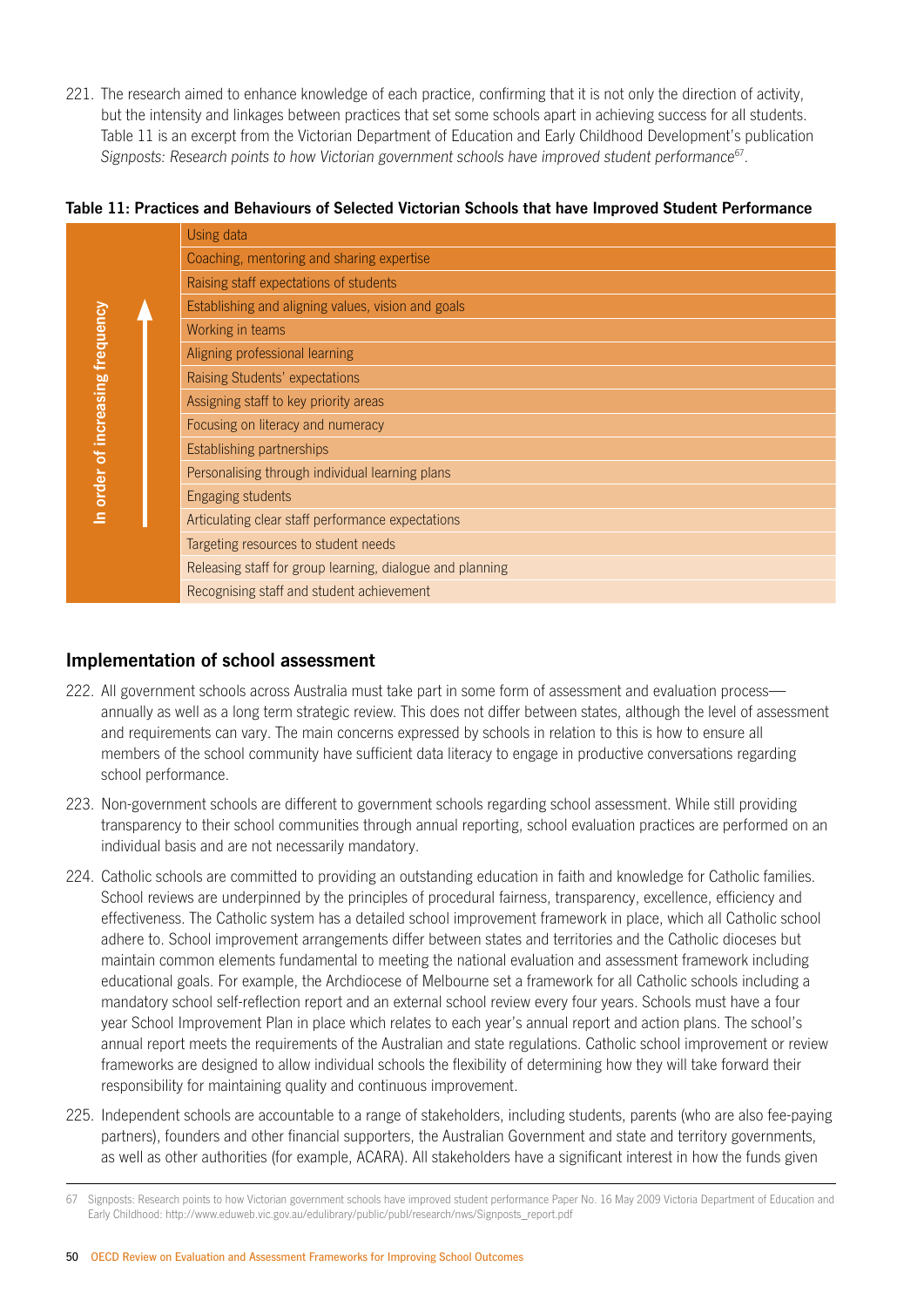to them are used. Independent schools maintain a strong focus on accountability and generally ensure they have effective mechanisms in place to report to their stakeholders on their progress, improvements and goals.

226. The autonomous governance arrangements of independent schools means that the school board plays a key role in ensuring schools are accountable, particularly in matters of self-regulation. The principal of an independent school is accountable to the board for the school's educational programs in terms of how they relate to the strategic ethos of the school.

# **4.3 Policy Initiatives**

- 227. The current national reform agenda is driving an increased focus on school performance and accountability. The reform agenda has some significant implications for schools, particularly relating to strategic planning processes, development and implementation of reform strategies, monitoring and reporting of outcomes, and quality assurance processes. This has lead to some states and territories directing attention to enhancing school performance improvement frameworks.
- 228. Of particular note is the Australian Government's initiative of the *My School* website. Several states and territories already publish websites detailing school information, including performance data, such as Victoria, <sup>68</sup> which uses a value-add approach to measuring performance improvement, <sup>69</sup> Tasmania<sup>70</sup> and WA.<sup>71</sup>
- 229. The *My School* website provides schools with a further element for school assessment purposes. School can use the information on the *My School* website to;
	- » Monitor performance and identify priority areas in which to focus improvement efforts;
	- » identify schools with similar students (statistically similar schools) that are performing at a high level, particularly in their priority areas;
	- » explore success factors in statistically similar high-performing schools across the country and incorporate relevant strategies into their improvement plans; and
	- » communicate with the wider school community about their performance and gain support for improvement initiatives.
- 230. The Smarter Schools National Partnership reform agenda also has important implications for schools—particularly in relation to strategic planning processes, development and implementation of reform strategies identifying best practice in systemic support, monitoring and reporting of outcomes and quality assurance processes. There is much to the gained from national collaboration in determining the best possible approaches to enhancing school performance improvement frameworks and supporting effective implementation.
- 231. The School Performance Improvement Framework (SPIF) project, as part of the National Partnerships, focuses on collaboration at a national level through sharing experiences and best practice amongst participating jurisdictions with regard to their approaches taken during the development and/or enhancement of school performance and improvement frameworks. The project's main aims are to enable schools and systems to have a shared knowledge of best practice frameworks to support them to innovate, reform and drive improved school performance.
- 232. Recent reforms in Australia have started a transition towards a more holistic/connected approach to school performance and improvement at all levels. This includes an increased emphasis on qualitative aspects such as quality leadership and teaching, establishing and maintaining high expectations, in addition to the already established national assessments.
- 233. There is recognition that school performance and improvement frameworks have a critical role in accountability, reporting and transparency as well as in improving school performance itself. School improvement frameworks and school assessment practices are usually developed in consultation with principal, teacher, school council and parent stakeholder groups, which assists with stakeholder support for the process. Schools and systems need the rich information that school performance and improvement frameworks provide to assist with planning, designing interventions and developing responsive programs to ensure quality schooling is delivered to all students.

<sup>68</sup> http://www.education.vic.gov.au/findaservice/Home.aspx

<sup>69</sup> http://www.eduweb.vic.gov.au/aboutschool/schoolreports/default.htm

<sup>70</sup> http://schoolimprovement.education.tas.gov.au/2008/

<sup>71</sup> http://www2.eddept.wa.edu.au/schoolprofile/home.do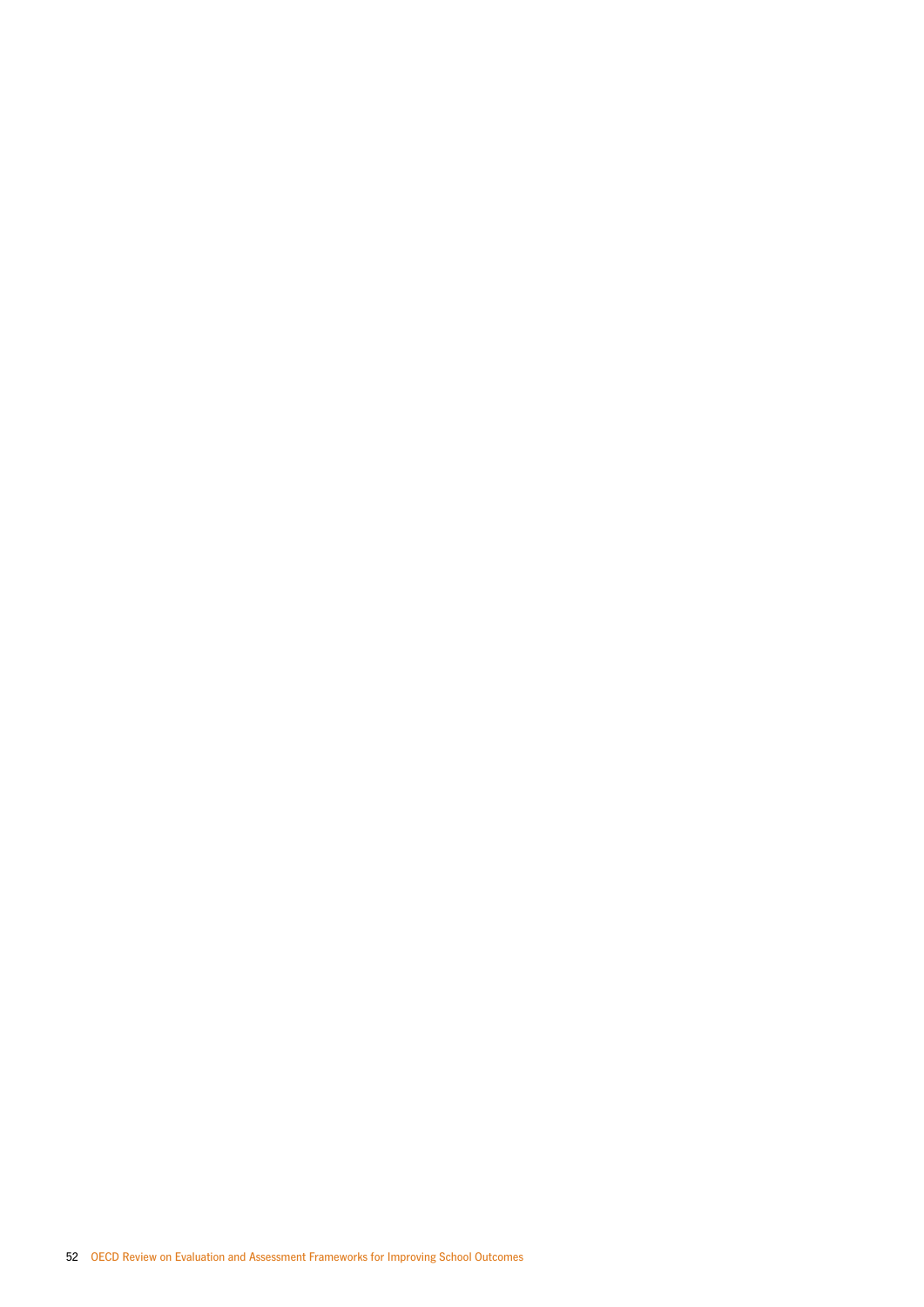# **Chapter 5:** Teacher Appraisal

- 234. Teachers employed in Australian schools may be subject to appraisal for three reasons:
	- a. To gain registration/accreditation to teach within their state/territory;
	- b. As part of their employer's performance management and development processes; and
	- c. To gain promotion positions in schools in recognition of quality teaching performance (Advanced Skills Teaching positions).
- 235. This chapter will discuss the current practices, procedures, implementation and use of teacher appraisal across these three facets.

# **5.1 Teacher Registration/Accreditation**

- 236. In order to teach in Australian schools, teachers must be registered/accredited to teach in the relevant state or territory. All states and territories in Australia, with the exception of the ACT, have statutory teacher registration authorities responsible for registering teachers as competent for practice. Teachers who satisfactorily fulfil the registration requirements are assigned different levels of registration, ranging from graduate teachers to school leaders. Each of the teacher registration authorities has its own set of standards and procedures for registration.
- 237. In the ACT, teachers are not required to complete formal teacher registration with an external authority. Teachers applying for jobs at ACT schools must meet the requirements set out by the Department of Education and Training, which are similar to the requirements set by central authorities in other states and territories. The ACT is currently undergoing a project to review their process for teacher registration.<sup>72</sup>

## **Overall Framework for Teacher Registration/Accreditation**

- 238. In order to teach in Australian schools, teachers must be registered/accredited to teach in the relevant state or territory.73 All states and territories in Australia, with the exception of the ACT, have statutory teacher registration authorities responsible for registering teachers as competent for practice. Teachers who satisfactorily fulfil the registration/accreditation requirements are assigned or subsequently achieve different levels of registration/ accreditation, ranging from graduate teachers to teacher leaders. Each of the teacher registration/accreditation authorities has its own set of standards and procedures for registration/accreditation.
- 239. The rationale for the current registration/accreditation arrangements is to assure consistency, and thus credibility for the teaching profession within Australia. Requiring teachers to meet a prescribed standard and apply formally for registration ensures that only qualified and suitable people are employed in schools, strengthening the standard of teaching and protecting the safety of all in the school community. Ultimately, registration ensures the integrity and accountability of the teaching profession.
- 240. The levels of teaching accreditation vary according to the jurisdiction. The different levels of accreditation across Australian states and territories are outlined in Table 12. In most states, teachers reach the first level of accreditation from the relevant authority upon graduation from an approved course of study and after meeting other requirements, such as a first aid qualification, child protection and a police check.
- 241. In most jurisdictions, courses are approved centrally by the relevant teaching authority. In NSW, for example, courses are approved by the NSW Institute of Teachers. In order to become registered in NSW, all teachers must therefore graduate from these approved courses, or hold an equivalent foreign qualification.

<sup>72</sup> http://www.det.act.gov.au/employment/teacher\_registration\_project

<sup>73</sup> Registration requirements for each state and territory are detailed at Table 16. Accreditation requirements vary across jurisdictions.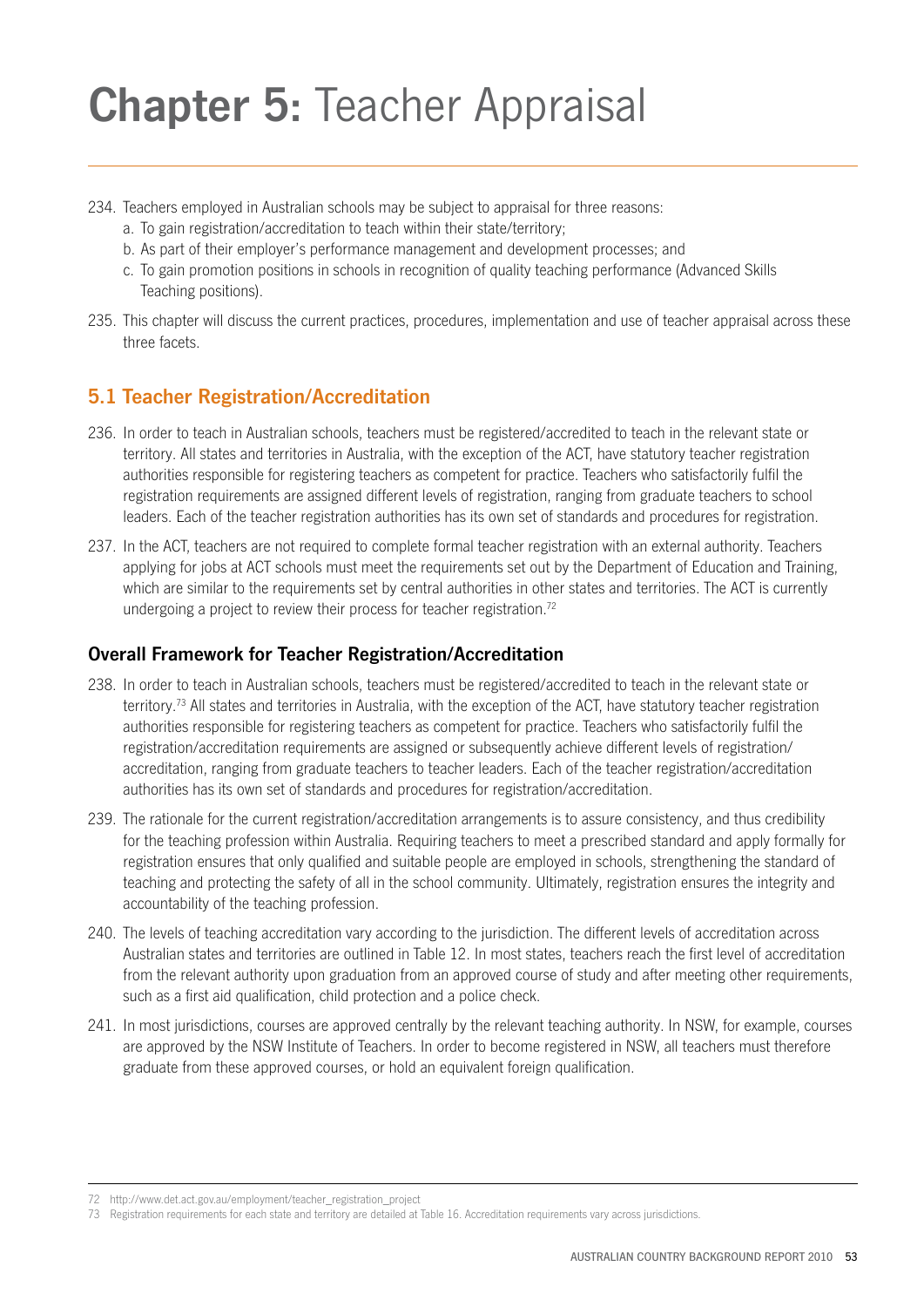#### **Table 12: Levels of Teaching Accreditation across Australia**

| <b>Registration Authority</b>                           | <b>Levels of Accreditation</b> |                            |                                |                            |  |
|---------------------------------------------------------|--------------------------------|----------------------------|--------------------------------|----------------------------|--|
| New South Wales Institute of Teachers                   | Graduate Teacher               | Professional<br>Competence | Professional<br>Accomplishment | Professional<br>Leadership |  |
| Victorian Institute of Teaching                         | Graduating<br><b>Teacher</b>   | <b>Full Registration</b>   |                                |                            |  |
| Queensland College of Teachers                          | Provisional<br>Registration    | <b>Full Registration</b>   |                                |                            |  |
| Teachers Registration Board of South<br>Australia       | Graduate                       | <b>Full Registration</b>   |                                |                            |  |
| Western Australian College of Teaching                  | Provisional<br>Registration    | <b>Full Registration</b>   |                                |                            |  |
| Teachers Registration Board of Tasmania                 | Graduate                       | Competence                 | Accomplishment                 | Leadership                 |  |
| Teacher Registration Board of the<br>Northern Territory | Graduate Teacher               | Competent teacher          | Accomplished<br>teacher        |                            |  |
| <b>Australian Capital Territory</b>                     |                                |                            |                                |                            |  |

- 242. Advancement to full registration is achieved after a period of employed teaching practice and achievement against of a number of criteria. This differs across states and territories and is discussed below.
- 243. Standards of professional practice are referred to in the incremental salary scale in Victoria. Under the terms of the *Victorian Government Schools Agreement 2008*, there is only one classification of classroom teacher, however there are three salary ranges (graduate, accomplished and expert). The Victorian Department of Education and Early Childhood Development is the only jurisdiction where levels of accreditation are explicitly linked in this way.
- 244. In NSW, the Institute of Teachers' process for accreditation at higher levels is being taken up progressively by employing authorities, with higher levels of pay linked to accreditation at the level of Professional Accomplishment. A number of NSW independent schools have salary agreements which include a salary scale linked to Institute accreditation at the Professional Accomplishment level. This process has been facilitated by the NSW Association of Independent Schools. In the NSW Department of Education and Training a number of Highly Accomplished Teacher (HAT) positions, with higher pay, have been created through the *Smarter Schools Improving Teacher Quality National Partnership*.
- 245. The teacher registration authority in each state/territory maintains records of accreditation decisions. Teachers' progress through the mandatory levels is monitored for achievement within the required timeframe. Likewise, professional development required to maintain registration is tracked and monitored to ensure achievement within appropriate timeframes.
- 246. Generally, the key responsibilities regarding accreditation are established under the legislation establishing the teacher registration authority in each jurisdiction. Policy setting regarding accreditation, and monitoring processes and decisions are the responsibility of the authority.

### **Standards for Registration/Accreditation**

- 247. The criteria and instruments used in teacher appraisal as an element of accreditation/registration vary according to jurisdiction. In general terms, a newly graduated teacher may gain provisional registration by proving that:
	- » they have met prescribed educational qualifications (i.e. a pre-service teacher education course approved by the teacher registration board);
	- » they have a good command of the English language; and
	- » they are of good character (i.e. satisfactory results in a criminal history check).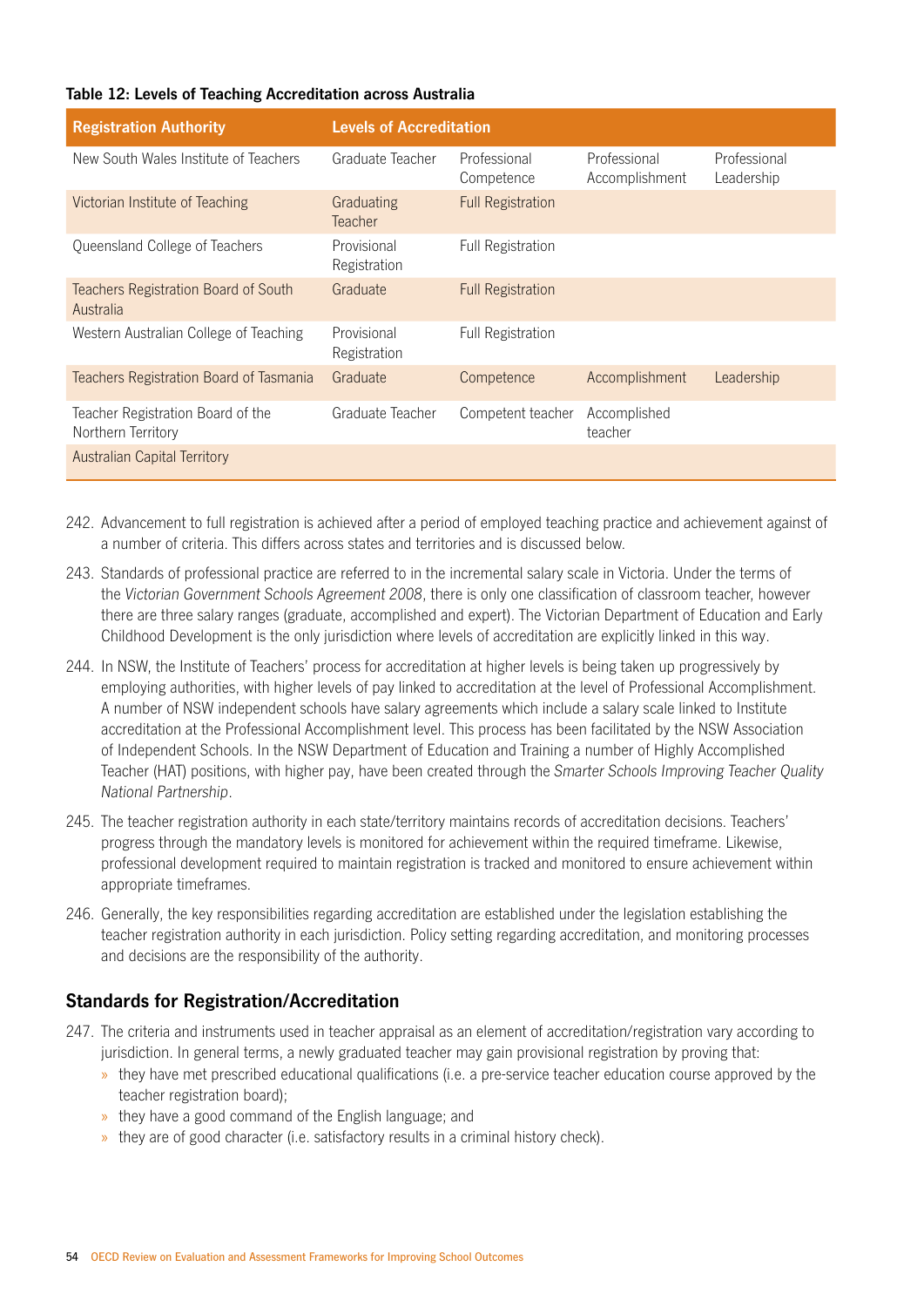- 248. The performance criteria for a teacher to gain 'full' registration or a standard of 'Professional Competence' require completion of a defined minimum number of days teaching practice, and, in some instances, appraisal of the applicant teacher against the relevant teaching standards. Different approaches are taken across the states and territories to assess teachers for 'full registration'. The time for which a provisionally registered teacher must teach before progressing through the full registration process varies considerably from state to state, from 80 days in Victoria to 200 days in Queensland, SA and WA. The evaluation methodologies followed can also vary depending on the jurisdiction in which the process takes place. Table 13 below summarises the appraisal process by which provisionally registered teachers can progress to full registration through the teacher registration authorities.
- 249. Teacher accreditation is differentiated for the type of teacher (primary, secondary, subject or other specialist) through the evidence of practice required of the teacher. Teacher appraisal is also differentiated at different stages of the career in the jurisdictions of NSW, Tasmania and the NT using the distinct set of standards describing each stage (Graduate, Competent, Accomplished, Leadership).

| <b>Teacher</b><br><b>Registration</b><br><b>Authority</b>          | <b>Period for</b><br>which teacher<br>may remain<br>provisionally<br>registered/<br>accredited | <b>Teaching days</b><br>required before<br>applying for full<br>registration | <b>Evaluation</b>                                                                                                                                                                                                                                                                                                                                                                                                                              | By whom                                                                                                                                            |
|--------------------------------------------------------------------|------------------------------------------------------------------------------------------------|------------------------------------------------------------------------------|------------------------------------------------------------------------------------------------------------------------------------------------------------------------------------------------------------------------------------------------------------------------------------------------------------------------------------------------------------------------------------------------------------------------------------------------|----------------------------------------------------------------------------------------------------------------------------------------------------|
| New South Wales<br>Institute of Teachers                           | 3 years                                                                                        | 160-180<br>days (Institute<br>guideline)*                                    | School based evaluation of<br>teacher's practice against the<br>Professional Competence Teaching<br>Standards and completion<br>of accreditation report for<br>Professional Competence'<br>with document examples of<br>teacher's work.                                                                                                                                                                                                        | Teacher Accreditation<br>Authority. For moderation<br>purposes, External<br>Assessors reviews reports                                              |
| Victorian Institute of<br>Teaching                                 | 12 months $+$<br>possibility of further<br>extension of 12<br>months                           | 80 days                                                                      | Evidence of professional practice<br>against Standards assessed<br>by a school-based panel.<br>Recommendation Report-<br>statement outlining how applicant<br>meets Standards-used by the<br>Institute to grant full registration<br>where the standards are met.<br>Process supported by induction,<br>including mentoring, where<br>ongoing informal assessment<br>of practice assists teachers<br>to develop practice to<br>meet standards. | School based panel<br>comprising the Principal,<br>a trained mentor and<br>another teacher selected<br>by the provisionally<br>registered teacher. |
| Queensland College<br>of Teachers                                  | 2 years + possibility<br>of further extension of<br>2 years                                    | 200 days<br>(1000 hours)                                                     | 'Provisional to Full Registration<br>Recommendation Report' involves<br>an ongoing process with applicant<br>providing examples of practice to<br>demonstrate achievement across<br><b>Standards</b>                                                                                                                                                                                                                                           | Principal                                                                                                                                          |
| <b>Teachers</b><br><b>Registration Board</b><br>of South Australia | N/A<br>(provisionally<br>registered teachers do<br>not have to apply for<br>full registration) | 1 year (200 days)                                                            | Ratings on five point scale<br>(unsatisfactory to outstanding)<br>against elements of Teaching<br>Standards and recommendation                                                                                                                                                                                                                                                                                                                 | Principal                                                                                                                                          |

#### **Table 13: Summary of Appraisal Process to Progress from Provisional to Full/Competent Registration**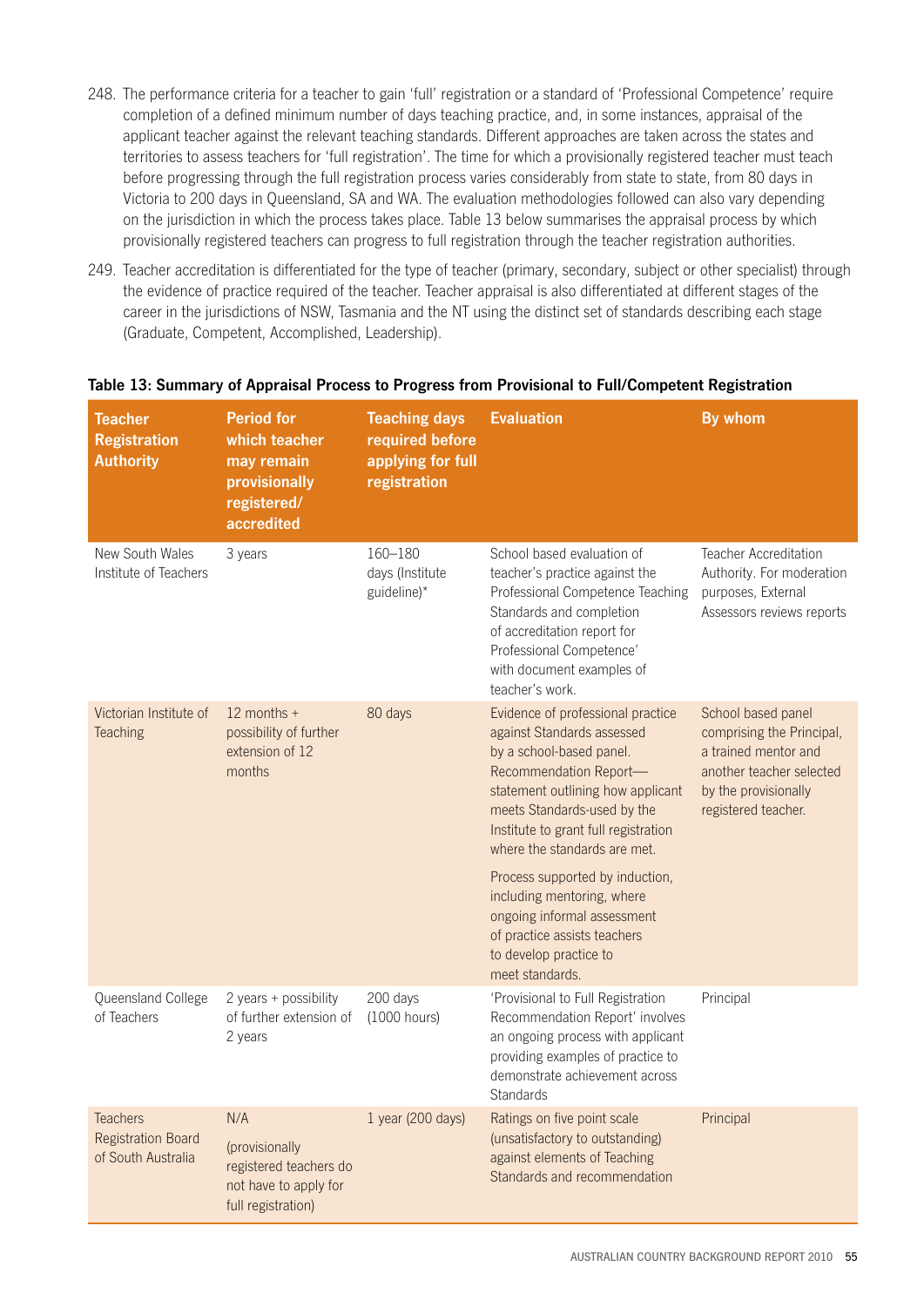| Teacher<br><b>Registration</b><br><b>Authority</b>                | <b>Period for</b><br>which teacher<br>may remain<br>provisionally<br>registered/<br>accredited | <b>Teaching days</b><br>required before<br>applying for full<br>registration | <b>Evaluation</b>                                                                                                                                                                                                                                                                                                                                             | By whom                                      |
|-------------------------------------------------------------------|------------------------------------------------------------------------------------------------|------------------------------------------------------------------------------|---------------------------------------------------------------------------------------------------------------------------------------------------------------------------------------------------------------------------------------------------------------------------------------------------------------------------------------------------------------|----------------------------------------------|
| Western Australian<br>College of Teaching                         | 3 years                                                                                        | 1 year                                                                       | Mentor nominated at start of<br>ongoing process. Over period,<br>applicant collects evidence<br>from classes, activities and<br>experiences demonstrating ability<br>to meet Teaching Standards, and<br>meets regularly with mentor.<br>Once Standards met/exceeded,<br>application completed with<br>Referee declaration that applicant<br>has met Standards | Mentor/Collegiate<br>Support Person (CSP)    |
| <b>Teachers</b><br><b>Registration Board</b><br>of Tasmania       | Up to $3$ years +<br>possibility of further<br>extension 1 year                                | 185 FTE days                                                                 | Teachers provide evidence of<br>meeting Competence standard<br>from every day classroom teaching                                                                                                                                                                                                                                                              | School-based panel<br>nominated by Principal |
| <b>Teacher Registration</b><br>Board of the<br>Northern Territory | Up to 3 years with the<br>possibility of a further<br>1 year extension                         | 180 FTE days                                                                 | Teachers provide evidence<br>of meeting standards to the<br>competent level from everyday<br>classroom teaching. At the TRB<br>level a sample audit is conducted<br>on the evidence provided                                                                                                                                                                  | School-based panel<br>nominated by Principal |
|                                                                   | * Employers may have additional requirements                                                   |                                                                              |                                                                                                                                                                                                                                                                                                                                                               |                                              |

- 250. The teaching standards against which teachers are assessed by the relevant authorities differ slightly according to the relevant state or territory registration authority, and are outlined in Table 17 at the end of the Chapter.
- 251. In all states and the NT, after teachers have initially become registered within their jurisdiction, they must maintain or renew their registration. In all states, the period of registration is commonly 5 years, with the exception of SA where it is 3 years. The process varies between states and territories, however commonly includes participation in Professional Development (PD) opportunities. Table 14 summarises the process for maintenance/renewal of registration.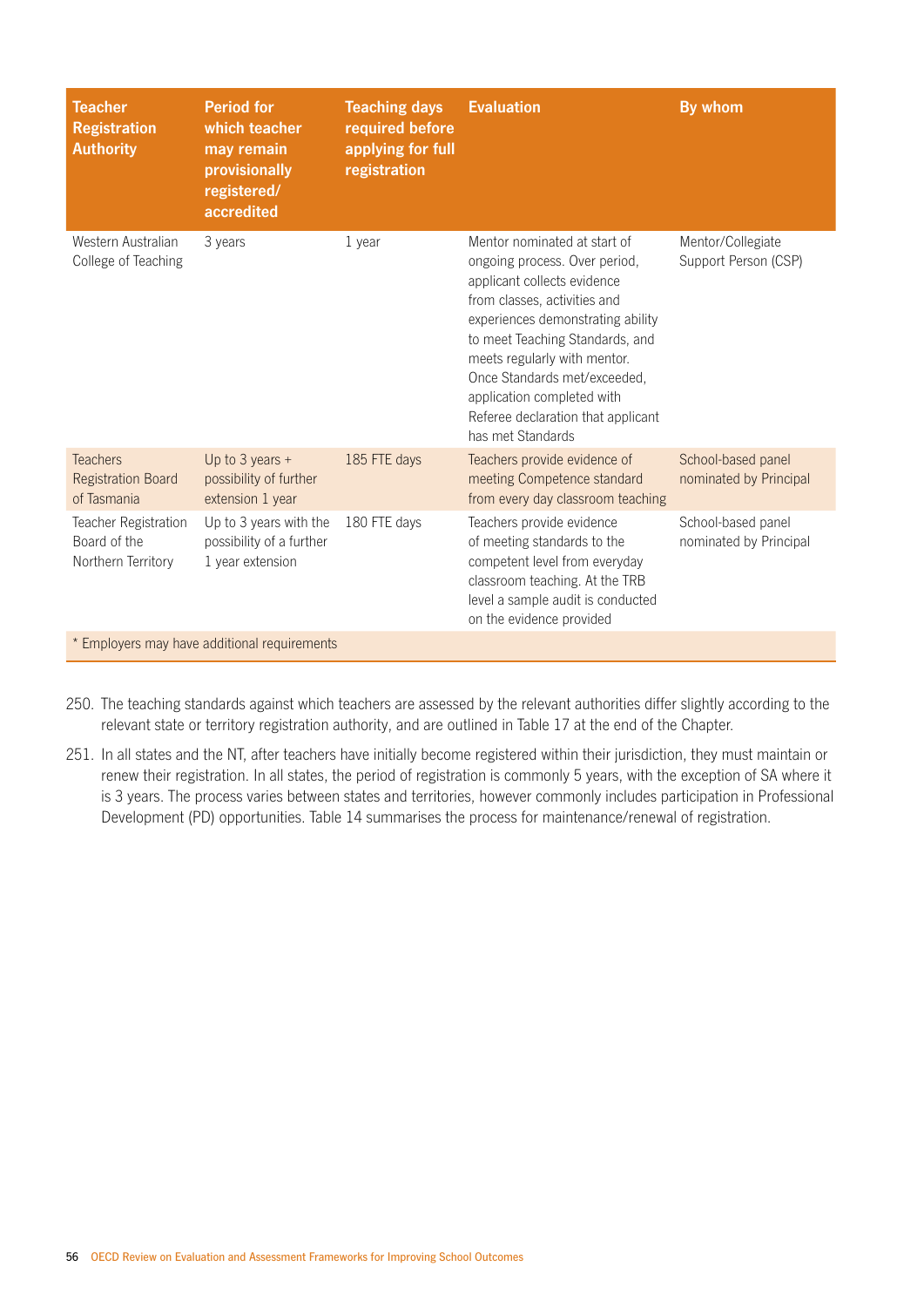|  | Table 14: Maintenance of Registration |  |  |
|--|---------------------------------------|--|--|
|--|---------------------------------------|--|--|

| Teacher<br><b>Registration</b><br><b>Authority</b>                 | <b>Period of</b><br>registration         | <b>Requirements</b>                                                                                                                                                                                                                                                                                                                                                   | <b>Process</b>                                                                                                                                                                                                                                                     |
|--------------------------------------------------------------------|------------------------------------------|-----------------------------------------------------------------------------------------------------------------------------------------------------------------------------------------------------------------------------------------------------------------------------------------------------------------------------------------------------------------------|--------------------------------------------------------------------------------------------------------------------------------------------------------------------------------------------------------------------------------------------------------------------|
| New South Wales<br>Institute of<br>Teachers                        | 5 years                                  | 100 hours of professional<br>development addressing teaching<br>standards-50 hours of Institute-<br>registered and 50 hours of teacher-<br>identified.                                                                                                                                                                                                                | Teacher records and evaluates their PD experiences in<br>Institute database.<br>'Teacher Maintenance of Accreditation Report'<br>completed by teacher and TAA or their delegate.                                                                                   |
| Victorian Institute<br>of Teaching                                 | 5 years                                  | 100 hours of standards referenced<br>professional development activities<br>and 50 days teaching, educational<br>leadership or equivalent practice<br>in the previous five years.50%<br>activities referenced to 'research<br>and knowledge sourced from<br>outside immediate school<br>work environment'                                                             | Evidence of PD activities and currency of practice to<br>be maintained and available for audit upon request.<br>Teacher is required to complete a declaration in their<br>renewal application that they have maintained their<br>professional practice.            |
| Queensland<br>College of Teachers<br>(QCT)                         | 5 years                                  | At least 30 hours of Continuing<br>Professional Development (CPD)<br>per year                                                                                                                                                                                                                                                                                         | Evidence of CPD maintained and available for audit<br>upon request. Records may be maintained online at<br>the QCT.                                                                                                                                                |
| <b>Teachers</b><br><b>Registration Board</b><br>of South Australia | 3 years                                  | <b>Completion of Mandatory</b><br>Notification Training (issues about<br>neglect and abuse of children)                                                                                                                                                                                                                                                               | Verified copy of certificate of Mandatory<br>Notification Training to be attached to registration<br>application form.                                                                                                                                             |
| Western Australian<br>College of Teaching                          | 5 years                                  | List of 16 PD activities based on<br>Standards. Teacher must complete<br>a minimum of three activities to<br>renew membership.                                                                                                                                                                                                                                        | Activities can be recorded online at the WACOT<br>website. Professional learning records required,<br>including reflection notes. Random audits are<br>conducted to ensure professional learning<br>requirements are met. Renewal application<br>completed online. |
| <b>Teachers</b><br><b>Registration Board</b><br>of Tasmania        | Up to 5 years-<br>Expires 31<br>December |                                                                                                                                                                                                                                                                                                                                                                       | Completion of renewal application, payment of fee                                                                                                                                                                                                                  |
| Teacher<br>Registration Board<br>of the Northern<br>Territory      | 5 Years                                  | Required to complete a statutory<br>declaration stating they have<br>not, during their last period of<br>registration, either been the subject<br>of disciplinary proceedings or been<br>charged or convicted of a criminal<br>offence. Have completed 180<br>FTE days over 5 years + 100 hrs<br>professional learning over 5 years<br>and new criminal history check | No documents required except the statutory<br>declaration. Teachers have until 31 January to renew.<br>If not submitted by this time then they are required to<br>submit a new application for teacher registration.                                               |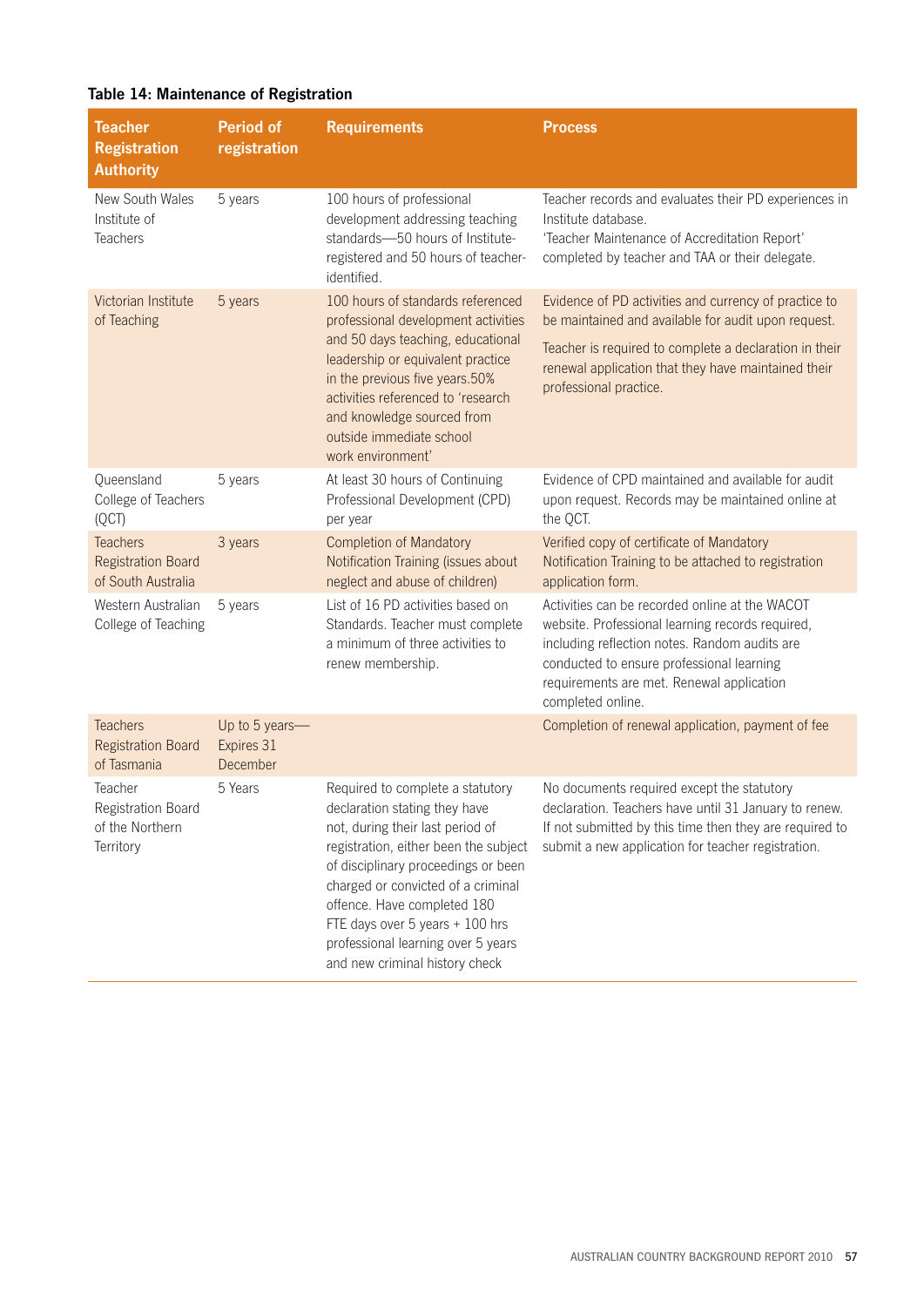## **Registration/Accreditation Personnel and Data Use**

- 252. The evaluators appraising teachers' achievement for accreditation are experienced professionals. Their decisions are made against a detailed set of standards, supported by a range of explanatory documentation. In a number of jurisdictions, the evaluator is the principal at the school in which the teacher is employed. The registration authorities and employers provide a range of resources and support measures to ensure that principals can undertake effective appraisals and that staff are supported/guided through the processes.
- 253. Personnel undertaking the evaluation process often undergo specific training. For example, the Victorian Institute of Teaching, offers Principal Briefings in locations across the state. The evidence-based process for teacher accreditation in Victoria has been independently evaluated on an annual basis since 2004. These reports evaluate the effectiveness of the process in developing practice and supporting entry to the profession. They provide feedback for modification and refinement of the process and support materials, and identify pressure points and issues for the Institute to address or raise with school leaders and educational stakeholders. For example, the 2008 report identified the perception by Provisionally Registered Teachers (PRT) who had previously worked in another career prior to teaching that they receive less school support than PRTs where teaching is their first career.<sup>74</sup>
- 254. In NSW, all accreditation personnel are provided with advice and support for making decisions by the NSW Institute of Teachers. Trained external assessors, who are engaged through a merit selection process, are utilised to monitor accreditation decisions at mandatory levels. They are trained in:
	- » The importance of the role including the status of the assessors' decisions and understanding the impact of these decisions;
	- » Professional ethics—incorporating equity, confidentiality and objectivity of judgements;
	- » Unpacking of the standards—particularly for Professional Competence; and
	- » Comparing and contrasting sample reports and evidence.<sup>75</sup>
- 255. In the NSW government sector, the Regional Director acts as the Teacher Accreditation Authority at Professional Accomplishment and Professional Leadership levels, and is responsible for making final accreditation decisions at these levels.76

## **Using Registration/Accreditation Data**

- 256. The appraisal of teachers against the registration/accreditation authority standards forms part of the teacher regulatory system to ensure teachers are qualified, of suitable character and competent before being fully admitted to the profession. Beyond the levels of full/competent registration, teachers engage in accreditation on a voluntary basis.
- 257. The results of teacher appraisal are used by some teacher employing authorities to reward teachers who achieve higher levels of accreditation. Rewards may be provided through salary steps when accreditation level is achieved, or by requiring an accreditation level for a designated position with defined duties. Undertaking professional development designed to address particular teaching standards is a requirement for teachers to maintain their mandatory accreditation in some jurisdictions.
- 258. The identification of teacher and school leader strengths and weaknesses may inform budget, staffing and resource decisions and provide targets for school improvement as expressed in individual school plans.
- 259. Data are also often used to assess different facets of the teaching registration/accreditation. For example, the Victorian Institute of Teaching has indicated that broad based data collected over time has allowed the Institute to determine the attrition rate for Provisionally Registered Teachers and the length of time taken to attain full registration. This supports the development and revision of policy and assists evaluation of the appraisal process.

<sup>74</sup> These evaluation reports are available from the Institute website at http://www.vit.vic.edu.au/content.asp?Document\_ID=26

<sup>75</sup> External Assessors Policy, NSW Institute of Teachers, Located at http://www.nswteachers.nsw.edu.au/IgnitionSuite/uploads/docs/External%20Assessor%20Policy%20 -%20Oct%2007.pdf

<sup>76</sup> Accreditation of Teachers at Professional Accomplishment and Professional Leadership in NSW Government Schools Policy https://www.det.nsw.edu.au/policies/ employment/recruit/acc\_teachers/PD20080384.shtml?level=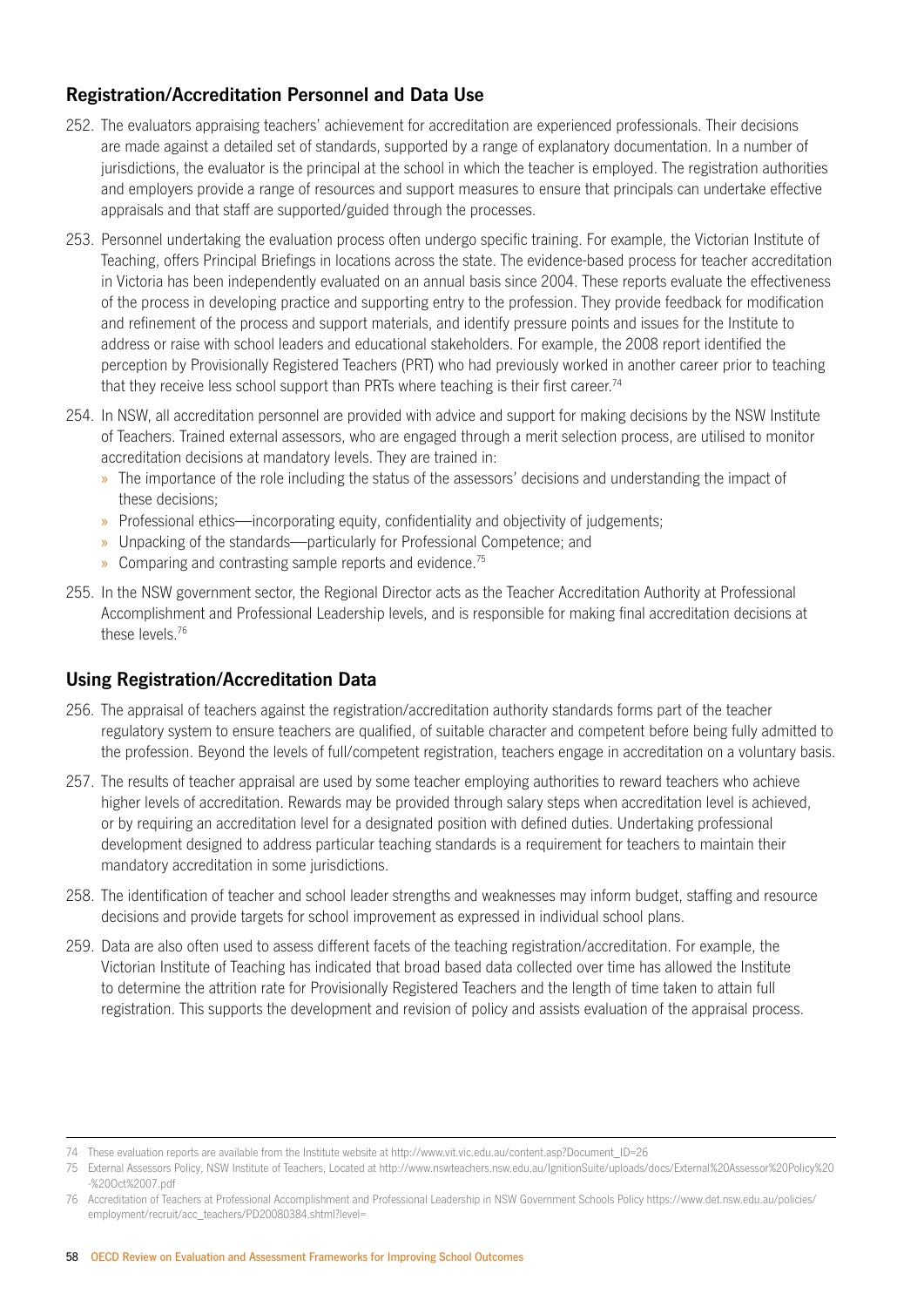260. Particular states have used the data collected through the appraisal process to monitor and evaluate the effectiveness of the process on supporting entry into the profession and developing practices. For example, Victoria and SA use the data to analyse trends in retention and attraction of teachers to the profession. NSW have revised their procedures and will implement a new teacher approval process for 2010 as a result of monitoring the appraisal process and resulting feedback.

## **Implementation of Registration/Accreditation**

- 261. Each jurisdiction undertook extensive consultation with the teaching profession and employee, employer and universities' representatives to determine the teaching standards and key aspects of accreditation processes and policy prior to implementation. Close collaboration with the school sectors and other education stakeholders has been essential to ensure that the processes for registration/accreditation are viewed not just as regulatory requirements but also formative and supportive of teacher practice.
- 262. Committees and groups are formed in some states and territories with members representative of stakeholder groups. The main stakeholders of the NSW Institute of Teachers, for example, are represented on the Teacher Quality Council, the body responsible for determining accreditation policy. Regular meetings with key stakeholders provide forums for advice, consultation and progress reports. As a result, stakeholders support teacher accreditation processes. In Victoria, stakeholders have been invited to represented on the Victorian Institute of Teaching committees and working groups.

# **5.2 Performance Management**

- 263. Teacher appraisal processes vary across Australia depending on the jurisdiction or school concerned. Commonly, features would include:
	- » school-based (internal) processes. In the case of school systems (for example, government and Catholic schools), these are often connected to external systemic processes;
	- » an understanding and contextualising of the school environment, with processes developed as a result of current research on effective teaching and learning;
	- » individual focus, while acknowledging the links to teaching teams;
	- » appraisal seen as a routine, ongoing component of teacher's role; and
	- » appraisal processes seen as an important tool/strategy to improve teaching and learning outcomes.
- 264. These processes include elements of performance planning, personal development planning, recognition of achievement and feedback and review, which enable employees and managers to identify areas for improvement, and learning and development opportunities. This information may also be used more broadly to coordinate professional development within the school.
- 265. Appraisal takes account of the school context as it uses the school's strategic plan and mission statement as part of the evaluative framework. In most jurisdictions, teacher appraisal processes form part of an overarching school improvement framework.77 In all instances, however, the primary focus of teacher appraisal is as a supportive and development process to aid teachers in their professional career development.
- 266. The current approaches aim to promote teacher reflection on their practice, build communities of practice within the school, improve teaching and learning, encourage teachers to take greater responsibility for their performance and promote ongoing learning throughout teachers' careers. There is an increasing recognition that teacher appraisal is one aspect of improving overall school performance as well as providing a formal opportunity to recognise effective teacher practice.
- 267. In developing an annual performance plan, each cycle is informed by the outcomes of the previous cycle. While this may create a longitudinal dimension within that school setting, records relating to each appraisal are generally not maintained centrally.

<sup>77</sup> Some examples include: ACT: School Improvement Framework; NT: Accountability and Performance Improvement Framework; Queensland School Improvement and Accountability Framework; SA: Improvement and Accountability Framework; Tasmania: School Improvement Framework. These are further discussed in Chapter 4.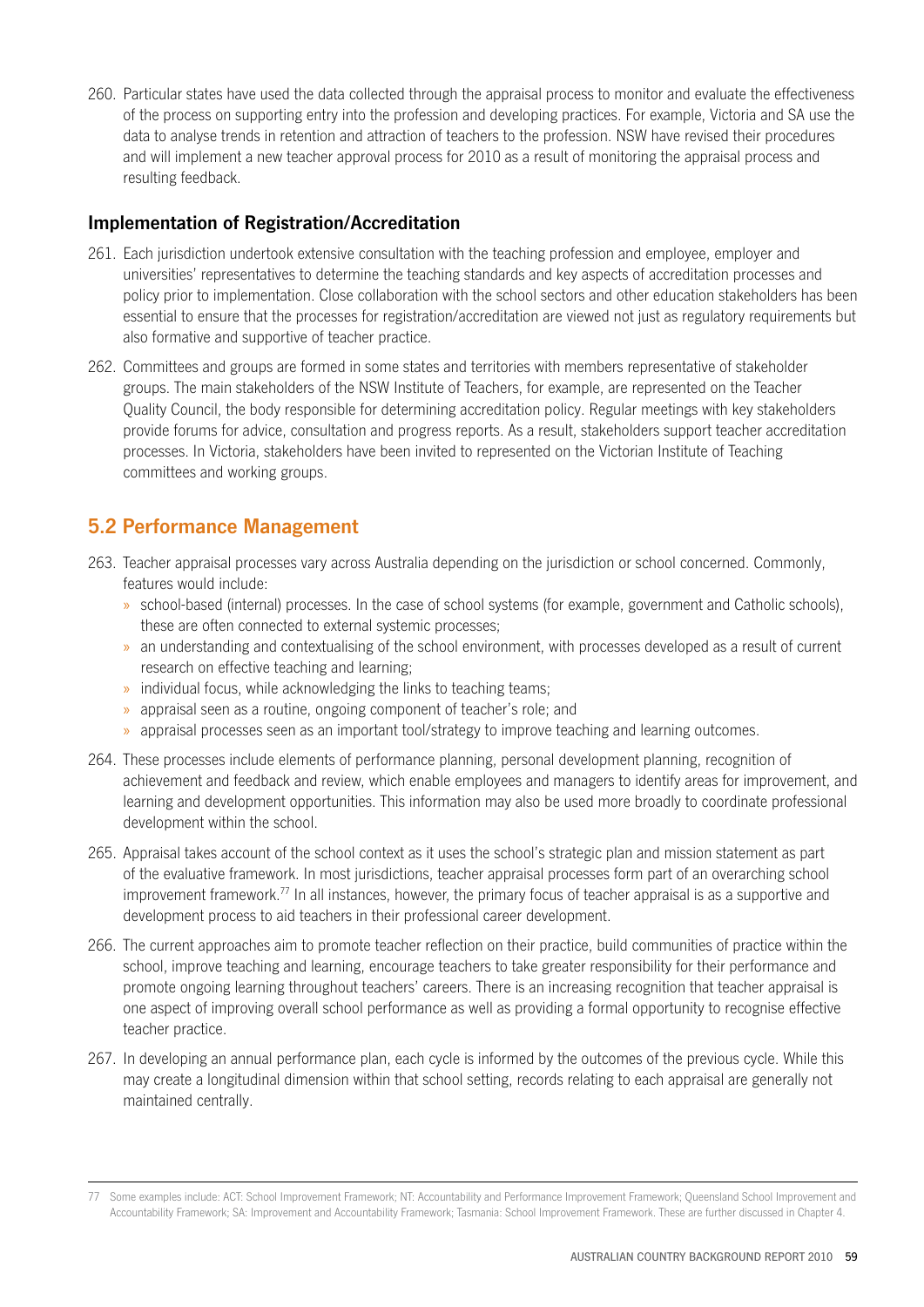- 268. In NSW government schools, teachers completing the mandatory maintenance of accreditation at Professional Competence are also tracked for satisfactory completion of their Teacher Assessment Review Schedule (TARS) over each 5 year mandatory maintenance period. Teachers in NSW who fail to achieve the required standards are supported through a designated Performance Improvement Plan.
- 269. In the ACT, a process called Professional Pathways has been designed to support continuous improvement of performance and career goal setting. The process has a focus on outcomes resulting from a teacher's performance, and features explicit and negotiated performance measures. All permanent teachers participate in the Professional Pathways process. New recruits and temporary teachers undergo professional performance assessment through Contract and Probation processes, and this assessment constitutes their Professional Pathways participation.
- 270. The NT currently uses observational and multi-rater systems in the form of Behaviourally Anchored Rating Scales (BARS) for teacher appraisal. The observed teaching sessions are compulsory for teachers and inform the development of the teacher's performance plan. While teachers may choose the person who will observe them in the first instance, there is an expectation that the principal or another school leader will also observe the teacher.
- 271. The multi-rater BARS system is voluntary, with the indicators based on the NT Professional Standards for Teachers. Teachers may rate themselves or invite others within the school to rate their performance. Both systems are internal to the school and linked to the school's annual operational plan under the Accountability and Performance Improvement Framework.
- 272. In Queensland, a Developing Performance Framework is being implemented in schools. The agreement between the Queensland Teachers union and the Department of Education states that "in establishing and implementing the Framework, each school or work place should adopt an approach that is appropriate to its needs. Unlike traditional models of individual performance appraisal, the framework supports group, team, collegial and mentoring approaches to the process of developing performance".
- 273. Employers undertake responsibility for the implementation and management of their performance management processes. In government schools, undertaking of annual performance appraisals may be mandated under the terms of the state's public service legislation. (For example, Tasmania—Section 34(1)(g) of the *State Service Act 2000*, *Northern Territory Public Sector Employment and Management Act*, *South Australia—State Service Act*, *Western Australian Public Sector Management Act 1994*.)
- 274. The Grattan Institute has undertaken research on the impact of teacher appraisal in Australia and published their findings in May 2010. The findings of the report, *'What Teachers Want: Better teacher management''*78 shows that quality teachers are the most significant influence on student performance. The report presents the views of Australian teachers about the current state of teacher evaluation and development based on findings from the OECD Teaching and Learning International Survey (TALIS) from 2007–08. The report recommends that improving the quality of teachers and teaching should be a central goal of education policy and that evaluating the work of teachers and developing their teaching skills is a key part of improving the quality of teaching.
- 275. The Victorian Auditor-General's Office have recently examined whether the quality of teaching in government schools has improved as a consequence of the Department of Education and Early Childhood Development's (DEECD) approach to managing teacher performance using the department's Performance and Development Guide. This audit is discussed further in Table 15 below.

78 Grattan Institute 'What Teachers' Want: Better teacher management' http://www.grattan.edu.au/publications/033\_report\_what\_teachers\_want.pdf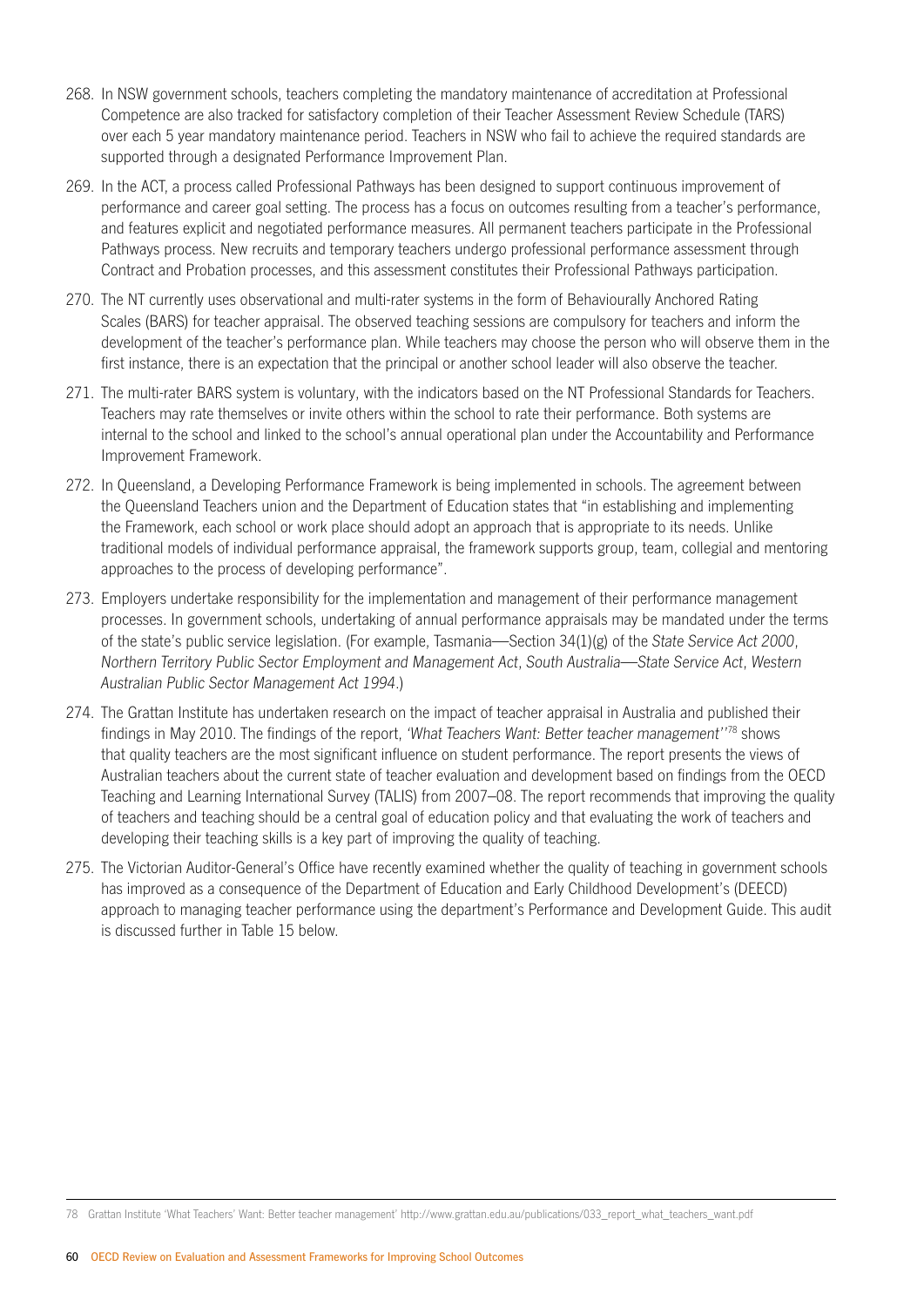#### **Victorian Auditor-General's Office's Audit of Managing Teacher Performance in Government Schools79**

On 26 May 2010 the Victorian Auditor-General's Office tabled the report *Managing Teacher Performance in Government Schools*. The audit examined whether the quality of teaching in government schools has improved as a consequence of the Department of Education and Early Childhood Development's (DEECD) approach to managing teacher performance using the department's Performance and Development Guide.10

The audit found that DEECD is addressing the limitations of its approach to managing teacher performance. This includes trialling new ways to understand and measure teacher capabilities, and trialling performance pay. This action is positive but currently there is insufficient evidence to assess and reliably demonstrate whether the quality of teaching has improved.

The Auditor-General's Office made seven recommendations to the DEECD in the report:

**Recommendation 1:** Mandate a set of core performance indicators and an assessment scale against which schools can assess and grade teacher classroom skills and knowledge against expected requirements; and monitor change over time in teacher performance.

**Recommendation 2:** Review how it can effectively integrate all its performance management and development tools and processes to optimise its evaluation and management of teacher performance.

**Recommendation 3:** Obtain regular and reliable assurance that schools are managing the performance and development cycle in line with its requirements particularly for teacher underperformance.

**Recommendation 4:** Identify and address why some teachers know little or nothing about how they are assessed, and how to use the cycle to improve their teaching from one year to the next.

**Recommendation 5:** Define underperformance so that schools share an understanding of what it is.

**Recommendation 6:** Identify what principals and assessors need to address teacher underperformance constructively, provide that support and assess its effectiveness.

**Recommendation 7:** Remind schools of its requirements for teacher performance assessments and participation in professional development activities.

DEECD responded to the review by supporting all but the first recommendation. The department's comments on each recommendation can be found in Appendix D of the final report.

## **Responsibility for Performance Management**

- 276. Operational responsibility for conducting performance management processes in schools is generally delegated to principals and school leaders and training in the process is available to them. While the actual appraisal process generally occurs between the teacher and their line manager or supervisor, the Principal may be responsible for ensuring that levels of compliance are reported to the department.
- 277. For example, in WA, the Department of Education monitors the progress of the performance management process through the following:
	- » Information that the process has taken place for staff is reported to the principal's line manager, the Director Schools, as part of the school accountability process;
	- » Reporting is undertaken centrally through the department's school compliance survey which requires schools to indicate the extent of performance management participation; and
	- » The WA Office of Public Sector Standards Commissioner conducts an Annual Agency Survey to monitor compliance related to the Public Sector Standards in Human Resource Management, of which performance management is one of the standards. A report on the results of the survey is communicated back to the agency.
- 278. As part of the performance management process, a range of information may be used as a basis for discussion about performance. This could include student assessment data and classroom planning and evaluation information. Performance development plans are generally aligned to system objectives, regional and school plans, roles and responsibilities. Feedback by students and other stakeholders may form part of the process.

<sup>79</sup> The full report, along with an Audit Summary can be found here: http://www.audit.vic.gov.au/reports\_\_publications/reports\_by\_year/2009-10/20102605\_teacher\_ performance.aspx

<sup>80</sup> http://www.eduweb.vic.gov.au/hrweb/workm/perform/pmgmntTS.htm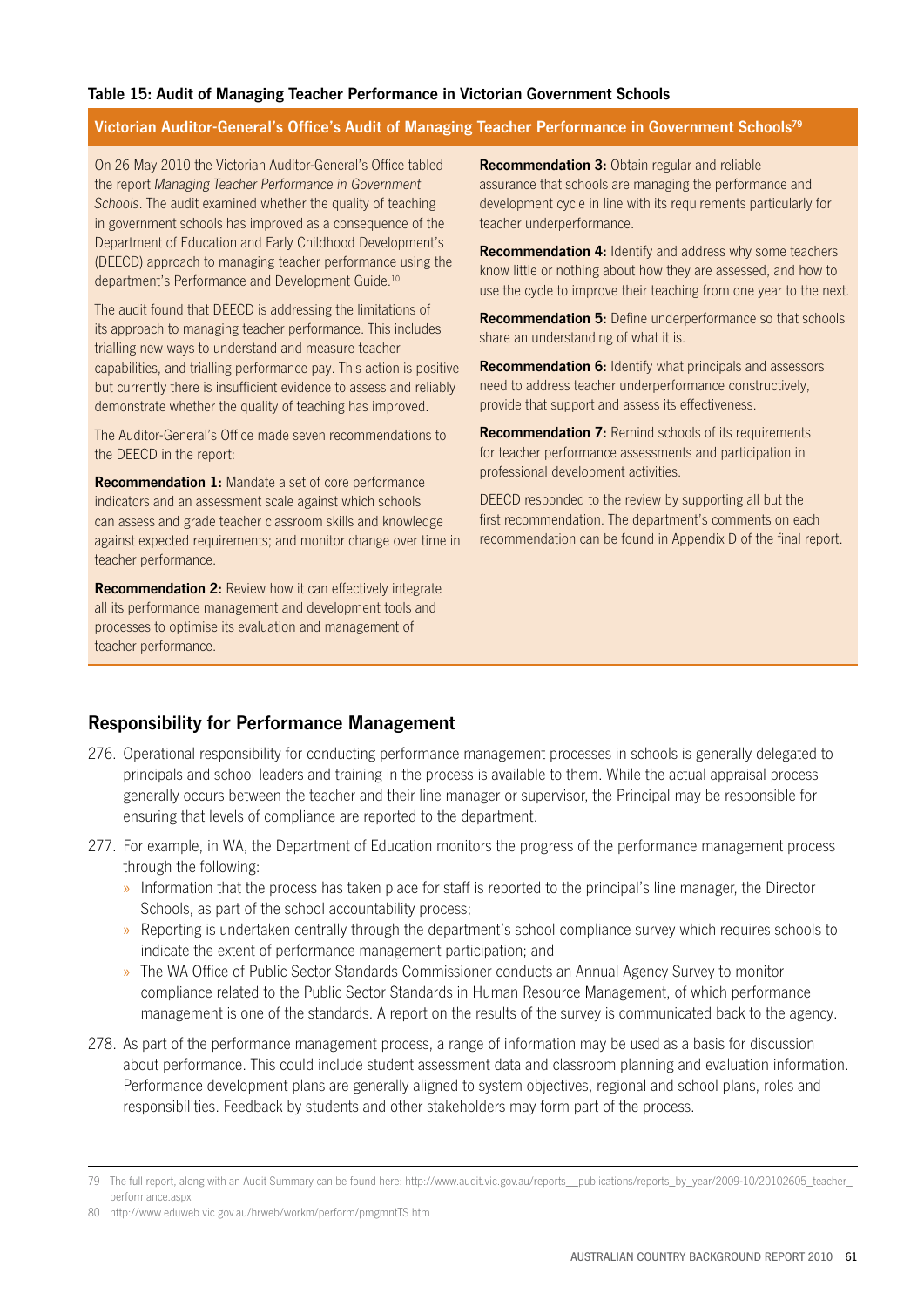- 279. In the ACT, feedback from staff, student and parents is received in mandatory surveys which are part of the School Improvement Program. This data is reviewed by school management and may feed back indirectly to teachers through the identification of school priorities.
- 280. In NSW, mandatory teacher accreditation is articulated with NSW Board of Studies' school registration processes for non-government schools. Employers must demonstrate that they meet the teaching and learning requirements of the *NSW Education Act* and accreditation requirements of the *Institute of Teachers Act*. In relation to the *Institute of Teachers Act*, the Boards regular audits of schools ensure employed teachers are all correctly accredited. The Institute is represented on the Board of Studies Registration Committee. Accreditation issues raised through the Board's registration process are referred to the Institute for resolution.

## **Performance Management Procedures**

- 281. The performance criteria and reference standards used in teacher appraisal vary depending on jurisdiction. In all states and territories except the ACT.<sup>81</sup> professional teaching standards underpin appraisal.
- 282. Teacher appraisals undertaken as part of a performance management process are generally managed within the school by the principal or their nominee. While the process differs slightly in each jurisdiction, generally each cycle lasts 12 months. At the commencement of a new cycle, the teacher and their supervisor negotiate a performance plan; they meet mid-cycle to discuss progress against the plan, and then review performance against the plan at the end of the cycle. The performance plan aligns the teacher's goals with their professional roles and responsibilities and with school and system priorities. Particularly in the non-government sector, additional criteria may be identified by the school and teachers that specifically relate to their position or school's values and ethos. In all instances, regular informal feedback is regarded as an integral part of the process.
- 283. A range of tools may inform the development of each teacher's performance plan, including professional teaching standards, guidelines on the performance management process, strategic plans, school plans, etc. In the case of the NT teachers, development of the performance plan is also informed by classroom observation by the supervisor.
- 284. The ACT Department of Education and Training *Teaching Staff Enterprise Agreement 2009–2011* describes the Professional Pathways process:

In the Plan, the teacher and their professional mentor will identify and record realistic and agreed goals and strategies for the school year. The plan will focus on the teacher's:

- » professional work performance;
- » professional and work related goals;
- » professional learning;
- » pathways for development;
- » personal growth and career development;
- » whole of school role and responsibilities; and
- » information technology and other training needs.

In conducting their professional discussion the teacher and their professional mentor will have regard to relevant factors, including:

- » priorities in the departmental strategic plans and other relevant departmental initiatives;
- » the needs of the school and the School Development Plan;
- » priorities set out in the school's business and education plans and policies;
- » the need to enhance student educational outcomes;
- » curriculum assessment and reporting data;
- » the school setting, including whole of school roles and responsibilities, management and team structures, the school community, parents as partners;
- » other factors which may affect the teacher's circumstances, such as part time work or leave arrangements; and
- » the requirement for teachers to participate in professional learning.<sup>82</sup>

82 ACT DET Teaching Staff Enterprise Agreement 2009–2011, Located at http://www.det.act.gov.au/files/employment/Teaching\_Staff\_EBA\_2009-2011\_signed.pdf

<sup>81</sup> The ACT Department of Education's Professional Teaching Framework, located at http://www.det.act.gov.au/employment/teach\_in\_canberra/ professional\_teaching\_framework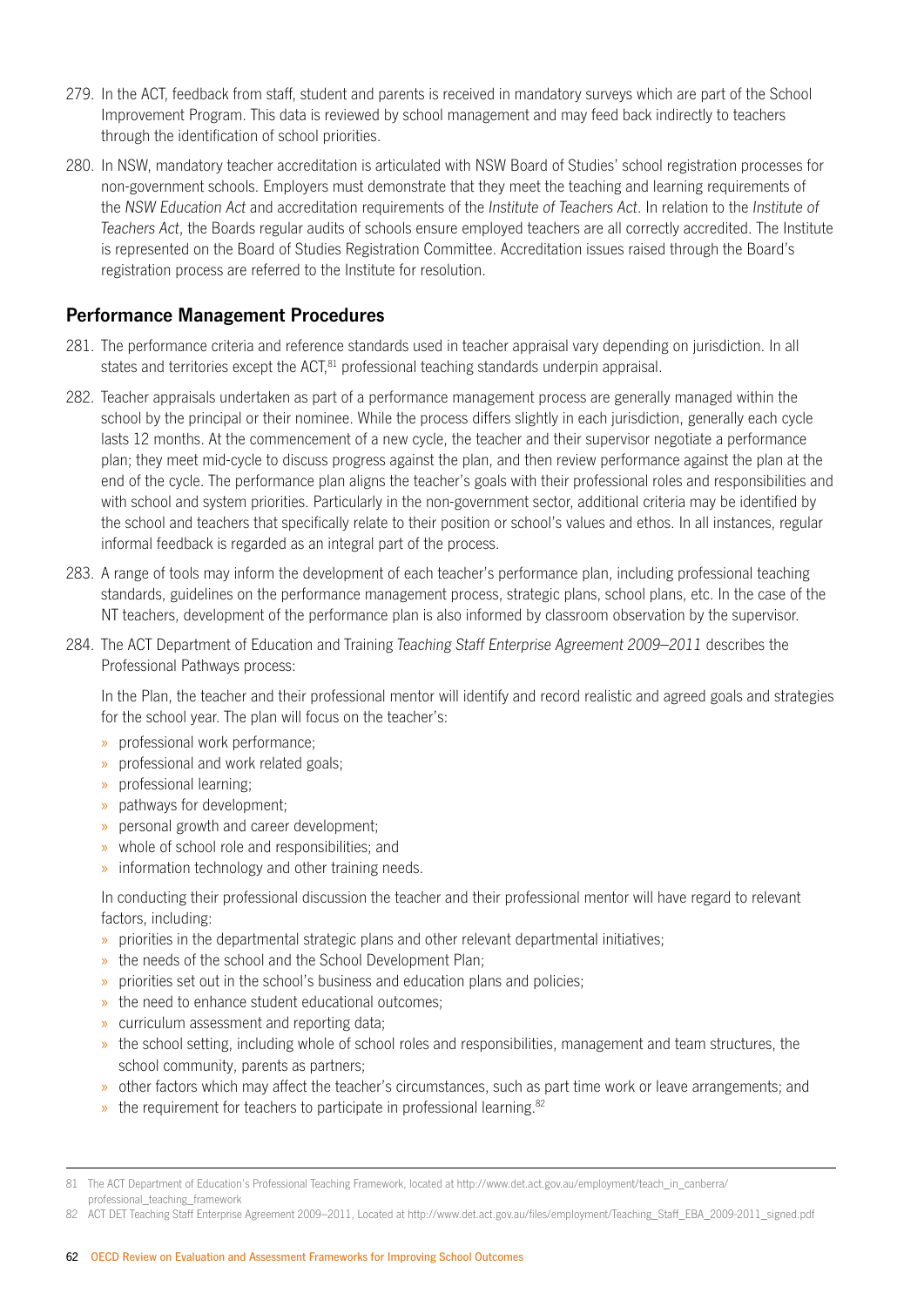- 285. The processes employed in schools vary, but may include: classroom observation, self reflection, peer reflection, support of a mentor, formal coaching, appraisal meeting with assessment panel or supervisor, interview, teacher portfolio, student results or learning outcomes.
- 286. In the NT, teachers may choose to use a Behaviourally Anchored Rating Scale (BARS) to rate their current performance. The BARS uses key behavioural descriptors of practice based on the NT Professional Standards for Teachers—Competent, tabulated into a BARS.

## **Competencies to Manage Performance**

- 287. As teacher appraisal processes are generally school-based, the levels of training and support provided to those involved may vary considerably. In most schools, the principal is ultimately responsible for management of the process, and may determine what training is offered to line managers/supervisors who are delegated to undertake the appraisals. Formal training in the performance management process is generally available for principals and other school leaders.
- 288. Information sessions, workshops and training may be available to teachers and their supervisors at the school level. A range of templates and information sources is available to participants in teacher appraisal processes.
- 289. In SA, a Quality Performance Development Pilot will be conducted during 2010 to work towards building capacity in the giving and receiving of feedback and the development of a performance improvement culture in sites.

## **Using Performance Management Data**

- 290. Performance and development arrangements are generally internal to the school. As part of the process, professional development needs and proposed action for the next cycle are identified to support the teacher's ongoing learning and development and their capacity to undertake his or her role effectively. Personal development plans are negotiated in the context of school and departmental strategic plans and identified priorities.
- 291. At a school level, results of teacher appraisal inform the school strategic plan, which reflects the overarching priorities of the relevant department. Professional development planning, school policy development, planning and resourcing (including staffing and budgeting) may also reflect the results of teacher appraisals.
- 292. Generally, the completion of a successful performance management cycle enables teachers to progress to the next increment in their pay structure. In the non-government sector, the results of performance management processes may be used to recognise and reward teachers, including the allocation of performance-based pay.
- 293. Data on the impact of current arrangements for performance management is not consistently maintained centrally. Participation in performance management processes is mandated in public service legislation and teacher enterprise bargaining arrangements for government school teachers.
- 294. In WA, for example, the Public Sector Commission's Annual Agency Survey collects information from all public sector agencies relating to compliance with the general principles of human resource management, including performance management. The 2008–09 survey results indicated an improvement in performance management implementation in schools against the previous year. This included 85 per cent of schools indicating staff had participated in at least one performance management cycle; and 52 per cent of schools indicating staff had participated in at least two performance management cycles.
- 295. In the non-government sector, performance management may not be mandated, and the number of schools with formalised programs, the frequency of appraisal and the purpose of the process varies considerably.

### **Implementation of Performance Management**

296. In government schools, performance management processes have been in place for a number of years. At various times, concerns have been expressed about the time involved, the number of personnel required to support the process, and the resourcing of such processes. Teacher unions have raised concerns about the possible linkage of performance management processes to performance pay. The current processes are viewed as providing a positive approach to demonstrating accountability within the context of school workplace and organisational goals. Unions are concerned that using the process to rate teachers against each other would shift the improvement and support culture to a perceived punitive approach. Teacher unions have expressed particular concern about rating teacher performance based on the test scores of their students.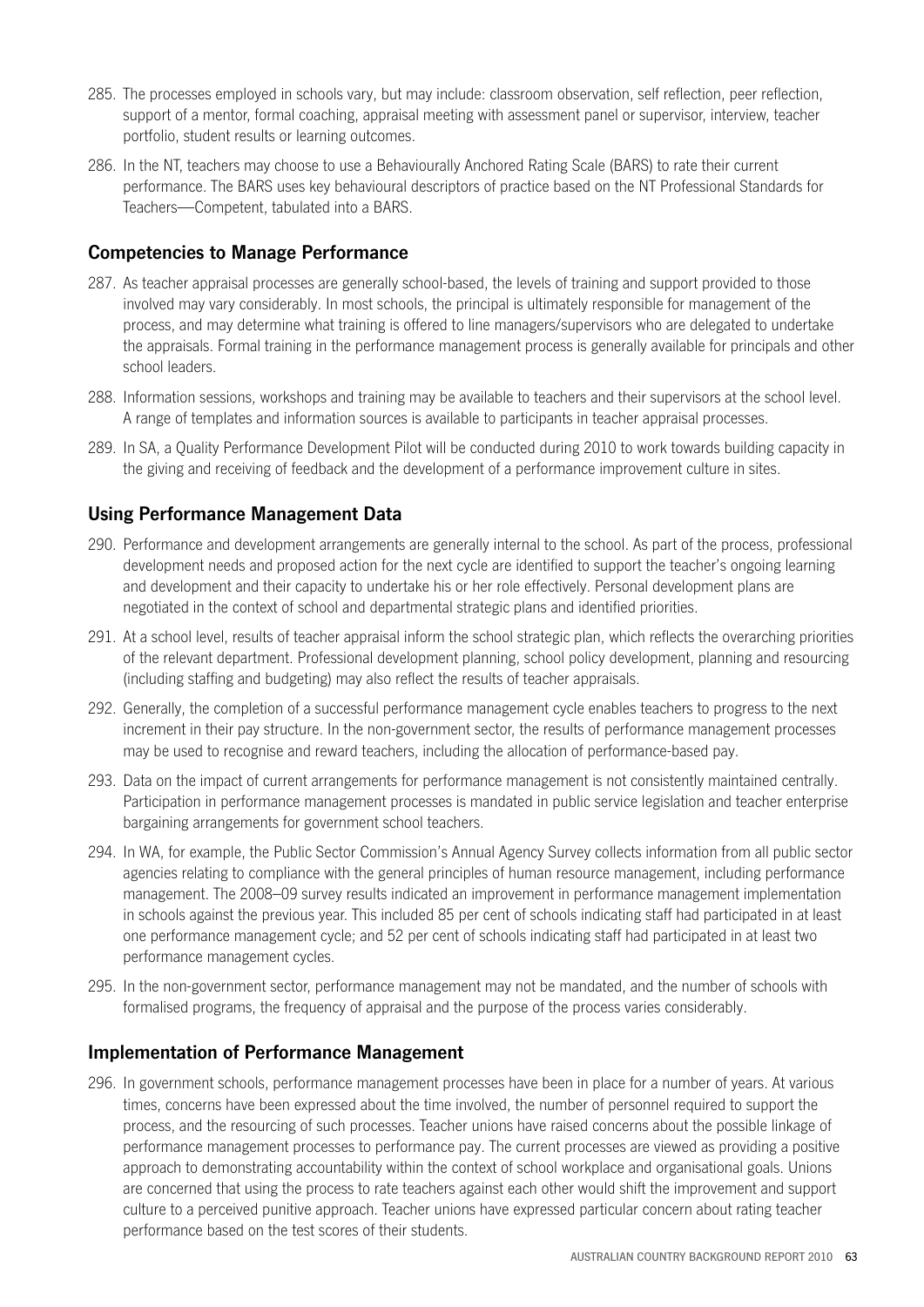- 297. The implementation of performance management processes is generally undertaken through a partnership approach with professional associations and unions, particularly in the implementation of a new policy. A range of strategies is undertaken to implement performance management across the system, including:
	- » training for line managers in schools;
	- » central delivery of professional d
	- » evelopment programs;
	- » incorporation of performance management into departmental policies and training; and
	- » provision of support material for schools—for example, templates, website resources.
- 298. In the non-government sector, individual schools have sought assistance from a variety of external providers to commence the development and implementation of teacher appraisal processes.

# **5.3 Advanced Skill Teachers**

- 299. Three state and territory education departments (NT, SA and WA) have developed classroom teacher classifications beyond that of "professional competence". These classifications carry higher pay for those who have demonstrated superior ("accomplished") teaching performance. Some similar schemes operate in the non-government sector.<sup>83</sup> These classifications are not linked directly to advertised positions in specific schools. Rather, teachers usually gain these positions after applying for an assessment of their performance. Teachers do not have to be at the top of the salary scale to apply for these positions.<sup>84</sup>
- 300. In the case of SA's Advanced Skills Teacher (AST) assessments, the process is tracked through system databases and data regarding the location, age and profile of teachers who are assessed at this level are currently being used to identify potential aspiring leaders and for placement of pre-service professional experiences.

## **Procedures for Accreditation as Advanced Skills Teachers**

- 301. Teacher applicants for 'Advanced Skills Teacher' positions apply for assessment of their skills. Methods of assessment usually rely on presenting portfolio 'entries'.
- 302. In the Advanced Skills Teacher 1 (AST Level 1) process in SA the level of expertise and professionalism is validated by a panel consisting of a Site Leader, Equal Opportunity representative and a Peer Evaluator. The assessment of AST Level 2 also requires panel validation of the level of expertise and professionalism and evidence of teacher leadership in site projects.
- 303. The AST process has recently been the subject of a Commissioner's ruling in Enterprise Bargaining, meaning that it will be a more strongly site-based process from October 2010.
- 304. The NT's Accomplished Teacher status (which replaced the 'Teacher of Exemplary Practice) requires applicants to participate in an 'inquiry process' over 12 months, based on theNT Teacher Registration Board Accomplish Standards of Professional Practice for Teaching.<sup>85</sup> This process is currently being reviewed.
- 305. Applying for Level 3 Classroom Teacher positions in WA involves a two-stage process. In Stage One, applicants submit a written portfolio which includes an application form, introductory statement, written statements and portfolio of evidence, and referees' verification of portfolio statements. The portfolio may include evidence such as students' work, a letter of support from a colleague, extracts from professional learning journal, and items in multimedia format.

<sup>83</sup> According to the Independent Education Union of Australia, similar schemes in the non-government sector involve Experienced Teacher (Level 2) classification in Victorian Catholic Schools and Advanced Skills Teacher in Queensland Catholic schools.

<sup>84</sup> P.47, Ingvarson, L. Kleinhenz and Wilkinson, J. Research on Performance Pay for Teachers, ACER, March 2007

<sup>85</sup> Ten teachers top of class, Northern Territory News, 30 October 2009, Located at http://www.ntnews.com.au/article/2009/10/30/96575\_ntnews\_pf.html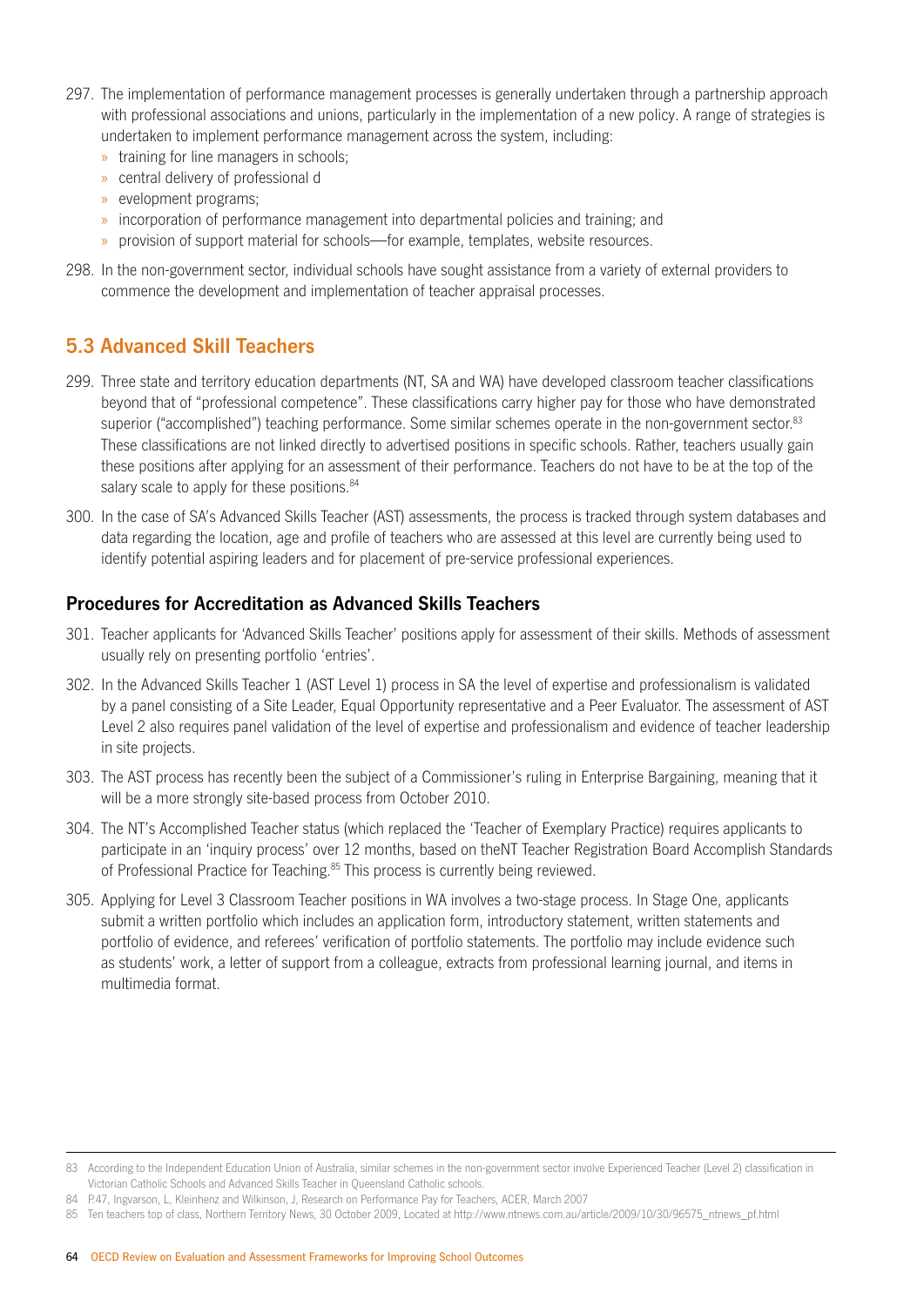- 306. In Stage two, applicants are required to prepare and lead a 45 minute reflective practice session and participate in sessions of other applicants. A reflective practice session includes an oral presentation and facilitated discussion. Applicants are assessed against five teaching competencies that align with Phase 3 of the WA Department of Education's Competency Framework for Teachers.<sup>86</sup> An assessment rubric<sup>87</sup> is used to assess each competency. Each competency is divided into four or five indicators, which must be addressed within each competency.
- 307. NSW introduced the Highly Accomplished Teacher (HAT) position in July 2009 with the first 13 HATs taking up their appointments in term 1, 2010. The HAT position is an initiative of the *Smarter Schools National Partnership on Improving Teacher Quality*. A HAT is an excellent teacher who models high quality teaching for his/her colleagues across the school and leads other teachers in the development and refinement of their teaching practice to improve student learning outcomes.
- 308. HAT positions are classroom based positions with a reduced teaching allocation to enable them to mentor and support other teachers, including preservice teacher education students, beginning and more experienced teachers, work with university partners and take a role in the school's leadership team. HATs are remunerated at a level that recognises their high quality and ability to cultivate the teaching skills of their colleagues.
- 309. HATs are appointed through a merit selection process which requires, as a prerequisite, application to the NSW Institute of Teachers for consideration of accreditation at Professional Accomplishment or Professional Leadership.

#### **Table 16: Summary of Selection Methods for the Promotion Positions in Government Schools where Teachers apply for Recognition of Quality Teaching Performance**

| <b>State/Territory</b> | <b>Promotion</b><br>position                                             | <b>Who</b><br>is eligible?            | What are the<br>assessment methods?                                                          | <b>Who performs</b><br>the assessment?                                           |
|------------------------|--------------------------------------------------------------------------|---------------------------------------|----------------------------------------------------------------------------------------------|----------------------------------------------------------------------------------|
| South Australia        | AST 1/2                                                                  | All teachers, step<br>barrier removed | Portfolio, lesson observation,<br>presentation and discussion                                | Three member assessment<br>panel (inc principal)                                 |
| Western Australia      | Level 3 Classroom<br>teacher                                             | All teachers                          | Portfolio of evidence and<br>reflective practice discussion.<br>assessment against standards | Level 3 Classroom Teacher:<br>Panel, moderation committee.<br>External component |
| Northern Territory     | Accomplished<br>Teacher (replaced<br>'Teacher of<br>Exemplary Practice') | All teachers                          | Modelling of teaching, role in<br>curriculum and professional<br>learning                    | Assessment panels, moderation<br>committee                                       |

Adapted from: Ingvarson, L, Kleinhenz, E and Wilkinson, J, *Research on Performance Pay for Teachers*, ACER, March 200788

## **Competencies to Appraise Teachers and to use Appraisal Results**

- 310. Peer Evaluators are employed in the Advanced Skills Teacher process in SA. A merit selection process is used to select highly competent teachers from the field. Induction into the role includes work shadowing and extended opportunity to moderate the criteria used in the identification of AST.
- 311. SA teachers self-select and self direct their preparation for assessment as an AST. Site leaders play a role in local support, observation and feedback. A central Teacher Quality unit provides support through information sessions and professional development conferences.
- 312. Applicants for the Accomplished Teacher positions in the NT reflect on their achievements, strengths and practices against the standards throughout their process. During the process, they are supported and challenged by their principal, teaching colleagues and an external panel who consider their propositions and evidence in relation to the Accomplished Teacher Standards.

<sup>86</sup> Competency Framework for Teachers, Western Australian Department of Education and Training http://www.det.wa.edu.au/policies/detcms/cms-service/download/ asset/?asset\_id=5245770

<sup>87</sup> Assessment Rubric, WA Level 3 teacher http://www.det.wa.edu.au/redirect/?oid=com.arsdigita.cms.contenttypes.FileStorageItem-id-2785847&stream\_asset=true

<sup>88</sup> Available here: http://www.dest.gov.au/sectors/school\_education/publications\_resources/profiles/Research\_on\_performance\_pay\_for\_teachers.htm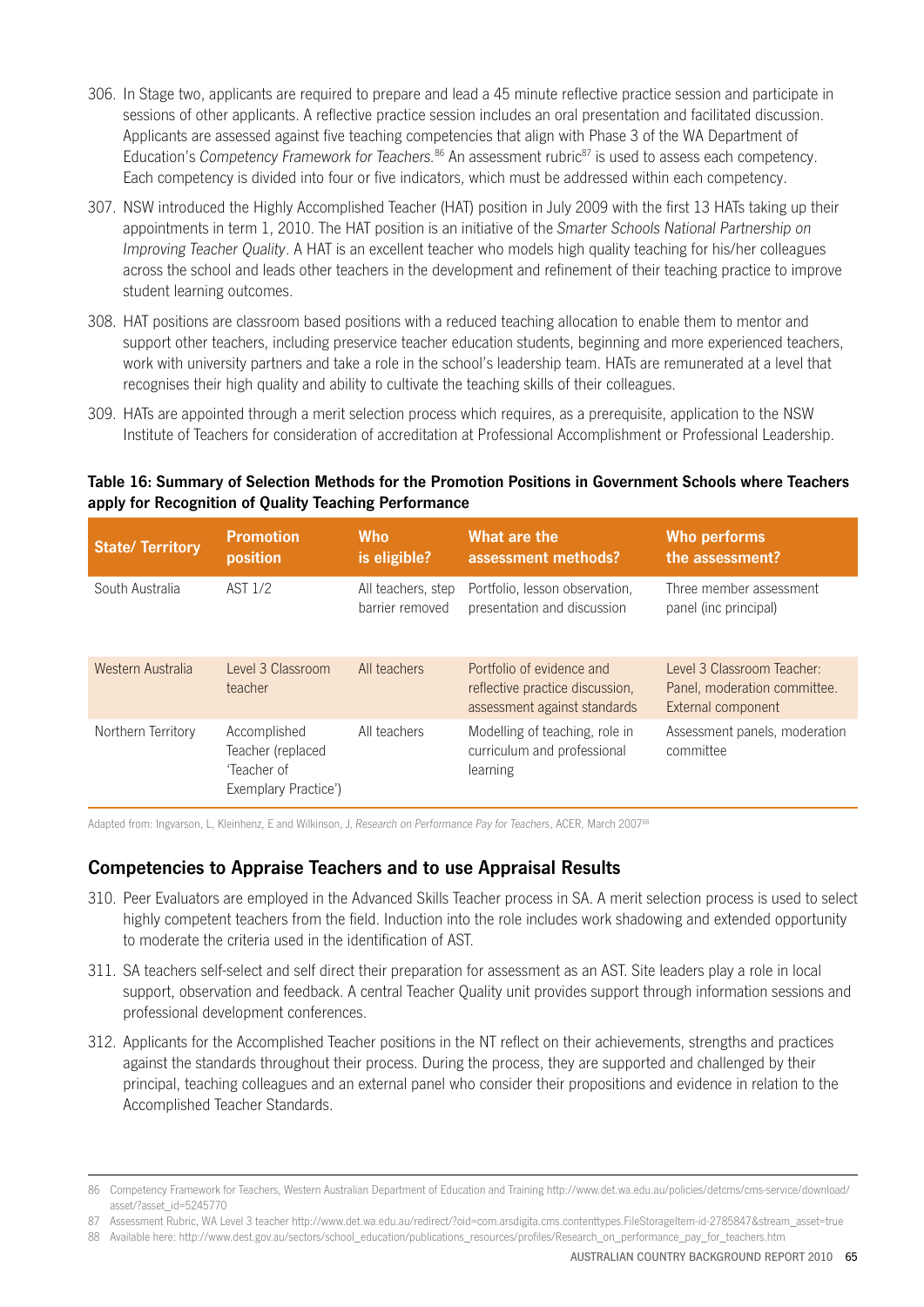- 313. Applications for Level 3 Teacher positions in WA are assessed by two trained assessors. The assessors may be Level 3 Classroom Teachers, heads of learning areas, principals or deputies. In the event that they cannot reach an agreement, a third assessor will assist with the assessment.<sup>89</sup>
- 314. Applicants who are successful in gaining AST positions receive a pay rise and may assume leadership or mentoring roles in their schools commensurate with their levels of expertise. These teachers are identified as potential leaders by school principals and are encouraged to participate in aspiring leaders programs and to apply for merit select positions.
- 315. In SA, Advanced Skills teachers are paid at a higher salary increment and currently need to apply for re-assessment every five years. Accomplished teachers in the NT receive a 4 per cent pay rise. Data on SA's ASTs are currently being analysed to identify trends in attraction and retention, potential to provide quality practicum placements.

# **Implementation of Advanced Skills Teacher Schemes**

- 316. The range of Advanced Skills Teacher schemes around Australia were developed in negotiation with the relevant union and based on standards developed in collaboration with the profession. Successful implementation of these schemes addressed the following principles:
	- » Base salaries set at a professionally appropriate rate and not undermined by the adoption of a scheme for identifying and recognising Accomplished Teachers;
	- » Schemes must be open to all;
	- » Teachers and unions must be included in scheme development;
	- » Appraisal of accomplished teachers must be on the basis of agreed criteria, and conducted fairly and impartially by trained personnel;
	- » Accomplished Teacher Categories must be included in relevant industrial instruments negotiated between the union and the employer; and
	- » All groups, including teachers and their unions, employing authorities, administrators and the community should be included in the planning process.<sup>90</sup>

# **5.4 Policy Initiatives**

- 317. A range of initiatives has been undertaken across the jurisdictions to improve the effectiveness of teacher appraisal. These include extensive consultation on changes to processes; ongoing communication about expected practice; development of Internet services to facilitate processes, including online registration, databases of professional development courses and personal PD registers; and training for line managers. Departments also undertake reviews of the underlying policies, related programs and documentation.
- 318. For example, in 2010, the SA Department of Education and Children's Services is planning:
	- » a Policy Review of its Performance Management Policy, including Managing Underperformance guidelines; and
	- » a Review of the Advanced Skills Teacher programme.
- 319. The Australian Government is committed to developing effective workforce planning and supporting structures to identify teaching performance and to reward quality teaching at the national level through the \$550 million Smarter Schools—Improving Teacher Quality National Partnership (TQNP) agreement. This Partnership runs over five years and is designed to provide nationally significant and sustainable reforms to attract, train, place, develop and retain quality teachers and school leaders in schools.
- 320. The broad areas for reform include:
	- » attracting the best graduates to teaching through additional pathways;
	- » improving the quality of teacher training in partnership with universities;
	- » developing national standards and teacher registration to aid teacher mobility and retention;
	- » developing and enhancing the skills and knowledge of teachers and school leaders through their careers;
	- » improving retention by rewarding quality teachers and school leaders; and
	- » improving the quality and availability of teacher workforce data.

<sup>89</sup> Level 3 Classroom Teacher, Department of Education and Training, Western Australia, Located at http://www.det.wa.edu.au/detcms/teachingwa/teaching-wa/sharedcontent/l3ct/l3ct.en?oid=MultiPartArticle-id-2453419

<sup>90</sup> Recognising Accomplished Teaching, Independent Education Union of Australia, Located at: http://www.ieu.org.au/recognising\_accomplished\_teaching.pdf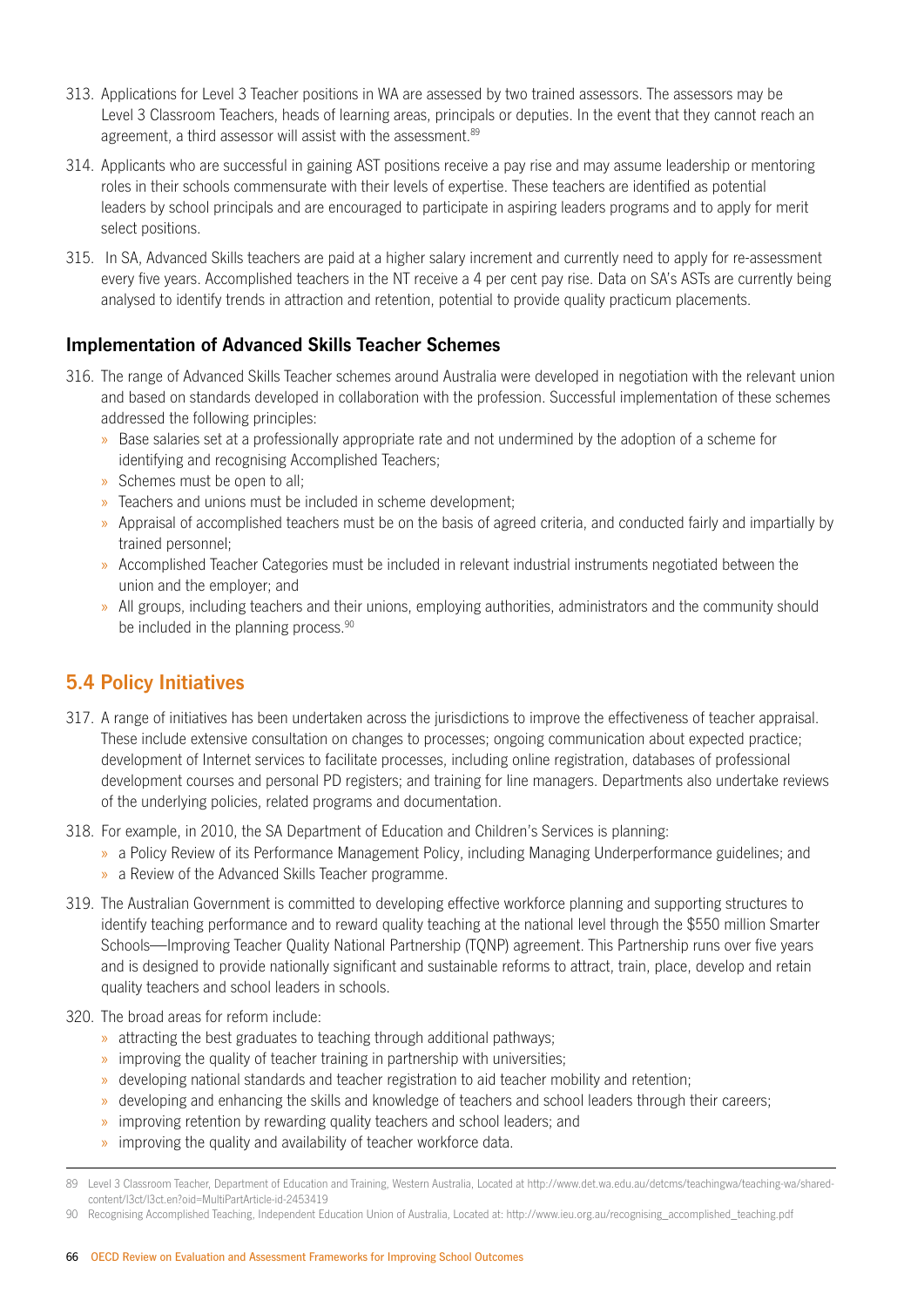321. The Partnership recognises the importance of teachers in making a difference to individual students and ultimately to the long-term productivity of Australia. Fifty million dollars will go to professional development and support to empower principals to be able to better manage their schools and achieve improved student results.

# **Australian Institute of Teaching and School Leadership (AITSL)91**

- 322. The implementation of National Professional Standards for Teachers by AITSL will provide nationally agreed and consistent requirements and principles to guide reform in the areas of teacher registration, accreditation of preservice teacher education courses and accreditation of teachers at the graduate, proficient, highly accomplished and lead teacher levels. The Standards will also inform professional learning and performance appraisal.
- 323. A consultation and validation process will be conducted in jurisdictions and nationally from March to May 2010. It is expected the Standards will be implemented by the end of 2010.
- 324. These reforms will promote mobility of the teaching workforce and will increase public confidence in the professionalism of teachers by providing a nationally agreed quality assurance mechanism demonstrating that Australian teachers and school leaders have the required competencies to be effective educators.

# **5.5 Accreditation/Registration Documentation**

- » NSW Institute of Teachers http://www.nswteachers.nsw.edu.au/Accreditation---Policies---Manual.html
- » Victorian Institute of Teaching http://www.vit.vic.edu.au/files/documents/1563\_Reg\_A\_B&W.pdf
- » Queensland College of Teachers http://www.qct.edu.au/registration/full.html
- » Teachers Registration Board of South Australia http://www.trb.sa.edu.au/forms.htm
- » Western Australian College of Teaching http://www.wacot.wa.edu.au/index.php?section=3
- » Teachers Registration Board of Tasmania http://www.trb.tas.gov.au/registration.htm
- » Teacher Registration Board of the Northern Territory http://www.trb.nt.gov.au/registration/index.shtml

# **5.6 Education Department Performance Management Policy**

- » NSW Department of Education and Training https://www.det.nsw.edu.au/policiesinter/category/search.do?level=Schools&categories=Schools%7CPerformance+appr aisal%7CPerformance+%26+assessment+of+teachers
- » Victorian Department of Education and Early Childhood Development http://www.education.vic.gov.au/hrweb/workm/perform/pmgmntTS.htm
- » Queensland Department of Education http://education.qld.gov.au/staff/development/performance/employee/teachers.html
- » South Australian Department of Education and Children's Services http://www.decs.sa.gov.au/ods/pages/Performance\_Management/
- » Tasmania Department of Education https://staff.education.tas.gov.au/hr/managing/performance-management-framework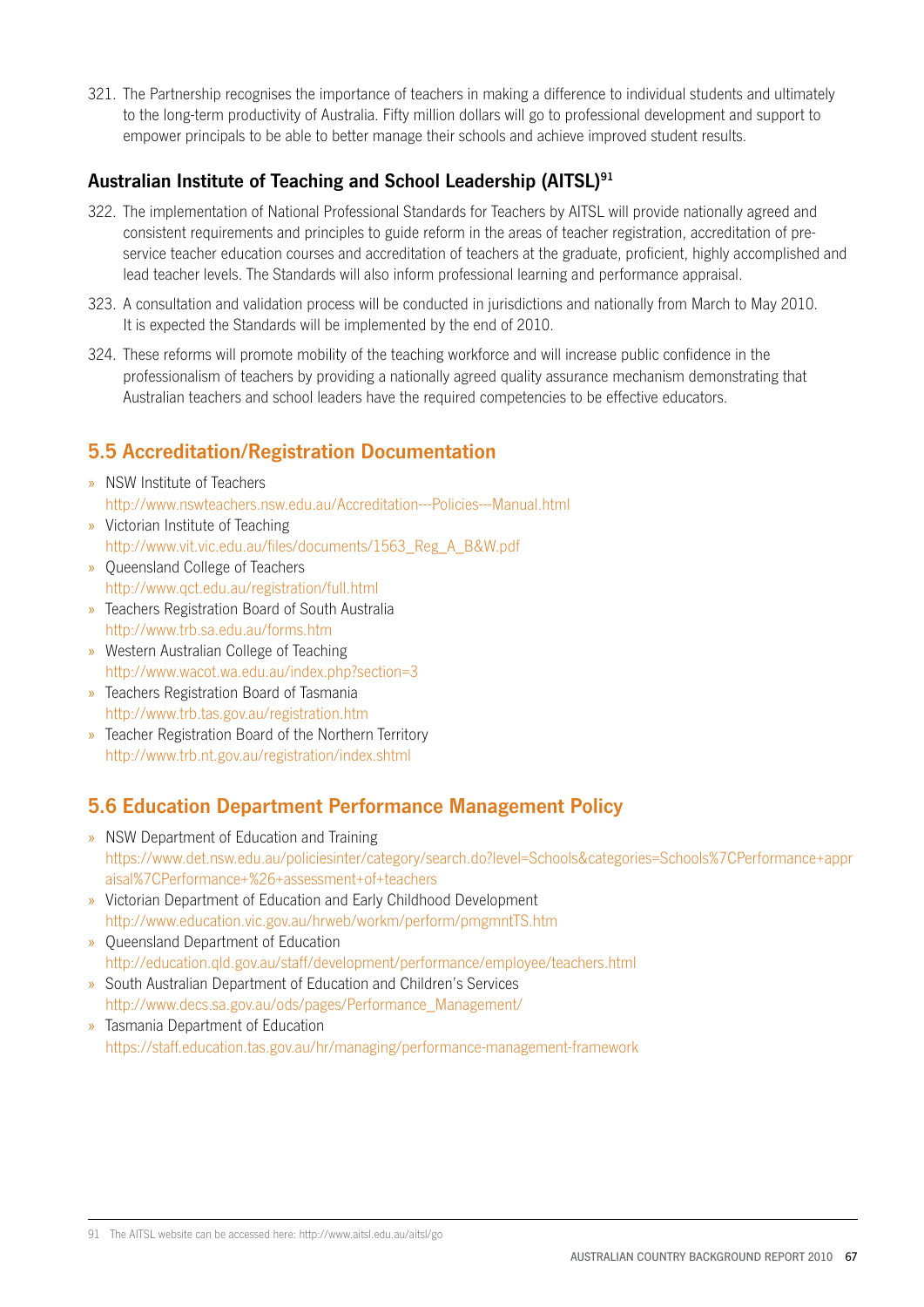|                                                                    | Elements       | Teachers create and maintain safe and challenging learning environments through the<br>Teachers are actively engaged members of their profession and the wider community<br>Teachers know their subject/content and how to teach that content to their students<br>Teachers continually improve their professional knowledge and practice<br>Teachers know their students and how their students learn<br>Teachers communicate effectively with their students<br>Teacher plan, assess and report for effective learning<br>use of classroom management skills | Teachers reflect on, evaluate and improve their professional knowledge and practice<br>Teachers use a range of teaching strategies and resources to engage students in<br>Teachers create and maintain safe and challenging learning environments<br>Teachers know how students learn and how to teacher them effectively<br>Teachers are active members of their profession<br>Teachers plan and assess for effective learning<br>Teachers know the content they teach<br>Teachers know their students<br>effective learning | Teachers design and implement engaging and flexible learning experiences for individuals<br>Teachers foster positive and productive relationships with families and the community<br>Teachers design and implement learning experiences that develop, language, literacy<br>Teachers design and implement intellectually challenging learning experiences<br>Teachers create and maintain safe and supportive learning environments<br>Teachers commit to reflective practice and ongoing professional support<br>Teachers design and implement learning experiences that value diversity<br>Teachers support personal development and participation in society<br>leachers assess and report constructively on student learning<br>Teachers contribute effectively to professional teams<br>and numeracy<br>and groups |
|--------------------------------------------------------------------|----------------|----------------------------------------------------------------------------------------------------------------------------------------------------------------------------------------------------------------------------------------------------------------------------------------------------------------------------------------------------------------------------------------------------------------------------------------------------------------------------------------------------------------------------------------------------------------|-------------------------------------------------------------------------------------------------------------------------------------------------------------------------------------------------------------------------------------------------------------------------------------------------------------------------------------------------------------------------------------------------------------------------------------------------------------------------------------------------------------------------------|-------------------------------------------------------------------------------------------------------------------------------------------------------------------------------------------------------------------------------------------------------------------------------------------------------------------------------------------------------------------------------------------------------------------------------------------------------------------------------------------------------------------------------------------------------------------------------------------------------------------------------------------------------------------------------------------------------------------------------------------------------------------------------------------------------------------------|
|                                                                    | <b>Domains</b> | $\hat{\mathbf{z}}$<br>$\hat{z}$<br>Professional Knowledge<br>Professional Practice<br>Commitment<br>Professional<br>$\hat{z}$<br>$\hat{ }$<br>$\hat{\mathbb{R}}$                                                                                                                                                                                                                                                                                                                                                                                               | $\hat{z}$<br>⋩<br>⋩<br>à<br>Professional Engagement<br>Professional Knowledge<br>Professional Practice<br>$\hat{ }$<br>$\hat{\mathbb{R}}$<br>$\hat{ }$                                                                                                                                                                                                                                                                                                                                                                        | Teaching and Learning<br>Professional Renewal<br>Reflective Practice<br>Relationships<br>$\hat{\mathbf{z}}$<br>$\hat{ }$<br>$\hat{\vphantom{1}}$<br>$\hat{\mathbb{R}}$                                                                                                                                                                                                                                                                                                                                                                                                                                                                                                                                                                                                                                                  |
| Table 17: Professional Teaching Standards from Registration Bodies | <b>Stages</b>  | Source: http://www.nswteachers.nsw.edu.au/Main-Professional-Teaching-Standards.html<br>Professional Accomplishment<br>Professiona Competence<br>Graduate<br>$\lambda$<br>$\hat{z}$<br>$\hat{\mathbf{z}}$                                                                                                                                                                                                                                                                                                                                                       | Source: http://www.vit.vic.edu.au/content.asp?Document_ID=23<br>Graduating Teachers<br>Full Registration<br>$\hat{z}$<br>$\approx$                                                                                                                                                                                                                                                                                                                                                                                            | Source: http://www.qct.edu.au/Publications/ProfessionalStandards/                                                                                                                                                                                                                                                                                                                                                                                                                                                                                                                                                                                                                                                                                                                                                       |
|                                                                    | Authority      | NSW Institute of<br>Teachers                                                                                                                                                                                                                                                                                                                                                                                                                                                                                                                                   | Victorian Institute<br>of Teaching                                                                                                                                                                                                                                                                                                                                                                                                                                                                                            | ProfessionalStandardsForQIdTeachers2006.pdf<br>Queensland<br>College of<br>Teachers                                                                                                                                                                                                                                                                                                                                                                                                                                                                                                                                                                                                                                                                                                                                     |
| 68                                                                 | Jurisdiction   | New South<br>Wales                                                                                                                                                                                                                                                                                                                                                                                                                                                                                                                                             | Victoria<br>OECD Review on Evaluation and Assessment Frameworks for Improving School Outcomes                                                                                                                                                                                                                                                                                                                                                                                                                                 | Queensland                                                                                                                                                                                                                                                                                                                                                                                                                                                                                                                                                                                                                                                                                                                                                                                                              |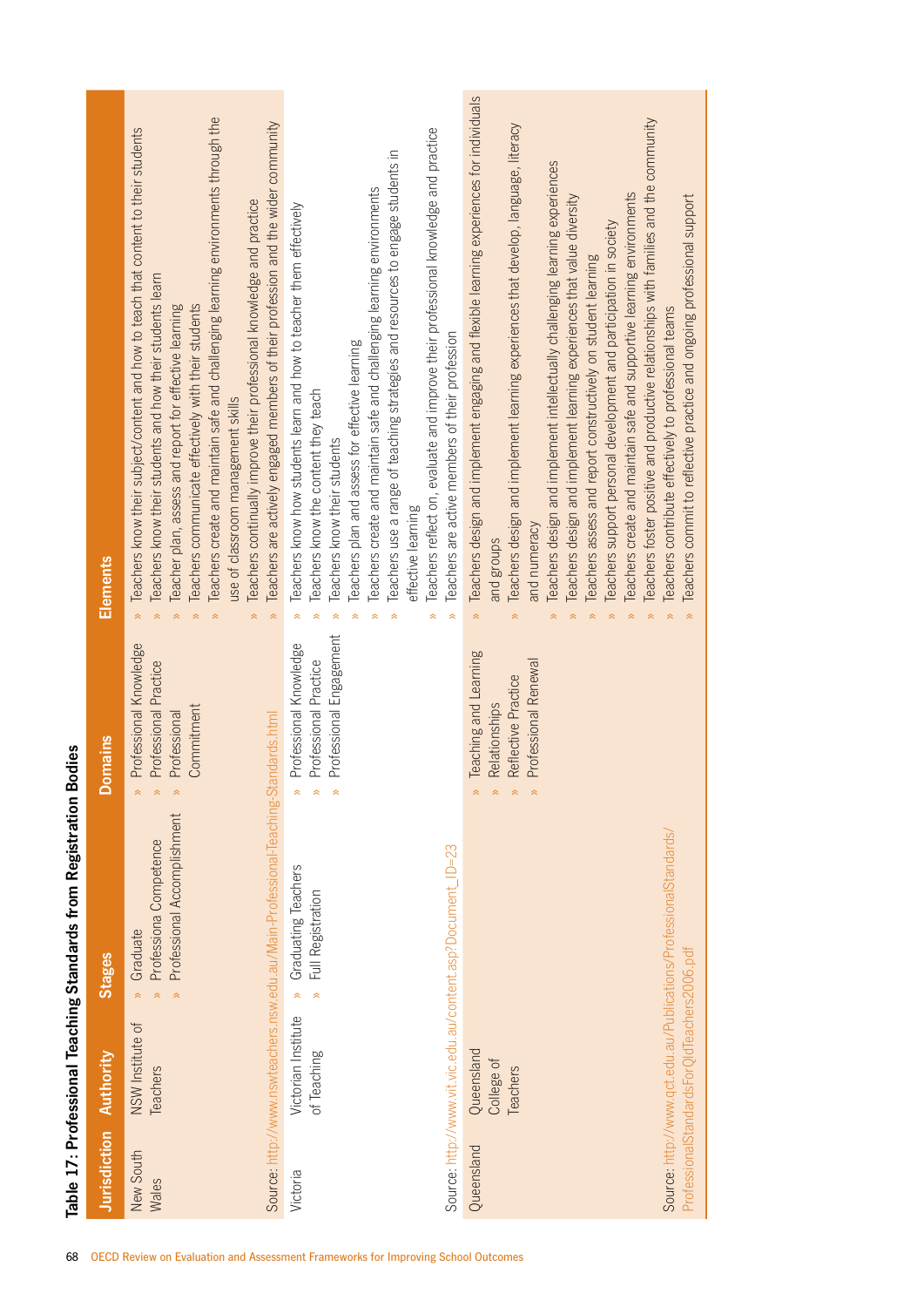| <b>Jurisdiction</b>   | <b>Authority</b>                                                                                                   | <b>Stages</b>                                                                                                                                                                            | <b>Domains</b>                                                                                                             | Elements                                                                                                                                                                                                                                                                                                                                                                                                                                                                                                                                                                                                                                                                                                                                                                                                                                                                   |
|-----------------------|--------------------------------------------------------------------------------------------------------------------|------------------------------------------------------------------------------------------------------------------------------------------------------------------------------------------|----------------------------------------------------------------------------------------------------------------------------|----------------------------------------------------------------------------------------------------------------------------------------------------------------------------------------------------------------------------------------------------------------------------------------------------------------------------------------------------------------------------------------------------------------------------------------------------------------------------------------------------------------------------------------------------------------------------------------------------------------------------------------------------------------------------------------------------------------------------------------------------------------------------------------------------------------------------------------------------------------------------|
| Australia<br>South    | Source: http://trb.sa.edu.au/professional_standards.htm<br>Board of South<br>Registration<br>Teachers<br>Australia | provisional to full registration<br>Change of status-from<br>Graduate entry<br>$\lambda$<br>$\hat{\mathbf{z}}$                                                                           | Professional Knowledge<br>Professional Practice<br>Relationships<br>Professional<br>$\hat{z}$<br>⋩<br>$\hat{\mathbf{z}}$   | Teachers plan and implement teaching strategies for successful learning experiences<br>Teachers work effectively with parents/caregivers and the wider community<br>Teachers know about learning processes and how to teach and implement<br>Teachers create a safe, challenging and supportive learning environment<br>Teachers actively engage in personal and collegial learning within the<br>Teachers foster trusting and respectful relationships with all learners<br>Teachers know about learning contexts and diversity<br>Teachers assess and report learning outcomes<br>Teachers know the content they teach<br>professional community<br>$\approx$                                                                                                                                                                                                            |
| Australia<br>Western  | Western Australia<br>College of<br>Teaching                                                                        | » Registered Teacher<br>Source: http://www.wacot.wa.edu.au/index.php?section=41                                                                                                          | Professional Engagement<br>Professional Knowledge<br>Professional Practice<br>$\hat{ }$<br>$\approx$<br>$\hat{ }$          | Teachers establish and maintain collaborative partnerships within the school and wider<br>Teachers create and maintain a safe, challenging and supportive learning environment<br>Teachers know, respect and are responsive to the diverse needs of their students<br>Teachers reflect on, critically evaluate and improve their professional knowledge<br>Teachers use a range of teaching practices and resources to engage students in<br>Teachers act in an ethical and professional manner to uphold the integrity of<br>Teachers know how their students learn and how to teach them effectively<br>Teachers plan, implement, assess and report for effective learning<br>Teachers know and teach relevant curriculum content and skills<br>effective learning<br>the profession<br>community<br>and skills<br>$\hat{\mathbb{R}}$<br>$\hat{\mathbb{R}}$<br>$\hat{z}$ |
| Northern<br>Territory | Northern Territory<br>Board of the<br>Registration<br>Teacher                                                      | Source: http://www.trb.nt.gov.au/standards_ethics/standards.shtml<br>Accomplished Teachers<br>Competent Teachers<br>Graduate eachers<br>$\rightarrow$<br>$\lambda$<br>$\hat{\mathbf{z}}$ | Professional Engagement<br>Professional Knowledge<br>Professional Practice<br>$\hat{z}$<br>$\hat{z}$<br>$\hat{\mathbf{z}}$ | Teachers use a range of teaching practices and resources to engages students in effective<br>Teachers reflect on, evaluate and improve their professional knowledge and practice<br>Teachers create and maintain safe and challenging learning environments<br>Teachers know how students learn and how to teach them effectively<br>Teachers plan, program, assess and report for effective learning<br>Teachers are active members of their profession<br>Teachers know the content they teach<br>Teachers know their students<br>earning                                                                                                                                                                                                                                                                                                                                |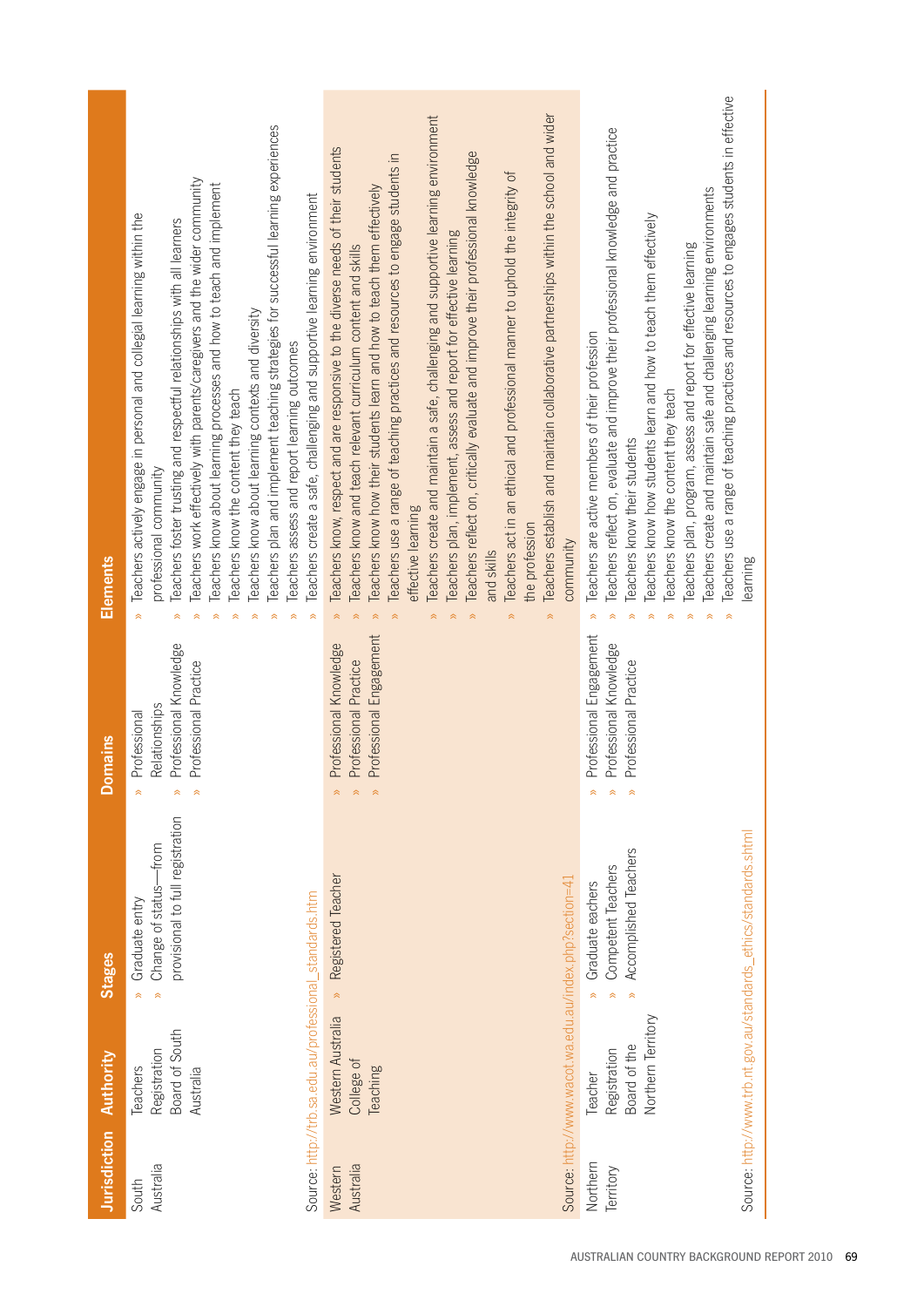| Teachers known understand and adhere to legal and ethical obligations and be aware of<br>Teachers mad deliberate efforts to strengthen professional teacher-student relationships<br>Teachers plan concept-based teaching for deep understanding and transfer of learning<br>Teachers establish and maintain a safe, positive and supportive physical environment<br>Teachers use strategies to support positive behaviour and build resilience in students<br>Teachers engage in systematic professional learning to extend skills and capacities<br>Teachers explicitly teach the skills for developing social competence to promote<br>Teachers use a range of appropriate teaching and learning strategies, materials<br>Teachers reflect on and evaluate their teaching practice to continually improve<br>Teachers intentionally develop positive relationships with key stakeholders<br>(Competent) Teachers demonstrate knowledge of how students learn<br>Teachers establish a collaborative and cooperative learning culture<br>Teachers work collaboratively to set and achieve common goals<br>Teachers communicate effectively with all stakeholders<br>Teachers report student progress to key stakeholders<br>Teachers operate in an equitable manner<br>the nature of professional behaviour<br>required to teach them<br>positive relationships<br>and resources<br>of the subject<br>$\lambda$<br>$\lambda$<br>$\hat{z}$<br>$\hat{z}$<br>$\hat{z}$<br>$\hat{z}$<br>$\hat{\mathbf{z}}$<br>⋩<br>$\hat{\mathbf{z}}$<br>$\hat{z}$<br>Professional Knowledge<br>Professional Practice<br>Professional Values<br>Relationships<br>Professional<br>⋩<br>⋩<br>∞<br>⋩<br>Leadership (to be developed)<br>Source: http://www.trb.tas.gov.au/teaching_standards.htm<br>Accomplishment<br>Competence<br>Graduate<br>⋩<br>$\hat{z}$<br>Registration<br>of Tasmania<br>Teachers<br><b>Board</b><br>asmania | Jurisdiction Authority | <b>Stages</b> | <b>Domains</b> | Elements                                                                                    |
|----------------------------------------------------------------------------------------------------------------------------------------------------------------------------------------------------------------------------------------------------------------------------------------------------------------------------------------------------------------------------------------------------------------------------------------------------------------------------------------------------------------------------------------------------------------------------------------------------------------------------------------------------------------------------------------------------------------------------------------------------------------------------------------------------------------------------------------------------------------------------------------------------------------------------------------------------------------------------------------------------------------------------------------------------------------------------------------------------------------------------------------------------------------------------------------------------------------------------------------------------------------------------------------------------------------------------------------------------------------------------------------------------------------------------------------------------------------------------------------------------------------------------------------------------------------------------------------------------------------------------------------------------------------------------------------------------------------------------------------------------------------------------------------------------------------------------------------------------------------------------------------------------------------|------------------------|---------------|----------------|---------------------------------------------------------------------------------------------|
|                                                                                                                                                                                                                                                                                                                                                                                                                                                                                                                                                                                                                                                                                                                                                                                                                                                                                                                                                                                                                                                                                                                                                                                                                                                                                                                                                                                                                                                                                                                                                                                                                                                                                                                                                                                                                                                                                                                |                        |               |                | Teachers know the critical content knowledge, key concepts and essential understandings     |
|                                                                                                                                                                                                                                                                                                                                                                                                                                                                                                                                                                                                                                                                                                                                                                                                                                                                                                                                                                                                                                                                                                                                                                                                                                                                                                                                                                                                                                                                                                                                                                                                                                                                                                                                                                                                                                                                                                                |                        |               |                | Teachers know how to design engaging learning sequences and the processes and skills        |
|                                                                                                                                                                                                                                                                                                                                                                                                                                                                                                                                                                                                                                                                                                                                                                                                                                                                                                                                                                                                                                                                                                                                                                                                                                                                                                                                                                                                                                                                                                                                                                                                                                                                                                                                                                                                                                                                                                                |                        |               |                |                                                                                             |
|                                                                                                                                                                                                                                                                                                                                                                                                                                                                                                                                                                                                                                                                                                                                                                                                                                                                                                                                                                                                                                                                                                                                                                                                                                                                                                                                                                                                                                                                                                                                                                                                                                                                                                                                                                                                                                                                                                                |                        |               |                |                                                                                             |
|                                                                                                                                                                                                                                                                                                                                                                                                                                                                                                                                                                                                                                                                                                                                                                                                                                                                                                                                                                                                                                                                                                                                                                                                                                                                                                                                                                                                                                                                                                                                                                                                                                                                                                                                                                                                                                                                                                                |                        |               |                |                                                                                             |
|                                                                                                                                                                                                                                                                                                                                                                                                                                                                                                                                                                                                                                                                                                                                                                                                                                                                                                                                                                                                                                                                                                                                                                                                                                                                                                                                                                                                                                                                                                                                                                                                                                                                                                                                                                                                                                                                                                                |                        |               |                |                                                                                             |
|                                                                                                                                                                                                                                                                                                                                                                                                                                                                                                                                                                                                                                                                                                                                                                                                                                                                                                                                                                                                                                                                                                                                                                                                                                                                                                                                                                                                                                                                                                                                                                                                                                                                                                                                                                                                                                                                                                                |                        |               |                |                                                                                             |
|                                                                                                                                                                                                                                                                                                                                                                                                                                                                                                                                                                                                                                                                                                                                                                                                                                                                                                                                                                                                                                                                                                                                                                                                                                                                                                                                                                                                                                                                                                                                                                                                                                                                                                                                                                                                                                                                                                                |                        |               |                |                                                                                             |
|                                                                                                                                                                                                                                                                                                                                                                                                                                                                                                                                                                                                                                                                                                                                                                                                                                                                                                                                                                                                                                                                                                                                                                                                                                                                                                                                                                                                                                                                                                                                                                                                                                                                                                                                                                                                                                                                                                                |                        |               |                |                                                                                             |
|                                                                                                                                                                                                                                                                                                                                                                                                                                                                                                                                                                                                                                                                                                                                                                                                                                                                                                                                                                                                                                                                                                                                                                                                                                                                                                                                                                                                                                                                                                                                                                                                                                                                                                                                                                                                                                                                                                                |                        |               |                |                                                                                             |
|                                                                                                                                                                                                                                                                                                                                                                                                                                                                                                                                                                                                                                                                                                                                                                                                                                                                                                                                                                                                                                                                                                                                                                                                                                                                                                                                                                                                                                                                                                                                                                                                                                                                                                                                                                                                                                                                                                                |                        |               |                |                                                                                             |
|                                                                                                                                                                                                                                                                                                                                                                                                                                                                                                                                                                                                                                                                                                                                                                                                                                                                                                                                                                                                                                                                                                                                                                                                                                                                                                                                                                                                                                                                                                                                                                                                                                                                                                                                                                                                                                                                                                                |                        |               |                | Teachers use fair, valid and reliable assessment strategies to inform teaching and learning |
|                                                                                                                                                                                                                                                                                                                                                                                                                                                                                                                                                                                                                                                                                                                                                                                                                                                                                                                                                                                                                                                                                                                                                                                                                                                                                                                                                                                                                                                                                                                                                                                                                                                                                                                                                                                                                                                                                                                |                        |               |                |                                                                                             |
|                                                                                                                                                                                                                                                                                                                                                                                                                                                                                                                                                                                                                                                                                                                                                                                                                                                                                                                                                                                                                                                                                                                                                                                                                                                                                                                                                                                                                                                                                                                                                                                                                                                                                                                                                                                                                                                                                                                |                        |               |                |                                                                                             |
|                                                                                                                                                                                                                                                                                                                                                                                                                                                                                                                                                                                                                                                                                                                                                                                                                                                                                                                                                                                                                                                                                                                                                                                                                                                                                                                                                                                                                                                                                                                                                                                                                                                                                                                                                                                                                                                                                                                |                        |               |                |                                                                                             |
|                                                                                                                                                                                                                                                                                                                                                                                                                                                                                                                                                                                                                                                                                                                                                                                                                                                                                                                                                                                                                                                                                                                                                                                                                                                                                                                                                                                                                                                                                                                                                                                                                                                                                                                                                                                                                                                                                                                |                        |               |                |                                                                                             |
|                                                                                                                                                                                                                                                                                                                                                                                                                                                                                                                                                                                                                                                                                                                                                                                                                                                                                                                                                                                                                                                                                                                                                                                                                                                                                                                                                                                                                                                                                                                                                                                                                                                                                                                                                                                                                                                                                                                |                        |               |                |                                                                                             |
|                                                                                                                                                                                                                                                                                                                                                                                                                                                                                                                                                                                                                                                                                                                                                                                                                                                                                                                                                                                                                                                                                                                                                                                                                                                                                                                                                                                                                                                                                                                                                                                                                                                                                                                                                                                                                                                                                                                |                        |               |                |                                                                                             |
|                                                                                                                                                                                                                                                                                                                                                                                                                                                                                                                                                                                                                                                                                                                                                                                                                                                                                                                                                                                                                                                                                                                                                                                                                                                                                                                                                                                                                                                                                                                                                                                                                                                                                                                                                                                                                                                                                                                |                        |               |                |                                                                                             |
|                                                                                                                                                                                                                                                                                                                                                                                                                                                                                                                                                                                                                                                                                                                                                                                                                                                                                                                                                                                                                                                                                                                                                                                                                                                                                                                                                                                                                                                                                                                                                                                                                                                                                                                                                                                                                                                                                                                |                        |               |                |                                                                                             |
|                                                                                                                                                                                                                                                                                                                                                                                                                                                                                                                                                                                                                                                                                                                                                                                                                                                                                                                                                                                                                                                                                                                                                                                                                                                                                                                                                                                                                                                                                                                                                                                                                                                                                                                                                                                                                                                                                                                |                        |               |                |                                                                                             |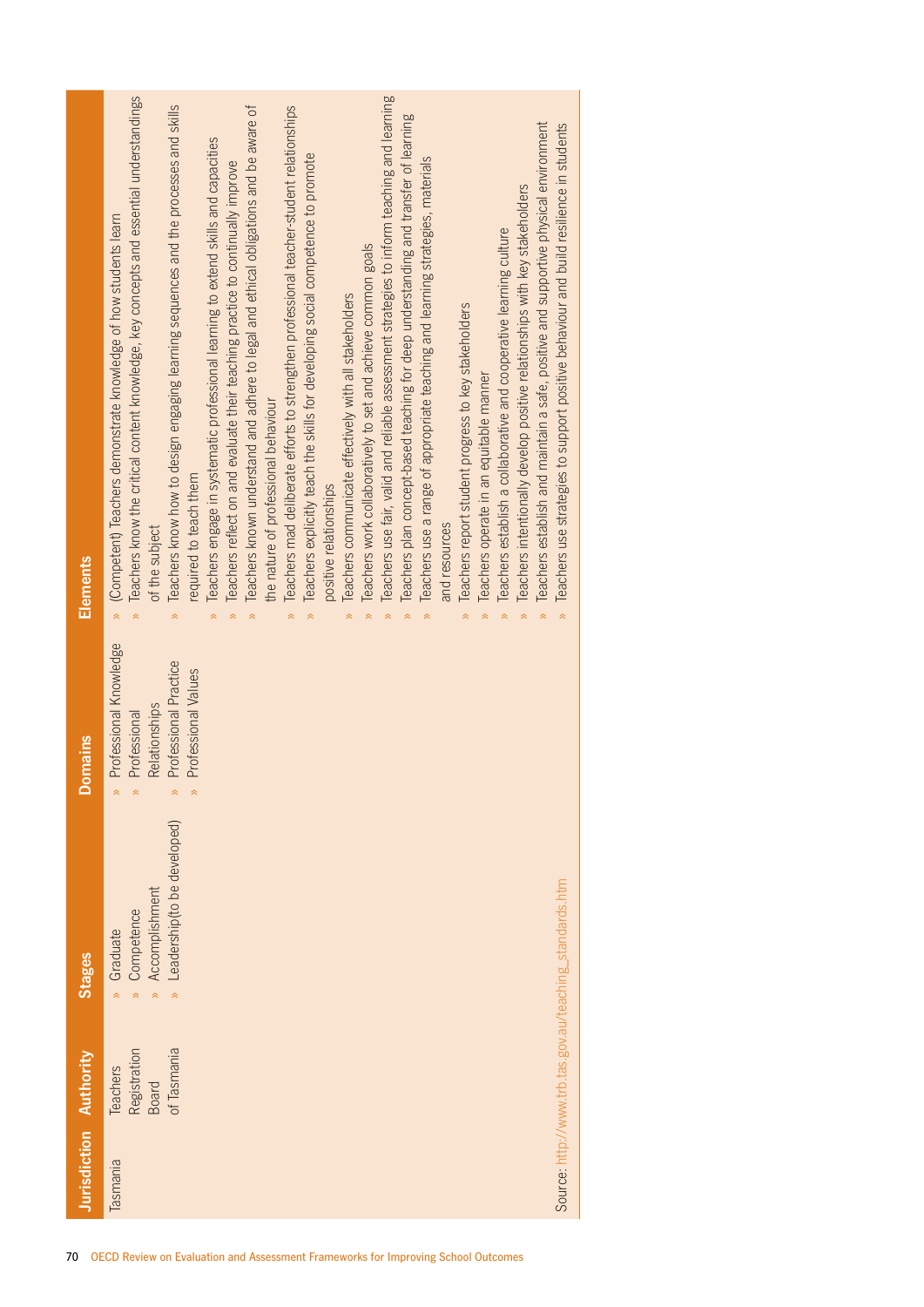# **Chapter 6:** Student Assessment

- 325. Australia has an extensive system of national, system and school-level assessment. Student assessment plays an integral part in the overall framework for evaluation and assessment at all levels. Student performance in Australia is measured by a wide range of assessment types, ranging from national standard tests with no punitive measures, to ongoing daily formative assessment in the classroom. At the national level, ACARA is responsible for both full cohort and national sample assessments to all Australian students (the states and territories administer NAPLAN within their jurisdiction), the results from which are used as key performance measures towards national goals.<sup>92</sup> At the system level, many state and territory governments administer system wide testing such as senior secondary testing, which is used together with the national assessments as part of system evaluation. At the school level, student assessment also plays a role in informing schools and teachers about students' individual achievement. This chapter will discuss the detail of student assessment in Australia at all levels of governance.<sup>93</sup>
- 326. In line with the *Melbourne Declaration on Educational Goals for Young Australians*, assessment of student progress aims to be rigorous and comprehensive. It reflects the curriculum, and draws on a combination of the professional judgement of teachers and testing, including national testing. To ensure that student achievement is measured in meaningful ways, state and territory governments and the Australian Government, through MCEECDYA, work together to ensure all school sectors develop and enhance national and school-level assessment which focuses on three key priorities: 94
	- » assessment for learning, which enables teachers to use information about student progress to inform their teaching and the students' learning pathway;
	- » assessment as learning, which enables students to reflect on and monitor their own progress to inform their future goals; and
	- » assessment of learning, which assists teachers to use evidence of student learning to assess student achievement against goals and standards.
- 327. As part of the NAP in Australia, there is full cohort national literacy and numeracy testing as well as national sample assessments in science literacy, civics and citizenship and ICT literacy and international assessments. All states and territories also have their own school-based assessment practices, as well as senior school assessments that are used for university entrance.
- 328. Student assessment in each state and territory is designed to test student's application of knowledge based on their curriculums, in order to evaluate what the students have learned from the curriculum. Student assessment, based on goals and standards set in state/territory curricula, is often developed at the school-level and includes a wide range of tools for students to demonstrate their understanding and use of the curriculum, such as presentations, assignments, experiments and research projects to name a few. Students in some states and territories participate in forms of testing at year 10, which in some states and territories, goes towards their School Certificate (or equivalent) to recognise the achievement of the end of compulsory schooling. All states and territories also have some form of Senior Secondary completion assessment. Individual state and territory student assessment practices will be explained more thoroughly further in the chapter.

<sup>92</sup> This is discussed in detail in chapters 2 and 3.

<sup>93</sup> Previous chapters have explored the role of student assessment in the overall evaluation framework.

<sup>94</sup> http://www.mceecdya.edu.au/verve/\_resources/PMRT\_Measurement\_Framework\_National\_KPMs.pdf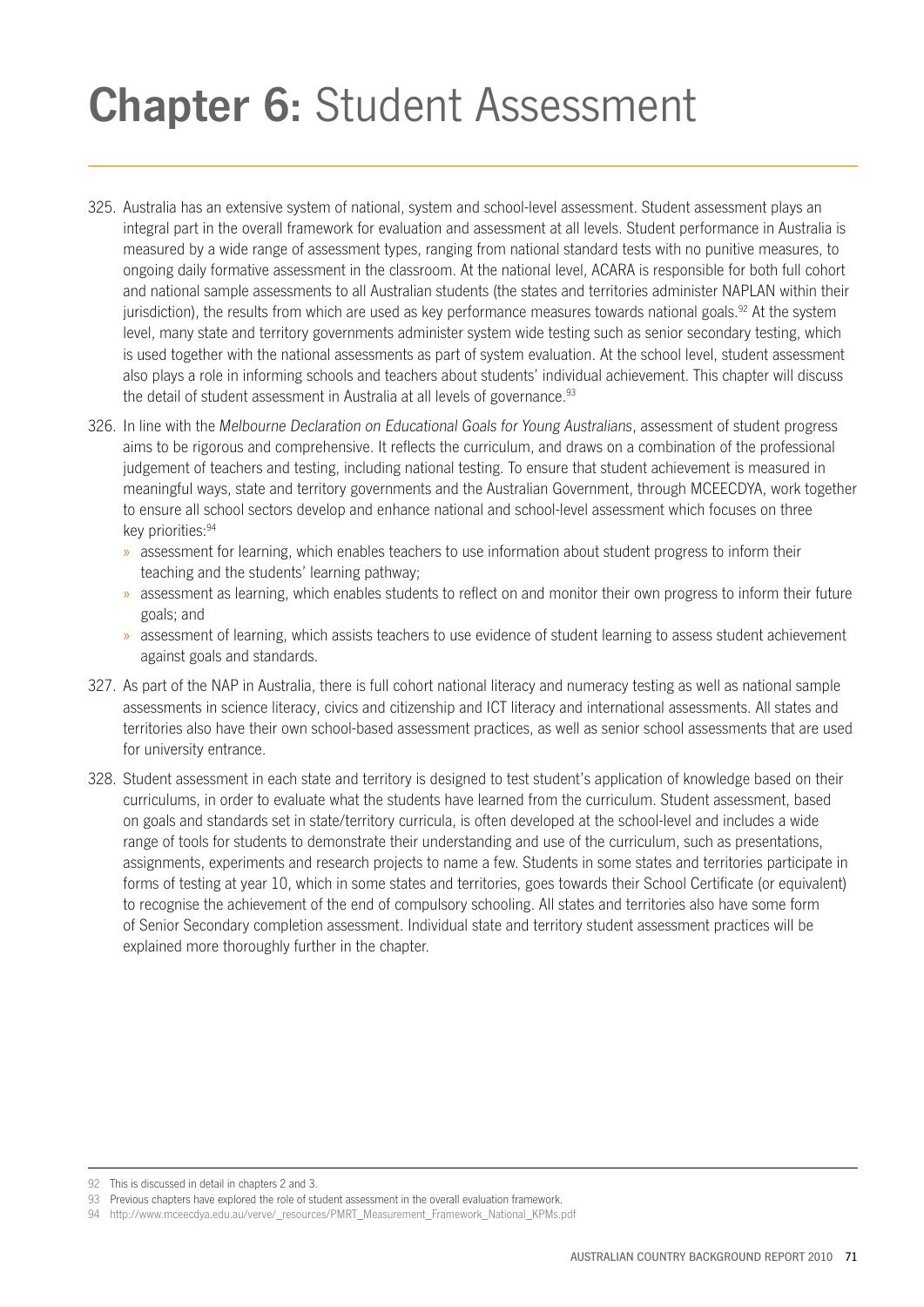# **6.1 National Assessment Program**

- 329. National assessments provide detailed information on how well students, schools, sectors, and jurisdictions are performing in essential areas. It is recognised that this is particularly important in Australia where education policies and processes can vary between jurisdictions.
- 330. The National Assessment Program (NAP) is an ongoing program of assessments used to monitor progress towards the Educational Goals for Young Australians<sup>95</sup> and for some assessments (such as NAPLAN, PISA and TIMSS) also used to monitor COAG outcomes and targets. The NAP encompasses all tests endorsed by MCEECDYA such as the national literacy and numeracy tests (NAPLAN), Science Literacy, Civics and Citizenship and Information and Communication Technologies (ICT) Literacy<sup>3</sup> and Australia's participation in international assessments PISA and TIMSS. These student assessments have no formal civil effects for students.
- 331. The national assessment program is an example of the collaborative approach of all governments along with the non-government education authorities working together. The NAP provides the means by which the achievement and progress of Australian students, schools and systems can be measured and reported using nationally comparable data against national standards. It provides information needed for policy analysis and to set policy directions.
- 332. The subject matter in the sample assessments and NAPLAN tests is carefully selected so as to be inclusive of as many students as possible. Indigenous education experts in states and territories provide specific feedback to assessment authorities in states and territories on the suitability of the test items and the appropriateness of the stimulus materials for Indigenous students. Jurisdictions that have schools in remote and very remote areas provide feedback on the suitability of test materials for those students.
- 333. All students are encouraged to participate in the NAP assessments and special provisions may be made to support individual students with special needs, including students with mild intellectual disability and communication or behavioural disorders. Special provisions reflect the kind of support and assistance the student usually receives in the classroom. This is based on the principle that all students have the opportunity to participate in educational activities, including assessment activities, on the same basis as other students, and to demonstrate their knowledge, skills and competencies. It is also consistent with the Disability Standards for Education, which set out the rights of students with disability and the obligations of school authorities in relation to education under the *Disability Discrimination Act 1992*.
- 334. Student background characteristics are collected through national assessments to allow the breakdown of results by the following sub-groups: sex, Indigenous status, language background other than English status, geographical location, Indigenous status by geolocation and socioeconomic status (parent education and parent occupation). The standardised reporting of NAPLAN tests offers an objective view of student performance and a basis for empirically based decision making about literacy and numeracy policies, practices and resourcing. NAPLAN results also enable longitudinal tracking of student achievement, and can be used to inform and evaluate intervention strategies for underperforming students or groups of students, based on student background characteristics.
- 335. In general, teacher unions are cautiously supportive of the national assessments. Their major concern is how the data may be used to assess the performance of schools and possibly teachers. Principal and parent organisations also generally support the national assessment program, in particular, the NAPLAN assessment, although some have concerns about reporting practices, such as the publication of school results and the potential misuse of data particularly by media organisations.
- 336. The publication of results from annual NAPLAN testing is a concern of some stakeholders, with respect to how the information may be used in the public domain- the primary issue being the creation of school league tables which some believe could have negative effects on poor performing schools. The Australian Education Union (AEU) issued a moratorium to prohibit teachers participating in 2010 NAPLAN in May 2010 because of this issue. The tests went ahead after the union reached an agreement with the then Minister for Education to form a working party of educational experts, including representatives of the AEU, to provide advice on the use of student performance data and other indicators of school effectiveness on the *My School* website.
- 337. Many stakeholders have expressed their support for NAPLAN and see it as an effective tool that can be used by teachers as a valid point-in-time measure of student performance.

<sup>95</sup> http://www.mceecdya.edu.au/verve/\_resources/National\_Declaration\_on\_the\_Educational\_Goals\_for\_Young\_Australians.pdf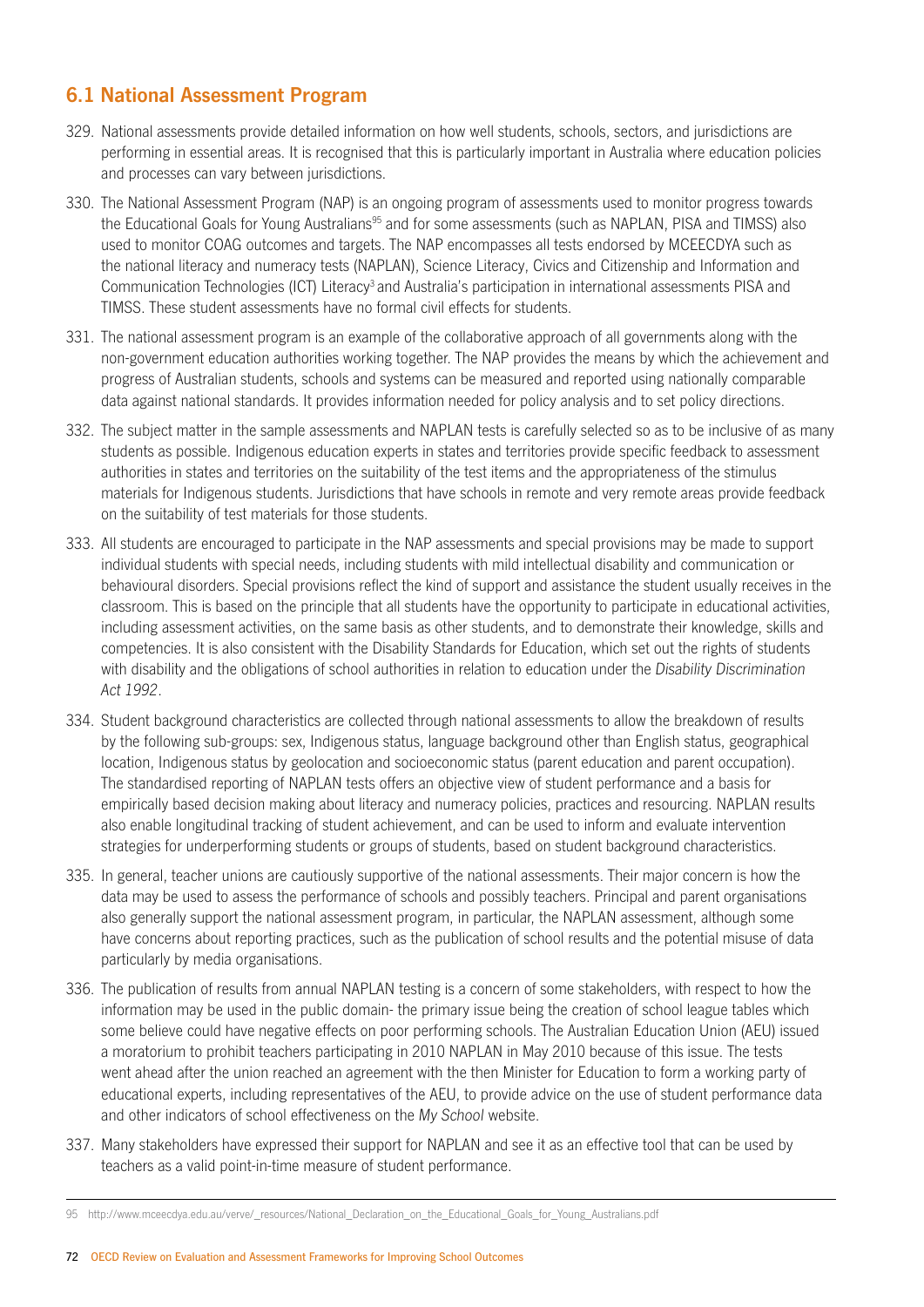338. Following the release of the Australian Curriculum, the National Assessment Program will be reviewed. The review aims to ensure the NAP, including NAPLAN is aligned with the curriculum and provides the objective information necessary to drive continued improvements in student outcomes.

## **National Sample Testing**

- 339. The rolling three-yearly cycle of sample assessments began in 2003 with Science Literacy<sup>96</sup> (year 6), followed by Civics and Citizenship97 (years 6 and 10) in 2004 and ICT Literacy (years 6 and 10) in 2005. For each assessment a sample of students, around five percent of the student population at each year level, from all states and territories and covering all school sectors and a number of sub-groups of students (such as Socio Economic Status and Indigenous Status) participate in the testing. The participating schools are chosen carefully to ensure that the samples are sufficiently large to provide an accurate picture of the performance of students in each state and territory and are a representative mix of large and small schools, government and non-government, in metropolitan, provincial and more remote locations, and of students from a range of socio-economic, Language Background Other Than English (LBOTE) and Indigenous backgrounds.
- 340. The sample assessments are designed primarily to monitor national and jurisdictional progress; however participating schools receive their own students' results and the school's results. These can provide useful information to classroom teachers and assist with curriculum planning. Following each of the national sample assessments, all schools are able to access a range of the items that were used in the assessment, enabling them to compare their own school performance against the state or territory performance and the national standard. Although individual students and schools cannot be reported on publicly through the sample assessments, a range of information is published on the results at national, state and territory level, including the proportions of students meeting the proficient standards.

# **Full Cohort Testing - NAPLAN**

- 341. National Assessment Program Literacy and Numeracy (NAPLAN) tests are conducted in May each year for all students across Australia in Years 3, 5, 7 and 9. All students in the same year level are assessed on the same test items in the assessment domains of Reading, Writing, Language Conventions (Spelling, Grammar and Punctuation) and Numeracy. Each year, over one million students nationally sit the NAPLAN tests, providing students, parents, teachers, schools and school systems with important information about the literacy and numeracy achievements of students.
- 342. NAPLAN tests are developed collaboratively by the states and territories and the Australian Government and representatives of the Catholic and independent school sectors.98 NAPLAN test development has been informed by state and territory curriculum. NAPLAN provides a national picture of how Australian school students are performing in essential literacy and numeracy skills which is fundamental to helping all Australian children reach their full potential.
- 343. The introduction of national literacy and numeracy testing in 2008 replaced the eight state/territory based assessments that were used previously and which were equated to provide national literacy and numeracy assessment information. 2008 NAPLAN provided for the first time truly national comparisons of student performance across the full range of student achievement. The quality and the richness of the information from NAPLAN is much greater that that previously provided by state and territory based testing.
- 344. NAPLAN enables greater consistency, comparability and transferability of results across jurisdictions in a way that was not possible under the previous state based testing system. NAPLAN tests provide rich information on student performance across the full range of student achievement in literacy and numeracy. Parents, teachers and schools know how well students are performing compared with other children across Australia.

<sup>96</sup> http://www.mceecdya.edu.au/verve/\_resources/NAP\_ScienceLit\_2009\_Assessment\_Domain\_Dec\_08.pdf

<sup>97</sup> http://www.mceecdya.edu.au/mceecdya/nap\_civics\_and\_citizenship\_2007\_yrs6\_and\_10\_report,26602.html

<sup>98</sup> http://www.naplan.edu.au/verve/\_resources/2009\_NAPLAN\_Summary\_Report.pdf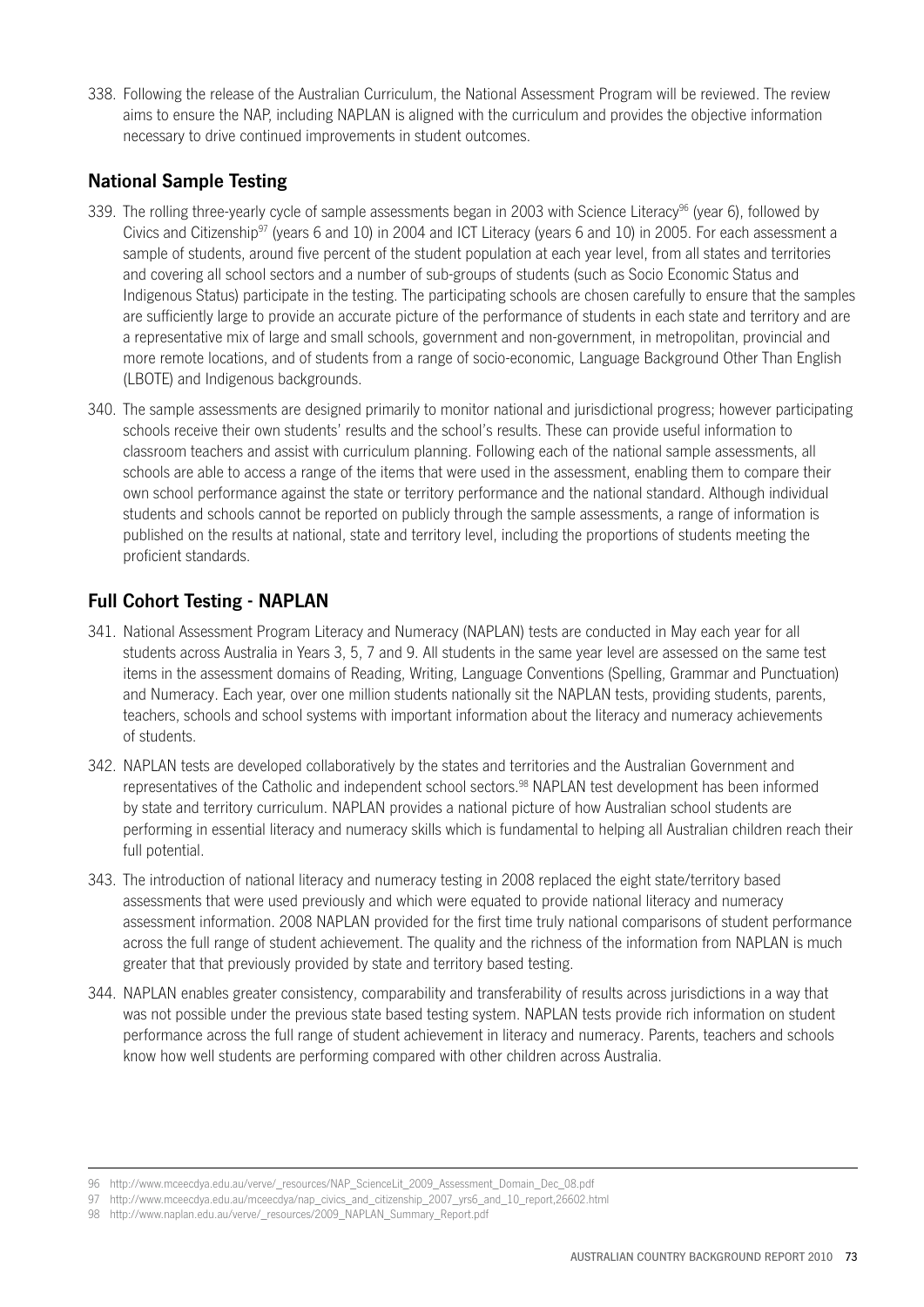- 345. The results of NAPLAN are not used to gain entry to university or employment. There are currently no punitive measures applied to schools with poor NAPLAN performance. As part of the National Partnership on Literacy and Numeracy, improvement in NAPLAN results is linked to reward payments for schools funded through this measure. In addition, \$11 million in funding was made available for 110 schools not part of the National Partnership process, who as a result of the *My School* website, were identified as being below or substantially below both the national average and those for statistically similar schools in all areas on the NAPLAN national tests. With the introduction of the *My School* website, which makes NAPLAN results publicly available, there is likely to be increased pressure on schools to show improvement. There is also likely to be increased pressure on governments to take action where schools are not performing well, particularly if they show no improvement over time.
- 346. From December 2010, NAPLAN student growth data will be available on *My School*. This will show the overall improvement of student cohorts that remained in each school between 2008 and 2010. This is the first time this form of school performance information will be available. Growth measures are regarded as an important complement to the current *My School* reports as they show what improvement has occurred over time in a school for a specific group of students. This provides a measure of the influence of the school itself on student progress, the value schools have added to their students' learning over the two years.
- 347. Governments have agreed to national minimum standards of achievement for NAPLAN for each year level. Students whose results are below the national minimum standards have not achieved the basic elements of literacy and numeracy required for that year level. These students will need focused intervention and additional support to help them achieve the skills required to participate fully in schooling.
- 348. One of the most innovative features of NAPLAN is the ability to place all students on a common scale for each domain. The NAPLAN results are reported using five scales, one for each of the following domains: Reading, Writing, Spelling, Grammar and Punctuation and Numeracy. Each of the NAPLAN reporting scales describes the development of student achievement in a domain from Year 3 through to Year 9 along a ten-band scale. Students in year 3 are reported against bands 1–6, in year 5 bands 3–8, in year 7 bands 4–9 and in year 9 bands 5–10. At each year level the second achievement band is designated as the national minimum standard for that year level (see Annex 3).
- 349. The use of a common scale provides significant information about the performance of, and growth in, individual student achievement which can be monitored over time and add a longitudinal dimension to the data. Through the use of these common scales, it is possible to gauge the achievement of the most able group of students and, at the same time, to pay attention to the group of students who have yet to reach the agreed national minimum standard.
- 350. NAPLAN draws upon the very best curriculum expertise in designing and reviewing the test, the very best research knowledge and technical expertise in developing the achievement scale and world class psychometric methods in analysing and reporting the results in a meaningful way for teachers and parents.
- 351. The results from the national testing give Australian education ministers information they need to provide greater support to schools and students in specific areas or years. The information is provided through two nationally available reports.
- 352. The Summary Report, released in September, provides national-level data and a picture of how each state and territory compares against a common assessment scale. The National Report, released in December is a more detailed report which shows results at national and state and territory levels by achievement levels and/or mean scores as well as by sex, Indigenous status, language background other than English status, parental occupation and parental education, and geographical location (metropolitan, provincial, remote and very remote) at each year level and for each domain of the test. For example governments are able to monitor the gap between Indigenous and non‑Indigenous students to gauge the effectiveness of intervention strategies.
- 353. As part of NAPLAN, all schools are provided with a detailed report on their (individual) students' results. Detailed results for the school on the full range of NAPLAN achievement are provided, including the number of students in each band at each year level. Principals and teachers can use this information to monitor student progress and identify students in need of additional support. The information can be used for diagnostic purposes and can assist them in their planning to cater for the individual needs of each student.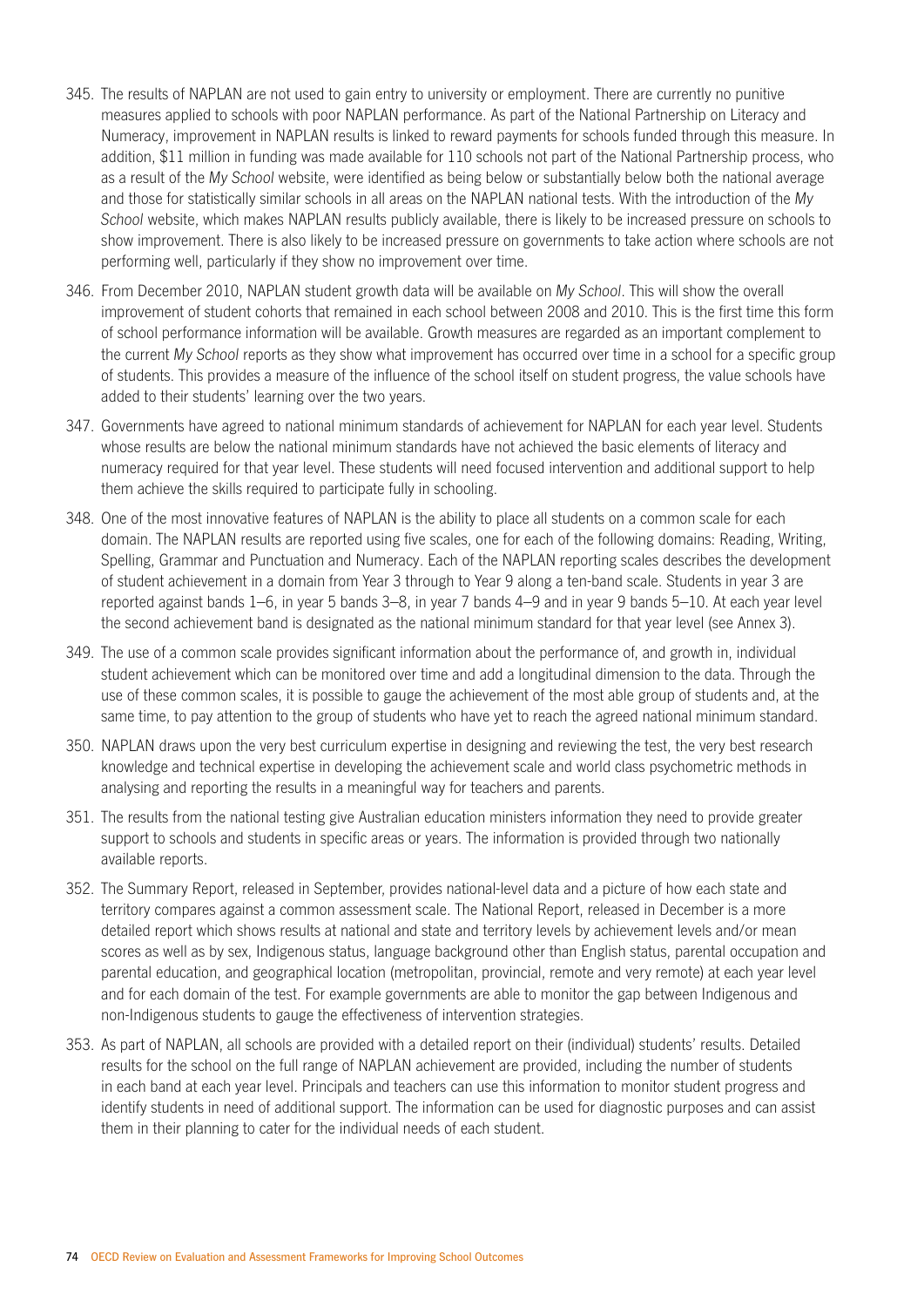- 354. arents of students taking the tests also receive a report showing their child's results along with common national key information about his or her performance, such as the national average. Over time, parents are able to monitor their child's progress in literacy and numeracy. For example the parents of a Year 3 student will receive a report that shows the national average, the range for the middle 60 per cent of students, the national minimum standard and how their child is performing. Some states and territories will also provide the school average as well as the items the student successfully responded to and those they didn't. With this information parents can see if their child is performing at a satisfactory standard compared to other students in Australia, or if they need specialised intervention. They can then approach the school to discuss how best to meet the individual learning needs of their child. As the child progresses through the years of schooling they can compare their child's position on the scale with previous years and monitor the improvement.
- 355. Information about school NAPLAN results is available to the community on the *My School* website. Reporting of NAPLAN results on the *My School* website from January 2010 highlights the performance of each school and how they compare with statistically similar schools.

#### **International Student Assessments**

- 356. Australia's participation in international assessment programs<sup>99</sup> allows education ministers, schools, education ministers and the community to benchmark Australian education performance internationally by monitoring student progress over time against international standards. This also supports improvements in teaching and learning. Australia participates in two highly regarded international assessments as part of the National Assessment Program the Programme for International Student Assessment (PISA) and the Trends in International Mathematics and Science Study (TIMSS). Australia will participate in Progress in International Reading Literacy Study (PIRLS) for the first time in 2010/11, however this assessment has not at this stage been accepted as a formal part of the NAP to be undertaken on a regular basis.
- 357. PISA is conducted every three years by the Organisation for Economic Co-operation and Development (OECD). Assessment is undertaken of the reading, mathematical and scientific literacy of 15 year-old students in years 9, 10, or 11. Assessments are internationally standardised and jointly developed by participating countries. 356 schools and over 14,000 students participated in the 2006 PISA assessment in Australia. PISA 2006 results demonstrate that, overall, Australian students perform at a high level in all of the areas assessed by PISA and compare well with students in other OECD countries. However, while still significantly above the OECD average, Australia experienced a decline in reading literacy performance in 2006. This has resulted from a significant decline in the performance of students at the high end of the achievement scale, with no compensatory gains for the lowest achieving students.
- 358. Further information about PISA and detailed reports on assessments are available on the OECD PISA website.<sup>100</sup> Information on Australia's participation in the 2006 PISA assessment is available from the Australian Council for Educational Research (ACER) website.<sup>101</sup>
- 359. TIMSS takes place every four years, and is conducted by the International Association for the Evaluation of Educational Achievement (IEA). TIMSS assesses the mathematics and science performance of a sample of students in years 4 and 8 from each participating country. There were 229 primary school and 228 secondary schools and over 8,000 students that participated in TIMSS 2007 in Australia. The performance of Australian students was significantly above the average in maths and science at Year 4, and Year 8 science students' performance was above average in comparison with their international peers, but had declined since the previous study undertaken in 2003. Further information about TIMSS and detailed reports on assessments are available on the IEA TIMSS website<sup>102</sup> and the Australian Council for Educational Research (ACER) website.<sup>103</sup>

101 http://www.acer.edu.au/ozpisa/reports.html

<sup>99</sup> http://www.mceecdya.edu.au/verve/\_resources/2010\_Testing\_schedule.pdf Link to: White paper 5: Policy frame works for new assessments

<sup>100</sup> http://www.pisa.oecd.org/pages/0,3417,en\_32252351\_32235731\_1\_1\_1\_1\_1,00.html

<sup>102</sup> http://timss.bc.edu/

<sup>103</sup> http://www.acer.edu.au/timss/datarep.html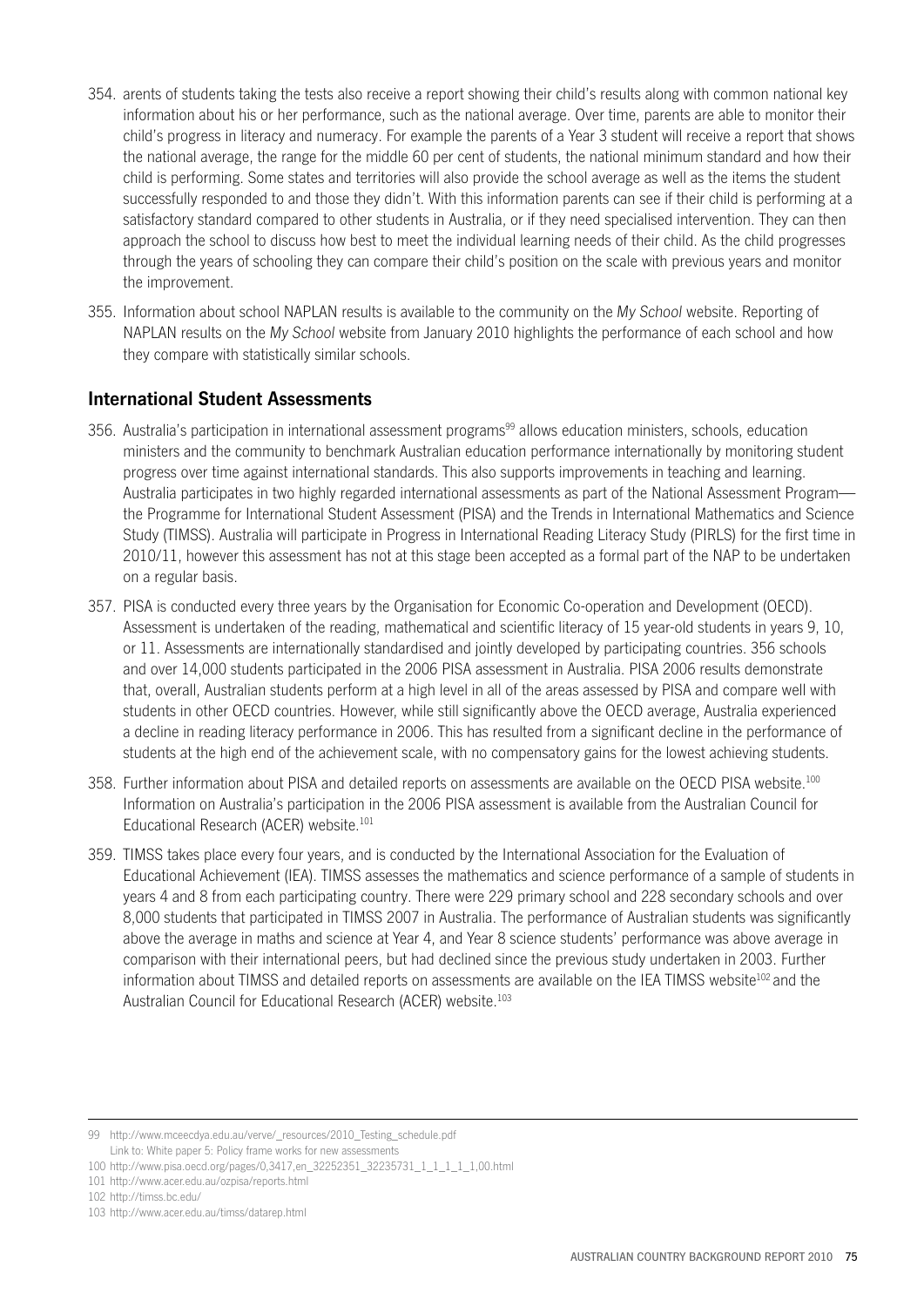- 360. International testing measures how well Australian students perform in relation to other countries. PISA and TIMSS results are used as key performance measures within the Australian Government's National Assessment Program to provide data on the progress of Australian school students towards achieving the National Goals for Schooling. In addition, the Council of Australian Governments have agreed that PISA results will be used to measure progress towards their aspiration for schooling and specifically the agreed outcome that 'Australian students excel by international standards'.
- 361. International assessments such as PISA and TIMSS also inform debate about curriculum. They have lessons in terms of what students can do in some countries compared to others which then lead to policy discussions and debate which can lead to reform to curriculum and teaching. In developing the new National Curriculum, ACARA considered the curriculum of other countries, including those that perform highly in international assessments, such as Finland, Canada, Hong Kong and Singapore.
- 362. In 2011, Australia will participate for the first time in the PIRLS assessment. PIRLS 2011 is the third, after PIRLS 2001 and PIRLS 2006, in a five-year cycle of assessment that measures trends in children's reading literacy achievement and policy and practices related to literacy. Participation in PIRLS 2010–11 will provide Australia with the opportunity to benchmark reading literacy at Year 4 internationally and will provide data complementary to that collected through NAPLAN. It will also complement TIMSS, as PIRLS will provide data on students' achievement in Reading Literacy in Year 4. In 2010, PIRLS and TIMSS will coincide, allowing the same students to participate in the assessment. Australian governments consider that Australia's participation in PIRLS will provide valuable information for future literacy and numeracy policy development.

## Longitudinal Studies of Student Progress<sup>104</sup>

- 363. The Longitudinal Survey of Australian Youth (LSAY) is linked to PISA and uses data collected from PISA to inform policy on student outcomes. LSAY tracks young people as they move from school into further study, work and other destinations, from age 15 (when they do the PISA assessment) to 24. Individuals are contacted once a year for 10 years. Information collected as part of LSAY covers a wide range of school and post-school topics, including: student achievement, student aspirations, school retention, social background, attitudes to school, work experiences and what students are doing when they leave school. This includes vocational and higher education, employment, job seeking activity, and satisfaction with various aspects of their lives.
- 364. LSAY provides a rich source of information to help policy makers better understand young people and their transitions from school to post-school destinations, as well as exploring social outcomes, such as wellbeing. This is a national scale project that began in 1995 and since 2003, survey participants have been selected from school students who participate in the Australian component of PISA.

# **6.2 State and Territory Student Assessment Practices**

- 365. Each state and territory in Australia has control over its own student assessment programs. They use a mix of summative and on-going formative studies to assess students, which enhance the assessment and learning of students. For example, assessment of student performance in the classroom may be done both formally, through tests, short and long constructed response tasks, projects or rich tasks requiring the planning, development and presentation to peers, and informally though observations and discussion.
- 366. The primary purpose of student assessment is to improve student performance through monitoring and adjusting teaching methods for individual students as necessary. Assessment is based on an understanding of how students learn and is an integral tool to assess curriculum measures. In this way, it forms a component of course design. The progress of students is assessed against specific curriculum standards for each state and territory, which define what students should know, understand and be able to do. Assessment tools chosen by teachers vary to ensure the students are provided with ample opportunity to demonstrate their ability against the curriculum across a range of contexts.

<sup>104</sup> For more information on LSAY, see http://www.lsay.edu.au/index.html.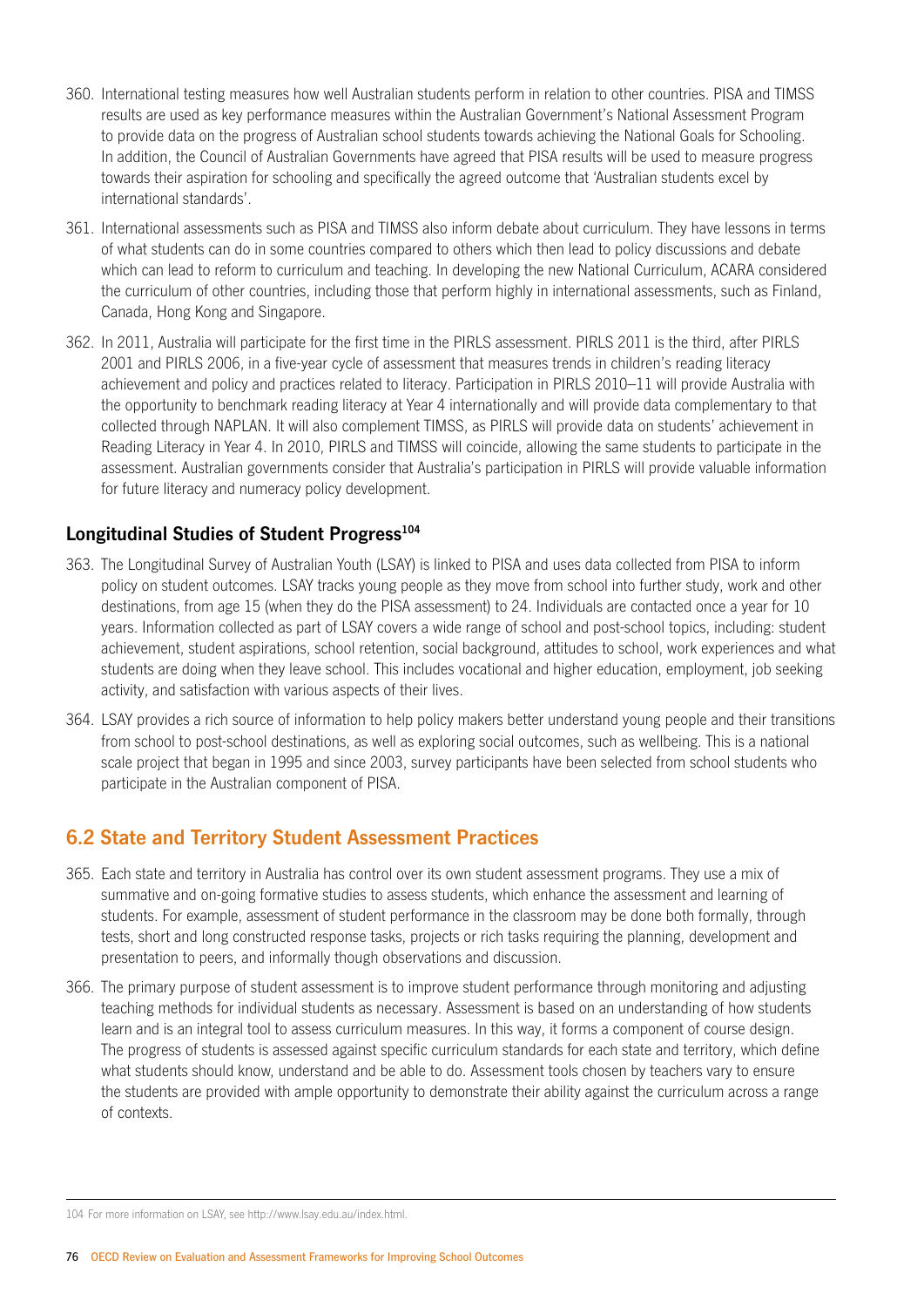367. All states and territories have forms of system-wide testing in schools. Table 18 contains links to the state and territory agencies and authorities that develop, administer and coordinate many system-wide assessments. They are responsible for delivering services, such as testing and moderation between schools and sectors and reviewing performance of individual schools and regulating schools so as to work towards national objectives and achievement of outcomes compatible with local circumstances and priorities. The standards, goals and key performance indicators outlined in the relevant states and territory curricula inform assessment practices. Student assessments in each state and territory are designed to test a student's application of knowledge in order to evaluate what the students have learned from the curriculum.

|                                | State/Territory Links to authority boards of studies/that set curriculum and assessment                                                                                                                                                                                                                                                                                                                                                                                                          |
|--------------------------------|--------------------------------------------------------------------------------------------------------------------------------------------------------------------------------------------------------------------------------------------------------------------------------------------------------------------------------------------------------------------------------------------------------------------------------------------------------------------------------------------------|
| New South Wales Primary School | » http://www.schools.nsw.edu.au/learning/k-6assessments/index.php<br>» http://www.curriculumsupport.education.nsw.gov.au/beststart/index.htm                                                                                                                                                                                                                                                                                                                                                     |
|                                | Senior and senior secondary<br>http://www.schools.nsw.edu.au/learning/7-12assessments/index.php<br>http://www.schools.nsw.edu.au/learning/7-12assessments/essa/index.php<br>$\gg$<br>http://www.schools.nsw.edu.au/learning/7-12assessments/schoolcertificate.php<br>$\gg$<br>» http://www.schools.nsw.edu.au/learning/7-12assessments/hsc.php<br>» http://www.schools.nsw.edu.au/learning/7-12assessments/ellatest.php<br>» http://www.schools.nsw.edu.au/learning/7-12assessments/snaptest.php |
|                                | NSW board of studies:<br>» http://www.boardofstudies.nsw.edu.au/                                                                                                                                                                                                                                                                                                                                                                                                                                 |
| Victoria                       | <b>Primary School</b><br>» http://www.education.vic.gov.au/studentlearning/assessment/default.htm<br><b>Senior and senior secondary</b><br>Victorian Curriculum and Assessment Authority (VCAA)<br>» http://www.vcaa.vic.edu.au/vce/exams/index.html                                                                                                                                                                                                                                             |
| Queensland                     | <b>Primary School</b><br>Queensland Comparable Assessment Tasks (QCATs)<br>Senior and senior secondary<br>Queensland Studies Authority, responsible Preparatory Year to Year 12 syllabuses, assessment, reporting, testing,<br>accreditation and certification services for Queensland schools.<br>» http://www.qsa.qld.edu.au/10-12/2318.html                                                                                                                                                   |
| South Australia                | » www.decs.sa.gov.au/assessment<br><b>Primary School</b><br>» http://www.earlyyearsliteracy.sa.edu.au/default.asp?id=26846&navgrp=1086<br>Senior and senior secondary<br>SA Board of Education<br>» http://www.saceboard.sa.edu.au/newsace/index.php                                                                                                                                                                                                                                             |
| Western Australia              | <b>Primary School</b><br>» http://www.curriculum.wa.edu.au/internet/Years_K10/Curriculum_Framework<br>Senior and senior secondary<br><b>WA Curriculum Council</b><br>» http://www.curriculum.wa.edu.au/<br>» http://www.det.wa.edu.au/educationalmeasurement/                                                                                                                                                                                                                                    |

#### **Table 18: Links to State and Territory Assessment Practices and Authorities**

» http://www.det.wa.edu.au/curriculumsupport/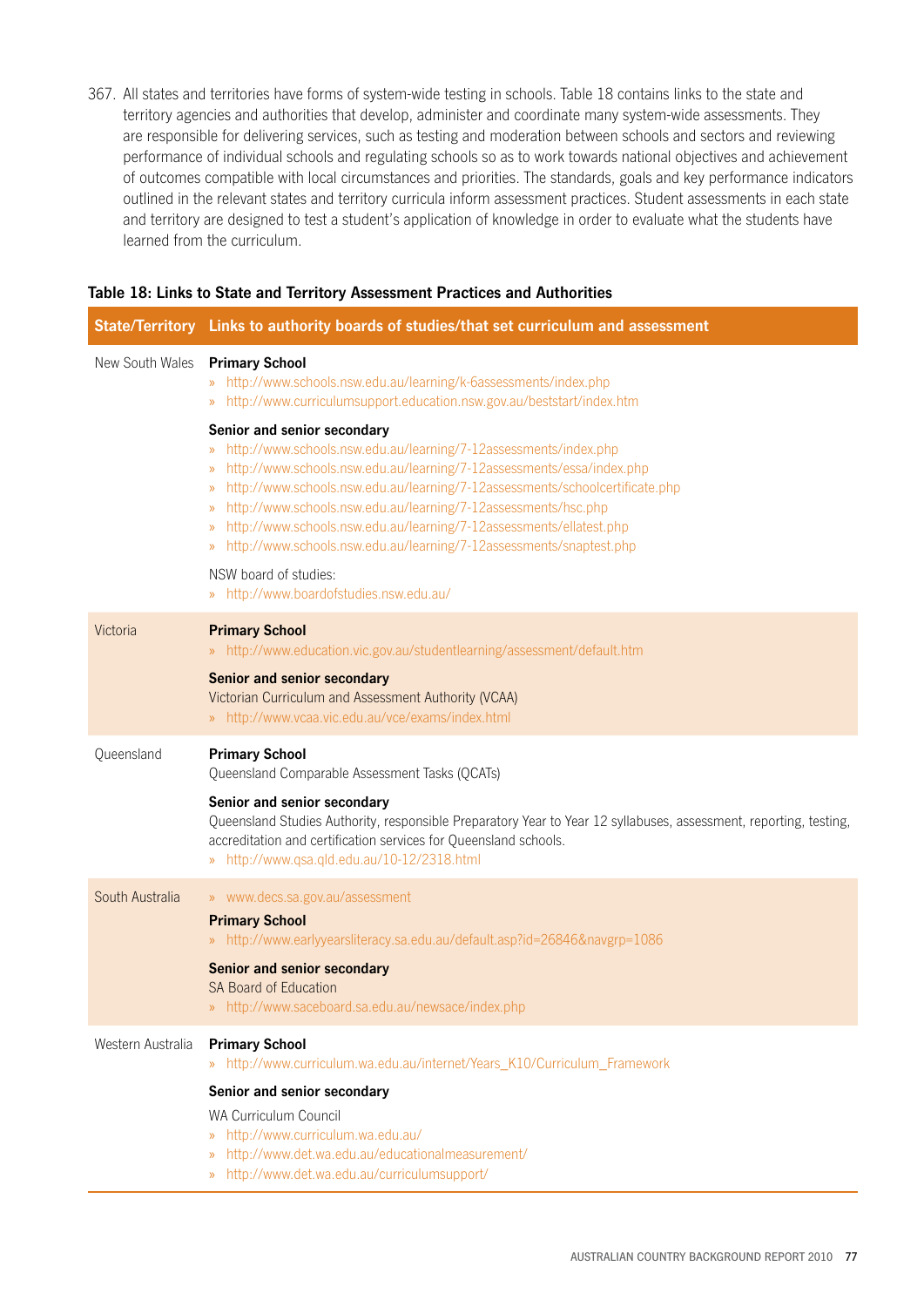|                                 | State/Territory Links to authority boards of studies/that set curriculum and assessment                                                                                                                                     |
|---------------------------------|-----------------------------------------------------------------------------------------------------------------------------------------------------------------------------------------------------------------------------|
| Tasmania                        | <b>Primary School</b><br>Kindergarten Development Check<br>» http://www.education.tas.gov.au/curriculum/assessment/kdc<br>» http://www.education.tas.gov.au/curriculum                                                      |
|                                 | Performance Indicators in Primary Schools<br>» http://www.education.tas.gov.au/curriculum/assessment/pips                                                                                                                   |
|                                 | Senior and senior secondary<br><b>Tasmanian Qualifications Authority</b><br>» http://www.tqa.tas.gov.au/                                                                                                                    |
| Northern Territory              | Senior and senior secondary<br>Northern Territory Board of Studies<br>» http://www.det.nt.gov.au/students/curriculum-ntbos/ntbos                                                                                            |
| Australian Capital<br>Territory | <b>Primary school</b><br>» http://www.det.act.gov.au/teaching_and_learning/assessment_and_reporting/early_years_assessment<br>http://www.det.act.gov.au/__data/assets/pdf_file/0016/20572/PIPSBrochure.pdf<br>$\mathcal{V}$ |
|                                 | Secondary and senior secondary school<br><b>Board of Secondary Studies</b><br>http://www.bsss.act.edu.au/years_11_and_12/act_qualifications<br>$\gg$                                                                        |

# **6.3 Formal Student Assessment**

368. Student assessment can be divided into three areas of schooling—primary school assessment, secondary school assessment and senior secondary assessment (usually in years 11 and 12). The majority of assessment that occurs in schools is classroom based and conducted by the teachers as part of the learning program. In the senior secondary years, external assessments are high stakes in terms of students gaining access to tertiary institutions, work placement and employment. There are some school designed, year level assessments. These assessments are often referred to as 'common tests' and are generally focused on students in the middle years of schooling. They are usually designed and implemented by schools in an effort to identify student achievement groups and plan for the allocation of resources.

# **Primary School Assessment Practices**

- 369. Upon commencement of primary school, most state and territory and non-government sector schools conduct an assessment for kindergarten/prep students to determine their current educational and skill level. A school entry assessment supports teachers in; gathering information about the knowledge, skills and understanding children first bring to school; recording the developmental stage the child is in; and using the information to plan learning programs to meet the needs of the child. Some examples of state/territory kindergarten assessment include: SA conducts a School Entry Assessment, Tasmania and ACT—utilise the Performance Indicators in Primary Schools assessment tool (discussed in more detail below), NSW—conducts a Best Start Assessment and Victoria and WA utilise the Online Interviews in English and Mathematics developed by Victoria.
- 370. The ACT and Tasmania both conduct Performance Indicators in Primary Schools (PIPS), which is used to identify what preparatory students know when they first enter school, diagnose individual students work and assess the progress of students in literacy and numeracy in their first year. This helps to identify which students might benefit from early intervention or enrichment programs. The program is a computer based program which the child interacts with and provides their response to particular questions, usually in a multiple choice format. A further PIPS assessment is undertaken later in the school year to determine student progress and ensure current teaching methods are working or to identify which areas require improvement.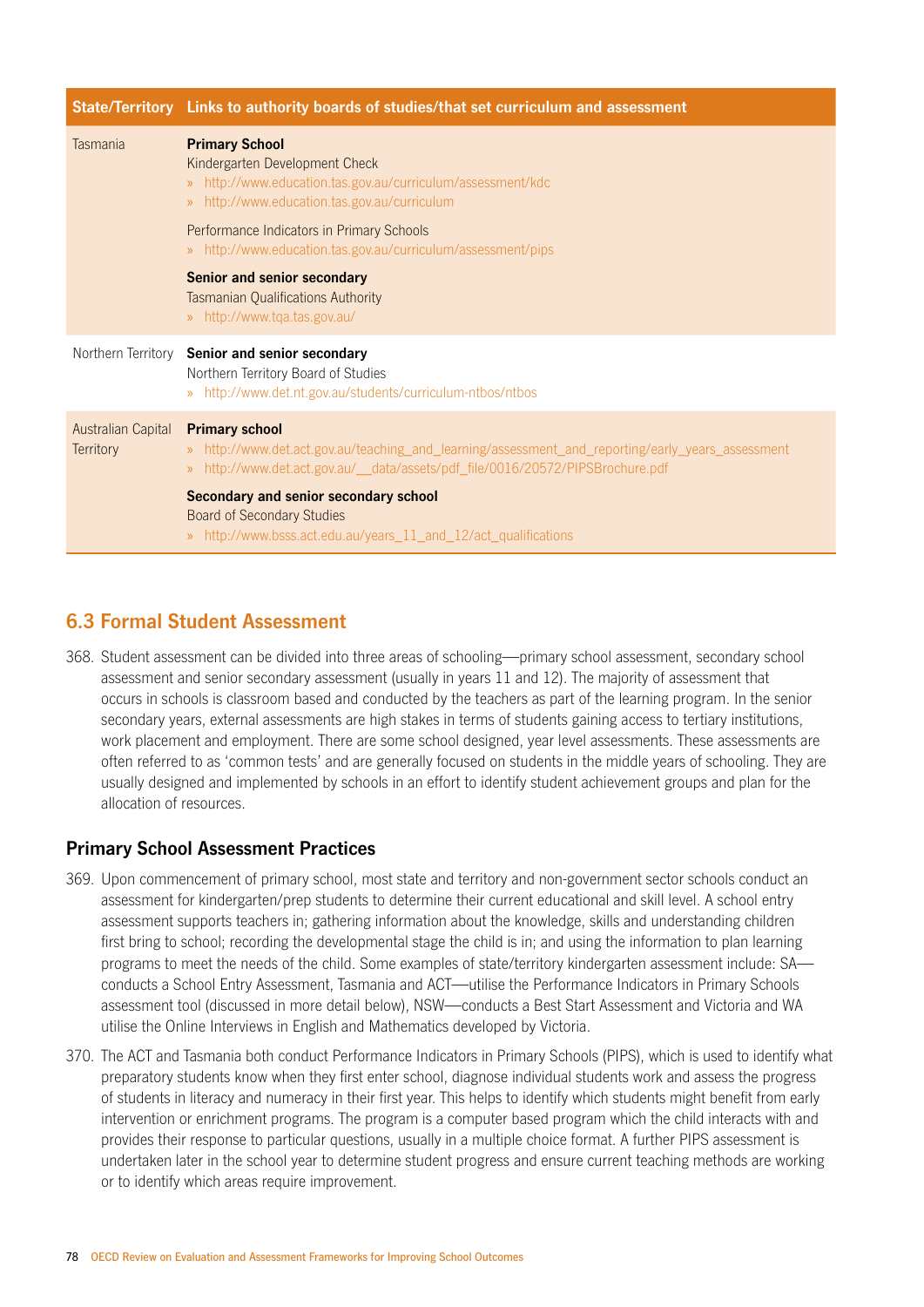- 371. In relation to assessment practice in primary classrooms, knowing the students requires making successive judgements about each child, such as what they can do and what they still can't do. This is often assessed through informal internal assessment by the teacher in a process-oriented way (for example, participation in class, talking and socialising and movement skills). In making such judgements over time, teachers can identify the extent of each student's progress: whether learning progress is typical—or whether it has stalled, is slow or rapid. They can then determine what strategies and learning experiences are most appropriate to support each individual's education.
- 372. Primary schools often use a mix of formative and summative assessment measures. Common assessment methods in primary school settings which are used to provide evidence of achievement using outcomes include observing and recording student achievement as it occurs, mapping progress through the collection of student work samples over a period of time, tasks that incorporate the application of understandings and learning processes in a set project and analysis of non-print-based work samples in areas such as in Visual Arts.
- 373. Primary teachers throughout Australia use a standards approach to evaluating student progress. The assessment tasks they design are linked to curriculum outcomes and students are given the opportunity to demonstrate their achievement of outcomes in a range of tasks.

# **Secondary School Assessment Practices**

- 374. Secondary school-level assessment practices are varied, ranging from laboratory experiments, essay writing, research papers, presentations, demonstrations, projects, assignments, tests and school based examinations. Schools have the responsibility for determining assessments that best suit the students, including qualitative and quantitative assessment. Formative classroom assessment and standardised testing informs summative teacher judgement regarding student achievement.
- 375. Student progress is assessed against curriculum and achievement standards/goals set by the state or territory. Areas of learning include English, Mathematics, Science, Studies of Society and the Environment, Health and Physical Education, Learning Technology, Languages and so on. Collaborative moderation is a key strategy in validating consistency of teacher judgement and marking. Moderation occurs within schools, between schools and across sectors.
- 376. Formal assessment practices in secondary schooling vary between states and territories but all are specifically intended to measure curriculum outcomes and goals. For example, the Queensland Studies Authority (QSA) developed Queensland Comparable Assessment Tasks (QCATs)<sup>105</sup>. These are performance-based assessment tasks administered each year to students at both primary and secondary level in Years 4, 6 and 9 to test directly against the curriculum. Their purpose is to provide information about student learning in targeted learning areas of English, Mathematics and Science and to help promote consistency of teacher judgments across the state. Queensland schools have the choice of implementing the QSA developed QCATs or developing their own school-devised QCATs.
- 377. The Western Australian Monitoring Standards in Education (WAMSE) assessment program provides standardised assessments in Science and Society and Environment. The program has been running since 2008. In 2010 all Year 5, 7 and 9 students from government and Catholic schools and many in independent schools will be assessed in these two learning areas, providing valuable information for WA systems, schools, teachers, parents and students. The assessments aim to assist in improving teaching and learning and student outcomes in these important learning areas and to complement NAPLAN.
- 378. In NSW, each student's achievement and progress in class is assessed by their teacher(s). Teachers use a variety of ways to assess their students including observing their work in class and looking closely at the work they produce. They make assessments of their students' progress throughout the year.
- 379. Teachers will also make judgements twice a year of each student's achievement compared with the expectations described in the syllabuses for each key learning area (KLA) subject. Their judgements are made on a 5 point achievement scale, using A-E or the word descriptors; *Outstanding, High, Sound, Limited* and *Basic*. Schools have the option to use either A-E or these words when reporting to a child's parents on the written report provided by each school twice a year.

<sup>105</sup> http://www.qsa.qld.edu.au/p‑9/3163.html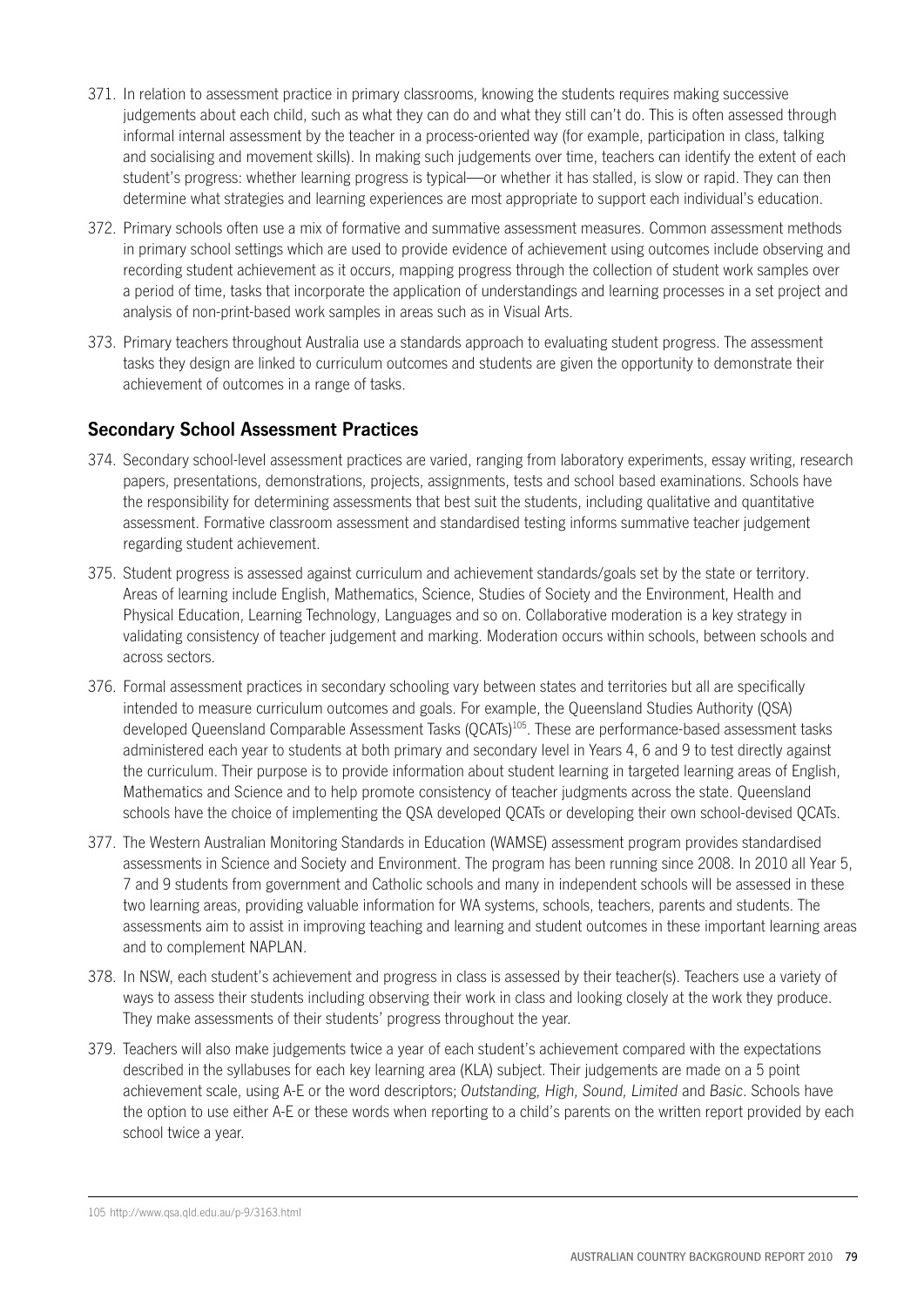- 380. The Essential Secondary Science Assessment (ESSA) is a mandatory test for NSW students<sup>106</sup> who have completed two years of secondary schooling and learning in science. Non‑government schools in NSW and independent schools outside the NSW jurisdiction may also register for the ESSA test.
- 381. The ESSA is a diagnostic test based on the Stage 4 content of the NSW Board of Studies Science 7–10 Syllabus. The ESSA test demonstrates knowledge and understanding in science, skills in planning and conducing investigations and skills in reading, understanding and responding to a range of scientific texts as well as skills in critical thinking and problem solving. The test results provide information about student achievements which are used to support teaching and learning programs. Analysis of these results assists school planning and can be used by schools to monitor development of scientific knowledge, understanding, skills and attitudes through time. Schools receive detailed reports containing data about individual student achievement as well as achievement of various groups within the school and the school's performance as a whole. Reports are distributed to schools early in the year following the test and individual reports are provided to parents.
- 382. NSW Department of Education and Training has developed an on-line tool for teachers and schools towards effectively utilising assessment results to target student performance improvement. The NSW SMART system is an effective analysis, diagnostic and progress measurement tool, including student results from a range of assessments, including NAPLAN and ESSA. A case study on the uses of the SMART system, specifically as a diagnostic tool, is provided at the end of this chapter. (Note: Many states have these sorts of systems.)
- 383. In some states and territories, Year 10 students sit a formal test developed at the state and territory level around the curriculum goals and standards towards gaining a record of achievement, such as a School Certificate, or Year 10 Certificate. In NSW.<sup>107</sup> The School Certificate is awarded by the NSW Board of Studies to eligible students at the end of Year 10. Each year all students in Year 10 sit for state-wide tests in November in English-literacy; Mathematics; Science; Australian History, Geography, Civics and Citizenship; and Computing Skills. The tests assess individual achievement in the foundation knowledge and skills needed to successfully undertake subjects in Years 11 and 12 and to participate effectively in the wider community. Students receive their own test results for these tests.
- 384. In the ACT, a Year 10 Certificate is awarded to students who have successfully completed an approved program of study to the end of Year 10. Successful completion includes academic performance, attendance and conduct. Assessment procedures and the grading of student achievements are determined by each individual school. Grades are moderated within the school but not across schools therefore comparison of student achievement between schools is not appropriate.

# **Senior Secondary Assessment Practices**

- 385. Each state and territory is responsible for conducting assessment and final examination processes for year 12 students. Assessments vary by state and territory in terms of assessment type and structure. They can constitute a combination of school-level assessment and external examinations and often result in the attainment of a senior secondary certificate. External tests are often administered by an external body, such as the Tasmanian Qualifications Authority or the Victorian Curriculum and Assessment Authority. Examples of some state and territory practices are below and information on other practices can be accessed from the links in Table 18.
- 386. After completing their senior secondary studies, students who have successfully completed approved courses receive a tertiary entrance ranking which is used, either on its own or in conjunction with other selection criteria, to rank and select school leavers for admission to tertiary courses. Tertiary entrance rankings are reported on a common scale across all states and territories except Queensland. As of 2009, all states and territories reporting rankings on the common scale have adopted a common name for the scale, the Australian Tertiary Entrance Rank (ATAR). The ATAR indicates a student's position in relation to their cohort and is reported as a number between 0.00 and 99.95 in increments of 0.05. The ATAR allows the comparison of students who have completed different combinations of senior secondary courses. The ATAR is calculated solely for use in university admissions.

<sup>106</sup> http://www.schools.nsw.edu.au/learning/7-12assessments/essa/index.php

<sup>107</sup> http://www.boardofstudies.nsw.edu.au/schoolcertificate/sc\_portfolio/sc\_portfolio.html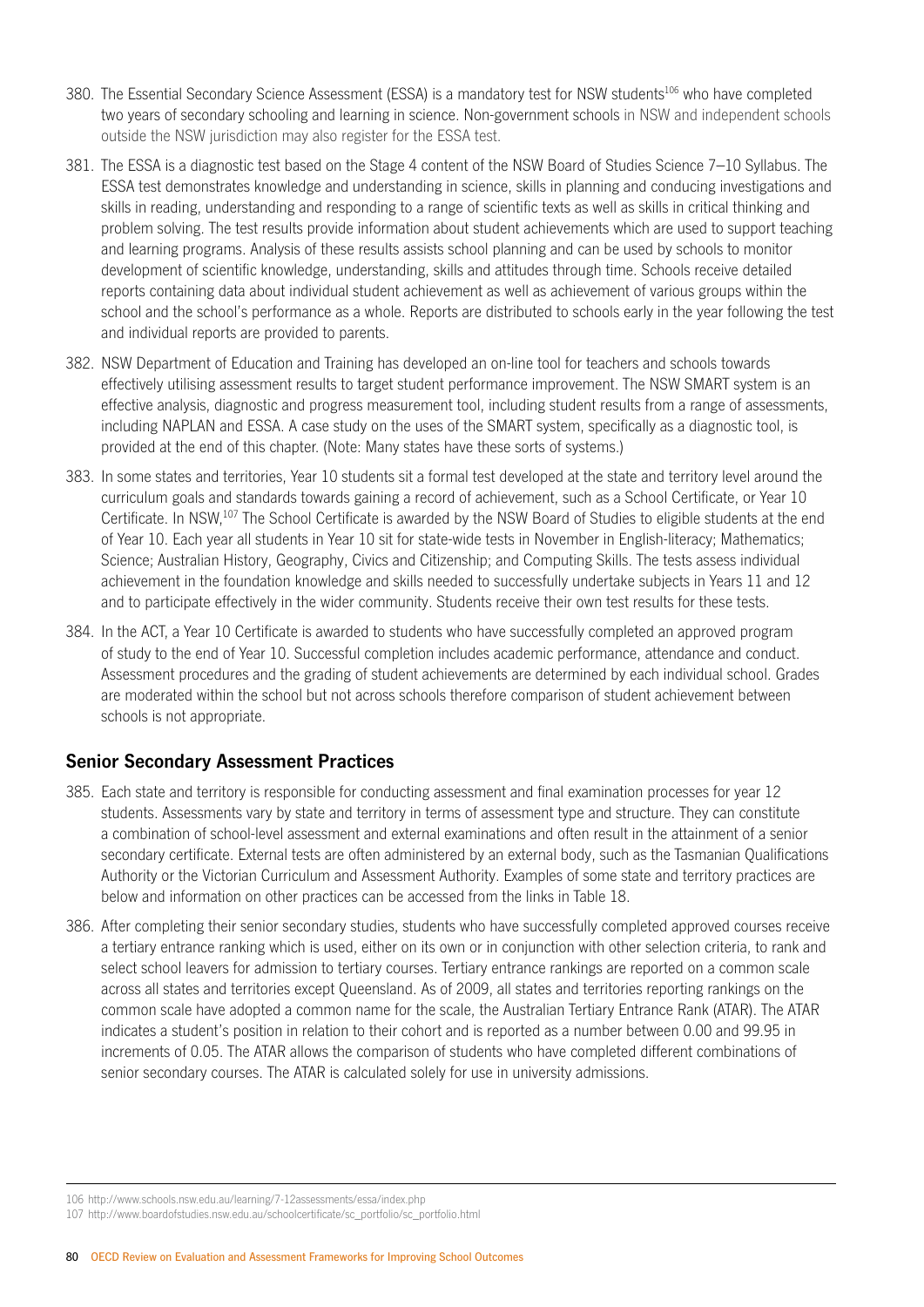#### *Australian Capital Territory*

- 387. The ACT Board of Senior Secondary Studies (BSSS) is responsible for assessment and certification for years 11 and 12 in the ACT (including independent and Catholic sector schools), which includes the provision of Tertiary Entrance Ranking. Year 11 and 12 assessment is school based within the parameters set in the BSSS Course Frameworks, available on the BSSS website<sup>108</sup>. Each course includes clear advice on formative and summative assessment. Student achievement is moderated across public and non-government sectors on a regular basis to ensure consistency over the two years of schooling.
- 388. In Years 11 and 12, assessment tasks are focused on outcomes. A range of task types is used to evaluate performance and teachers must ensure students know and understand the outcomes to be assessed. Marking schemes for tasks use words from the outcomes and, where appropriate, words from the performance descriptions. Feedback to students is offered and is based on the marking schemes and indicates achievement of outcomes.
- 389. The ACT Scaling Test is developed and marked for the BSSS by the Australian Council for Educational Research (ACER) and is used to facilitate the comparison of Tertiary Course scores both within schools and across schools and sectors. The ACT Scaling Test for students consists of a multiple choice, a short response and a writing task.

#### *South Australia*

- 390. In SA, the achievements of all Year 11 and 12 students are assessed against the requirements for the South Australian Certificate of Education (SACE). The SACE Board of SA is responsible for oversight of assessment processes and certification of achievement. Achievement measures of students in Years 11 and 12 are used to determine qualification for the SACE Certificate and to calculate both the University Aggregate and ATAR for university entrance and TAFE Score for TAFE SA selection processes.
- 391. The SACE allows students to combine vocational education and training (VET) with academic subjects to make their SACE work-related and industry focused. In SA the Industry Pathways Program (IPP) focuses on VET delivery in schools in a number of industry areas, identified as having a priority, based on current skill shortages. Registered Training Organizations (RTO) in SA are responsible for the implementation of competency assessment of VET courses. Most VET courses have workplace assessment components to assess students on their performance in a workplace environment.

# **6.4 Independent and Catholic Schools Assessment Practices**

392. Independent and Catholic schools participate in national and state/territory based student assessments. Many independent schools recognise the potential of student assessment in enhancing teaching and learning. Most state and territory associations of independent schools offer professional learning for teachers on student assessment such as using assessment to inform classroom instruction and ensure student success; enhancing student achievement through the use of embedded assessment; and innovative approaches to student's assessment including the role of new technologies.

# **6.5 Using Student Assessment Results**

393. Student assessment results are used by a number of different stakeholders for different purposes. Firstly, student assessment results are reported to parents and used to monitor student outcomes. Pathway planning officers (or similar, each state has different name for basically career guidance councillors) are employed in secondary schools to work with students around their career choices. Student assessment results are also utilised by students themselves, to reflect on their performance and set goals for future improvement. Classroom teachers use the results to design targeted, differentiated instruction to ensure progress for all students as well as to reflect on and evaluate the success of their instruction, to identify students in need of further support and identify appropriate interventions.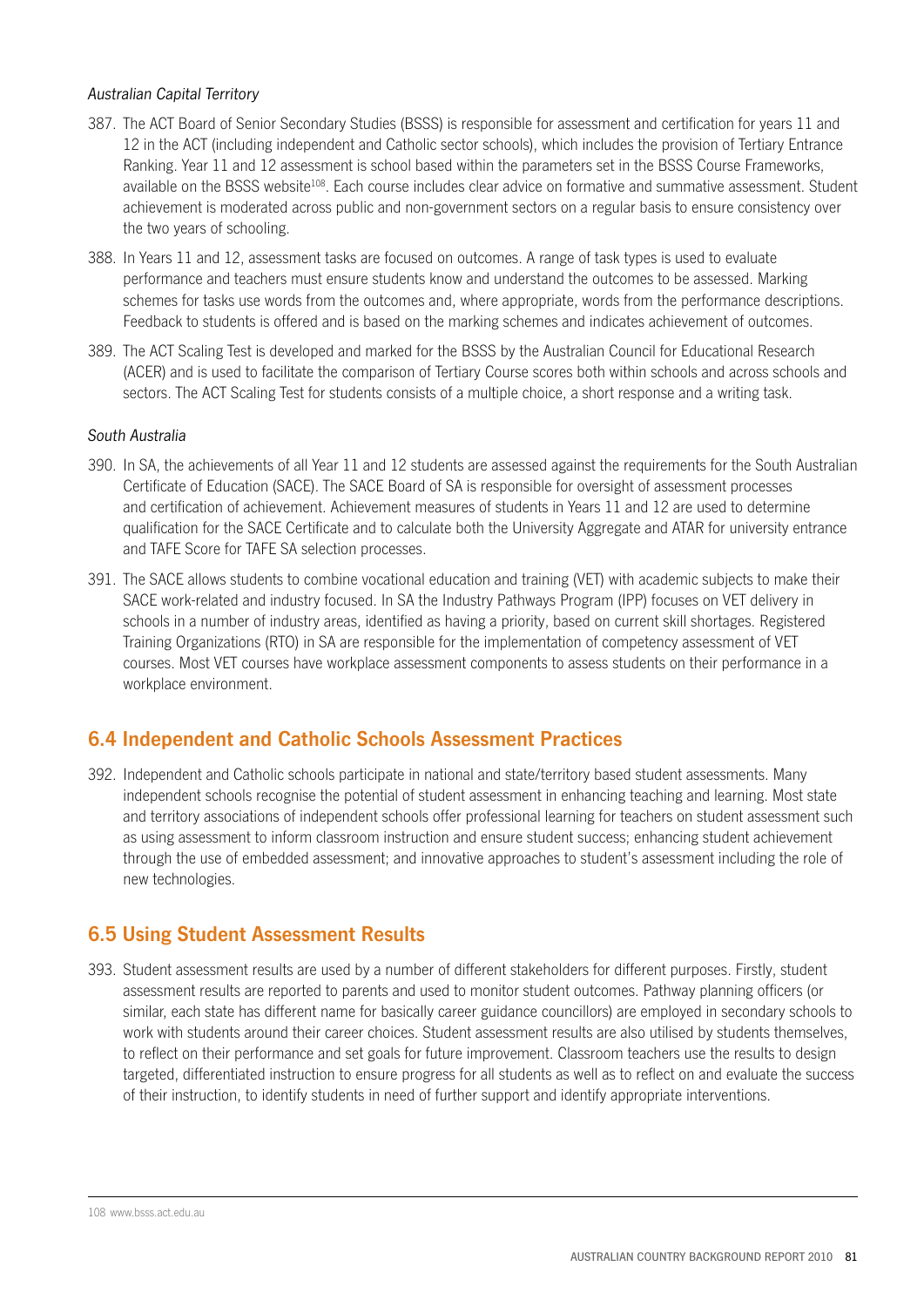- 394. School leaders use student assessment results to monitor the progress of students at the school as a whole, to identify students who require additional support, and to evaluate the impact of school policies and programs as well as reflect on the quality of teaching instruction at the school. States and territories have their own custom software systems that provide support to assist school leaders and teachers to assess students, using A-E grades and providing analytical information from standardised assessments and senior secondary data. The use of A-E grading is an Australian Government requirement for all schools under the NEA and SAA.
- 395. School communities can use assessment results to evaluate and reflect on the impact of school policies and programs and as part of making an informed decision as to where to send their child to school.
- 396. Student results are used by the school system to identify cohorts of students who require additional support and to evaluate the performance of system policy and initiatives, as well as identify best practice to disseminate across the system. For example, between February and May 2009 a pilot project 'Charting the Course', was implemented in twenty-one WA primary schools to lift the standard of Year Three Reading results. Longitudinal NAPLAN assessment and teacher judgements were used to identify schools requiring intervention. During the project, common assessments for learning processes were used by teachers to inform their teaching and learning programs.
- 397. In many states, analysis of student assessment data is used to inform curriculum and course review processes. Data on student performance in the end of year exams is made available to schools and authorities in the review of teaching and learning practices to help influence curriculum design.

## **Support for Effective Use of Assessment Results**

- 398. States and territory education departments offer support for schools for assessing and using assessment results effectively through the development of expertise provided by central office consultants at both primary and secondary level. States and territories provide a wide range of best practice assessment tools and measurement standards, linked to school curricula.
- 399. Support is provided in the use of software for A to E reporting and NAPLAN data analysis software. Direct school specific support is provided in the use of senior secondary performance data to inform instructional strategies at the classroom level—including the development of effective assessment instruments. There is also direct support provided to all state and territory education districts in the analysis of assessment data. Online and hard copy resources are provided to schools and teachers to support professional learning. Student achievement information is also reported on and addressed in school operation plans.
- 400. Victoria is implementing a new online system, Ultranet, to support teachers to provide continuous, just-in-time feedback to students and parents in a secure online environment. When used effectively and fully established, the Ultranet will allow teachers to utilise the assessment from previous tasks to inform their development of future learning tasks for students.
- 401. Teacher and leadership team training is provided in most jurisdictions to improve the competency of teachers to conduct student assessment and interpret results in a meaningful way that will help them adjust teaching strategies to improve student progress. For example, the VCAA conducts in-service courses in schools around Victoria, to develop school leaders' and teachers' skills in interpreting results of NAPLAN testing and VCE examining.
- 402. Victoria is moving towards utilising diagnostic testing in schools. The English Online Interview (EOL) is the only mandated standardised assessment in Victoria except NAPLAN. EOL is purposed as a diagnostic/instructional tool for teachers, to inform planning and personalised teaching strategies. Results are not reported to students or parents. Schools in Victoria also have access to a range of on-demand diagnostic assessments through the Department of Education and Early Childhood Development, the Victorian Curriculum and Assessment Authority, and third parties such as the Australian Council for Educational Research.
- 403. Table 19 below highlights a new data analysis tool developed in NSW for schools and teachers to use towards improving student outcomes.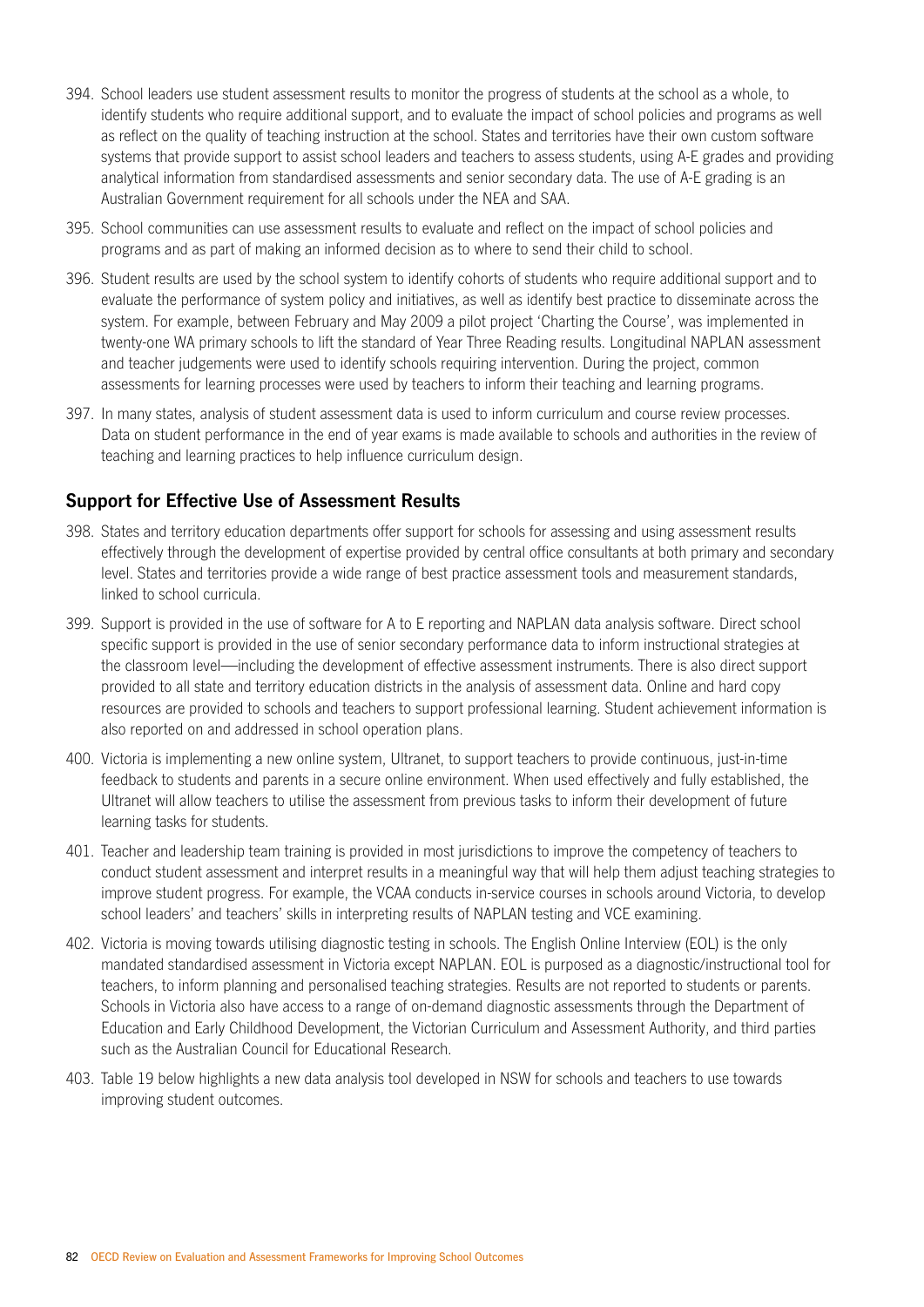#### **Case study: New South Wales SMART system**

The NSW Department of Education and Training has developed a sophisticated tool for data analysis in the form of the School Measurement, Assessment and Reporting Toolkit (SMART). This provides diagnostic information on NAPLAN, ESSA (a year 8 NSW based science test) and the NSW School Certificate and Higher School certificate examinations. This information, together with information from school based assessment activities provides a wealth of objective diagnostic information to which teachers can respond. The SMART system is an example of how digital technology can assist in effectively using data and is now also used the ACT and SA.

Analysis of educational outcomes and processes in NSW can be undertaken at many levels, from individual students, to groups of students, cohorts, schools and the system as a whole. The SMART package allows educators to identify areas for improvement as well as strengths in student performance. SMART also provides support through specific teaching strategies designed to improve student outcomes.

The Student Responses feature of SMART provides the ability to view individual student responses for each aspect of the test. You can also view questions answered correctly/incorrectly or, in the case of writing, criterion achieved/not achieved.

SMART is intended to be used by schools to analyse NAPLAN results in-depth. The data and analysis functionality of SMART includes the capacity to:

- » create custom groups of students which could be used to analyse the results of students who have been subject to a specific intervention'.
- » analyse groups of student across the achievement bands which can provide evidence of improved student learning outcomes and effective pedagogy.
- » collate information on the achievement of students on individual items which details patterns of responses.
- filter information on the performance of the school or for various groups of students by literacy/numeracy, by subject and by sub-strands through Item Analysis. Schools can identify particular skills that students are demonstrating they need additional support in and develop appropriately targeted intervention strategies.
- » access a wide variety of Teaching Strategies which provide practical assistance for informing teaching programs and improving targeted student learning outcomes .Specific teaching strategies are provided as well as teaching sheets and in some cases worksheets for students that teachers can print to use in class. The teaching strategies provide practical assistance for teachers. These teaching strategies are linked to skills assessed in NAPLAN tests and are available for Literacy and Numeracy.

Schools can access information concerning the achievement of students on individual items across the school or by groups of students. It details patterns of student responses and in the case of numeracy, additional information is provided detailing the reason why students chose particular options. This is particularly powerful for providing evidence of improved student learning outcomes and effective pedagogy.

For more information on the SMART schools initiative, go to: http://www.schools.nsw.edu.au/learning/7-12assessments/ smart/index.php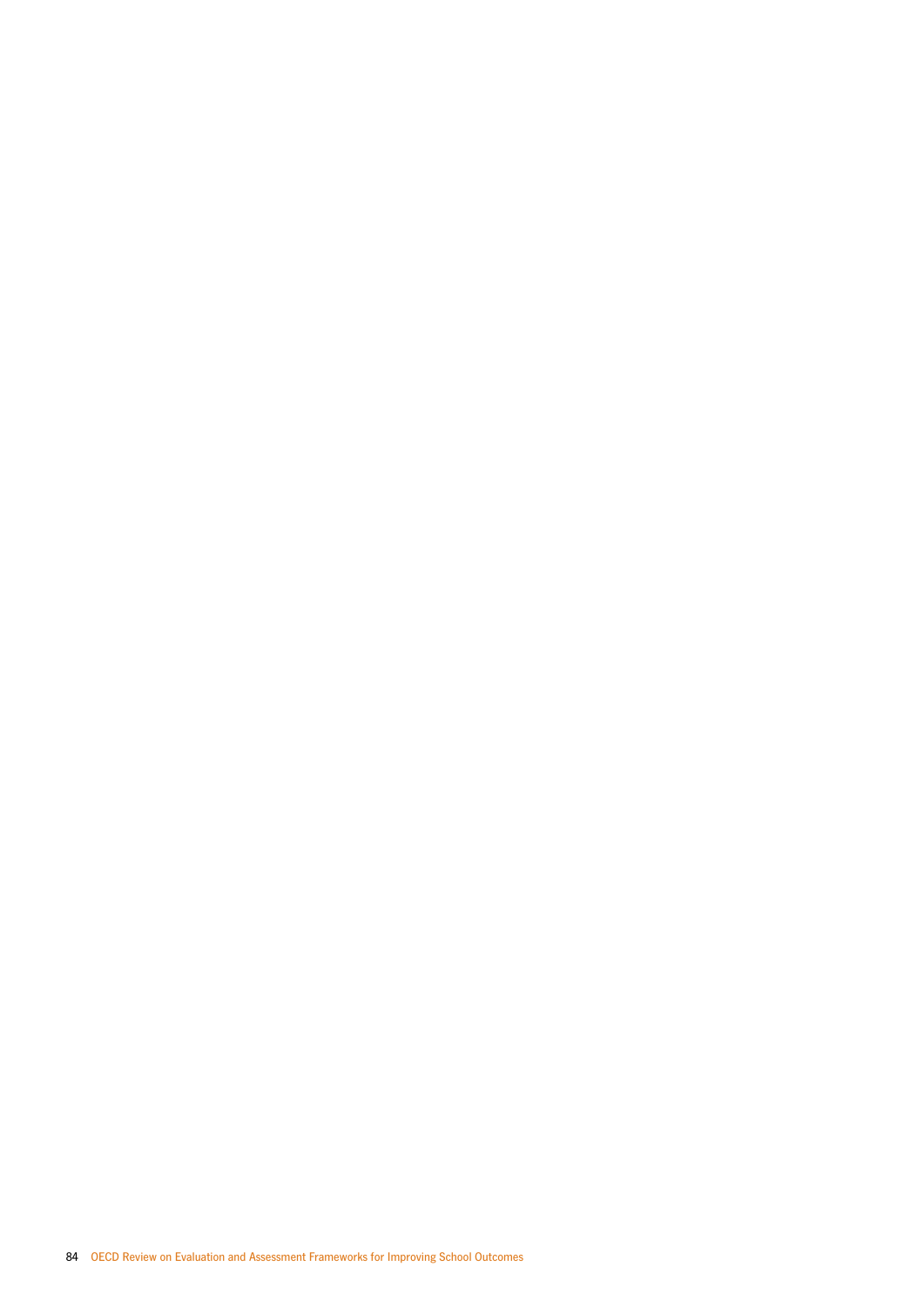# **Chapter 7: Other Types of Evaluation** and Assessment

- 404. There are a number of additional measures for evaluation and assessment which are separate to those aspects already presented in previous chapters. Discussed below are practices of evaluation and assessment focused at the national level.
- 405. As evaluation and assessment is carried out almost exclusively by government departments and agencies, all work conducted must be audited and assessed by government agencies external to those implementing educational programmes and policies. This is standard government practice, and is legislated in some form both nationally and at the state and territory level.

# **7.1 National Policy and Program Review**

- 406. The Australian Government considers research and evaluation as essential for successful evidence-based policy making. The Department of Education, Employment and Workplace Relations (DEEWR) has established a Strategic Policy Group to work across organisational structures to develop capability and ensure a whole of department approach to policy issues.
- 407. Strategic policy capability requires a strong evidence base. To support the coordinated development and provision of innovative and forward looking evidence based policy advice from DEEWR to the Minister for Education and other parliamentary officers, the Strategic Information Management and Research (SIMR) Committee, a senior management committee, works to ensure a strategic approach to DEEWR's research, analysis and evaluation, and information management activities. The Committee's specific responsibilities include prioritising and approving the department's research, analysis and evaluation activities and expenditure; overseeing the development of a responsive strategic and forward looking program of research, analysis and evaluation activities; and developing a strategic approach to the department's information management activities to ensure that information is readily accessible across the department to support informed decision making and the development and provision of evidence based policy advice.
- 408. Within DEEWR a dedicated unit has been operating for many years, providing evaluation advice and services to education program areas within the department, advocating good governance through ongoing program reviews, with the objective of improving policy development, program implementation and delivery. The unit promotes integrated evaluation activities and data collections where possible and aims to provide advice on the development of monitoring and evaluation frameworks prior to funding applications and program development.
- 409. Education program evaluations typically report on the appropriateness, effectiveness, efficiency and effective governance of the program, initiative and/or measure. They usually entail (but are not restricted to):
	- » assessing the appropriateness and efficiency of the program in achieving its objectives and wider government objectives/priorities
	- » assessing the efficiency of managing and administering program delivery
	- » determining if the program is administered in an equitable, accountable, consistent and transparent fashion (governance)
	- » comparing program delivery mechanisms with better practices, both nationally and globally
	- » making recommendations and scoping future directions
	- » developing evaluation strategies for future and ongoing evaluations of the program.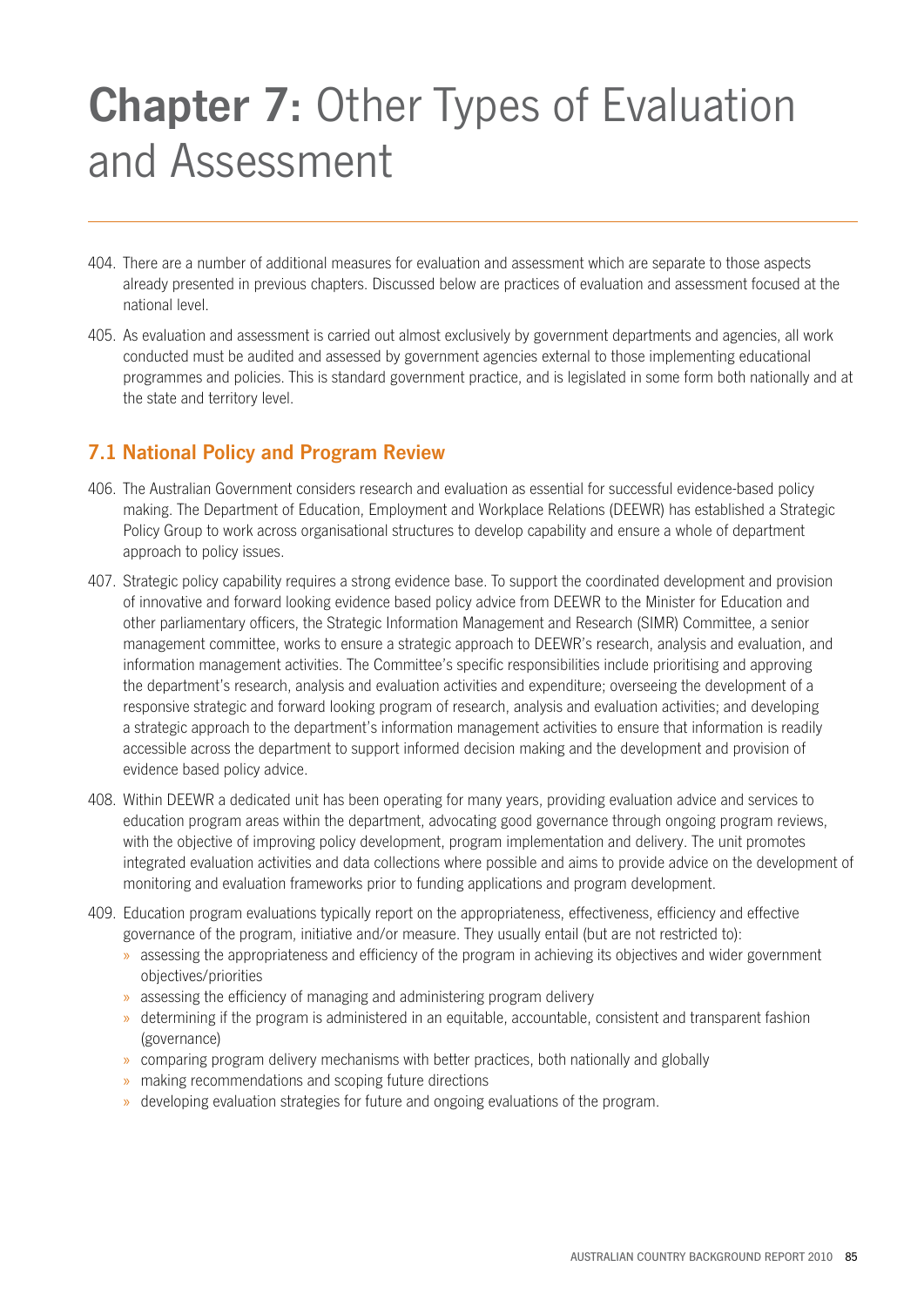- 410. This approach to evaluation is consistent with the Australian National Audit Office109 (ANAO) better practice guide *Implementation of Program and Policy Initiatives—Making Implementation Matter*<sup>110</sup> (2006) which recommends that regular monitoring and review of key implementation deliverables be established as early as possible, preferably during the implementation planning phase. It states that monitoring and review is not a compliance-driven overhead, but a fundamental element of sound governance and quality management.
- 411. The ANAO is the external auditor for the Commonwealth of Australia, providing Parliament and the Australian people with an independent view of the performance and administration of Federal public sector agencies. In December 2009, the ANAO released the Better Practice Guide *Innovation in the Public Sector: Enabling Better Performance, Driving New Directions*111*,* in which the Auditor-General sought to encourage and facilitate an innovative culture in the public sector. Checking and evaluating the efficiency, effectiveness and appropriateness of initiatives are cited as fundamental for successful innovation.
- 412. DEEWR commissions evaluations and uses the results for a variety of reasons including:
	- » to inform decisions for new policy proposals
	- » to report to government
	- » for the purpose of public accountability and government transparency
	- » to achieve continuous improvement
	- » to inform future funding directions for existing programs
	- » to improve marketing and targeting.

## **Conduct of Evaluations**

- 413. Evaluations may be undertaken by DEEWR personnel, by consultants or jointly. Time constraints, resourcing issues, requirements for particular expertise and the need for independence are all factors that are used to determine who should conduct the various components of evaluations.
- 414. Availability and access to quantitative data is often an issue in the evaluation of education programs. Privacy law issues and the lack of agreement to share data can impinge on the ability of jurisdictions to provide data for national evaluation purposes. Qualitative data is often collected on a needs basis to address the key questions for program evaluations. Methods used to collect this information include surveys, on‑line questionnaires, focus groups and case studies.
- 415. In late 2008, DEEWR established a panel of consultants to undertake data collection, data analysis and qualitative research type activities. Program managers are able to approach consultants from this list, expediting the procurement process.

## **Governance Arrangements**

- 416. Governance arrangements for education program research and evaluations vary, however as education is a shared Commonwealth-state responsibility, governance arrangements usually include both layers of government. Where ever possible DEEWR seeks to work with all stakeholders in the design and conduct of evaluations. In some cases reviews are conducted by external consultants reporting to independent committees or Parliament.
- 417. State governments, non-government school authorities and private organisations involved in education initiatives also conduct their own evaluations. These do not always include consultations with DEEWR and evaluation results may not be made public.
- 418. The Australian Commonwealth public service encompasses around 300 agencies and statutory bodies. Along with DEEWR, other federal agencies administer initiatives that impact on school outcomes. For example:
	- » A number of public, private and community based water organisations across Australia provide educational programs and resources for schools (Department of Environment, Water, Heritage and Arts)<sup>112</sup>

<sup>109</sup> http://www.anao.gov.au/

<sup>110</sup> http://www.anao.gov.au/uploads/documents/Implementation\_of\_Programme\_and\_Policy\_Initiatives.pdf

<sup>111</sup> Available online here: http://www.anao.gov.au/download.cfm?item\_id=4898370B1560A6E8AA97078CC17C537F&binary\_id=

<sup>4893</sup>B5C91560A6E8AA60DF45022BAE97

<sup>112</sup> http://www.environment.gov.au/water/education/programs/index.html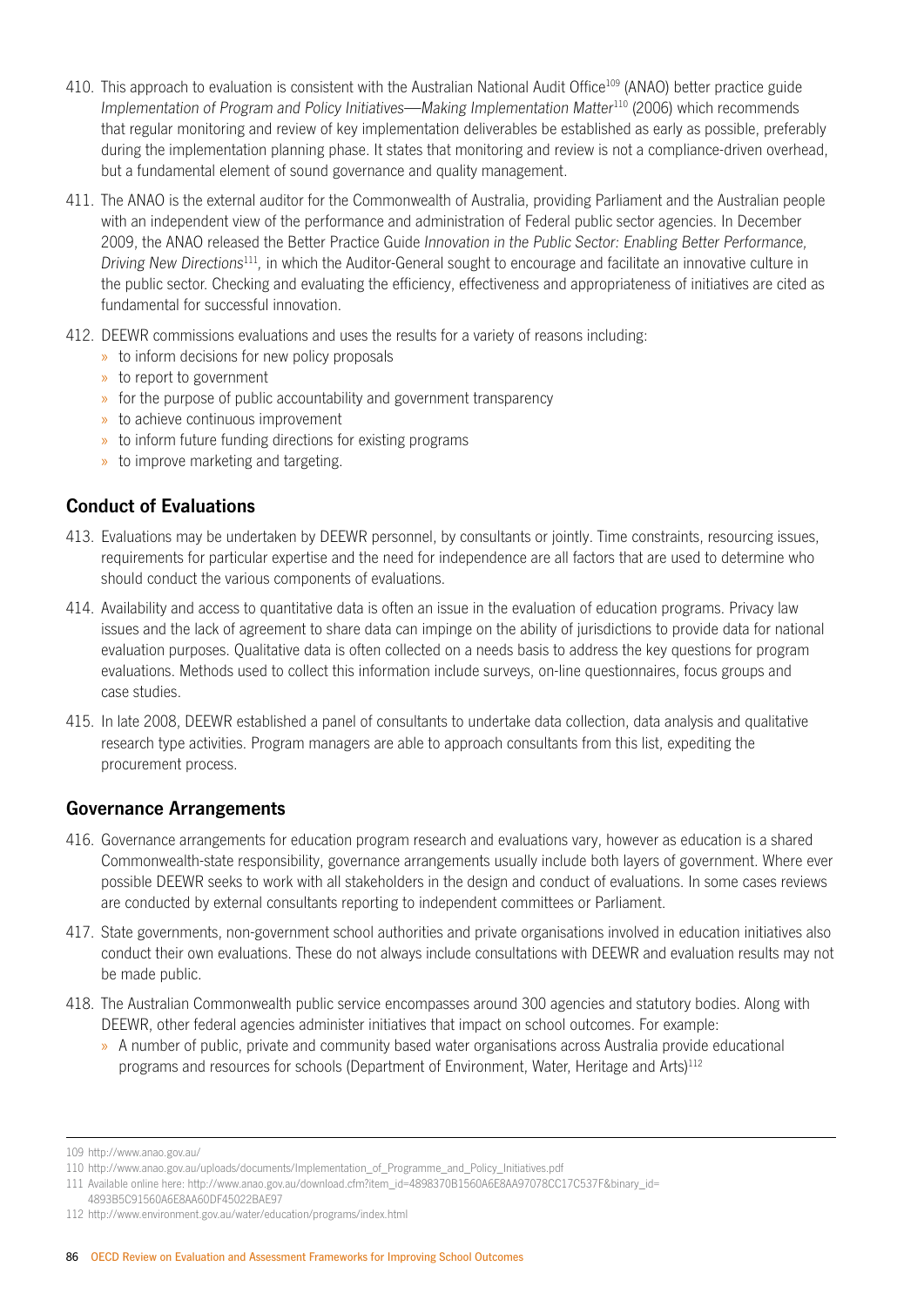- » The Education for Sustainability Grants Program aims to support projects that facilitate changes in community attitudes and behaviours in support of sustainable development in Australia. (Department of Environment, Water, Heritage and Arts)<sup>113</sup>
- » The Science Connections Program (SCOPE) supports a range of initiatives encouraging interest and engagement in science, engineering, and technology, .encouraging science studies (Department of Innovation, Industry, Science and Research)<sup>114</sup>
- 419. Some recent evaluations undertaken of school education programs/initiatives include:
	- » Smarter Schools (in partnership with state governments—an integrated evaluation)
	- » Building the Education Revolution (BER) National Co-ordination Implementation Report115
	- » Local Schools Working Together
	- » QuickSmart
	- » National History Prizes
	- » School‑Business Linkages
	- » Community Festivals for Education Engagement Program
- 420. Randomised control trials are not used to trial education programs within Australia. Pilots are employed to test new ideas, and to trial different approaches before full implementation in some instances. The outputs and outcomes from these pilots, lessons learnt from both failures and successes are then used to inform policy development/program delivery on a wider scale. Some recent pilots that have been evaluated are:
	- » Yachad Accelerated Learning Project
	- » Literacy and Numeracy Pilots

# **7.2 External Scrutiny**

421. At the Australian Government as well as at the state and territory government levels education programs may undergo scrutiny from other areas within the government, such as from parliamentary committees and independent audit and program evaluation by the Australian National Audit Office or Auditor General.

## **Senate Committees**<sup>116</sup>

422. Twice each year estimates of proposed annual expenditure of Australia Government departments and authorities are referred by the Australian Senate to eight legislation committees for examination and report. These estimates are contained in the main appropriation bills introduced into parliament as part of the budget (usually in May) and in the additional appropriation bills introduced later in the financial year (usually in February). Senate legislation committees examine the estimates for public service departments and other Australian Government agencies. The Education, Employment and Workplace Relations Committee has responsibility for education programs.

## **Parliamentary Standing Committees**

423. The Standing Committee on Education and Training conducts inquiries into matters referred to it by the House of Representatives or a Minister of the Australian Government. Managing the demands of study and part-time or casual employment was the topic for a recent inquiry.<sup>117</sup> The committee reviewed the impact of combining study and work on the success of youth transitions and Year 12 attainment.

<sup>113</sup> http://www.environment.gov.au/education/programs/index.html

<sup>114</sup> https://grants.innovation.gov.au/SCOPE/Pages/Home.aspx

<sup>115</sup> http://www.deewr.gov.au/Schooling/BuildingTheEducationRevolution/Pages/National\_Coordinators\_ImplementationReport.aspx

<sup>116</sup> http://www.aph.gov.au/Senate/committee/index.htm

<sup>117</sup> http://www.aph.gov.au/house/committee/edt/schoolandwork/tor.htm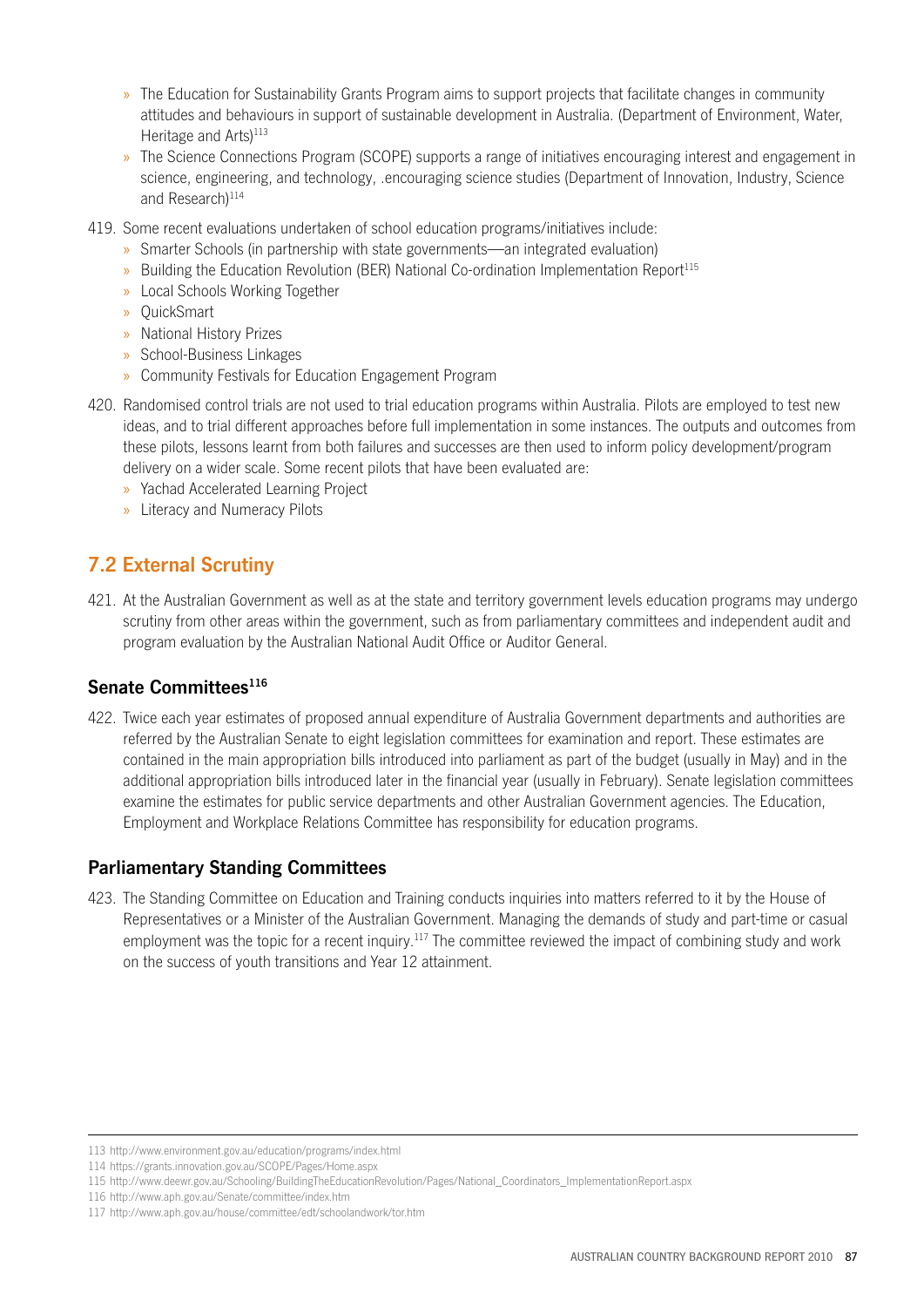# **Australian National Audit Office**

- 424. The ANAO is a specialist public sector agency providing a full range of audit services to the Parliament and Commonwealth public sector agencies and statutory bodies. Its purpose is to provide the Parliament with an independent assessment of selected areas of public administration, and assurance about public sector financial reporting, administration, and accountability. This is primarily done by conducting performance and financial statement audits. Forward work programs to advise of performance audit and evaluation activities are published.<sup>118</sup> For 2009–10, the ANAO has given priority to audits of the administration of education agreements with the states and territories. These include specific purpose payments for schools and vocational education, including for skills acquisition.
- 425. In 2008–09 the ANAO undertook an audit to assess the effectiveness of DEEWR's administration of general recurrent grants for non-government schools.<sup>119</sup> The audit assessed whether DEEWR:
	- » effectively manages the data used for the calculation of general recurrent grants for non-government schools (including assuring the accuracy of non-government schools enrolment numbers)
	- » properly approves, pays and acquits the correct amounts of general recurrent grants
	- » monitors and reports on whether the funding model is achieving its objectives.
- 426. In early 2010 the ANAO will be reporting to the Australian Parliament on a survey of primary school principals.<sup>120</sup> The ANAO has commissioned an external research company to assess the experiences with the Primary Schools for the 21st Century (P21) element within the Building the Education Revolution (BER) program.

# **Office of Evaluation and Audit (Indigenous programs) (OEA)**

427. The OEA provided objective advice to the Australian Government about the management and performance of its programs for Aboriginal and Torres Strait Islander people. The Office noted good practice and made recommendations through evaluation and performance audit reports about how programs could be improved so that the Australian Government could deliver better outcomes for Aboriginal and Torres Strait Islander people. A recent OEA audit of the DEEWR administered school nutrition program was completed and published on the internet.121 A full list of published reports is available on the internet.<sup>122</sup> As of December 2009, the OEA has moved to the ANAO.

# **7.3 State and Territory Reviews**

428. State and territories programs also undergo extensive reviews. Some of these are discussed in Chapter 3. These include external system reviews, audits by the Auditor General, internal departmental audits, and other evaluations done by government agencies separate to departments of education. There is also external review at the school level, especially for schools requiring additional assistance to improve performance, as discussed in Chapter 4.

<sup>118</sup> http://www.anao.gov.au/director/publications/Auditworkprogram.cfm

<sup>119</sup> The final report is available here: http://www.anao.gov.au/uploads/documents/2008‑09\_Audit\_Report\_45.pdf

<sup>120</sup> http://www.anao.gov.au/director/aboutus/Whats\_New.cfm

<sup>121</sup> http://www.anao.gov.au/uploads/documents/Performance\_audit\_of\_the\_School\_Nutrition\_Program.pdf

<sup>122</sup> http://www.anao.gov.au/director/publications/Indigenousprogramsreports.cfm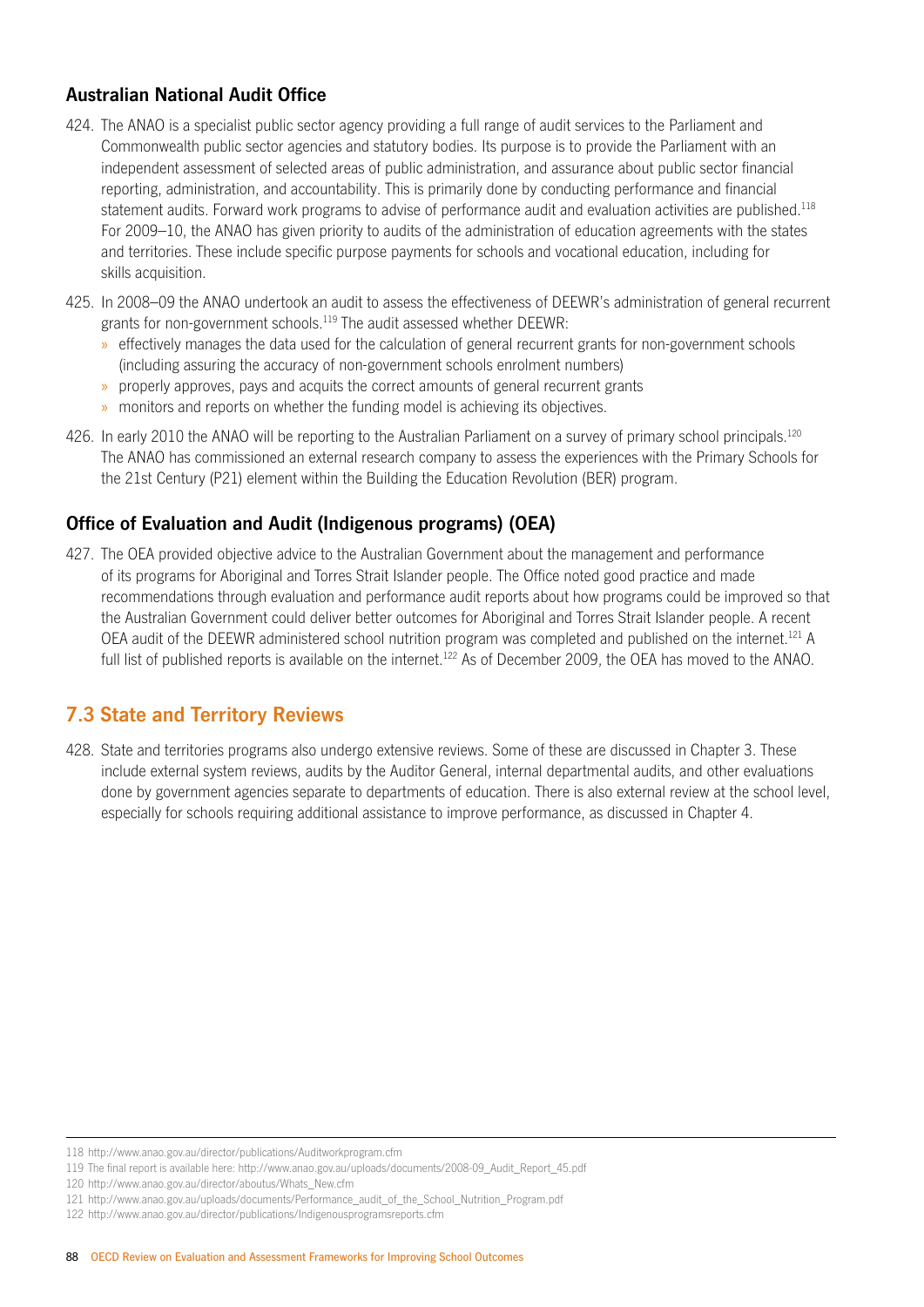# **Annex 1:** Levels of Evaluation and Assessment in Australia



set nationally or by State and Territory authorities,

is undertaken at the school level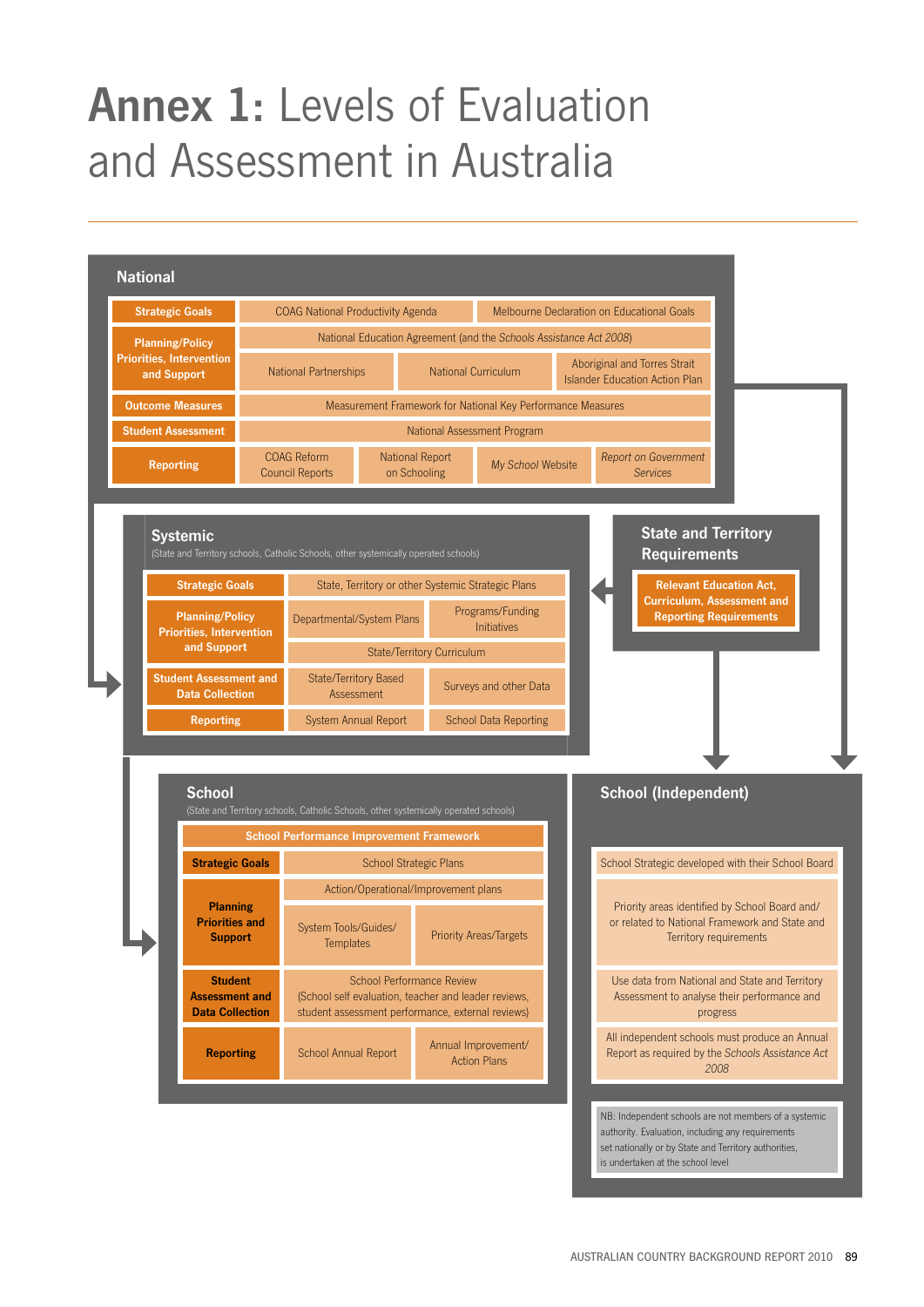# **Annex 2:** My School Website Indicators

# **What is and** *will be\** **reported on the** *My School* **website**

| <b>Outcomes</b>                                                                                                                                                                                                                                                                                                                      | <b>Context</b>                                                                                                                                                                                                            | <b>Capacity</b>                                                                                                                                                                                      |
|--------------------------------------------------------------------------------------------------------------------------------------------------------------------------------------------------------------------------------------------------------------------------------------------------------------------------------------|---------------------------------------------------------------------------------------------------------------------------------------------------------------------------------------------------------------------------|------------------------------------------------------------------------------------------------------------------------------------------------------------------------------------------------------|
| Student learning<br>NAPI AN<br>$\mathcal{D}$<br>-Status by domain and year level<br>National and like school means<br>Distribution in bands<br>-Participation<br>$-$ Growth*<br>VET in school<br>$\mathcal{D}$<br>Senior secondary<br>$\gg$<br>Post school destinations<br>$\mathcal{D}$<br>Like school comparisons<br>$\mathcal{D}$ | Student home and personal background<br>SES of family<br>$\mathcal{D}$<br>-ICSEA score<br>-SES distribution<br>Student<br>$\mathcal{D}$<br>— Indigenous<br>- Disability<br>-Language background                           | Workforce<br>Numbers/proportions of teachers<br>$\mathcal{D}$<br>by level of expertise under new<br>national scheme<br>In the interim, numbers of teaching<br>$\mathcal{P}$<br>and nonteaching staff |
| School culture                                                                                                                                                                                                                                                                                                                       | School profile                                                                                                                                                                                                            | <b>Funds</b>                                                                                                                                                                                         |
| Student, parent, teacher satisfaction eg<br>$\gg$<br>-Student wellbeing<br>-Parent engagement<br>-Teacher development                                                                                                                                                                                                                | Enrolments<br>$\mathcal{D}$<br>Student attendance<br>$\mathcal{P}$<br>School statement<br>$\mathbf{y}$<br>School type<br>$\mathcal{D}$<br>-Primary, secondary<br>— Year range<br>-Government, non-government<br>-Location | School income/expenditure<br>$\mathcal{D}$                                                                                                                                                           |

*\* From 2010 onwards, these indicators will be developed for reporting on the My School website.*

Source: http://www.mceecdya.edu.au/verve/\_resources/C04\_Communique\_‑\_10\_June\_2010.pdf